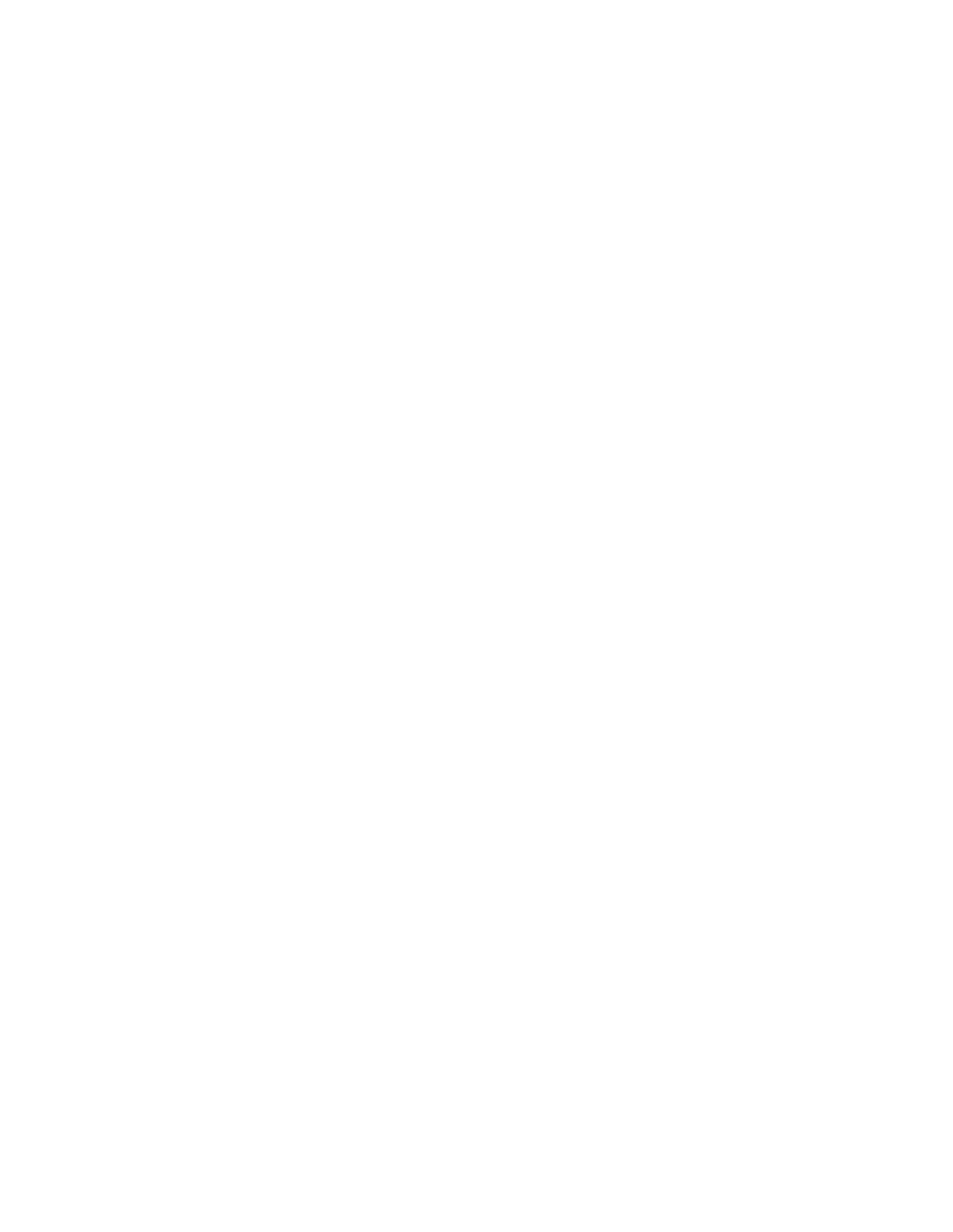#### **Contents**

| Arkansas Dept. of Career Education, Career & Tech. Ed. Div. ID#13745583 UPDATED 7-18-20143 |  |
|--------------------------------------------------------------------------------------------|--|
|                                                                                            |  |
|                                                                                            |  |
|                                                                                            |  |
|                                                                                            |  |
|                                                                                            |  |
|                                                                                            |  |
|                                                                                            |  |
|                                                                                            |  |
|                                                                                            |  |
|                                                                                            |  |
|                                                                                            |  |
|                                                                                            |  |
|                                                                                            |  |
|                                                                                            |  |
|                                                                                            |  |
|                                                                                            |  |
|                                                                                            |  |
|                                                                                            |  |
|                                                                                            |  |
|                                                                                            |  |
|                                                                                            |  |
|                                                                                            |  |
|                                                                                            |  |
|                                                                                            |  |
|                                                                                            |  |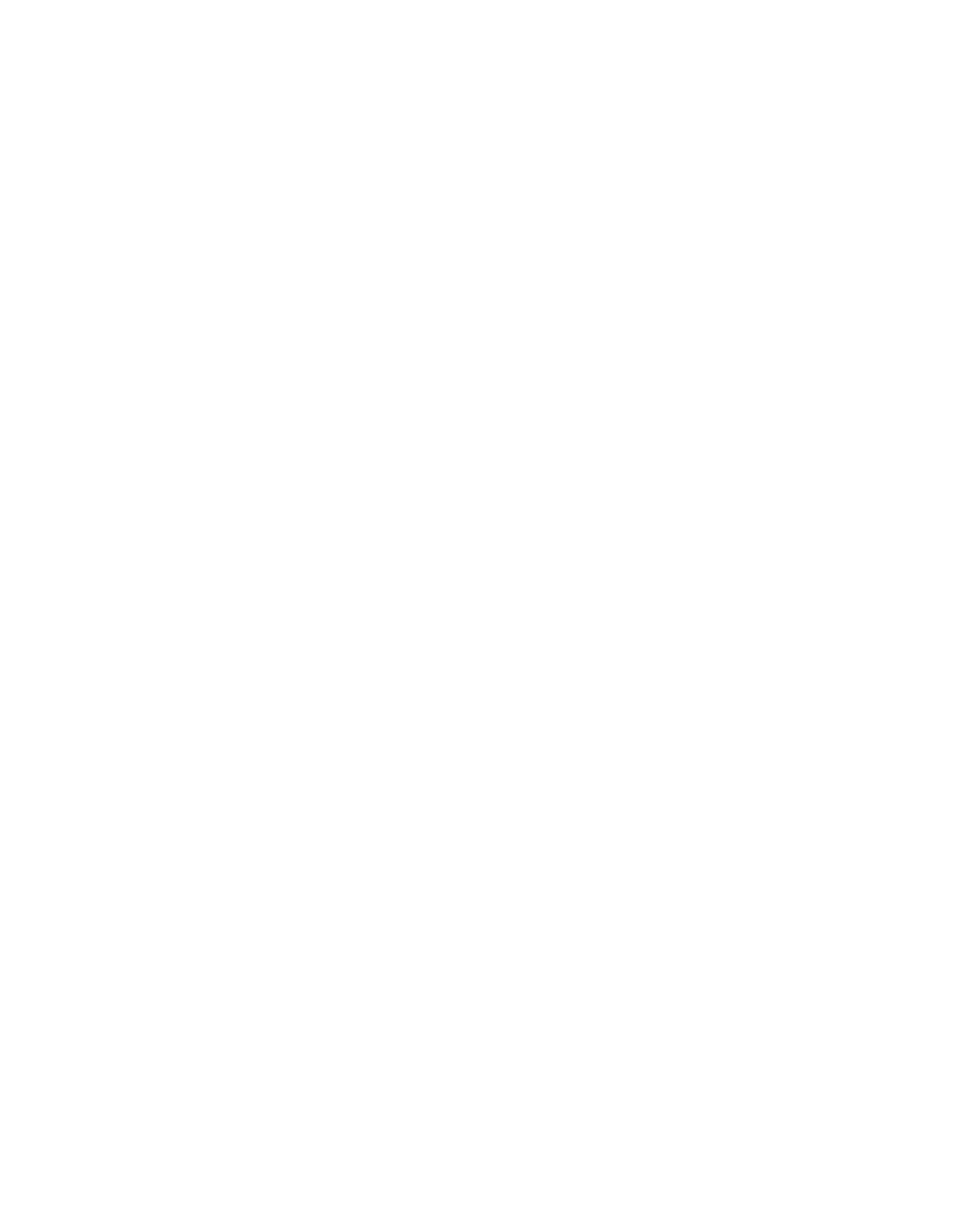<span id="page-4-0"></span>

| <b>Agency/Institution Name:</b>                             | Arkansas Dept. of Career Education, Adult Ed. Div. ID# 13745633 UPDATED 7-18-2014 |                                                |                                                                                                                                      |  |  |  |  |  |  |
|-------------------------------------------------------------|-----------------------------------------------------------------------------------|------------------------------------------------|--------------------------------------------------------------------------------------------------------------------------------------|--|--|--|--|--|--|
| <b>Respondent Name:</b>                                     |                                                                                   | Jim Smith, Deputy Director for Adult Education |                                                                                                                                      |  |  |  |  |  |  |
| Phone:                                                      | 501-682-1970                                                                      |                                                | Email: jim.smith@arkansas.gov                                                                                                        |  |  |  |  |  |  |
| <b>Total Number of Workforce/Industry Programs:</b>         |                                                                                   |                                                |                                                                                                                                      |  |  |  |  |  |  |
| 1. Agency/Institution Business Area:                        |                                                                                   |                                                | Department of Career Education, Adult Education                                                                                      |  |  |  |  |  |  |
| 2. Program Name:                                            |                                                                                   |                                                | <b>Adult Education</b>                                                                                                               |  |  |  |  |  |  |
| 3. Program Original Beginning Date:                         |                                                                                   |                                                | 1965                                                                                                                                 |  |  |  |  |  |  |
| 4. State and/or Federal law authorization and requirements: |                                                                                   |                                                | Workforce Investment Act, Family Literacy Act 1998                                                                                   |  |  |  |  |  |  |
| 5. List all Certification(s) issued by this Program:        |                                                                                   |                                                | Arkansas High School Diploma issued upon passage of the GED test;<br>WAGE (Workforce Alliance for Growth in the Economy) certificate |  |  |  |  |  |  |
|                                                             |                                                                                   |                                                |                                                                                                                                      |  |  |  |  |  |  |

<span id="page-4-1"></span>**6. Program Description: Adult Basic Education (ABE)--state-funded grants to provide education services to adults who function between a 0.0 and 8.9 grade level in reading, math, and/or language skills. General Adult Education (GAE)--state-funded grants to provide education services to adults who function between a 9.0 and 12.9 grade level in reading, math, and/or language skills. English as a Second Language (ESL)--federal grant funds used to instruct students whose native language is not English in English language skills. Correctional/institutional--federal funds used to serve students in local, state, or federal incarceration facilities who function below the 12.9 grade level in reading, math, and language arts and who do not have a high school diploma or GED. Direct and Equitable--federal funds granted to adult education programs and/or literacy council programs that serve students who function between 0.0 and 8.9 grade levels in reading, math, and/or language skills**

| 7. Funding Expended: |                                                    |                                                                     |                                                         |                                              |                                      |                       |
|----------------------|----------------------------------------------------|---------------------------------------------------------------------|---------------------------------------------------------|----------------------------------------------|--------------------------------------|-----------------------|
|                      | FY2009-10                                          | FY2010-11                                                           | FY2011-12                                               | FY2012-13                                    | <b>FY2013-14 Est.</b>                | <b>FY2014-15 Est.</b> |
| <b>State</b>         | 20,103,320                                         | 20,299,953                                                          | 20,380,417                                              | 20,342,752                                   | 20,293,504                           | 20,379,365            |
| Federal              | \$5,450,340                                        | \$5,524,548                                                         | \$5,900,817                                             | \$5,867,037                                  | \$5,481,695                          | \$5,393,334           |
| <b>Other</b>         | N/A                                                | N/A                                                                 | N/A                                                     | N/A                                          | N/A                                  | N/A                   |
| required match:      | 8. Describe State Funding,<br>including source and | Required match is 90%. FY 9-10<br>\$3,745,596.39<br>\$14,528,542,32 | State ABE<br><b>State GAE</b><br>Ctate Concial Draigate | FY12-13<br>\$3,745,596.39<br>\$13,728,774.71 | <b>State ABE</b><br><b>State GAE</b> |                       |

| required match:                                                         | \$14,528,542,32<br><b>State GAE</b><br>\$1,035,013.90<br><b>State Special Projects</b><br>FY 10-11<br>\$3,745,596.39<br><b>State ABE</b><br><b>State GAE</b><br>\$14,376,312.94<br><b>State Special Projects</b><br>873,633.83<br>FY 11-12<br>\$3,745,596.39<br><b>State ABE</b><br>\$14,257,944.64<br><b>State GAE</b><br>\$1,110,618.47<br><b>State Special Projects</b>                                                                                                                                                                                       | 7 ט.ט <i>ל</i> ט.ט דו,ט<br>υιαις πυ∟<br>\$13,728,774.71<br><b>State GAE</b><br>\$2,098,156.53<br><b>State Special Projects</b><br>FY 13-14<br>\$3,745,596.39<br><b>State ABE</b><br><b>State GAE</b><br>\$13,892,661.28<br>\$1,652,903.86<br><b>State Special Projects</b><br>FY 14-15 Estimated<br>\$3,745,596.39<br><b>State ABE</b><br>\$14,015,181.00<br><b>State GAE</b>                                                                                                                                                          |
|-------------------------------------------------------------------------|------------------------------------------------------------------------------------------------------------------------------------------------------------------------------------------------------------------------------------------------------------------------------------------------------------------------------------------------------------------------------------------------------------------------------------------------------------------------------------------------------------------------------------------------------------------|----------------------------------------------------------------------------------------------------------------------------------------------------------------------------------------------------------------------------------------------------------------------------------------------------------------------------------------------------------------------------------------------------------------------------------------------------------------------------------------------------------------------------------------|
| 9. Describe Federal Funding,<br>including source and<br>required match: | Required match is 25%.<br>FY 09-10<br>\$4,044,689.95 Direct & Equitable Funding<br>436,688.76 Correctional/Instructional<br>151,896.00 English Language Civics<br>600,442.50 Leadership and training<br>FY 10-11<br>\$4,772,195.72 Direct & Equitable Funding<br>469,613.13 Correctional/Instructional<br>163,396.00 English Language Civics<br>626,013,50 Leadership and training<br>FY 11-12<br>\$4,841,006.76 Direct & Equitable Funding<br>458,374.42 Correctional/Instructional<br>160,535.50 English Language Civics<br>682,458.00 Leadership and training | FY 12-13<br>\$4,815,734.98 Direct & Equitable Funding<br>468,286.02 Correctional/Instructional<br>193,380.28 English Language Civics<br>688,839.90 Leadership and training<br>FY 13-14<br>\$3,933,314.15 Direct & Equitable Funding<br>437,038.04 Correctional/Instructional<br>178,273.24 English Language Civics<br>662,189,89 Leadership and training<br>FY 14-15<br>\$3,867,813.20 Direct & Equitable Funding<br>429,757.00 Correctional/Instructional<br>184,178.00 English Language Civics<br>621,500.00 Leadership and training |
| 10. Describe Other Funding,<br>including source and required<br>match:  |                                                                                                                                                                                                                                                                                                                                                                                                                                                                                                                                                                  | Governor Beebe Rainy Day Fund \$450,000 for GED Costs--no match. Senator Jane English GIF<br>\$200,000 for GED Costs--no match. Senator Linda Chesterfield GIF \$15,000 for GED Costs--no match                                                                                                                                                                                                                                                                                                                                        |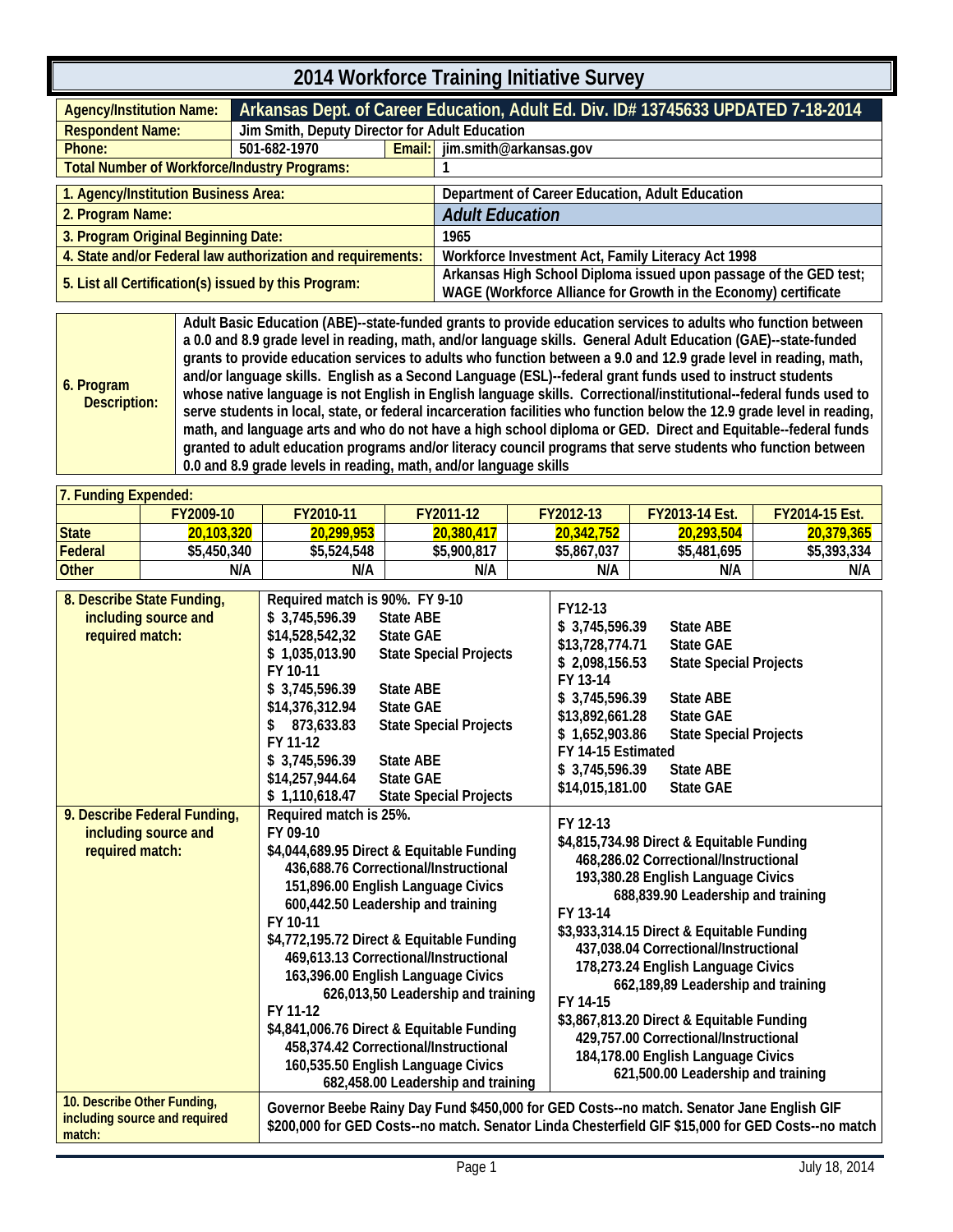|                                                                                                                                                                                                                  |                                                                                                                                                                                                                                |                                                                                                                                                                                                                            |           |          | ZUT4 WUINIUILE TTAIHING IHINANYE JUIVEY                                                                                                                                                                |   |           |                       |       |                |
|------------------------------------------------------------------------------------------------------------------------------------------------------------------------------------------------------------------|--------------------------------------------------------------------------------------------------------------------------------------------------------------------------------------------------------------------------------|----------------------------------------------------------------------------------------------------------------------------------------------------------------------------------------------------------------------------|-----------|----------|--------------------------------------------------------------------------------------------------------------------------------------------------------------------------------------------------------|---|-----------|-----------------------|-------|----------------|
| 11. Source(s) of appropriation expended for the program                                                                                                                                                          |                                                                                                                                                                                                                                |                                                                                                                                                                                                                            |           |          | <b>Educational Excellence Trust Fund</b>                                                                                                                                                               |   |           |                       |       |                |
|                                                                                                                                                                                                                  | 12. Number of full-time-equivalent employees utilized for<br>Adult Education Division Central Office--15. b.P-12, Community Colleges,<br>Colleges/Universities, and Literacy Councils total 700 (500 PT & 200 FT<br>FY2013-14: |                                                                                                                                                                                                                            |           |          |                                                                                                                                                                                                        |   |           |                       |       |                |
|                                                                                                                                                                                                                  |                                                                                                                                                                                                                                |                                                                                                                                                                                                                            |           |          | WAGE must have an advisory committee with a composition of at least 50% +1 employers who have had a                                                                                                    |   |           |                       |       |                |
|                                                                                                                                                                                                                  |                                                                                                                                                                                                                                |                                                                                                                                                                                                                            |           |          | literacy task analysis conducted on a position in their company with high employee turnover, high scrap, and/or                                                                                        |   |           |                       |       |                |
|                                                                                                                                                                                                                  |                                                                                                                                                                                                                                | high customer dissatisfaction.                                                                                                                                                                                             |           |          |                                                                                                                                                                                                        |   |           |                       |       |                |
|                                                                                                                                                                                                                  |                                                                                                                                                                                                                                |                                                                                                                                                                                                                            |           |          | All adult education programs and literacy councils funded with state and/or federal funds must have an advisory                                                                                        |   |           |                       |       |                |
| 13. Describe<br>partnerships,                                                                                                                                                                                    |                                                                                                                                                                                                                                |                                                                                                                                                                                                                            |           |          | committee comprised of a cross section of the community to be served.                                                                                                                                  |   |           |                       |       |                |
| advisory                                                                                                                                                                                                         |                                                                                                                                                                                                                                |                                                                                                                                                                                                                            |           |          | Literacy councils must have a local board with the responsibility to establish rules and regulations for the                                                                                           |   |           |                       |       |                |
| committees,                                                                                                                                                                                                      |                                                                                                                                                                                                                                |                                                                                                                                                                                                                            |           |          | council operation; to hire and/or terminate literacy council director; and sign original funding grant documents,                                                                                      |   |           |                       |       |                |
| and councils:                                                                                                                                                                                                    | and amendments.                                                                                                                                                                                                                |                                                                                                                                                                                                                            |           |          |                                                                                                                                                                                                        |   |           |                       |       |                |
|                                                                                                                                                                                                                  |                                                                                                                                                                                                                                | Consideration #9 of the Federal Request for Funds Proposal: "Whether the activities coordinate with other<br>available resources in the community, such as by establishing strong links with elementary schools, secondary |           |          |                                                                                                                                                                                                        |   |           |                       |       |                |
|                                                                                                                                                                                                                  |                                                                                                                                                                                                                                |                                                                                                                                                                                                                            |           |          | schools, postsecondary education institutions, one-stop centers, job training programs, and social service                                                                                             |   |           |                       |       |                |
|                                                                                                                                                                                                                  |                                                                                                                                                                                                                                |                                                                                                                                                                                                                            |           |          | agencies. All federal funded programs must satisfy this requirement to be considered for funding.'                                                                                                     |   |           |                       |       |                |
|                                                                                                                                                                                                                  |                                                                                                                                                                                                                                |                                                                                                                                                                                                                            |           |          | Basic Academic Skills Education (BASE)--individuals 16 years of age or older who are not required to attend a                                                                                          |   |           |                       |       |                |
|                                                                                                                                                                                                                  |                                                                                                                                                                                                                                |                                                                                                                                                                                                                            |           |          | public school, are not part of the average daily membership, and who may or may not have a high school                                                                                                 |   |           |                       |       |                |
|                                                                                                                                                                                                                  |                                                                                                                                                                                                                                |                                                                                                                                                                                                                            |           |          | diploma, WAGE certificate, or postsecondary credential but who are assessed by the Test of Basic Adult                                                                                                 |   |           |                       |       |                |
|                                                                                                                                                                                                                  |                                                                                                                                                                                                                                |                                                                                                                                                                                                                            |           |          | Education (TABE) and function at or below the 12th grade 9th month in reading, language acquisition skills,                                                                                            |   |           |                       |       |                |
| 14. Describe<br>clientele/stud                                                                                                                                                                                   | and/or math.<br>$b_{1}$                                                                                                                                                                                                        |                                                                                                                                                                                                                            |           |          | Served students receive less than 12 hours of instruction. This may include TABE testing for the                                                                                                       |   |           |                       |       |                |
| ents:                                                                                                                                                                                                            |                                                                                                                                                                                                                                |                                                                                                                                                                                                                            |           |          | Department of Workforce Education Clients, ACT Workkeys assessment for Career Readiness Certificate                                                                                                    |   |           |                       |       |                |
|                                                                                                                                                                                                                  |                                                                                                                                                                                                                                |                                                                                                                                                                                                                            |           |          | students who fail the assessment twice before coming to Adult Education Centers to increase their BASE.                                                                                                |   |           |                       |       |                |
|                                                                                                                                                                                                                  | C.                                                                                                                                                                                                                             |                                                                                                                                                                                                                            |           |          | Enrolled students receive 12 hours of instruction or more towards meeting their educational goals.                                                                                                     |   |           |                       |       |                |
|                                                                                                                                                                                                                  |                                                                                                                                                                                                                                |                                                                                                                                                                                                                            |           |          | Workforce Alliance for Growth in the Economy (WAGE)--unemployed or underemployed adults seeking basic                                                                                                  |   |           |                       |       |                |
|                                                                                                                                                                                                                  |                                                                                                                                                                                                                                |                                                                                                                                                                                                                            |           |          | academic skills education to prepare them for entry into the workforce, job retention, or advancement.                                                                                                 |   |           |                       |       |                |
| 15. Describe amounts charged to clientele/ students<br>and use of the funds:                                                                                                                                     |                                                                                                                                                                                                                                |                                                                                                                                                                                                                            |           |          | No cost to students                                                                                                                                                                                    |   |           |                       |       |                |
|                                                                                                                                                                                                                  |                                                                                                                                                                                                                                |                                                                                                                                                                                                                            |           |          |                                                                                                                                                                                                        |   |           |                       |       |                |
| 16. Describe amounts, source, and purpose of funds disbursed directly to students (child care, incidentals, meals, etc.):                                                                                        |                                                                                                                                                                                                                                |                                                                                                                                                                                                                            |           |          |                                                                                                                                                                                                        |   |           |                       |       |                |
| FY2009-10                                                                                                                                                                                                        |                                                                                                                                                                                                                                | FY2010-11                                                                                                                                                                                                                  | FY2011-12 |          | FY2012-13                                                                                                                                                                                              |   |           | FY2013-14 Est.        |       | FY2014-15 Est. |
| * If there are changes in Sources/Purpose, please indicate which year.                                                                                                                                           | 0                                                                                                                                                                                                                              | 0                                                                                                                                                                                                                          |           | $\Omega$ |                                                                                                                                                                                                        | 0 |           | 0                     |       | 0              |
|                                                                                                                                                                                                                  | N/A                                                                                                                                                                                                                            |                                                                                                                                                                                                                            |           |          |                                                                                                                                                                                                        |   |           |                       |       |                |
| 16a. Sources:<br>16b. Purpose:                                                                                                                                                                                   | N/A                                                                                                                                                                                                                            |                                                                                                                                                                                                                            |           |          |                                                                                                                                                                                                        |   |           |                       |       |                |
|                                                                                                                                                                                                                  |                                                                                                                                                                                                                                |                                                                                                                                                                                                                            |           |          |                                                                                                                                                                                                        |   |           |                       |       |                |
| 17. Number of clientele/students in program:                                                                                                                                                                     |                                                                                                                                                                                                                                |                                                                                                                                                                                                                            |           |          |                                                                                                                                                                                                        |   |           |                       |       |                |
|                                                                                                                                                                                                                  |                                                                                                                                                                                                                                | FY2009-10                                                                                                                                                                                                                  | FY2010-11 |          | FY2011-12                                                                                                                                                                                              |   | FY2012-13 | <b>FY2013-14 Est.</b> |       | FY2014-15 Est. |
| Participated                                                                                                                                                                                                     |                                                                                                                                                                                                                                | 4,711                                                                                                                                                                                                                      | 4,119     |          | 3,696                                                                                                                                                                                                  |   | 3,917     |                       | 4,309 | 4,739          |
| <b>Completed</b>                                                                                                                                                                                                 |                                                                                                                                                                                                                                | 1,826                                                                                                                                                                                                                      | 1,827     |          | 1,574                                                                                                                                                                                                  |   | 1,613     |                       | 1,774 | 1,951          |
| Completed & obtained Emp.<br>in trained field/area                                                                                                                                                               |                                                                                                                                                                                                                                | 712                                                                                                                                                                                                                        |           | 804      | 693                                                                                                                                                                                                    |   | 661       |                       | 727   | 800            |
|                                                                                                                                                                                                                  |                                                                                                                                                                                                                                |                                                                                                                                                                                                                            |           |          |                                                                                                                                                                                                        |   |           |                       |       |                |
|                                                                                                                                                                                                                  |                                                                                                                                                                                                                                |                                                                                                                                                                                                                            |           |          | Oversight is provided by Jim Smith, deputy director. One-day site review check list conducted                                                                                                          |   |           |                       |       |                |
|                                                                                                                                                                                                                  |                                                                                                                                                                                                                                |                                                                                                                                                                                                                            |           |          | annually and a three-day review within a five-year period. Programs reviewed to determine if they                                                                                                      |   |           |                       |       |                |
| 18. Describe oversight, name<br>overseer, of program and                                                                                                                                                         |                                                                                                                                                                                                                                |                                                                                                                                                                                                                            |           |          | meet the 80% requirement on the State Board of Career Education's Effective and Efficient criteria.<br>On a five-year review cycle, the U.S. Office of Vocational and Adult Education reviews a random |   |           |                       |       |                |
| evaluation methods:                                                                                                                                                                                              |                                                                                                                                                                                                                                |                                                                                                                                                                                                                            |           |          | program sample to evaluate compliance with the WIA Family Literacy Act 12 considerations. The                                                                                                          |   |           |                       |       |                |
|                                                                                                                                                                                                                  |                                                                                                                                                                                                                                |                                                                                                                                                                                                                            |           |          | U.S. Office of Vocational and Adult Education National Reporting System's annual (July 1-June 30)                                                                                                      |   |           |                       |       |                |
|                                                                                                                                                                                                                  |                                                                                                                                                                                                                                |                                                                                                                                                                                                                            |           |          | review of performance on established measures.                                                                                                                                                         |   |           |                       |       |                |
|                                                                                                                                                                                                                  |                                                                                                                                                                                                                                |                                                                                                                                                                                                                            |           |          | Federal Performance Funding is based upon meeting or exceeding the national benchmarks                                                                                                                 |   |           |                       |       |                |
| 19. Describe transitioning                                                                                                                                                                                       |                                                                                                                                                                                                                                |                                                                                                                                                                                                                            |           |          | established by the Adult Education Division and the United States Office of Vocational and Adult                                                                                                       |   |           |                       |       |                |
| efforts, and partnerships, to                                                                                                                                                                                    |                                                                                                                                                                                                                                |                                                                                                                                                                                                                            |           |          | Education annually, and Arkansas received this performance grant for 2011-12 and 2012-13. State                                                                                                        |   |           |                       |       |                |
| funding formula points for performance are based upon the number of students who enter<br>employment or further<br>employment, show educational gain, earn the Arkansas High School Diploma (nass the CED), earn |                                                                                                                                                                                                                                |                                                                                                                                                                                                                            |           |          |                                                                                                                                                                                                        |   |           |                       |       |                |

**20. Comment:**

**education:**

**some of the same criteria.**

**employment, show educational gain, earn the Arkansas High School Diploma (pass the GED), earn WAGE Certificates, and contact hours with the student, and federal grants are awarded based upon**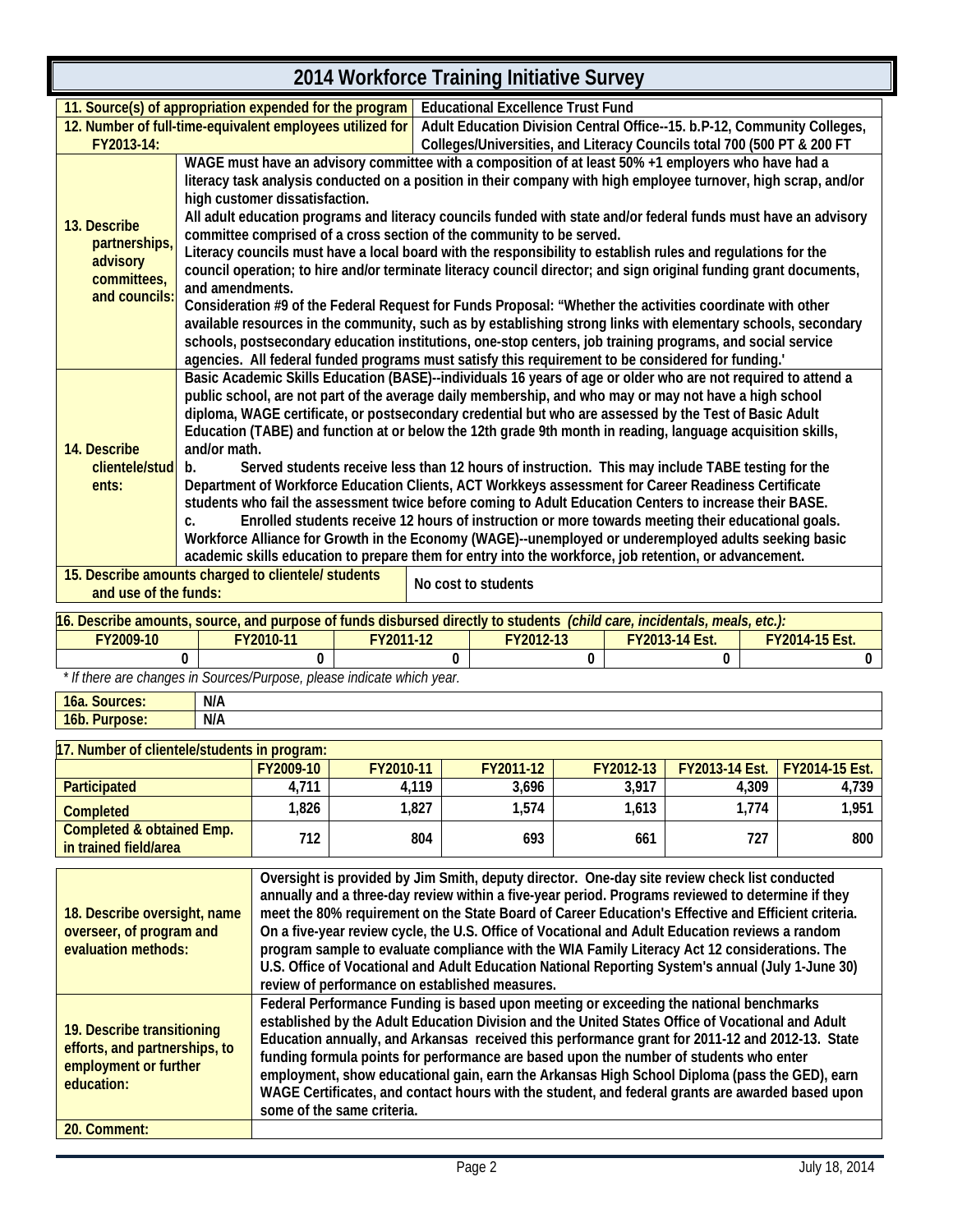<span id="page-6-1"></span><span id="page-6-0"></span>

| 2014 Workforce Training Initiative Survey                                                                                                                                                                                                                                                                                                                                                                                                                                                                                                                                                                                                                                                        |        |                       |        |                        |                                                                                                          |                                     |                                      |  |
|--------------------------------------------------------------------------------------------------------------------------------------------------------------------------------------------------------------------------------------------------------------------------------------------------------------------------------------------------------------------------------------------------------------------------------------------------------------------------------------------------------------------------------------------------------------------------------------------------------------------------------------------------------------------------------------------------|--------|-----------------------|--------|------------------------|----------------------------------------------------------------------------------------------------------|-------------------------------------|--------------------------------------|--|
| Arkansas Dept. of Career Education, Career & Tech. Ed. Div. ID#13745583 UPDATED 7-18-2014<br>Name:                                                                                                                                                                                                                                                                                                                                                                                                                                                                                                                                                                                               |        |                       |        |                        |                                                                                                          |                                     |                                      |  |
| Name:<br>Sandra Porter                                                                                                                                                                                                                                                                                                                                                                                                                                                                                                                                                                                                                                                                           |        |                       |        |                        |                                                                                                          |                                     |                                      |  |
| 501-683-1705<br>Phone:                                                                                                                                                                                                                                                                                                                                                                                                                                                                                                                                                                                                                                                                           |        |                       | Email: |                        | sandra.porter@arkansas.gov                                                                               |                                     |                                      |  |
| <b>Total Number of Workforce/Industry Programs:</b>                                                                                                                                                                                                                                                                                                                                                                                                                                                                                                                                                                                                                                              |        |                       |        |                        |                                                                                                          |                                     |                                      |  |
| 1. Agency/Institution Business Area:                                                                                                                                                                                                                                                                                                                                                                                                                                                                                                                                                                                                                                                             |        |                       |        |                        | Ark. Dept. of Career Education, Career and Technical Education                                           |                                     |                                      |  |
| 2. Program Name:                                                                                                                                                                                                                                                                                                                                                                                                                                                                                                                                                                                                                                                                                 |        |                       |        |                        | <b>Secondary Technical Centers</b>                                                                       |                                     |                                      |  |
| 3. Program Original Beginning Date:                                                                                                                                                                                                                                                                                                                                                                                                                                                                                                                                                                                                                                                              |        |                       |        | Sept. 14, 1964         |                                                                                                          |                                     |                                      |  |
| 4. State and/or Federal law authorization and requirements:   ACA 6-20-2305 and ACA 6-51-305                                                                                                                                                                                                                                                                                                                                                                                                                                                                                                                                                                                                     |        |                       |        |                        |                                                                                                          |                                     |                                      |  |
| 5. List all                                                                                                                                                                                                                                                                                                                                                                                                                                                                                                                                                                                                                                                                                      |        |                       |        |                        | A+ Certification; Adult, Infant & Child CPR, Arkansas Food Handler, Automotive Service Excellence (ASE), |                                     |                                      |  |
| Certification(s)                                                                                                                                                                                                                                                                                                                                                                                                                                                                                                                                                                                                                                                                                 |        |                       |        |                        | American Welding Society (AWA), Career Readiness Certificate (CRC), Child Care First Aid, Child Care     |                                     |                                      |  |
| issued by this                                                                                                                                                                                                                                                                                                                                                                                                                                                                                                                                                                                                                                                                                   |        |                       |        |                        | Assistant, Child Care Teacher, Certified Nursing Assistant (CNA), First Aid, OSHA, ServSafe, Microsoft   |                                     |                                      |  |
| Program:                                                                                                                                                                                                                                                                                                                                                                                                                                                                                                                                                                                                                                                                                         |        |                       |        |                        | Certified Applications Specialist (MCAS) in Word, Excel, Access, PowerPoint, Outlook                     |                                     |                                      |  |
| A secondary technical center is a public high-school-level technical institution organized for the specific<br>purpose of educating high-school students in specific occupational/technical programs. A center serves<br>students from more than one participating high school. Students eligible to attend a secondary technical<br>6. Program Description:<br>center will generally come from a twenty-five (25) mile radius or thirty (30) minutes driving time from the<br>home high school. A secondary technical center must offer three specific technical programs to begin<br>operation and must offer at least six programs from five career clusters by the start of the fourth year. |        |                       |        |                        |                                                                                                          |                                     |                                      |  |
| 7. Funding Expended:                                                                                                                                                                                                                                                                                                                                                                                                                                                                                                                                                                                                                                                                             |        |                       |        |                        |                                                                                                          |                                     |                                      |  |
| FY2009-10<br>0.111                                                                                                                                                                                                                                                                                                                                                                                                                                                                                                                                                                                                                                                                               | 20.220 | FY2010-11<br>20.20012 |        | FY2011-12<br>20.200122 | FY2012-13<br>20.222                                                                                      | <b>FY2013-14 Est.</b><br>20.205.222 | FY2014-15 Est.<br><u>oo aan aan </u> |  |

| $1.1$ and $1.4$ and $2.7$ |            |            |            |                |                       |                       |
|---------------------------|------------|------------|------------|----------------|-----------------------|-----------------------|
|                           | FY2009-10  | FY2010-11  | FY2011-12  | FY2012-13      | <b>FY2013-14 Est.</b> | <b>FY2014-15 Est.</b> |
| <b>State</b>              | 20,339,792 | 20,300,138 | 20,299,632 | 773<br>20,292, | 20,305,922            | 20,305,922            |
| Federal                   | N/A        | N/A        | N/A        | N/A            | N/A                   | N/A                   |
| <b>Other</b>              | N/A        | N/A        | N/A        | N/A            | N/A                   | N/A                   |
|                           |            |            |            |                |                       |                       |

| 8. Describe State Funding, including source and<br>required match:   |                               | Vocational Center Grants and Aid by the Department of Career Education payable<br>from the Department of Career Education Public School Fund Account. Vocational |  |  |  |  |
|----------------------------------------------------------------------|-------------------------------|------------------------------------------------------------------------------------------------------------------------------------------------------------------|--|--|--|--|
|                                                                      |                               | Start-up Grants and Aid payable from the Department of Career Education Public                                                                                   |  |  |  |  |
|                                                                      |                               | School Fund Account for implementation of new programs of study. This funding                                                                                    |  |  |  |  |
|                                                                      |                               | is used to purchase minimum equipment for classroom and professional                                                                                             |  |  |  |  |
|                                                                      | development for instructor.   |                                                                                                                                                                  |  |  |  |  |
| 9. Describe Federal Funding, including source and required match:    |                               | 0                                                                                                                                                                |  |  |  |  |
| 10. Describe Other Funding, including source and required match:     |                               | 0                                                                                                                                                                |  |  |  |  |
| 11. Source(s) of appropriation expended for the program              |                               | Act of 2014, Section 19, Line Items 31 - 35                                                                                                                      |  |  |  |  |
| 12. Number of full-time-equivalent employees utilized for FY2013-14: |                               | $\mathbf{0}$                                                                                                                                                     |  |  |  |  |
|                                                                      |                               | Each secondary technical center shall have an active secondary technical center council.                                                                         |  |  |  |  |
|                                                                      |                               | The council shall be comprised of superintendents of the sponsoring and local school                                                                             |  |  |  |  |
|                                                                      |                               | districts participating in the secondary technical center along with the director of the                                                                         |  |  |  |  |
| 13. Describe partnerships, advisory                                  |                               | center. When a postsecondary institution is designated as a secondary technical center,                                                                          |  |  |  |  |
|                                                                      |                               | the director or president/chancellor of that institution shall be a member. Additionally,                                                                        |  |  |  |  |
| committees, and councils:                                            |                               | where secondary technical centers are sponsored by an education service cooperative,                                                                             |  |  |  |  |
|                                                                      |                               | the director shall be a member of the council. The secondary technical center council                                                                            |  |  |  |  |
|                                                                      |                               | shall serve in an advisory capacity for the secondary technical center in all areas of                                                                           |  |  |  |  |
|                                                                      | administration and operation. |                                                                                                                                                                  |  |  |  |  |
|                                                                      |                               | High school students (grades 10-12) who are enrolled in approved career and technical                                                                            |  |  |  |  |
| 14. Describe clientele/students:                                     | education programs of study   |                                                                                                                                                                  |  |  |  |  |
| 15. Describe amounts charged to                                      |                               | Pass-through funding to high schools at \$3,250 per full-time Equivalent (FTE) and                                                                               |  |  |  |  |
| clientele/ students and use of the funds:                            |                               | remainder of funds distributed directly to the secondary centers                                                                                                 |  |  |  |  |
|                                                                      |                               |                                                                                                                                                                  |  |  |  |  |

| 16. Describe amounts, source, and purpose of funds disbursed directly to students (child care, incidentals, meals, etc.): |                                                                        |                                                 |  |  |  |  |  |  |  |  |
|---------------------------------------------------------------------------------------------------------------------------|------------------------------------------------------------------------|-------------------------------------------------|--|--|--|--|--|--|--|--|
| FY2009-10                                                                                                                 | FY2010-11                                                              | <b>FY2013-14 Est.</b><br>FY2011-12<br>FY2012-13 |  |  |  |  |  |  |  |  |
|                                                                                                                           |                                                                        |                                                 |  |  |  |  |  |  |  |  |
|                                                                                                                           | * If there are changes in Sources/Purpose, please indicate which year. |                                                 |  |  |  |  |  |  |  |  |
| <b>16a. Sources:</b>                                                                                                      | N/A                                                                    |                                                 |  |  |  |  |  |  |  |  |
| 16b. Purpose:                                                                                                             | N/A                                                                    |                                                 |  |  |  |  |  |  |  |  |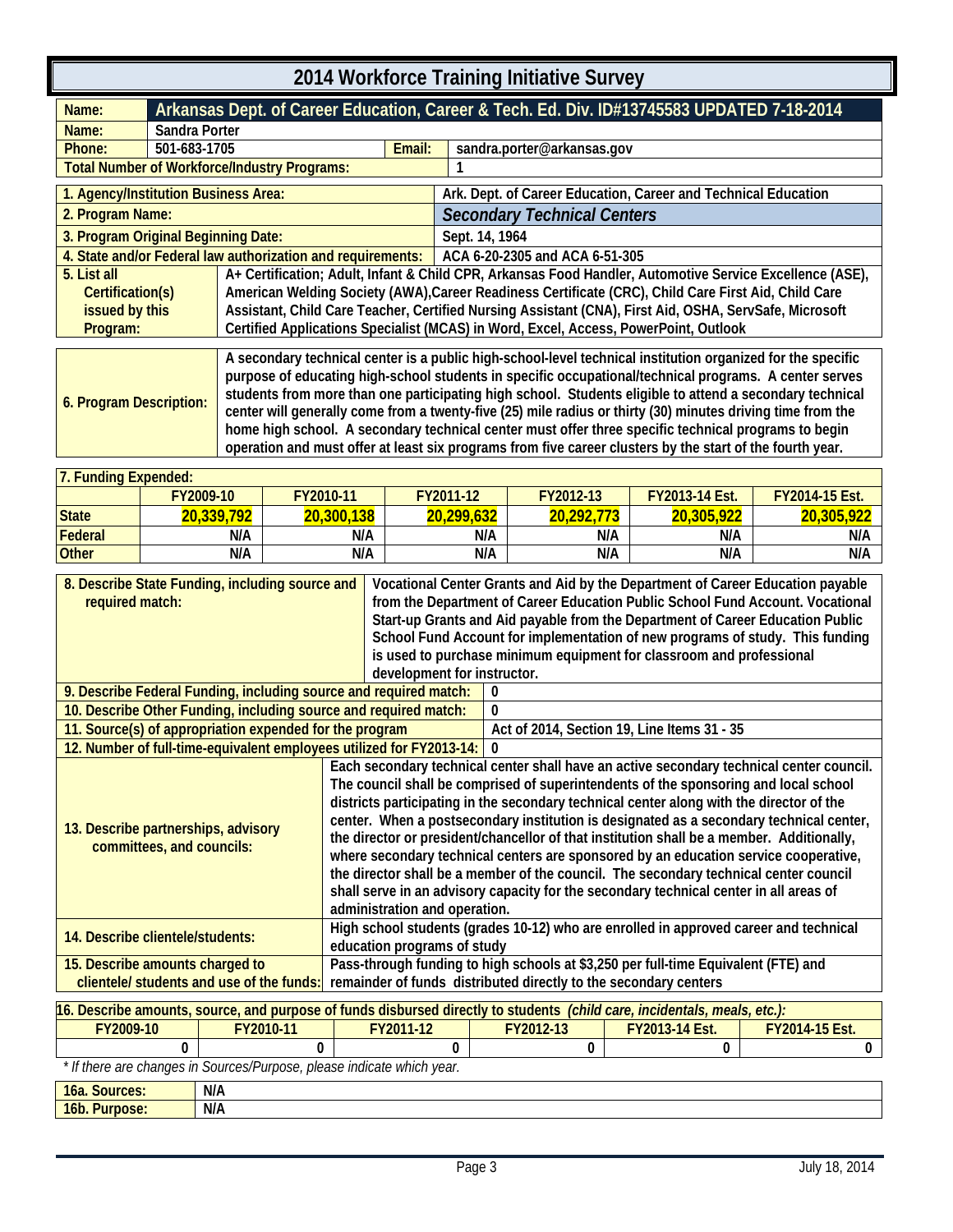| 17. Number of clientele/students in program:                                                 |                                                                                                                                                                                                                                           |           |           |           |                                                                                                                                                                                                                                                              |                       |  |  |
|----------------------------------------------------------------------------------------------|-------------------------------------------------------------------------------------------------------------------------------------------------------------------------------------------------------------------------------------------|-----------|-----------|-----------|--------------------------------------------------------------------------------------------------------------------------------------------------------------------------------------------------------------------------------------------------------------|-----------------------|--|--|
|                                                                                              | FY2009-10                                                                                                                                                                                                                                 | FY2010-11 | FY2011-12 | FY2012-13 | <b>FY2013-14 Est.</b>                                                                                                                                                                                                                                        | <b>FY2014-15 Est.</b> |  |  |
| Participated                                                                                 | 8,846                                                                                                                                                                                                                                     | 8,963     | 8,773     | 8.665     | 8,933                                                                                                                                                                                                                                                        | 9,112                 |  |  |
| <b>Completed</b>                                                                             | 1,497                                                                                                                                                                                                                                     | 1.332     | 1,445     | 1.398     | 1.426                                                                                                                                                                                                                                                        | 1,455                 |  |  |
| Completed & obtained Emp. in trained field/area                                              |                                                                                                                                                                                                                                           |           |           |           |                                                                                                                                                                                                                                                              |                       |  |  |
| 18. Describe oversight, name overseer, of<br>program and evaluation methods:                 |                                                                                                                                                                                                                                           |           |           |           | Oversight of secondary career centers is provided at the state level by Sandra<br>Porter, interim deputy director, for compliance with state policies regarding the<br>operation of the centers. At the local level, each center has a director and a board. |                       |  |  |
| 19. Describe transitioning efforts, and<br>partnerships, to employment or further education: | By the very nature of the center concept, students have a clear transition to<br>either postsecondary education and training or directly into the workforce<br>through partnerships among secondary, postsecondary, and business/industry |           |           |           |                                                                                                                                                                                                                                                              |                       |  |  |
| 20. Comment:                                                                                 |                                                                                                                                                                                                                                           |           |           |           |                                                                                                                                                                                                                                                              |                       |  |  |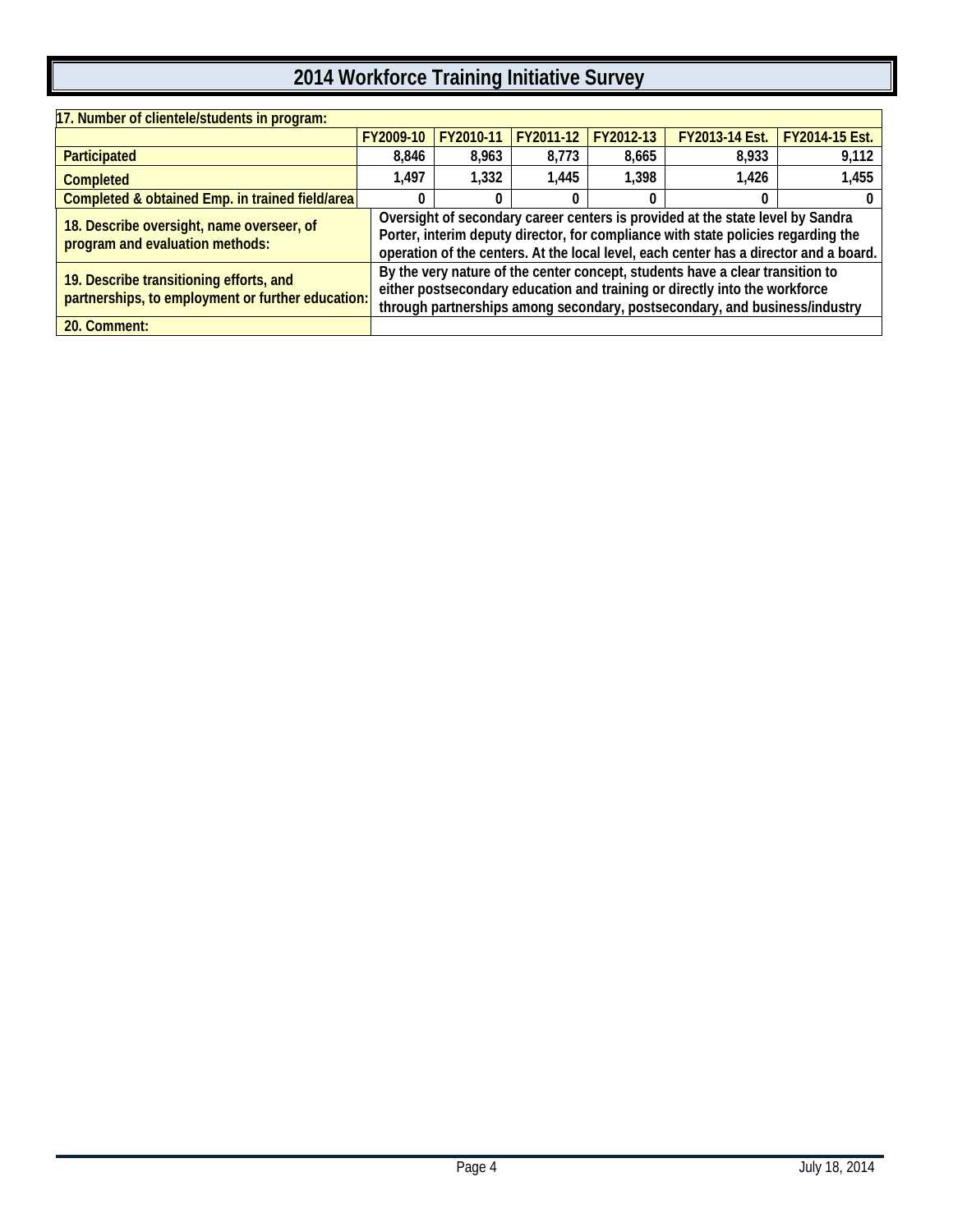|                                    |                                                                                                                           |           | 2014 Workforce Training Initiative Survey |           |                            |           |                |                |
|------------------------------------|---------------------------------------------------------------------------------------------------------------------------|-----------|-------------------------------------------|-----------|----------------------------|-----------|----------------|----------------|
| Name:                              | Arkansas Dept. of Career Education, Career & Tech. Ed. Div. New                                                           |           |                                           |           |                            |           |                |                |
| Name:                              | Sandra Porter                                                                                                             |           |                                           |           |                            |           |                |                |
| Phone:                             | 501-683-1705                                                                                                              |           | Email:                                    |           | sandra.porter@arkansas.gov |           |                |                |
|                                    | <b>Total Number of Workforce/Industry Programs:</b>                                                                       |           |                                           |           |                            |           |                |                |
|                                    | 1. Agency/Institution Business Area:                                                                                      |           |                                           |           |                            |           |                |                |
| 2. Program Name:                   |                                                                                                                           |           |                                           |           |                            |           |                |                |
|                                    | 3. Program Original Beginning Date:                                                                                       |           |                                           |           |                            |           |                |                |
|                                    | 4. State and/or Federal law authorization and requirements:                                                               |           |                                           |           |                            |           |                |                |
| 5. List all                        |                                                                                                                           |           |                                           |           |                            |           |                |                |
| Certification(s)<br>issued by this |                                                                                                                           |           |                                           |           |                            |           |                |                |
| Program:                           |                                                                                                                           |           |                                           |           |                            |           |                |                |
|                                    |                                                                                                                           |           |                                           |           |                            |           |                |                |
| 6. Program Description:            |                                                                                                                           |           |                                           |           |                            |           |                |                |
| 7. Funding Expended:               |                                                                                                                           |           |                                           |           |                            |           |                |                |
|                                    | FY2009-10                                                                                                                 | FY2010-11 |                                           | FY2011-12 | FY2012-13                  |           | FY2013-14 Est. | FY2014-15 Est. |
| <b>State</b>                       |                                                                                                                           |           |                                           |           |                            |           |                |                |
| <b>Federal</b>                     |                                                                                                                           |           |                                           |           |                            |           |                |                |
| <b>Other</b>                       |                                                                                                                           |           |                                           |           |                            |           |                |                |
|                                    | 8. Describe State Funding, including source and                                                                           |           |                                           |           |                            |           |                |                |
| required match:                    |                                                                                                                           |           |                                           |           |                            |           |                |                |
|                                    | 9. Describe Federal Funding, including source and required match:                                                         |           |                                           |           |                            |           |                |                |
|                                    | 10. Describe Other Funding, including source and required match:                                                          |           |                                           |           |                            |           |                |                |
|                                    | 11. Source(s) of appropriation expended for the program                                                                   |           |                                           |           |                            |           |                |                |
|                                    | 12. Number of full-time-equivalent employees utilized for FY2013-14:                                                      |           |                                           |           |                            |           |                |                |
|                                    | 13. Describe partnerships, advisory<br>committees, and councils:                                                          |           |                                           |           |                            |           |                |                |
|                                    | 14. Describe clientele/students:                                                                                          |           |                                           |           |                            |           |                |                |
|                                    | 15. Describe amounts charged to                                                                                           |           |                                           |           |                            |           |                |                |
|                                    | clientele/ students and use of the funds:                                                                                 |           |                                           |           |                            |           |                |                |
|                                    | 16. Describe amounts, source, and purpose of funds disbursed directly to students (child care, incidentals, meals, etc.): |           |                                           |           |                            |           |                |                |
| FY2009-10                          |                                                                                                                           | FY2010-11 | FY2011-12                                 |           | FY2012-13                  |           | FY2013-14 Est. | FY2014-15 Est. |
|                                    |                                                                                                                           |           |                                           |           |                            |           |                |                |
|                                    | * If there are changes in Sources/Purpose, please indicate which year.                                                    |           |                                           |           |                            |           |                |                |
| 16a. Sources:                      |                                                                                                                           |           |                                           |           |                            |           |                |                |
| 16b. Purpose:                      |                                                                                                                           |           |                                           |           |                            |           |                |                |
|                                    |                                                                                                                           |           |                                           |           |                            |           |                |                |
|                                    | 17. Number of clientele/students in program:                                                                              |           |                                           |           |                            |           |                |                |
|                                    |                                                                                                                           |           | FY2009-10                                 | FY2010-11 | FY2011-12                  | FY2012-13 | FY2013-14 Est. | FY2014-15 Est. |
| Participated                       |                                                                                                                           |           |                                           |           |                            |           |                |                |
| Completed                          |                                                                                                                           |           |                                           |           |                            |           |                |                |

| <u>r</u> al ligipaleu                           |  |  |  |
|-------------------------------------------------|--|--|--|
| <b>Completed</b>                                |  |  |  |
| Completed & obtained Emp. in trained field/area |  |  |  |
| 18. Describe oversight, name overseer, of       |  |  |  |
| program and evaluation methods:                 |  |  |  |
| 19. Describe transitioning efforts, and         |  |  |  |
| partnerships, to employment or further          |  |  |  |
| education:                                      |  |  |  |
| 20. Comment:                                    |  |  |  |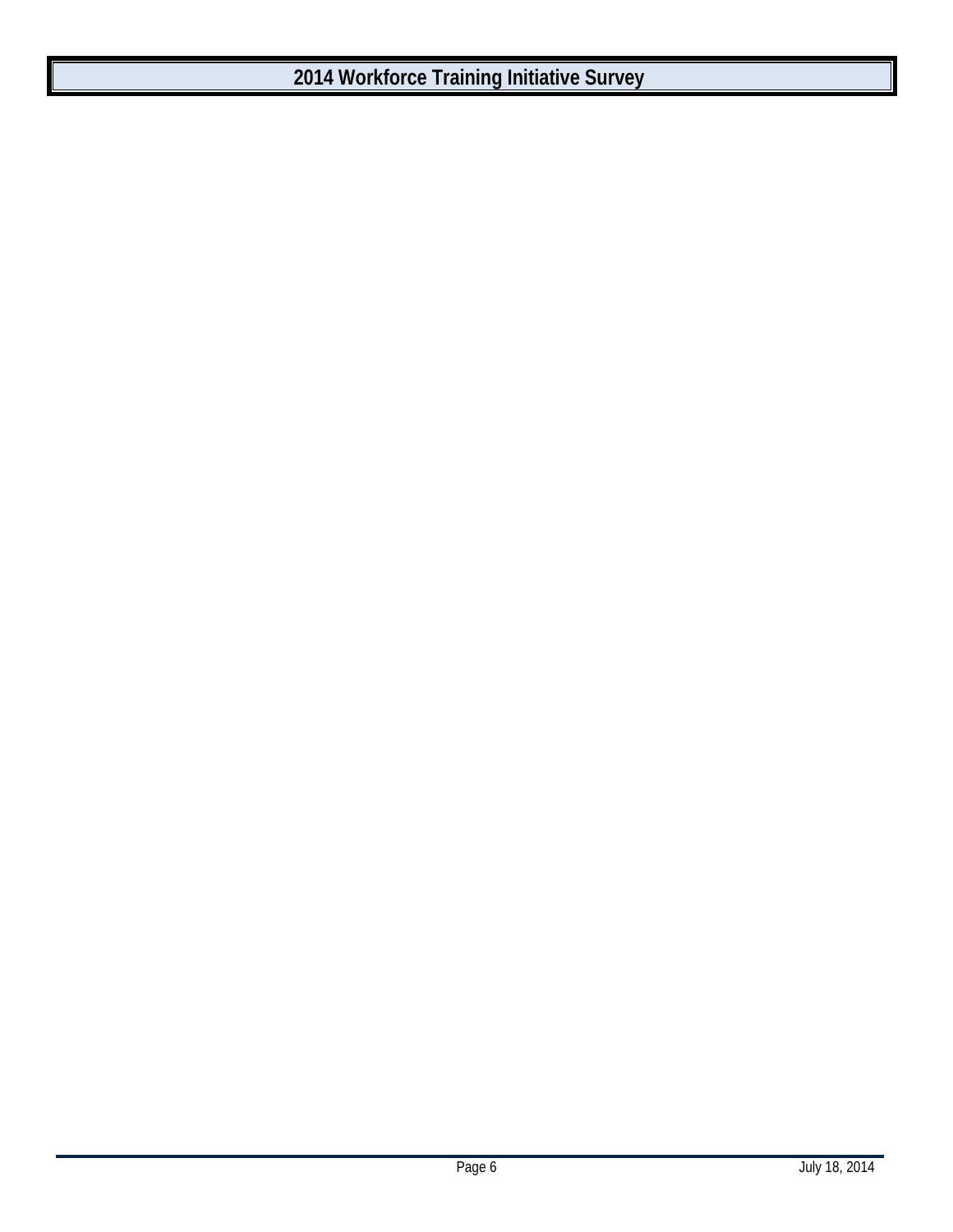<span id="page-10-1"></span><span id="page-10-0"></span>

| 2014 Workforce Training Initiative Survey                                                                                                                                                                                                                                                                                                                                                                                                                                                                                                                                                                                                                                                   |                                                                                                                                                                                                                                                                                                                                                                                                                                                                                                                                                                                                                                    |                    |        |                                                                          |  |
|---------------------------------------------------------------------------------------------------------------------------------------------------------------------------------------------------------------------------------------------------------------------------------------------------------------------------------------------------------------------------------------------------------------------------------------------------------------------------------------------------------------------------------------------------------------------------------------------------------------------------------------------------------------------------------------------|------------------------------------------------------------------------------------------------------------------------------------------------------------------------------------------------------------------------------------------------------------------------------------------------------------------------------------------------------------------------------------------------------------------------------------------------------------------------------------------------------------------------------------------------------------------------------------------------------------------------------------|--------------------|--------|--------------------------------------------------------------------------|--|
| <b>Agency/Institution Name:</b>                                                                                                                                                                                                                                                                                                                                                                                                                                                                                                                                                                                                                                                             |                                                                                                                                                                                                                                                                                                                                                                                                                                                                                                                                                                                                                                    |                    |        | Arkansas Dept. of Career Education, Rehabilitation Services ID# 13745617 |  |
| <b>Respondent Name:</b>                                                                                                                                                                                                                                                                                                                                                                                                                                                                                                                                                                                                                                                                     |                                                                                                                                                                                                                                                                                                                                                                                                                                                                                                                                                                                                                                    | Joseph Baxter      |        |                                                                          |  |
| Phone:                                                                                                                                                                                                                                                                                                                                                                                                                                                                                                                                                                                                                                                                                      |                                                                                                                                                                                                                                                                                                                                                                                                                                                                                                                                                                                                                                    | 501-296-1614       | Email: | joseph.baxter@arkansas.gov                                               |  |
| <b>Total Number of Workforce/Industry Programs:</b>                                                                                                                                                                                                                                                                                                                                                                                                                                                                                                                                                                                                                                         |                                                                                                                                                                                                                                                                                                                                                                                                                                                                                                                                                                                                                                    |                    |        |                                                                          |  |
| 1. Agency/Institution Business Area:                                                                                                                                                                                                                                                                                                                                                                                                                                                                                                                                                                                                                                                        |                                                                                                                                                                                                                                                                                                                                                                                                                                                                                                                                                                                                                                    | 0520               |        |                                                                          |  |
| 2. Program Name:                                                                                                                                                                                                                                                                                                                                                                                                                                                                                                                                                                                                                                                                            |                                                                                                                                                                                                                                                                                                                                                                                                                                                                                                                                                                                                                                    |                    |        | <b>Vocational Rehabilitation/Supported Employment</b>                    |  |
| 3. Program Original Beginning Date:                                                                                                                                                                                                                                                                                                                                                                                                                                                                                                                                                                                                                                                         |                                                                                                                                                                                                                                                                                                                                                                                                                                                                                                                                                                                                                                    | September 26, 1973 |        |                                                                          |  |
| 4. State and/or Federal<br>law authorization<br>and requirements:                                                                                                                                                                                                                                                                                                                                                                                                                                                                                                                                                                                                                           | The Rehabilitation Act of 1973 as amended, replaces the Vocational Rehabilitation Act, to extend and<br>revise the authorization of grants to States for vocational rehabilitation services, with special emphasis on<br>services to those with the most severe disabilities, to expand special Federal responsibilities and research<br>and training programs with respect to individuals with disabilities, to establish special responsibilities in<br>the Secretary of Education for coordination of all programs with respect to individuals with disabilities<br>within the Department of Education, and for other purposes. |                    |        |                                                                          |  |
| 5. List all<br>Certification(s)<br>issued by this<br>Program:                                                                                                                                                                                                                                                                                                                                                                                                                                                                                                                                                                                                                               | Auto Collision Repair, Automotive Maintenance Technology, Business Education, Certified Nursing<br>Assistant, Construction Technology, Cosmetology, Culinary Arts, Graphic Communications, Health<br>Informatics, Power Equipment, Sales & Marketing, Welding, Driver's Education and Licensure, OSHA 10<br>hour Certification, and Career Readiness Certificates.                                                                                                                                                                                                                                                                 |                    |        |                                                                          |  |
| The Rehabilitation Act of 1973 as amended was the first major legislative effort to secure an equal playing<br>field for individuals with disabilities. This legislation provides a wide range of services for persons with<br>physical, mental illness, and cognitive disabilities. Those disabilities can create significant barriers to full<br>6. Program Description:<br>and continued employment, the pursuit of independent living, self-determination, and inclusion in<br>mainstream American society. The Rehabilitation Act has been amended twice since its inception, once in<br>1993 and again in 1998. The Rehabilitation Services Administration (RSA) administers the Act. |                                                                                                                                                                                                                                                                                                                                                                                                                                                                                                                                                                                                                                    |                    |        |                                                                          |  |

| <b>7. Funding Expended:</b> |              |              |              |              |                       |                       |  |  |
|-----------------------------|--------------|--------------|--------------|--------------|-----------------------|-----------------------|--|--|
|                             | FY2009-10    | FY2010-11    | FY2011-12    | FY2012-13    | <b>FY2013-14 Fst.</b> | <b>FY2014-15 Est.</b> |  |  |
| <b>State</b>                | \$10.122,601 | \$11,131,326 | \$12,406,005 | \$9,665,607  | \$10,270,471          | \$11,287,562          |  |  |
| Federal                     | \$35,187,116 | \$35,054,546 | \$37,187,952 | \$40,243,752 | \$37,947,703          | \$38,326,601          |  |  |
| <b>Other</b>                |              |              |              |              |                       |                       |  |  |

| 8. Describe State Funding, including source and<br>required match:        |                                                                                                                                                                                                                                                                                                                                                                                                                                                                                                                                                                                                                                                                                                                                                                         | General Revenue, 0520 Agency Operational Funding - No match requirement                                                                                                                                                                                                                                                                                                                                       |                                                                                                                 |  |
|---------------------------------------------------------------------------|-------------------------------------------------------------------------------------------------------------------------------------------------------------------------------------------------------------------------------------------------------------------------------------------------------------------------------------------------------------------------------------------------------------------------------------------------------------------------------------------------------------------------------------------------------------------------------------------------------------------------------------------------------------------------------------------------------------------------------------------------------------------------|---------------------------------------------------------------------------------------------------------------------------------------------------------------------------------------------------------------------------------------------------------------------------------------------------------------------------------------------------------------------------------------------------------------|-----------------------------------------------------------------------------------------------------------------|--|
| 9. Describe Federal Funding, including source<br>and required match:      |                                                                                                                                                                                                                                                                                                                                                                                                                                                                                                                                                                                                                                                                                                                                                                         | Vocational Rehabilitation Grant, Department of Education - Rehabilitation Services<br>Administration - 21.3% state match required; Supported Employment Grant,<br>Department of Education - Rehabilitation Services Administration - 0% state<br>match required                                                                                                                                               |                                                                                                                 |  |
|                                                                           | 10. Describe Other Funding, including source and required match:                                                                                                                                                                                                                                                                                                                                                                                                                                                                                                                                                                                                                                                                                                        |                                                                                                                                                                                                                                                                                                                                                                                                               | None                                                                                                            |  |
|                                                                           | 11. Source(s) of appropriation expended for the program                                                                                                                                                                                                                                                                                                                                                                                                                                                                                                                                                                                                                                                                                                                 |                                                                                                                                                                                                                                                                                                                                                                                                               | ACT 772 of 2013                                                                                                 |  |
|                                                                           | 12. Number of full-time-equivalent employees utilized for FY2013-14:                                                                                                                                                                                                                                                                                                                                                                                                                                                                                                                                                                                                                                                                                                    |                                                                                                                                                                                                                                                                                                                                                                                                               | 471                                                                                                             |  |
| 13. Describe<br>partnerships,<br>advisory<br>committees, and<br>councils: | The Arkansas State Rehabilitation Council serves as a federally mandated advisory panel to ARS. This<br>includes having input into our state plan as well as reviewing all our policies that directly impact program<br>clients. The Council is also mandated to be involved when we conduct our needs assessment. The make-up<br>of the Council is outlined as part of the Rehabilitation Act and Governor's Executive order. The State Board<br>of Education has the responsibility of providing oversight to ARS. The Project SEARCH <sup>®</sup> program<br>partnership with UAMS is designed to assist young adults with developmental disabilities as interns, and to<br>foster and facilitate the acquisition of jobs by people with disabilities when possible. |                                                                                                                                                                                                                                                                                                                                                                                                               |                                                                                                                 |  |
| 14. Describe clientele<br>/students:                                      |                                                                                                                                                                                                                                                                                                                                                                                                                                                                                                                                                                                                                                                                                                                                                                         | 1) The applicant (client/student) has a physical or mental impairment. 2) The impairment results in a<br>substantial impediment to employment. 3) A presumption that the applicant can benefit from receiving VR<br>services in terms of an employment outcome. 4) The applicant requires VR services to prepare for, enter<br>concerns, abilities, capabilities, and informed choice. 34 C.F.R. §361.42 (a.) | into, engage in, or retain gainful employment consistent with the applicant's strengths, resources, priorities, |  |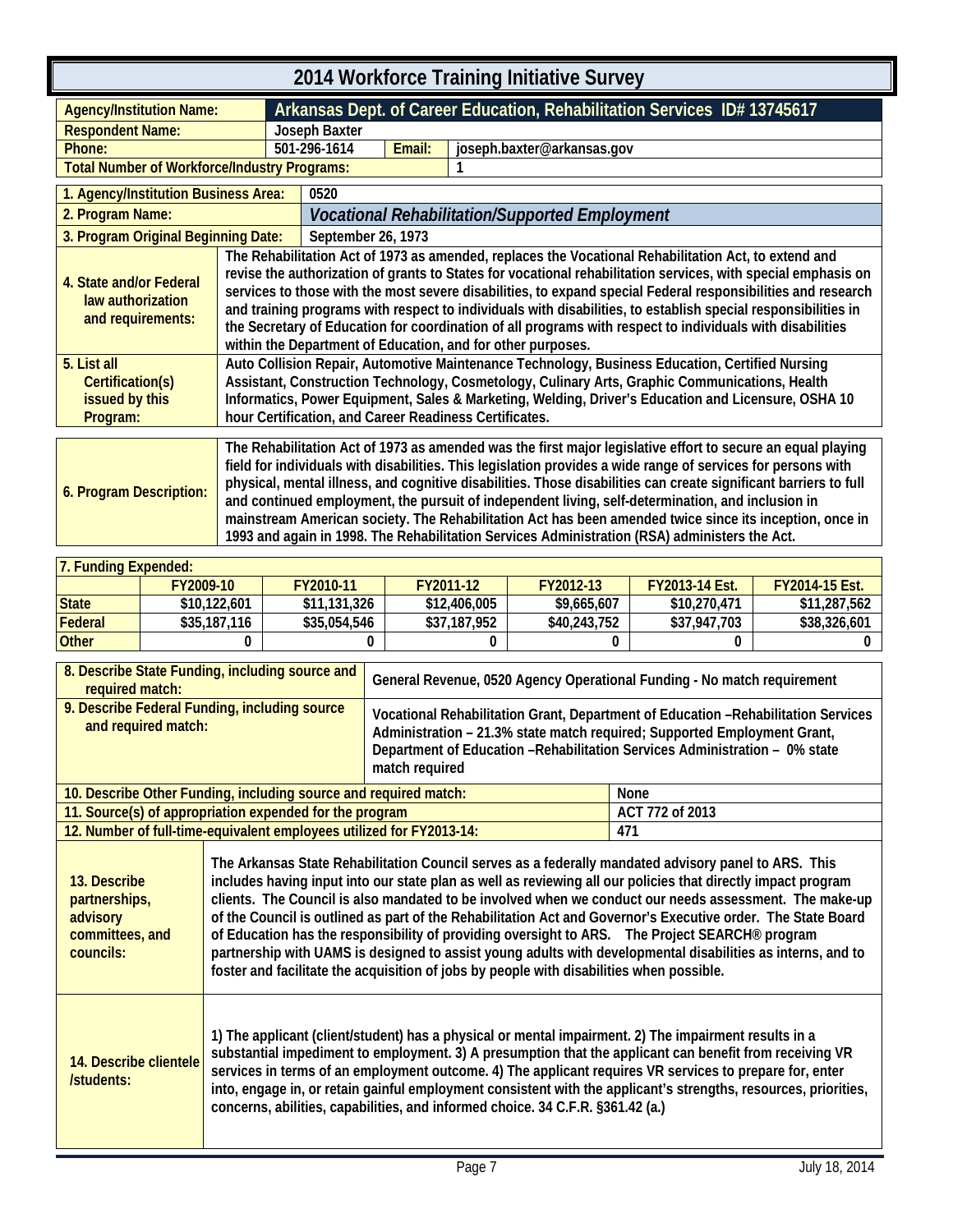#### **2014 Workforce Training Initiative Survey 15. Describe amounts charged to clientele/ students and use of the funds: An economic needs assessment is used to determine if the individual can pay any costs of VR services and if so, how much. In determining an individual's financial resources, the counselor will identify all resources available to the individual and/or spouse, prior to developing the IPE. If the individual is a dependent, the resources of the parents will be determined. If the individual is 23 years of age or under and unmarried, the parent(s) assets must be verified with a copy of the parent(s) income tax forms. If the parent(s) do not support the individual, the individual must provide documentation of non-support. If the client's family states the client will not be claimed on next year's income tax, the client will no longer be considered a dependent. The client will be required to verify their source(s) of income to cover their expenses. EXCEPTION: SSDI and SSI recipients are exempt from financial need; however, the financial resources form should be completed to assess comparable benefits and gather information for federal reporting. Provision of services conditioned on financial need entails: 1) Determination of the individual's financial ability or inability to obtain services, either through individual or other resources; 2) Determination of the extent ARS will provide these services to the individual lacking sufficient resources.**

| 16. Describe amounts, source, and purpose of funds disbursed directly to students (child care, incidentals, meals, etc.): |                                                                                              |  |  |  |  |  |  |  |
|---------------------------------------------------------------------------------------------------------------------------|----------------------------------------------------------------------------------------------|--|--|--|--|--|--|--|
| <b>FY2009-10</b>                                                                                                          | <b>FY2013-14 Fst.</b><br><b>FY2014-15 Est.</b><br><b>FY2010-11</b><br>FY2011-12<br>FY2012-13 |  |  |  |  |  |  |  |
| \$243,690<br>\$317,280<br>\$382,929<br>\$429,446<br>\$469,500<br>\$472,500                                                |                                                                                              |  |  |  |  |  |  |  |
| * If there are changes in Sources/Purpose, please indicate which year.                                                    |                                                                                              |  |  |  |  |  |  |  |

| 16a. Sources: | <b>Vocational Rehabilitation Grant</b>                                                                                                                                                                                                                                                                                                                                                                                                                                                                 |
|---------------|--------------------------------------------------------------------------------------------------------------------------------------------------------------------------------------------------------------------------------------------------------------------------------------------------------------------------------------------------------------------------------------------------------------------------------------------------------------------------------------------------------|
| 16b. Purpose: | Client maintenance funding includes payment to cover the individual's basic living expenses such as food,<br>shelter, clothing, health maintenance, and other subsistence expenses essential to determine the individual's<br>rehabilitation needs or to achieve the VR objective. The agency prefers to pay direct payments to approved<br>vendors for services provided to clients, however as a last resort, the agency can make payments directly to<br>the client with substantial justification. |

| 117. Number of clientele/students in program:    |       |        |        |        |                                                                 |                         |  |  |
|--------------------------------------------------|-------|--------|--------|--------|-----------------------------------------------------------------|-------------------------|--|--|
|                                                  |       |        |        |        | <b>FY2009-10 FY2010-11 FY2011-12 FY2012-13 FY2013-14 Est. I</b> | <u>I FY2014-15 Fst.</u> |  |  |
| <b>Participated</b>                              | 9.490 | 10.370 | 10.936 | 11.673 | 12,400                                                          | 13,000                  |  |  |
| <b>Completed</b>                                 | 2,361 | 2.670  | 2.620  | 2.917  | 2.900                                                           | 3.100                   |  |  |
| Completed & obtained Emp. in trained field/areal | 2,361 | 2,670  | 2.620  | 2,917  | 2.900                                                           | 3,100                   |  |  |

| 18. Describe<br>oversight, name<br>overseer, of<br>program and<br>evaluation<br>methods:                    | The Rehabilitation Services Administration (RSA) oversees grant programs that help individuals with physical or<br>mental disabilities to obtain employment and live more independently through the provision of such supports as<br>counseling, medical and psychological services, job training and other individualized services.<br>RSA's major Title I formula grant program provides funds to state vocational rehabilitation (VR) agencies to<br>provide employment-related services for individuals with disabilities, giving priority to individuals who are<br>significantly disabled. Section 107 of the Rehabilitation Act of 1973, as amended (Act), requires the<br>commissioner of RSA to conduct annual reviews and periodic on-site monitoring of programs authorized under<br>Title I of the Act to determine whether a state vocational rehabilitation (VR) agency is complying substantially with<br>the provisions of its state plan under Section 101 of the Act and with the Evaluation Standards and Performance<br>Indicators established under Section 106. In addition, this monitoring process assists the commissioner in<br>assessing the degree to which programs offered under Title VI of the Act are substantially complying with their<br>respective state plan assurances and program requirements. In order to achieve this purpose, RSA will collect and<br>analyze information related to performance and compliance.                                                                             |
|-------------------------------------------------------------------------------------------------------------|------------------------------------------------------------------------------------------------------------------------------------------------------------------------------------------------------------------------------------------------------------------------------------------------------------------------------------------------------------------------------------------------------------------------------------------------------------------------------------------------------------------------------------------------------------------------------------------------------------------------------------------------------------------------------------------------------------------------------------------------------------------------------------------------------------------------------------------------------------------------------------------------------------------------------------------------------------------------------------------------------------------------------------------------------------------------------------------------------------------------------------------------------------------------------------------------------------------------------------------------------------------------------------------------------------------------------------------------------------------------------------------------------------------------------------------------------------------------------------------------------------------------------------------|
| 19. Describe<br>transitioning<br>efforts, and<br>partnerships, to<br>employment or<br>further<br>education: | Arkansas Rehabilitation Services provides transition services for eligible clients. The term transition services<br>means a coordinated set of activities for a student, designed within an outcome-oriented process, promoting<br>movement from school to post-school activities, including post-secondary education, vocational training,<br>integrated employment (including supported employment), continuing and adult education, adults services,<br>independent living, or community participation. The coordinated set of activities shall be based upon the<br>individual student's needs, taking into account the student's preferences and interest, and shall include<br>instruction, community experiences, the development of employment and other post-school adult living<br>objectives, and, when appropriate, acquisition of daily living skills and functional vocational evaluation.<br>34 CFR §361.22(a)(2) provides that, if the student is determined eligible for VR services, the student's IPE should<br>be developed as early as possible during the transition process but no later than when the student exits the<br>school setting. The agency has a Memorandum of Understanding with the Department of Education that specifies<br>roles with each agency to provide post-secondary education resources, vocational programs and job ready skills.<br>The agency maintains partnerships throughout the state with training institutions such as colleges, universities,<br>and other technical programs. |
| 20. Comment:                                                                                                | None                                                                                                                                                                                                                                                                                                                                                                                                                                                                                                                                                                                                                                                                                                                                                                                                                                                                                                                                                                                                                                                                                                                                                                                                                                                                                                                                                                                                                                                                                                                                     |
|                                                                                                             |                                                                                                                                                                                                                                                                                                                                                                                                                                                                                                                                                                                                                                                                                                                                                                                                                                                                                                                                                                                                                                                                                                                                                                                                                                                                                                                                                                                                                                                                                                                                          |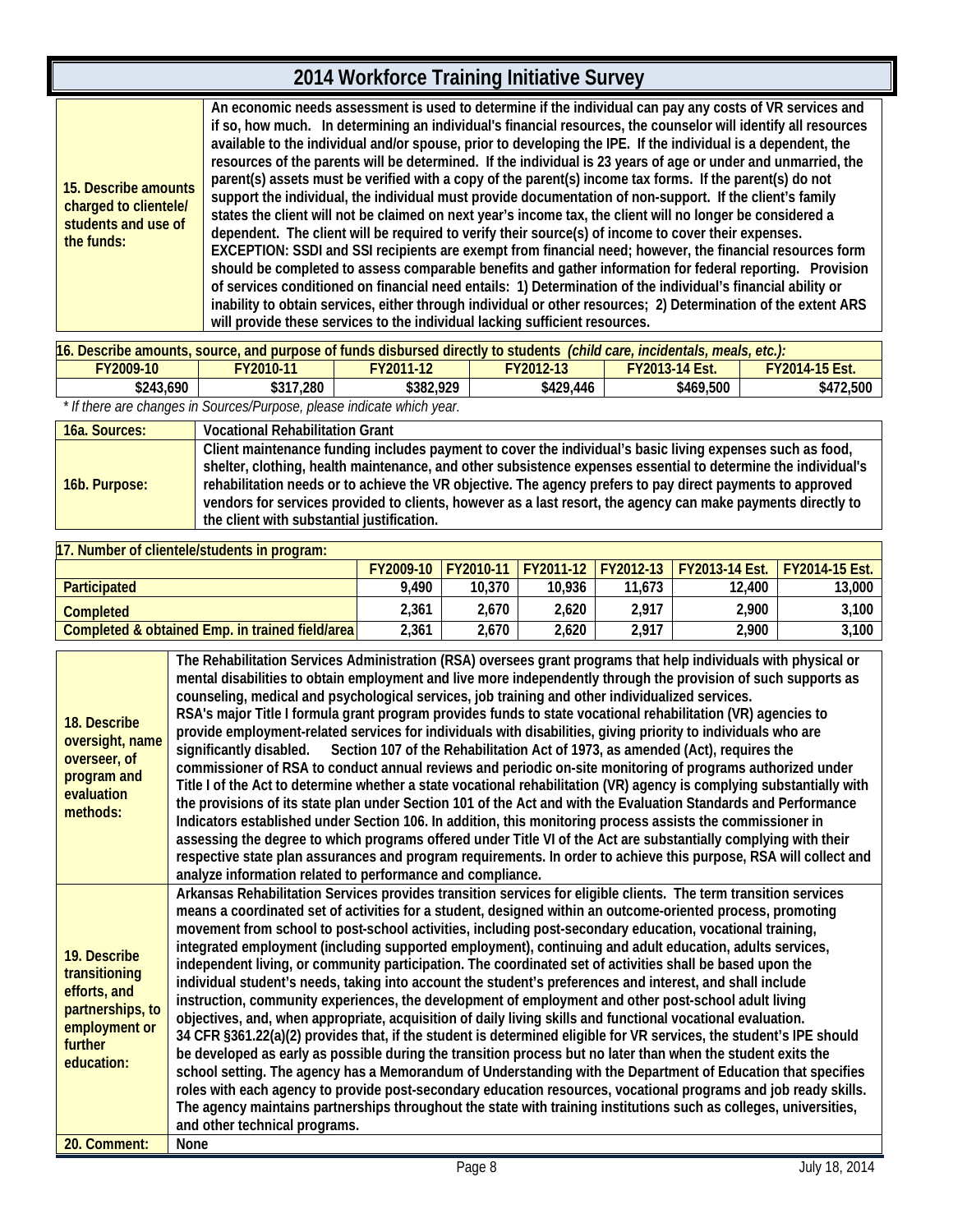<span id="page-12-0"></span>

| 2014 Workforce Training Initiative Survey                                                                                  |                                                       |  |                                                    |  |  |  |
|----------------------------------------------------------------------------------------------------------------------------|-------------------------------------------------------|--|----------------------------------------------------|--|--|--|
| <b>Agency/Institution Name:</b>                                                                                            |                                                       |  | Arkansas Dept. of Community Correction ID#13750956 |  |  |  |
| <b>Respondent Name:</b>                                                                                                    | <b>Garland Walker</b>                                 |  |                                                    |  |  |  |
| Phone:                                                                                                                     | Email:<br>501-682-2597<br>garland.walker@arkansas.gov |  |                                                    |  |  |  |
| <b>Total Number of Workforce/Industry Programs:</b>                                                                        |                                                       |  | one $(1)$                                          |  |  |  |
| 1. Agency/Institution Business Area:<br>0485                                                                               |                                                       |  |                                                    |  |  |  |
| Carl D. Perkins Welding Grant<br>2. Program Name:                                                                          |                                                       |  |                                                    |  |  |  |
| 3. Program Original Beginning Date:<br>July 1, 2011                                                                        |                                                       |  |                                                    |  |  |  |
| 4. State and/or Federal law authorization and requirements:<br>1% Carl D. Perkins Center & Technical Education Act of 2006 |                                                       |  |                                                    |  |  |  |
| 5. List all Certification(s) issued by this Program:                                                                       |                                                       |  | <b>Certificate of Completion</b>                   |  |  |  |

<span id="page-12-1"></span>

| 6. Program Description: | The welding program provides instruction for males and females (non-traditional) offenders confined to<br>the Texarkana Southwest Arkansas Community Correction Center (SWACCC) and the Pine Bluff Southeast<br>Arkansas Community Correction Center (SEACCC). Offenders participating in the welding program gain<br>hands-on, technical shop instruction along with supportive classroom lessons in welding theory. The<br>welding program provides an incentive for the offender to succeed in his/her treatment while assisting in<br>changing criminal behavior as it increases self-esteem and allow for employment opportunities that the<br>offender would not have had prior to the training.<br>Two part-time welding instructors provide welding education in the SEACCC and the SWACCC (8 weeks of<br>instruction / 3 classes / 10 students per class offered at each center). Arkansas Community Correction<br>(ACC) provides needed space and equipment. A Certificate of Completion is received upon successful<br>completion of basic welding and/or Medal Inert Gas (MIG) welding classes. Each community correction<br>center's classes could include basic welding, metal fabrication and layout, and/or MIG welding. The credit<br>hours of instruction the participants receive can be used toward becoming a certified welder, as well as<br>receiving hands-on training and experience that will assist them in obtaining employment and/or |
|-------------------------|--------------------------------------------------------------------------------------------------------------------------------------------------------------------------------------------------------------------------------------------------------------------------------------------------------------------------------------------------------------------------------------------------------------------------------------------------------------------------------------------------------------------------------------------------------------------------------------------------------------------------------------------------------------------------------------------------------------------------------------------------------------------------------------------------------------------------------------------------------------------------------------------------------------------------------------------------------------------------------------------------------------------------------------------------------------------------------------------------------------------------------------------------------------------------------------------------------------------------------------------------------------------------------------------------------------------------------------------------------------------------------------------------------------------------------------------------------------------|
|                         | certification.                                                                                                                                                                                                                                                                                                                                                                                                                                                                                                                                                                                                                                                                                                                                                                                                                                                                                                                                                                                                                                                                                                                                                                                                                                                                                                                                                                                                                                                     |

| <b>Funding Expended:</b> |           |           |           |           |                       |                       |  |  |
|--------------------------|-----------|-----------|-----------|-----------|-----------------------|-----------------------|--|--|
|                          | FY2009-10 | FY2010-11 | FY2011-12 | FY2012-13 | <b>FY2013-14 Est.</b> | <b>FY2014-15 Est.</b> |  |  |
| <b>State</b>             | n/a       | n/a       |           | \$4,043   | \$14,050              | \$12,167              |  |  |
| Federal                  | n/a       | n/a       | \$29,987  | \$25,944  | \$16,484              | \$18,248              |  |  |
| <b>Other</b>             | n/a       | n/a       |           |           |                       |                       |  |  |

| 8. Describe State Funding, including source and<br>required match:           | General revenue - no designated match percentage                                                                                                 |
|------------------------------------------------------------------------------|--------------------------------------------------------------------------------------------------------------------------------------------------|
| 9. Describe Federal Funding, including source<br>and required match:         | Carl D. Perkins funding - awarded funds based on total availability                                                                              |
| 10. Describe Other Funding, including source<br>and required match:          | n/a                                                                                                                                              |
| 11. Source(s) of appropriation expended for the<br>program                   | Code: 641 Fund: FEV0100<br><b>Character 04</b>                                                                                                   |
| 12. Number of full-time-equivalent employees<br>utilized for FY2013-14:      | n/a                                                                                                                                              |
| 13. Describe partnerships, advisory committees,<br>and councils:             | n/a                                                                                                                                              |
| 14. Describe clientele/students:                                             | non-violent felons with a total incarceration period not to exceed two years and<br>have not been convicted of a violent or sex-related offense. |
| 15. Describe amounts charged to clientele/<br>students and use of the funds: | n/a                                                                                                                                              |

| 16. Describe amounts, source, and purpose of funds disbursed directly to students <i>(child care, incidentals, meals, etc.)</i> : |                                                                                       |  |  |  |  |  |  |  |
|-----------------------------------------------------------------------------------------------------------------------------------|---------------------------------------------------------------------------------------|--|--|--|--|--|--|--|
| FY2009-10                                                                                                                         | <b>FY2013-14 Fst.</b><br><b>FY2014-15 Est.</b><br>FY2010-11<br>FY2012-13<br>FY2011-12 |  |  |  |  |  |  |  |
|                                                                                                                                   |                                                                                       |  |  |  |  |  |  |  |
| * If there are changes in Sources/Purpose, please indicate which year.                                                            |                                                                                       |  |  |  |  |  |  |  |
| <b>16a. Sources:</b>                                                                                                              | n/a                                                                                   |  |  |  |  |  |  |  |
| <b>16b. Purpose:</b>                                                                                                              | n/a                                                                                   |  |  |  |  |  |  |  |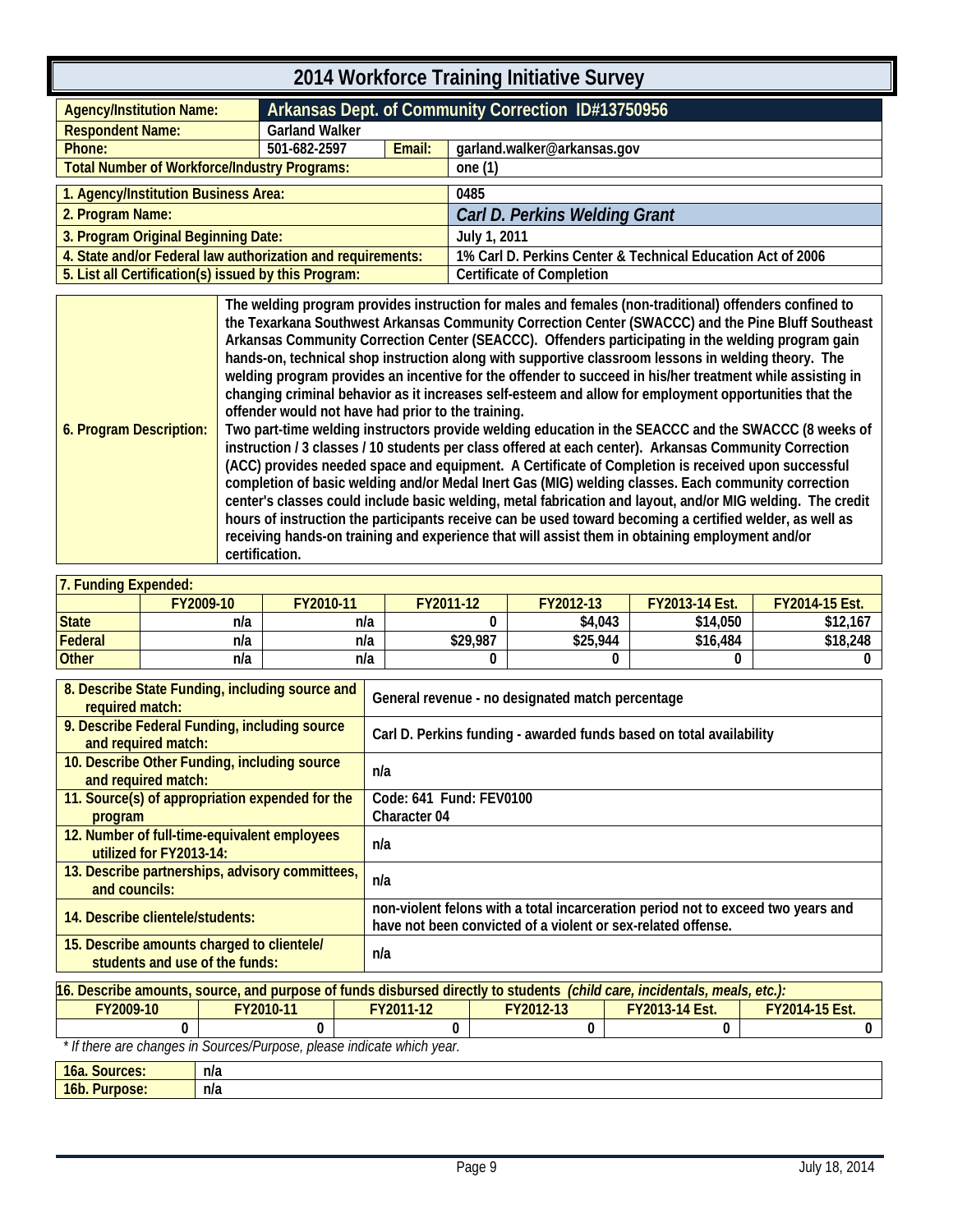| 17. Number of clientele/students in program:                                                       |                                                                       |           |           |           |                                                                                                                                                                                                                                                                                                                                                                                                                                                                                                                                                                                                                                                                                                                                                                                                         |                |
|----------------------------------------------------------------------------------------------------|-----------------------------------------------------------------------|-----------|-----------|-----------|---------------------------------------------------------------------------------------------------------------------------------------------------------------------------------------------------------------------------------------------------------------------------------------------------------------------------------------------------------------------------------------------------------------------------------------------------------------------------------------------------------------------------------------------------------------------------------------------------------------------------------------------------------------------------------------------------------------------------------------------------------------------------------------------------------|----------------|
|                                                                                                    | FY2009-10                                                             | FY2010-11 | FY2011-12 | FY2012-13 | FY2013-14 Est.                                                                                                                                                                                                                                                                                                                                                                                                                                                                                                                                                                                                                                                                                                                                                                                          | FY2014-15 Est. |
| Participated                                                                                       | 0                                                                     | 0         | 48        | 71        | 78                                                                                                                                                                                                                                                                                                                                                                                                                                                                                                                                                                                                                                                                                                                                                                                                      | 60 minimum     |
| <b>Completed</b>                                                                                   | $\mathbf{0}$                                                          | 0         | 48        | 67        | 78                                                                                                                                                                                                                                                                                                                                                                                                                                                                                                                                                                                                                                                                                                                                                                                                      | 60 minimum     |
| Completed & obtained Emp. in<br>trained field/area                                                 | 0                                                                     | 0         | 11        | 22        | 30                                                                                                                                                                                                                                                                                                                                                                                                                                                                                                                                                                                                                                                                                                                                                                                                      | 25             |
| 18. Describe oversight, name<br>overseer, of program and<br>evaluation methods:                    | on employment rates, recidivism rates, and program completion.        |           |           |           | Each ACC Community Correction Center's supervisor provides oversight to program implementation<br>while a fiscal manager is responsible for the financial oversight of the program. Once<br>recommendations are made, center supervisor must approve offender to participate in the program.<br>Center staff provides continuous updates to the supervisors on each offender during the 8 weeks of<br>classroom instruction. Updates will include, but not limited to, offender progression, program<br>completion and if warranted removal from the program due to non-compliance or behavioral issues.<br>The fiscal manager is responsible for expenditures, draw-downs, and financial reporting.<br>A recidivism study is used for program evaluation. Measures of success of the program are based |                |
| 19. Describe transitioning<br>efforts, and partnerships, to<br>employment or further<br>education: | designated areas and work to address barriers to offender employment. |           |           |           | Prior to release, a Discharge Summary is formulated with the resident to discuss in detail all of the<br>tasks that the resident has completed and their prognosis for continued success upon their release.<br>All offenders are given copies of the Arkansas Parole Board release conditions, name of supervision<br>officer, reporting address, aftercare/reentry plan, and other related paperwork upon release.<br>Facilities also send a duplicate of the paperwork to the supervision officers. Supervision officers<br>actively work with the offenders to meet goals outlined in the Discharge Summary such as<br>employment attainment. The officers had established relationships with businesses in their                                                                                   |                |
| 20. Comment:                                                                                       | n/a                                                                   |           |           |           |                                                                                                                                                                                                                                                                                                                                                                                                                                                                                                                                                                                                                                                                                                                                                                                                         |                |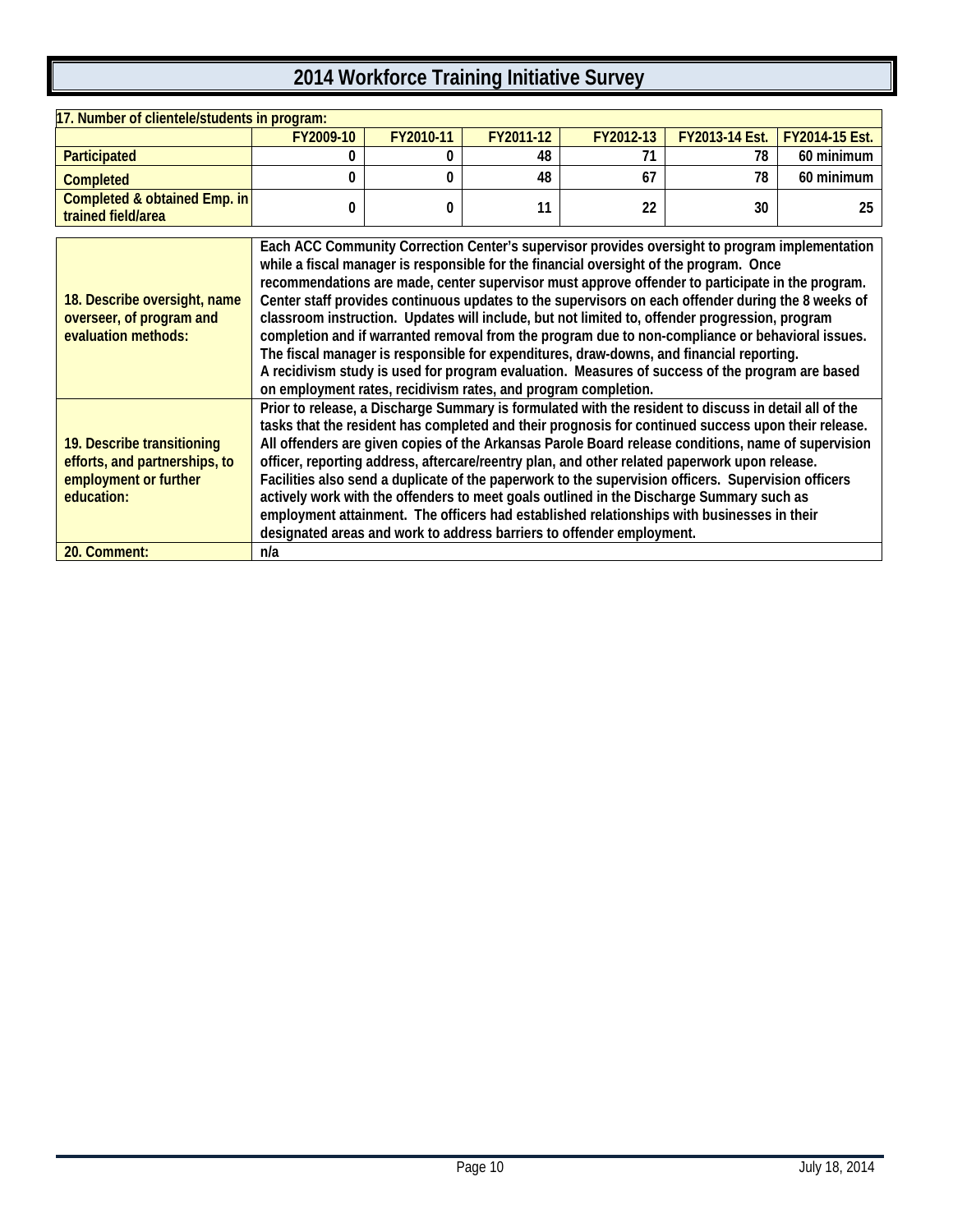<span id="page-14-1"></span><span id="page-14-0"></span>

| 2014 Workforce Training Initiative Survey                                                                                            |   |              |                                                                                                                           |                                                                                                |             |                 |                                               |             |           |                                                             |     |                |   |
|--------------------------------------------------------------------------------------------------------------------------------------|---|--------------|---------------------------------------------------------------------------------------------------------------------------|------------------------------------------------------------------------------------------------|-------------|-----------------|-----------------------------------------------|-------------|-----------|-------------------------------------------------------------|-----|----------------|---|
| <b>Agency/Institution Name:</b>                                                                                                      |   |              |                                                                                                                           | Arkansas Dept. of Correction ID# 13745700                                                      |             |                 |                                               |             |           |                                                             |     |                |   |
| <b>Respondent Name:</b>                                                                                                              |   |              | <b>Tiffanye Compton</b>                                                                                                   |                                                                                                |             |                 |                                               |             |           |                                                             |     |                |   |
| Phone:                                                                                                                               |   |              | 870-267-6335                                                                                                              | Email:                                                                                         |             |                 | tiffanye.compton@arkansas.gov                 |             |           |                                                             |     |                |   |
|                                                                                                                                      |   |              | <b>Total Number of Workforce/Industry Programs:</b>                                                                       |                                                                                                |             |                 |                                               |             |           |                                                             |     |                |   |
| 1. Agency/Institution Business Area:                                                                                                 |   |              |                                                                                                                           |                                                                                                | 0480        |                 |                                               |             |           |                                                             |     |                |   |
| 2. Program Name:                                                                                                                     |   |              |                                                                                                                           |                                                                                                |             |                 | <b>Arkansas Correctional School</b>           |             |           |                                                             |     |                |   |
| 3. Program Original Beginning Date:                                                                                                  |   |              |                                                                                                                           |                                                                                                | 1973        |                 |                                               |             |           |                                                             |     |                |   |
|                                                                                                                                      |   |              | 4. State and/or Federal law authorization and requirements:                                                               |                                                                                                |             | Act 496 of 2005 |                                               |             |           |                                                             |     |                |   |
|                                                                                                                                      |   |              | 5. List all Certification(s) issued by this Program:                                                                      |                                                                                                | <b>GED</b>  |                 |                                               |             |           |                                                             |     |                |   |
| 6. Program Description:                                                                                                              |   |              | of their GED.                                                                                                             | Provides non-graded programs that enables students to progress individually towards completion |             |                 |                                               |             |           |                                                             |     |                |   |
| 7. Funding Expended:                                                                                                                 |   |              |                                                                                                                           |                                                                                                |             |                 |                                               |             |           |                                                             |     |                |   |
|                                                                                                                                      |   | FY2009-10    | FY2010-11                                                                                                                 |                                                                                                | FY2011-12   |                 |                                               | FY2012-13   |           | FY2013-14 Est.                                              |     | FY2014-15 Est. |   |
| <b>State</b>                                                                                                                         |   | \$5,447,675  | \$5,597,675                                                                                                               |                                                                                                | \$5,881,973 |                 |                                               | \$6,024,799 |           | \$6,220,892                                                 |     | \$6,370,892    |   |
| <b>Federal</b>                                                                                                                       |   | \$383,416    | \$384,465                                                                                                                 |                                                                                                | \$453,757   |                 |                                               | \$380,951   |           | \$285,356                                                   |     | \$272,521      |   |
| <b>Other</b>                                                                                                                         |   | 0            |                                                                                                                           | $\bf{0}$                                                                                       |             | 0               |                                               | 0           |           | 0                                                           |     |                | 0 |
|                                                                                                                                      |   |              | 8. Describe State Funding, including source and required match:                                                           |                                                                                                |             | 0               |                                               |             |           |                                                             |     |                |   |
|                                                                                                                                      |   |              | 9. Describe Federal Funding, including source and required match:                                                         |                                                                                                |             |                 | <b>Title I - Adult Correctional Education</b> |             |           |                                                             |     |                |   |
|                                                                                                                                      |   |              | 10. Describe Other Funding, including source and required match:                                                          |                                                                                                |             | 0               | Title VI B - Special Education                |             |           |                                                             |     |                |   |
|                                                                                                                                      |   |              |                                                                                                                           |                                                                                                |             |                 |                                               |             |           | The primary income is from a line item appropriation in the |     |                |   |
|                                                                                                                                      |   |              | 11. Source(s) of appropriation expended for the program                                                                   |                                                                                                |             | Funds.          |                                               |             |           | State Budget. There are some Federal Title I and Title VI B |     |                |   |
| 14:                                                                                                                                  |   |              | 12. Number of full-time-equivalent employees utilized for FY2013-                                                         |                                                                                                |             | 88              |                                               |             |           |                                                             |     |                |   |
|                                                                                                                                      |   |              | 13. Describe partnerships, advisory committees, and councils:                                                             |                                                                                                |             | 0               |                                               |             |           |                                                             |     |                |   |
| 14. Describe clientele/students:                                                                                                     |   |              |                                                                                                                           |                                                                                                |             |                 |                                               |             |           | The District serves approximately 3200 Students each month. |     |                |   |
| funds:                                                                                                                               |   |              | 15. Describe amounts charged to clientele/ students and use of the                                                        |                                                                                                |             | 0               |                                               |             |           |                                                             |     |                |   |
|                                                                                                                                      |   |              | 16. Describe amounts, source, and purpose of funds disbursed directly to students (child care, incidentals, meals, etc.): |                                                                                                |             |                 |                                               |             |           |                                                             |     |                |   |
| FY2009-10                                                                                                                            |   |              | FY2010-11                                                                                                                 | FY2011-12                                                                                      |             |                 | FY2012-13                                     |             |           | FY2013-14 Est.                                              |     | FY2014-15 Est. |   |
|                                                                                                                                      | 0 |              | $\mathbf 0$                                                                                                               |                                                                                                | $\bf{0}$    |                 |                                               | 0           |           | 0                                                           |     |                | 0 |
|                                                                                                                                      |   |              | * If there are changes in Sources/Purpose, please indicate which year.                                                    |                                                                                                |             |                 |                                               |             |           |                                                             |     |                |   |
| 16a. Sources:                                                                                                                        |   | 0            |                                                                                                                           |                                                                                                |             |                 |                                               |             |           |                                                             |     |                |   |
| 16b. Purpose:                                                                                                                        |   | $\mathbf{0}$ |                                                                                                                           |                                                                                                |             |                 |                                               |             |           |                                                             |     |                |   |
| 17. Number of clientele/students in program:                                                                                         |   |              |                                                                                                                           |                                                                                                |             |                 |                                               |             |           |                                                             |     |                |   |
|                                                                                                                                      |   |              | FY2009-10                                                                                                                 | FY2010-11                                                                                      |             |                 | FY2011-12                                     |             | FY2012-13 | FY2013-14 Est.                                              |     | FY2014-15 Est. |   |
| Participated                                                                                                                         |   |              | 0                                                                                                                         |                                                                                                | 0           |                 | 0                                             |             | 0         |                                                             | 0   |                | 0 |
| <b>Completed</b>                                                                                                                     |   |              | 844                                                                                                                       |                                                                                                | 942         |                 | 877                                           |             | 665       |                                                             | 530 |                | 0 |
| Completed & obtained Emp. in<br>0<br>0<br>0<br>0<br>0<br>trained field/area                                                          |   |              |                                                                                                                           |                                                                                                |             |                 | 0                                             |             |           |                                                             |     |                |   |
| 18. Describe oversight, name                                                                                                         |   |              | Dr. Charles Allen is the Chief Administrative Officer;                                                                    |                                                                                                |             |                 |                                               |             |           |                                                             |     |                |   |
| overseer, of program and<br>Dr. William 'Dubs' Byers is the Superintendent;<br>Accredited by the Correctional Education Association; |   |              |                                                                                                                           |                                                                                                |             |                 |                                               |             |           |                                                             |     |                |   |
| evaluation methods:<br>19. Describe transitioning                                                                                    |   |              |                                                                                                                           |                                                                                                |             |                 |                                               |             |           |                                                             |     |                |   |
| efforts, and partnerships, to                                                                                                        |   |              | District Staff funds a small scholarship for college classes by correspondence courses. School                            |                                                                                                |             |                 |                                               |             |           |                                                             |     |                |   |
| employment or further<br>education:                                                                                                  |   |              | provides information on all universities and community colleges to all graduates.                                         |                                                                                                |             |                 |                                               |             |           |                                                             |     |                |   |
| 20. Comment:                                                                                                                         |   |              | Only educational programs were included in this Survey, however, there are many additional<br>programs within the ADC.    |                                                                                                |             |                 |                                               |             |           |                                                             |     |                |   |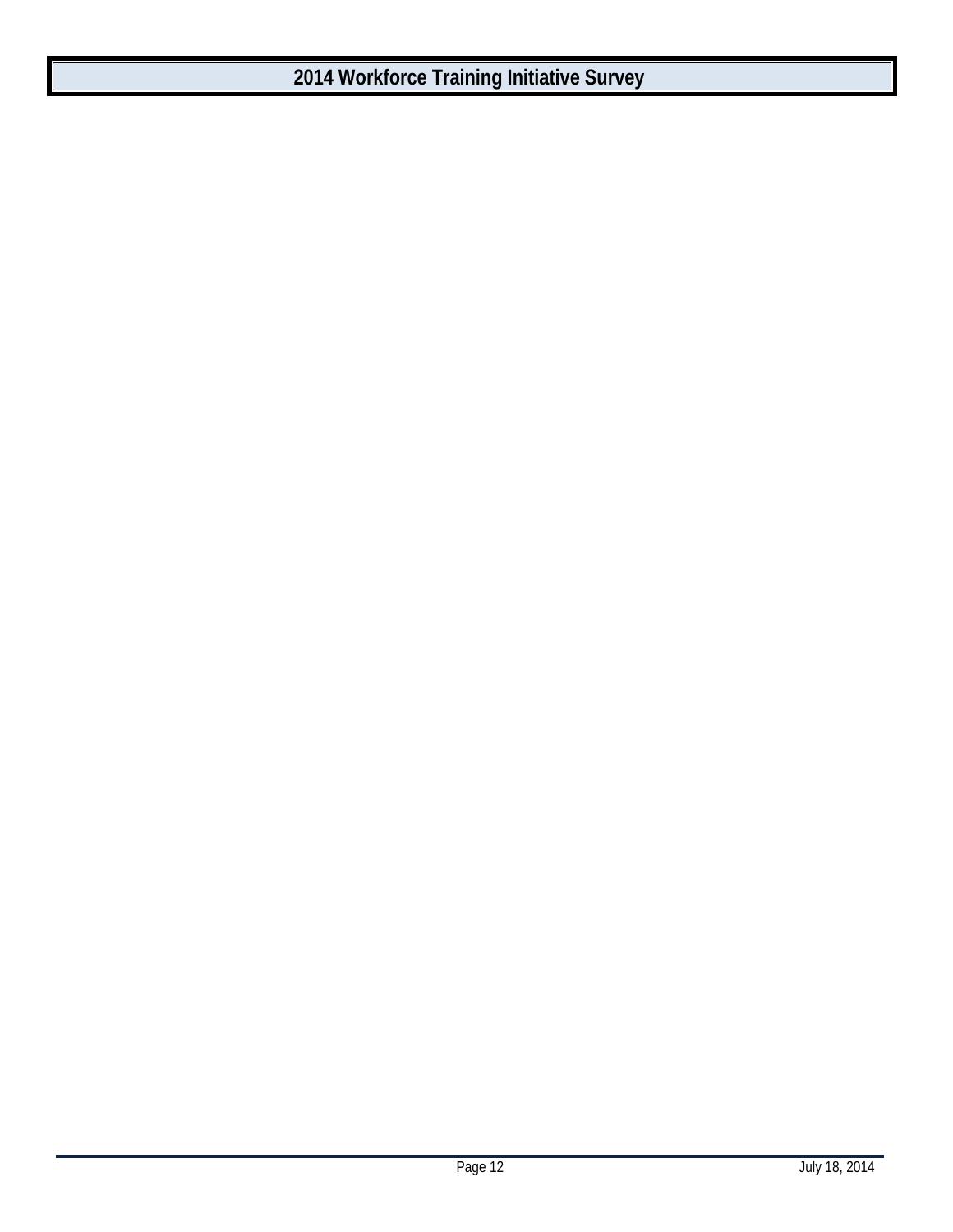<span id="page-16-1"></span><span id="page-16-0"></span>

| 2014 Workforce Training Initiative Survey                          |                                                                             |             |                               |              |                                                                                    |             |              |                                                 |                                                                                                                           |                                                                                                                                     |  |
|--------------------------------------------------------------------|-----------------------------------------------------------------------------|-------------|-------------------------------|--------------|------------------------------------------------------------------------------------|-------------|--------------|-------------------------------------------------|---------------------------------------------------------------------------------------------------------------------------|-------------------------------------------------------------------------------------------------------------------------------------|--|
| <b>Agency/Institution Name:</b>                                    |                                                                             |             |                               |              |                                                                                    |             |              |                                                 | Arkansas Dept. of Correction ID# 13745781 UPDATED 7-18-2014                                                               |                                                                                                                                     |  |
| <b>Respondent Name:</b>                                            |                                                                             |             | <b>Tiffanye Compton</b>       |              |                                                                                    |             |              |                                                 |                                                                                                                           |                                                                                                                                     |  |
| Phone:                                                             |                                                                             |             | 870-267-6335                  |              | Email:                                                                             |             |              | tiffanye.compton@arkansas.gov                   |                                                                                                                           |                                                                                                                                     |  |
| <b>Total Number of Workforce/Industry Programs:</b>                |                                                                             |             |                               |              |                                                                                    |             |              | Vinyl, Janitorial (chemical), and PIE)          |                                                                                                                           | 9 (Metal Fab, Upholstery, Graphic Arts, Garment, Eco, Wood Shop,                                                                    |  |
| 1. Agency/Institution Business Area:                               |                                                                             |             |                               |              |                                                                                    | 0480        |              |                                                 |                                                                                                                           |                                                                                                                                     |  |
| 2. Program Name:                                                   |                                                                             |             |                               |              |                                                                                    |             |              |                                                 | <b>Correctional Industries Program</b>                                                                                    |                                                                                                                                     |  |
| 3. Program Original Beginning Date:                                |                                                                             |             |                               |              |                                                                                    | 1968        |              |                                                 |                                                                                                                           |                                                                                                                                     |  |
| 4. State and/or Federal law authorization and requirements:        |                                                                             |             |                               |              |                                                                                    |             |              |                                                 | Arkansas Correctional Industries & 115 Private Industry<br><b>Employment of Inmates with Correctional Facilities</b>      | 18 USC 1761 Transportation or Importation; Arkansas Act 12-30-114;                                                                  |  |
| 5. List all Certification(s) issued by this Program:               |                                                                             |             |                               |              |                                                                                    |             |              | Vo-Tech Certificates of completion              |                                                                                                                           | All programs offer course evaluation certificates. Four Industry<br>Programs (Furniture, Bus Factory, Graphic Arts & Garment) Award |  |
| 6. Program Description:                                            |                                                                             |             | and non profit organizations. |              |                                                                                    |             |              |                                                 |                                                                                                                           | Offers on the job training for Inmates in manufacturing settings and produces goods for public agencies                             |  |
| 7. Funding Expended:                                               |                                                                             |             |                               |              |                                                                                    |             |              |                                                 |                                                                                                                           |                                                                                                                                     |  |
|                                                                    | FY2009-10                                                                   |             | FY2010-11                     |              |                                                                                    | FY2011-12   |              | FY2012-13                                       | FY2013-14 Est.                                                                                                            | FY2014-15 Est.                                                                                                                      |  |
| <b>State</b>                                                       |                                                                             | 0           |                               | 0            |                                                                                    | 0           |              | 0                                               |                                                                                                                           | 0<br>0                                                                                                                              |  |
| <b>Federal</b>                                                     |                                                                             | $\Omega$    |                               | $\Omega$     |                                                                                    | 0           |              | 0                                               |                                                                                                                           | $\Omega$<br>0                                                                                                                       |  |
| <b>Other</b>                                                       |                                                                             | \$7,805,348 |                               | \$7,362,950  |                                                                                    | \$7,862,113 |              | \$7,686,302                                     | \$8,431,044                                                                                                               | \$8,599,664                                                                                                                         |  |
| 8. Describe State Funding, including source and<br>required match: |                                                                             |             |                               | 0            |                                                                                    |             |              |                                                 |                                                                                                                           |                                                                                                                                     |  |
| 9. Describe Federal Funding, including source                      | and required match:                                                         |             |                               | 0            |                                                                                    |             |              |                                                 |                                                                                                                           |                                                                                                                                     |  |
| 10. Describe Other Funding, including source                       |                                                                             |             |                               |              |                                                                                    |             |              | Special Revenue from Receipts of Industry Sales |                                                                                                                           |                                                                                                                                     |  |
| 11. Source(s) of appropriation expended for the                    | and required match:                                                         |             |                               |              | Correctional Industries is a self-supported organization. The training is paid for |             |              |                                                 |                                                                                                                           |                                                                                                                                     |  |
| program                                                            |                                                                             |             |                               |              | from the sale of products and services provided.                                   |             |              |                                                 |                                                                                                                           |                                                                                                                                     |  |
| 12. Number of full-time-equivalent employees                       |                                                                             |             |                               |              |                                                                                    |             |              |                                                 |                                                                                                                           |                                                                                                                                     |  |
|                                                                    | utilized for FY2013-14:                                                     |             |                               | 46           |                                                                                    |             |              |                                                 |                                                                                                                           |                                                                                                                                     |  |
| 13. Describe partnerships, advisory committees,<br>and councils:   |                                                                             |             |                               | 0            |                                                                                    |             |              |                                                 |                                                                                                                           |                                                                                                                                     |  |
| 14. Describe clientele/students:                                   |                                                                             |             |                               |              |                                                                                    |             |              |                                                 | Inmates must be Class II before being able to participate.                                                                |                                                                                                                                     |  |
| 15. Describe amounts charged to clientele/                         |                                                                             |             |                               |              |                                                                                    |             |              |                                                 |                                                                                                                           |                                                                                                                                     |  |
|                                                                    | students and use of the funds:                                              |             |                               | $\mathbf{0}$ |                                                                                    |             |              |                                                 |                                                                                                                           |                                                                                                                                     |  |
|                                                                    |                                                                             |             |                               |              |                                                                                    |             |              |                                                 | 16. Describe amounts, source, and purpose of funds disbursed directly to students (child care, incidentals, meals, etc.): |                                                                                                                                     |  |
| FY2009-10                                                          |                                                                             |             | FY2010-11                     |              | FY2011-12                                                                          |             | FY2012-13    |                                                 | FY2013-14 Est.                                                                                                            | FY2014-15 Est.                                                                                                                      |  |
|                                                                    | 0<br>* If there are changes in Sources/Purpose, please indicate which year. |             | 0                             |              |                                                                                    | 0           |              | 0                                               | 0                                                                                                                         | 0                                                                                                                                   |  |
| 16a. Sources:                                                      | 0                                                                           |             |                               |              |                                                                                    |             |              |                                                 |                                                                                                                           |                                                                                                                                     |  |
| 16b. Purpose:                                                      | $\mathbf{0}$                                                                |             |                               |              |                                                                                    |             |              |                                                 |                                                                                                                           |                                                                                                                                     |  |
|                                                                    | 17. Number of clientele/students in program:                                |             |                               |              |                                                                                    |             |              |                                                 |                                                                                                                           |                                                                                                                                     |  |
|                                                                    | FY2009-10<br>FY2012-13<br>FY2010-11<br>FY2011-12<br>FY2013-14 Est.          |             |                               |              |                                                                                    |             |              | FY2014-15 Est.                                  |                                                                                                                           |                                                                                                                                     |  |
| Participated<br>393<br>393<br>417<br>423<br>423                    |                                                                             |             |                               |              |                                                                                    | 524         |              |                                                 |                                                                                                                           |                                                                                                                                     |  |
| <b>Completed</b>                                                   |                                                                             |             | 0                             |              | 0                                                                                  |             | $\mathbf{0}$ | 0                                               | $\Omega$                                                                                                                  | O.                                                                                                                                  |  |
| <b>Completed &amp; obtained</b><br>Emp. in trained field/area      |                                                                             |             | 0                             |              | 0                                                                                  |             | 0            | 0                                               | 0                                                                                                                         | As of March 2014;<br>Figure varies from day<br>to day                                                                               |  |
|                                                                    |                                                                             |             |                               |              |                                                                                    |             |              |                                                 |                                                                                                                           |                                                                                                                                     |  |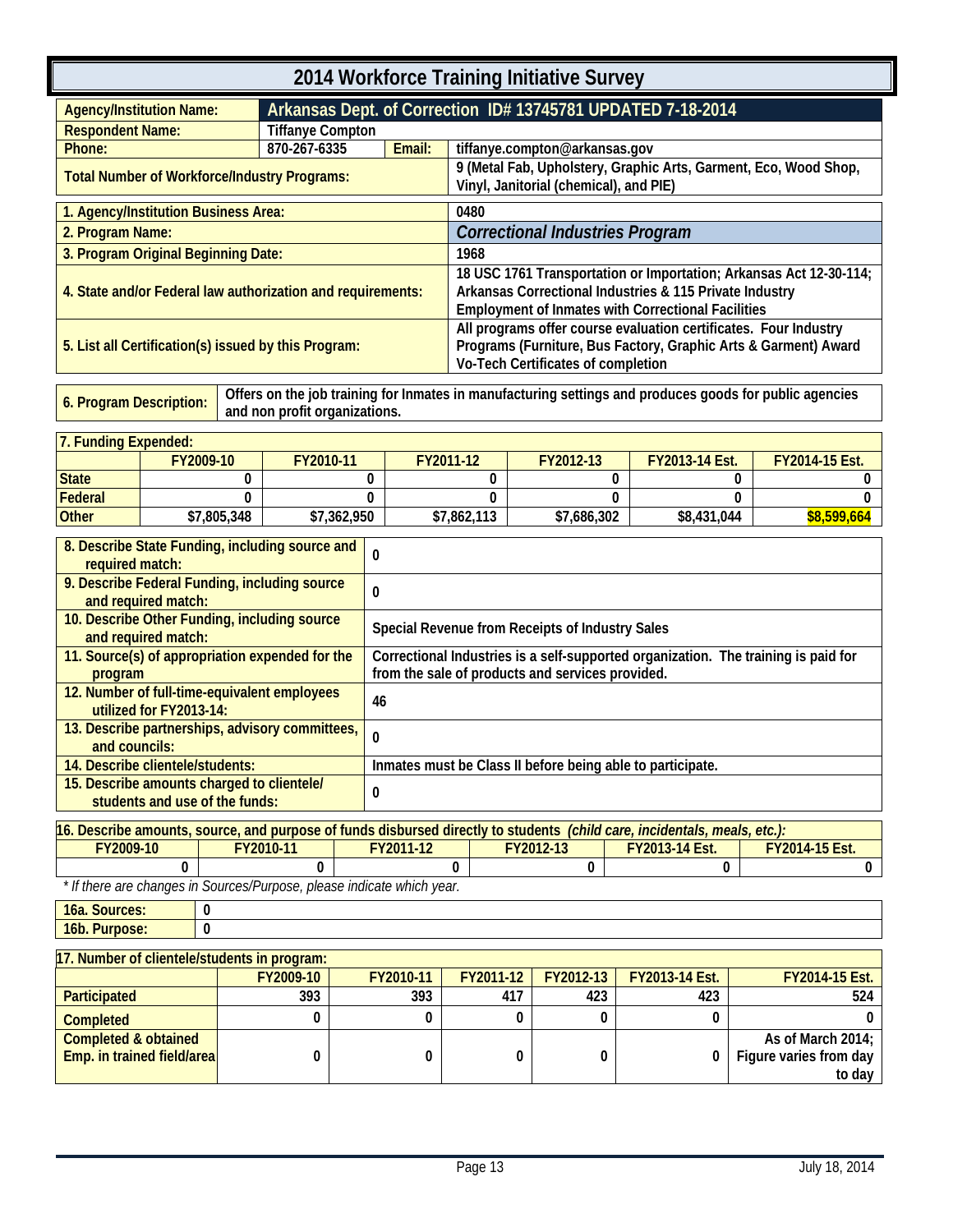| 18. Describe oversight, name<br>overseer, of program and<br>evaluation methods:                    | The Bureau of Justice Assistance Oversees the Prison Industry Enhancement (PIE) Program through<br>a grant to the National Correctional Industries Association. Also, each Program Manager reports to<br>the Asst. Administrator of Operations who reports to the Industry Administrator who reports to the<br>Deputy Director who reports to the Director who reports to the Board of Correction. |
|----------------------------------------------------------------------------------------------------|----------------------------------------------------------------------------------------------------------------------------------------------------------------------------------------------------------------------------------------------------------------------------------------------------------------------------------------------------------------------------------------------------|
| 19. Describe transitioning<br>efforts, and partnerships, to<br>employment or further<br>education: | The Prison Industry Enhancement (PIE) Program allows a free-world company to employ Inmates<br>and provide real world training, while the Inmates are paid a prevailing wage for the job they are<br>doing.                                                                                                                                                                                        |
| 20. Comment:                                                                                       | Only the correctional industry program was included on this survey but there are many additional<br>programs within the Arkansas Department of Correction. Q17 We do not track the number<br>completed and whether or not the inmate obtained employment.                                                                                                                                          |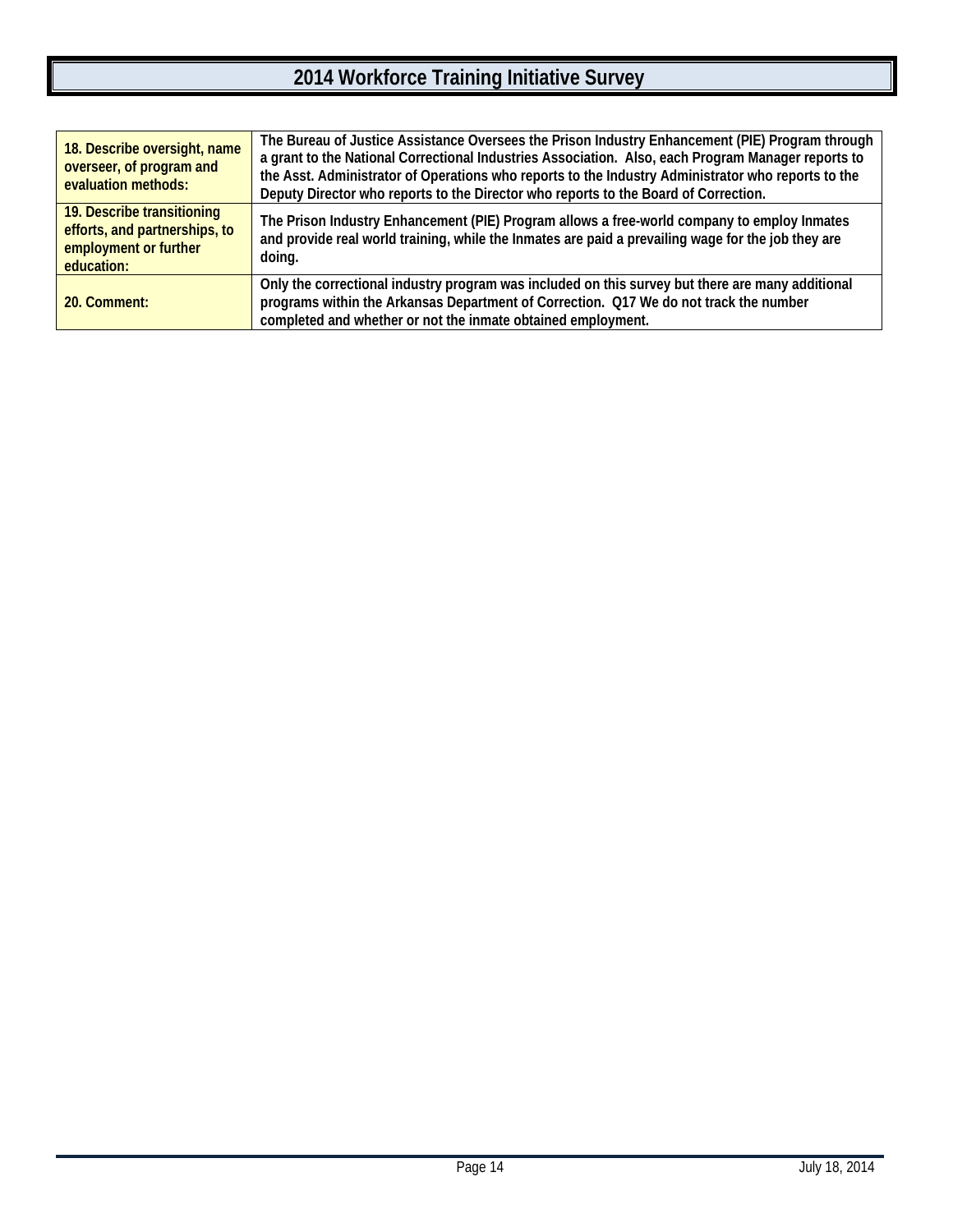<span id="page-18-1"></span><span id="page-18-0"></span>

| <b>Agency/Institution Name:</b>                             | Arkansas Dept. of Correction ID# 13745852 UPDATED 7-18-2014 |        |                                                                                                                                                                             |  |  |  |  |
|-------------------------------------------------------------|-------------------------------------------------------------|--------|-----------------------------------------------------------------------------------------------------------------------------------------------------------------------------|--|--|--|--|
| <b>Respondent Name:</b>                                     | <b>Tiffanye Compton</b>                                     |        |                                                                                                                                                                             |  |  |  |  |
| Phone:                                                      | 870-267-6335                                                | Email: | tiffanye.compton@arkansas.gov                                                                                                                                               |  |  |  |  |
| <b>Total Number of Workforce/Industry Programs:</b>         |                                                             |        |                                                                                                                                                                             |  |  |  |  |
| 1. Agency/Institution Business Area:                        |                                                             |        | 0480                                                                                                                                                                        |  |  |  |  |
| 2. Program Name:                                            |                                                             |        | <b>Farm Program</b>                                                                                                                                                         |  |  |  |  |
| 3. Program Original Beginning Date:                         |                                                             |        | 1902                                                                                                                                                                        |  |  |  |  |
| 4. State and/or Federal law authorization and requirements: |                                                             |        | The State Law Act 681 (7-31-2007)                                                                                                                                           |  |  |  |  |
| 5. List all Certification(s) issued by this Program:        |                                                             |        | Certification of Award depending on how much time the Inmate has<br>completed in the training program, limited to days for each course<br>maximum of 27 days total allowed. |  |  |  |  |

**6. Program Description: Farming, agriculture,**

| 7. Funding Expended: |           |           |           |           |                       |                       |
|----------------------|-----------|-----------|-----------|-----------|-----------------------|-----------------------|
|                      | FY2009-10 | FY2010-11 | FY2011-12 | FY2012-13 | <b>FY2013-14 Est.</b> | <b>FY2014-15 Est.</b> |
| State                | 3.600.000 | 4.600.000 | 4.600.000 | 4.600.000 | 4.600.000             | 4,600,000             |
| Federal              |           |           |           |           |                       |                       |
| <b>Other</b>         | 8.326.815 | 8.457.516 | 8.932.745 | 8.562.954 | 9.219.075             | \$9,864,410           |

| 8. Describe State Funding, including source and required match:           |                                           |
|---------------------------------------------------------------------------|-------------------------------------------|
| 9. Describe Federal Funding, including source and required match:         |                                           |
| 10. Describe Other Funding, including source and required match:          |                                           |
| 11. Source(s) of appropriation expended for the program                   |                                           |
| 12. Number of full-time-equivalent employees utilized for FY2013-14:      | 58                                        |
| 13. Describe partnerships, advisory committees, and councils:             |                                           |
| 14. Describe clientele/students:                                          | Any Inmate capable in performing job task |
|                                                                           | assigned.                                 |
| 15. Describe amounts charged to clientele/ students and use of the funds: |                                           |

| 16. Describe amounts, source, and purpose of funds disbursed directly to students <i>(child care, incidentals, meals, etc.)</i> : |                   |           |           |                       |                       |  |  |  |  |
|-----------------------------------------------------------------------------------------------------------------------------------|-------------------|-----------|-----------|-----------------------|-----------------------|--|--|--|--|
| FY2009-10                                                                                                                         | FY2010-11         | FY2011-12 | FY2012-13 | <b>FY2013-14 Est.</b> | <b>FY2014-15 Est.</b> |  |  |  |  |
|                                                                                                                                   |                   |           |           |                       |                       |  |  |  |  |
|                                                                                                                                   | $+101$ $+10$ $-1$ |           |           |                       |                       |  |  |  |  |

 *\* If there are changes in Sources/Purpose, please indicate which year.*

**16a. Sources: 0 16b. Purpose: 0**

| 17. Number of clientele/students in program:                         |           |           |           |             |                                      |  |
|----------------------------------------------------------------------|-----------|-----------|-----------|-------------|--------------------------------------|--|
|                                                                      | FY2009-10 | FY2010-11 | FY2011-12 | FY2012-13 L | <b>FY2013-14 Est.</b> FY2014-15 Est. |  |
| Participated                                                         | 310       | 310       | 321       | 340         | 340                                  |  |
| Completed                                                            |           |           |           |             |                                      |  |
| <b>Completed &amp; obtained</b><br><b>Emp.</b> in trained field/area |           |           |           |             |                                      |  |

| 18. Describe oversight, name<br>overseer, of program and<br>evaluation methods:                 | Each Farm Manager Oversees their area which Inmates are trained.                                                                                                                                                                                                   |
|-------------------------------------------------------------------------------------------------|--------------------------------------------------------------------------------------------------------------------------------------------------------------------------------------------------------------------------------------------------------------------|
| 19. Describe transitioning efforts,<br>and partnerships, to employment<br>or further education: | Inmates are training on the job, this is teaching them a skill they can use once released.                                                                                                                                                                         |
| 20. Comment:                                                                                    | Farming is just one type of work skill program that was included on this survey but there are<br>many additional programs within the Arkansas Department of Correction. Q17 We do not track<br>the number completed and obtained employment in trained field/area. |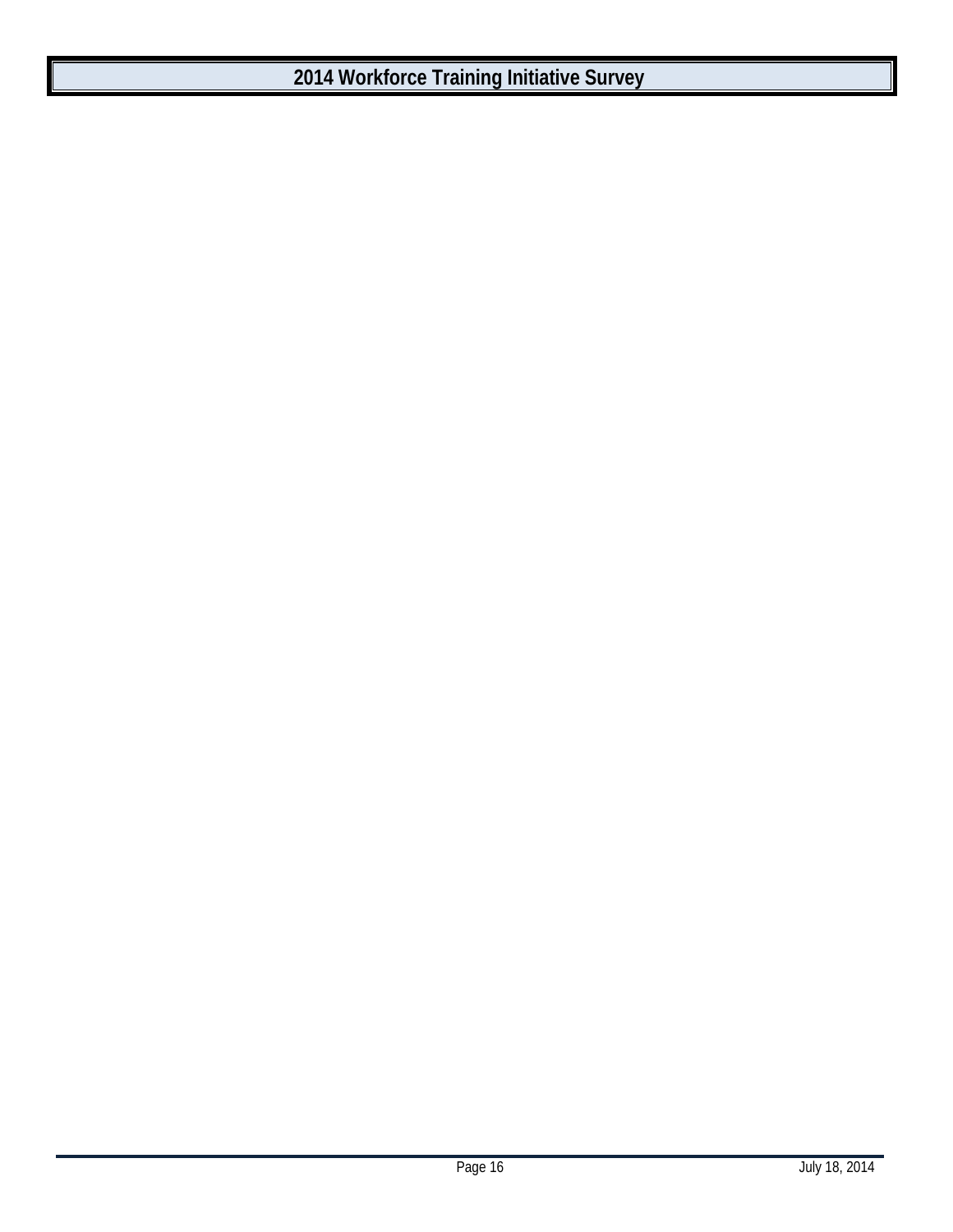<span id="page-20-1"></span><span id="page-20-0"></span>

| <b>Agency/Institution Name:</b>                             |                         | Arkansas Dept. of Correction ID# 13745728 |                                                                                                                                                                                                                                                                                                                                                                                                                                                                         |  |  |  |  |
|-------------------------------------------------------------|-------------------------|-------------------------------------------|-------------------------------------------------------------------------------------------------------------------------------------------------------------------------------------------------------------------------------------------------------------------------------------------------------------------------------------------------------------------------------------------------------------------------------------------------------------------------|--|--|--|--|
| <b>Respondent Name:</b>                                     | <b>Tiffanye Compton</b> |                                           |                                                                                                                                                                                                                                                                                                                                                                                                                                                                         |  |  |  |  |
| Phone:                                                      | 870-267-6335            | Email:                                    | tiffanye.compton@arkansas.gov                                                                                                                                                                                                                                                                                                                                                                                                                                           |  |  |  |  |
| <b>Total Number of Workforce/Industry Programs:</b>         |                         |                                           | 25                                                                                                                                                                                                                                                                                                                                                                                                                                                                      |  |  |  |  |
| 1. Agency/Institution Business Area:                        |                         |                                           | 0582                                                                                                                                                                                                                                                                                                                                                                                                                                                                    |  |  |  |  |
| 2. Program Name:                                            |                         |                                           | <b>Riverside Vocational Technical School</b>                                                                                                                                                                                                                                                                                                                                                                                                                            |  |  |  |  |
| 3. Program Original Beginning Date:                         |                         |                                           | 7/1/1985                                                                                                                                                                                                                                                                                                                                                                                                                                                                |  |  |  |  |
| 4. State and/or Federal law authorization and requirements: |                         |                                           | Act 288 of 1985; (ACA 12-29-306 & 12-29-310); Act 496 of 2005                                                                                                                                                                                                                                                                                                                                                                                                           |  |  |  |  |
| 5. List all Certification(s) issued by this Program:        |                         |                                           | Combination Welding, Computer Application Technology, Digital<br>Image, Facilities Maintenance, Finish Carpentry & Cabinetry, Food<br>Service Technology (Culinary Arts), Furniture, Graphic Arts,<br>Heating, Ventilation & A/C, Horticulture, Landscape Construction &<br>Design, Office Technology, Residential Plumbing, Carpentry &<br>Electricity, Small Engine Repair, Upholstery, Warehouse Logistics<br>2014, Welding Structural, Reentry & Employability, ACI |  |  |  |  |

**6. Program Description: Equip Inmates with marketable skills to aid in their reentry into society.**

| 7. Funding Expended: |             |             |             |             |                       |                       |
|----------------------|-------------|-------------|-------------|-------------|-----------------------|-----------------------|
|                      | FY2009-10   | FY2010-11   | FY2011-12   | FY2012-13   | <b>FY2013-14 Fst.</b> | <b>FY2014-15 Est.</b> |
| <b>State</b>         | \$2,109,185 | \$2,121,402 | \$2,229,032 | \$2,222,883 | \$2,388,388           | \$2,431,702           |
| Federal              | \$354,384   | \$131,088   | \$148,966   | \$30,629    |                       |                       |
| <b>Other</b>         |             |             |             |             |                       |                       |

| 8. Describe State Funding, including source and<br>required match:           | <b>General Revenue</b>                                                                                                     |
|------------------------------------------------------------------------------|----------------------------------------------------------------------------------------------------------------------------|
| 9. Describe Federal Funding, including source<br>and required match:         | Grants to States for Workplace and Community transition;<br>Training for Incarcerated Individuals (USDOE) Ended FY13       |
| 10. Describe Other Funding, including source<br>and required match:          | 0                                                                                                                          |
| 11. Source(s) of appropriation expended for the<br>program                   | FY10 HB1104; FY11 HB1080; FY12 HB1144; FY13 HB1096; FY15 HB1069;<br>Federal Grant Award FY10 Q331A090004A/FY11 Q331A100004 |
| 12. Number of full-time-equivalent employees<br>utilized for FY2013-14:      | 36                                                                                                                         |
| 13. Describe partnerships, advisory committees,<br>and councils:             | Advisory Committees for Programs and Schools;<br><b>Business Industry Councils;</b><br><b>ASU Newport:</b>                 |
| 14. Describe clientele/students:                                             | All Students are Inmates incarcerated within the Arkansas Department of<br>Correction                                      |
| 15. Describe amounts charged to clientele/<br>students and use of the funds: | None                                                                                                                       |

| 16. Describe amounts, source, and purpose of funds disbursed directly to students <i>(child care, incidentals, meals, etc.)</i> : |  |  |  |  |  |  |  |  |
|-----------------------------------------------------------------------------------------------------------------------------------|--|--|--|--|--|--|--|--|
| FY2009-10<br><b>FY2014-15 Est.</b><br>FY2010-11<br>FY2011-12<br>FY2012-13<br><b>FY2013-14 Est.</b>                                |  |  |  |  |  |  |  |  |
|                                                                                                                                   |  |  |  |  |  |  |  |  |
| * If there are abanges in Caurese Durnese, please indicate which wear                                                             |  |  |  |  |  |  |  |  |

 *\* If there are changes in Sources/Purpose, please indicate which year.*

| 16a. Sources: |  |
|---------------|--|
| 16b. Purpose: |  |

| 17. Number of clientele/students in program:                  |           |           |           |           |                                        |       |  |  |  |
|---------------------------------------------------------------|-----------|-----------|-----------|-----------|----------------------------------------|-------|--|--|--|
|                                                               | FY2009-10 | FY2010-11 | FY2011-12 | FY2012-13 | <b>FY2013-14 Est.</b>   FY2014-15 Est. |       |  |  |  |
| Participated                                                  | ,027      | .001      | 1,000     | 974       | 1.000                                  | 1,075 |  |  |  |
| <b>Completed</b>                                              | 220       | 230       | 246       | 167       | 188                                    | 210   |  |  |  |
| <b>Completed &amp; obtained</b><br>Emp. in trained field/area |           |           |           |           |                                        |       |  |  |  |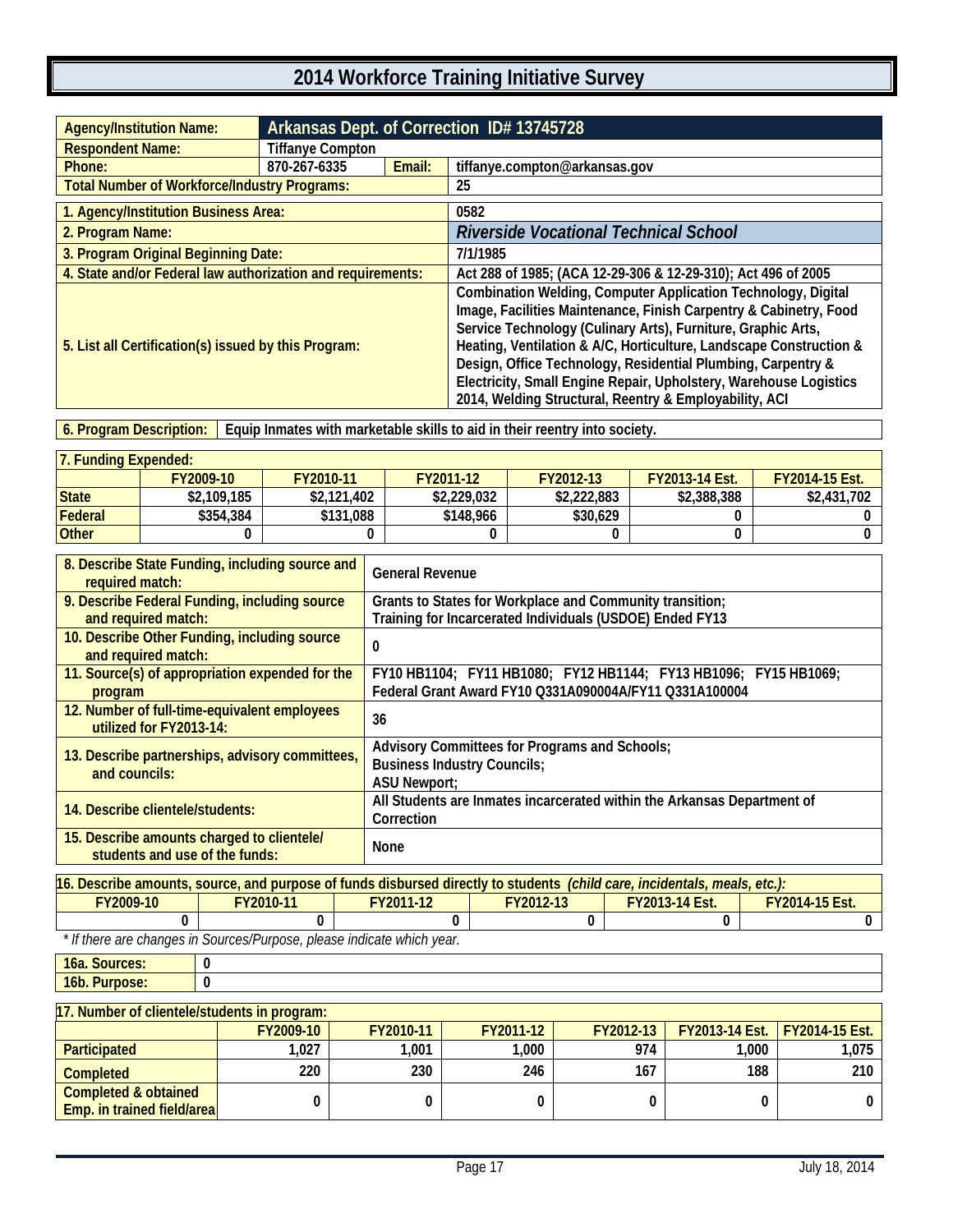| 18. Describe oversight, name<br>overseer, of program and<br>evaluation methods:                    | Riverside Vocational Technical School - Director Joe Kelnhofter;<br>Corrections School System - Chief Administrator Officer - Dr. Charles Allen;<br><b>Board of Corrections</b><br>Accredited by Correctional Education Association<br>Department of Career Education;<br>Legislative Oversight As State Agency & Higher Education                                                                                 |
|----------------------------------------------------------------------------------------------------|--------------------------------------------------------------------------------------------------------------------------------------------------------------------------------------------------------------------------------------------------------------------------------------------------------------------------------------------------------------------------------------------------------------------|
| 19. Describe transitioning<br>efforts, and partnerships, to<br>employment or further<br>education: | Working with Re-Entry Programs in ACC and ADC; ASU-Newport provides college courses at Grimes<br>& McPherson Units; Goodwill; SCORE College of the Ouachitas; VA; OCES, DHS included in Re-Entry<br>efforts.                                                                                                                                                                                                       |
| 20. Comment:                                                                                       | #17. - was not currently tracking but Vo-Tech will partner with ADC, ACC, DWS & Parole Services to<br>develop a tracking system to track release dates, employment, job classification and wage at the<br>duration of 6 months, 1 year & 18 months.<br>#20. - Also, only work skills programs were included in this survey but there are many additional<br>programs within the Arkansas Department of Correction. |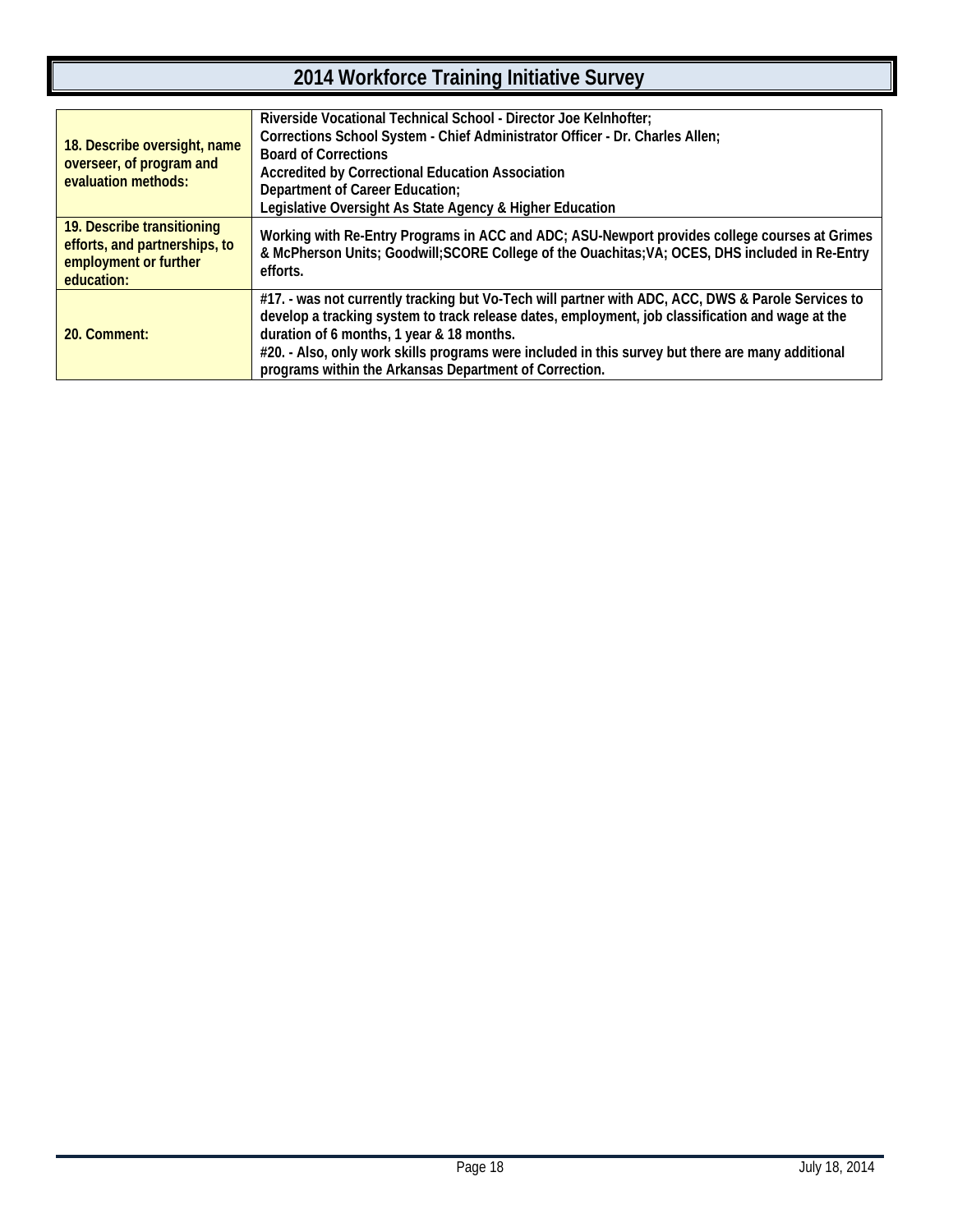<span id="page-22-1"></span><span id="page-22-0"></span>

|                                                                                                                             | 2014 Workforce Training Initiative Survey                                                                                     |                             |                                                         |                             |                                           |                         |                             |                               |           |                                                                                              |     |                                                                                                   |
|-----------------------------------------------------------------------------------------------------------------------------|-------------------------------------------------------------------------------------------------------------------------------|-----------------------------|---------------------------------------------------------|-----------------------------|-------------------------------------------|-------------------------|-----------------------------|-------------------------------|-----------|----------------------------------------------------------------------------------------------|-----|---------------------------------------------------------------------------------------------------|
| <b>Agency/Institution Name:</b>                                                                                             |                                                                                                                               |                             |                                                         |                             | Arkansas Dept. of Correction ID# 13745769 |                         |                             |                               |           |                                                                                              |     |                                                                                                   |
| <b>Respondent Name:</b>                                                                                                     |                                                                                                                               |                             | <b>Tiffanye Compton</b>                                 |                             |                                           |                         |                             |                               |           |                                                                                              |     |                                                                                                   |
| Phone:                                                                                                                      |                                                                                                                               |                             | 870-267-6335                                            |                             | Email:                                    |                         |                             | tiffanye.compton@arkansas.gov |           |                                                                                              |     |                                                                                                   |
|                                                                                                                             |                                                                                                                               |                             | <b>Total Number of Workforce/Industry Programs:</b>     |                             |                                           | 1                       |                             |                               |           |                                                                                              |     |                                                                                                   |
| 1. Agency/Institution Business Area:                                                                                        |                                                                                                                               |                             |                                                         |                             |                                           | 0480                    |                             |                               |           |                                                                                              |     |                                                                                                   |
| 2. Program Name:                                                                                                            |                                                                                                                               |                             |                                                         |                             |                                           |                         | <b>Work Release Program</b> |                               |           |                                                                                              |     |                                                                                                   |
|                                                                                                                             | 3. Program Original Beginning Date:                                                                                           |                             |                                                         |                             |                                           | 1974                    |                             |                               |           |                                                                                              |     |                                                                                                   |
|                                                                                                                             | 4. State and/or Federal law authorization and requirements:<br>5. List all Certification(s) issued by this Program:           |                             |                                                         |                             |                                           |                         |                             |                               |           | AR Code 12-30-401, 12-30-403, 12-30-405-408, Act 399 of 1979                                 |     |                                                                                                   |
|                                                                                                                             |                                                                                                                               |                             |                                                         |                             |                                           | 0                       |                             |                               |           |                                                                                              |     |                                                                                                   |
|                                                                                                                             | 6. Program Description:<br>Allows Inmates to hold paying jobs in the community while being housed at a correctional facility. |                             |                                                         |                             |                                           |                         |                             |                               |           |                                                                                              |     |                                                                                                   |
| 7. Funding Expended:                                                                                                        |                                                                                                                               |                             |                                                         |                             |                                           |                         |                             |                               |           |                                                                                              |     |                                                                                                   |
|                                                                                                                             | FY2009-10                                                                                                                     |                             | FY2010-11                                               |                             |                                           | FY2011-12               |                             | FY2012-13                     |           | FY2013-14 Est.                                                                               |     | FY2014-15 Est.                                                                                    |
| <b>State</b>                                                                                                                |                                                                                                                               | 0                           |                                                         | 0                           |                                           | 0                       |                             |                               | 0         | 0                                                                                            |     | 0                                                                                                 |
| <b>Federal</b><br><b>Other</b>                                                                                              |                                                                                                                               | $\mathbf{0}$<br>\$1,332,789 |                                                         | $\mathbf{0}$<br>\$1,933,546 |                                           | $\Omega$<br>\$2,147,301 |                             | \$2,030,365                   | 0         | 0<br>\$2,363,887                                                                             |     | 0<br>\$2,500,000                                                                                  |
|                                                                                                                             |                                                                                                                               |                             |                                                         |                             |                                           |                         |                             |                               |           |                                                                                              |     |                                                                                                   |
| 8. Describe State Funding, including source and required match:<br>0                                                        |                                                                                                                               |                             |                                                         |                             |                                           |                         |                             |                               |           |                                                                                              |     |                                                                                                   |
| 9. Describe Federal Funding, including source and required match:                                                           |                                                                                                                               |                             |                                                         |                             |                                           |                         | $\Omega$                    |                               |           |                                                                                              |     |                                                                                                   |
| 10. Describe Other Funding, including source and required match:<br>11. Source(s) of appropriation expended for the program |                                                                                                                               |                             |                                                         |                             |                                           |                         |                             |                               |           | Cash Funds - ACA 12-30-401 Inmate Room & Board<br>HB 1223 Section 5 Lines 11, 12, 13, 14, 16 |     |                                                                                                   |
| 12. Number of full-time-equivalent employees utilized for FY2013-14:                                                        |                                                                                                                               |                             |                                                         |                             |                                           |                         | 156                         |                               |           |                                                                                              |     |                                                                                                   |
| 13. Describe partnerships, advisory committees, and councils:                                                               |                                                                                                                               |                             |                                                         |                             |                                           |                         | $\Omega$                    |                               |           |                                                                                              |     |                                                                                                   |
| 14. Describe clientele/students:                                                                                            |                                                                                                                               |                             |                                                         |                             |                                           |                         |                             |                               |           |                                                                                              |     | Class IA Inmate with no sexual offenses, no 1st degree murder, no rape, no violent                |
|                                                                                                                             |                                                                                                                               |                             |                                                         |                             | history or disciplinary problems.         |                         |                             |                               |           |                                                                                              |     |                                                                                                   |
| 15. Describe amounts charged to clientele/                                                                                  | students and use of the funds:                                                                                                |                             |                                                         |                             | release centers and for debt service.     |                         |                             |                               |           | Total rent charged were \$2,825,072 used for operating expenses of the work                  |     |                                                                                                   |
| 16. Describe amounts, source, and purpose of funds disbursed directly to students (child care, incidentals, meals, etc.):   |                                                                                                                               |                             |                                                         |                             |                                           |                         |                             |                               |           |                                                                                              |     |                                                                                                   |
| FY2009-10                                                                                                                   |                                                                                                                               |                             | FY2010-11                                               |                             | FY2011-12                                 |                         | FY2012-13                   |                               |           | FY2013-14 Est.                                                                               |     | FY2014-15 Est.                                                                                    |
|                                                                                                                             | 0                                                                                                                             |                             | $\Omega$                                                |                             |                                           | $\Omega$                |                             | 0                             |           | $\mathbf{0}$                                                                                 |     | 0                                                                                                 |
| * If there are changes in Sources/Purpose, please indicate which year.                                                      |                                                                                                                               |                             |                                                         |                             |                                           |                         |                             |                               |           |                                                                                              |     |                                                                                                   |
| 16a. Sources:                                                                                                               |                                                                                                                               | 0                           |                                                         |                             |                                           |                         |                             |                               |           |                                                                                              |     |                                                                                                   |
| 16b. Purpose:                                                                                                               |                                                                                                                               | 0                           |                                                         |                             |                                           |                         |                             |                               |           |                                                                                              |     |                                                                                                   |
| 17. Number of clientele/students in program:                                                                                |                                                                                                                               |                             |                                                         |                             |                                           |                         |                             |                               |           |                                                                                              |     |                                                                                                   |
|                                                                                                                             |                                                                                                                               |                             | FY2009-10                                               |                             | FY2010-11                                 |                         | FY2011-12                   |                               | FY2012-13 | FY2013-14 Est.                                                                               |     | FY2014-15 Est.                                                                                    |
| Participated                                                                                                                |                                                                                                                               |                             | 405                                                     |                             | 479                                       |                         | 479                         |                               | 479       |                                                                                              | 479 | 537                                                                                               |
| <b>Completed</b>                                                                                                            |                                                                                                                               |                             | 0                                                       |                             | 0                                         |                         | 0                           |                               | 0         |                                                                                              | 0   | 0                                                                                                 |
| <b>Completed &amp; obtained</b>                                                                                             |                                                                                                                               |                             | 0                                                       |                             | 0                                         |                         | 0                           |                               | 0         |                                                                                              | 0   | Averages 730                                                                                      |
| Emp. in trained field/area                                                                                                  |                                                                                                                               |                             |                                                         |                             |                                           |                         |                             |                               |           |                                                                                              |     |                                                                                                   |
| 18. Describe oversight, name                                                                                                |                                                                                                                               |                             |                                                         |                             |                                           |                         |                             |                               |           |                                                                                              |     |                                                                                                   |
| overseer, of program and                                                                                                    |                                                                                                                               |                             | to the Director who reports to the Board of Correction. |                             |                                           |                         |                             |                               |           |                                                                                              |     | Work Release Supervisor reports to the Unit Warden who reports to the Deputy Director who reports |
| evaluation methods:                                                                                                         |                                                                                                                               |                             |                                                         |                             |                                           |                         |                             |                               |           |                                                                                              |     |                                                                                                   |
| 19. Describe transitioning<br>efforts, and partnerships, to                                                                 |                                                                                                                               |                             |                                                         |                             |                                           |                         |                             |                               |           |                                                                                              |     |                                                                                                   |
| The Work Opportunity Tax Credit (WOTC) Incentive<br>employment or further                                                   |                                                                                                                               |                             |                                                         |                             |                                           |                         |                             |                               |           |                                                                                              |     |                                                                                                   |
| education:                                                                                                                  |                                                                                                                               |                             |                                                         |                             |                                           |                         |                             |                               |           |                                                                                              |     |                                                                                                   |
|                                                                                                                             |                                                                                                                               |                             |                                                         |                             |                                           |                         |                             |                               |           | The Work Release Program was what we included in this Survey but there are many additional   |     |                                                                                                   |
| 20. Comment:                                                                                                                |                                                                                                                               |                             |                                                         |                             |                                           |                         |                             |                               |           |                                                                                              |     | programs within the Arkansas Department of Correction. Q17 We do not track the number completed   |
|                                                                                                                             | and obtained employment in trained field/area.                                                                                |                             |                                                         |                             |                                           |                         |                             |                               |           |                                                                                              |     |                                                                                                   |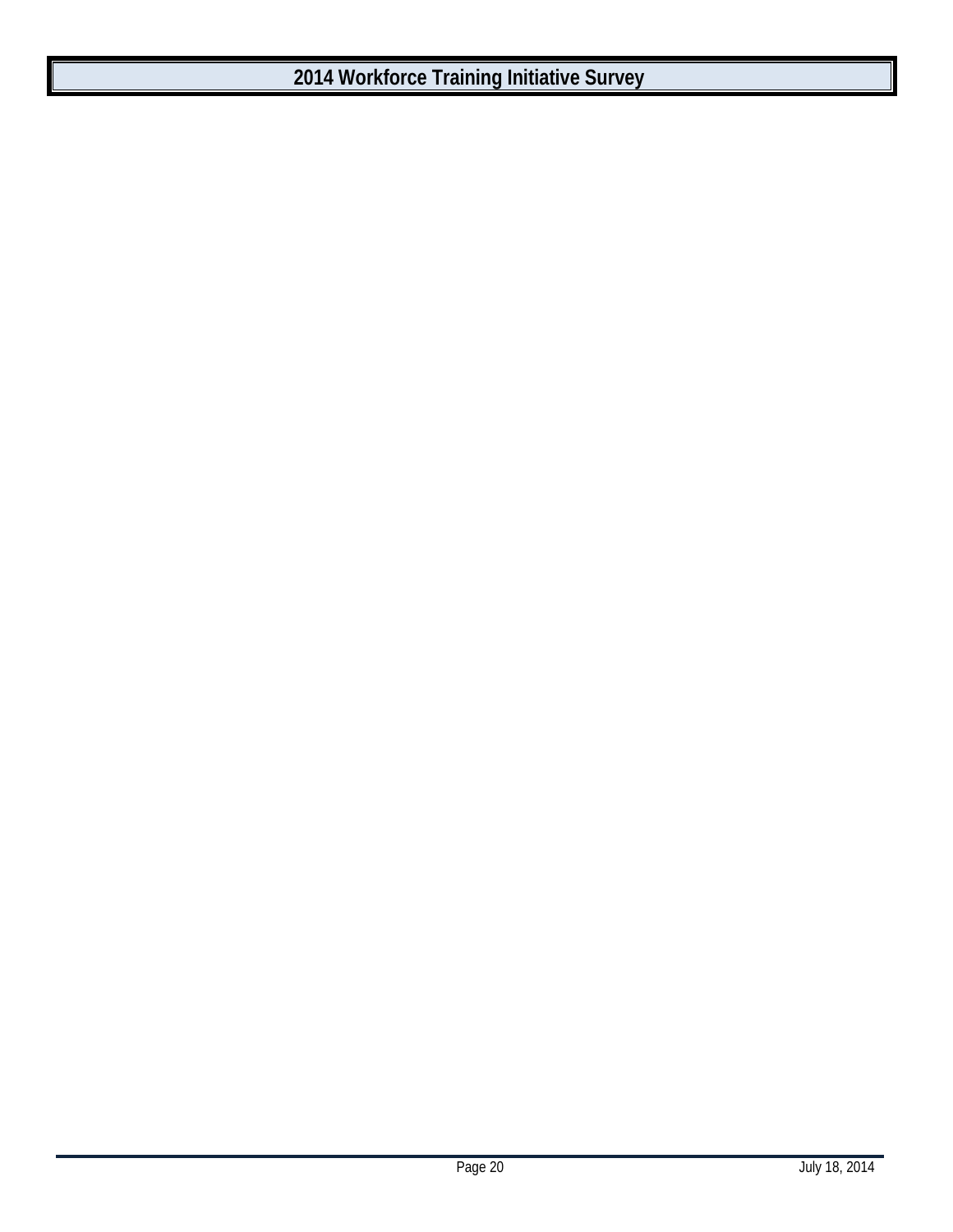<span id="page-24-0"></span>

| 2014 Workforce Training Initiative Survey                                                                                                                                                                        |                               |        |                                                                                                                                                                                      |  |  |
|------------------------------------------------------------------------------------------------------------------------------------------------------------------------------------------------------------------|-------------------------------|--------|--------------------------------------------------------------------------------------------------------------------------------------------------------------------------------------|--|--|
| <b>Agency/Institution Name:</b>                                                                                                                                                                                  |                               |        | Arkansas Dept. of Human Services/Division of County Operations ID# 13758093                                                                                                          |  |  |
| <b>Respondent Name:</b>                                                                                                                                                                                          | and Development               |        | Keesa Smith, Deputy Director, DHS/Larry Crutchfield, Asst. Director, Office of Program Planning                                                                                      |  |  |
| Phone:                                                                                                                                                                                                           | 501-682-8649/<br>501-682-8276 | Email: | Keesa.Smith@dhs.arkansas.gov                                                                                                                                                         |  |  |
| <b>Total Number of Workforce/Industry Programs:</b>                                                                                                                                                              |                               |        |                                                                                                                                                                                      |  |  |
| 1. Agency/Institution Business Area:                                                                                                                                                                             |                               |        | Arkansas Department of Human Services/0710                                                                                                                                           |  |  |
| 2. Program Name:                                                                                                                                                                                                 |                               |        | <b>SNAP Employment and Training</b>                                                                                                                                                  |  |  |
| 3. Program Original Beginning Date:                                                                                                                                                                              |                               |        | July 21, 2006                                                                                                                                                                        |  |  |
| 4. State and/or Federal law authorization and requirements:                                                                                                                                                      |                               |        | The Arkansas Workforce Investment Act of 1998. The Personal<br>Responsibility and Work Opportunity Reconciliation Act of 1996<br>(PRWORA). CFR 273 Code from Section 7 (Agriculture) |  |  |
| 5. List all Certification(s) issued by this Program:                                                                                                                                                             |                               |        | N/A                                                                                                                                                                                  |  |  |
| The Personal Responsibility and Work Opportunity Reconciliation Act of 1996 (PRWORA) limits the receipt<br>of SNAP benefits to 3 months in a 3-year period for able-bodied adults without dependents who are not |                               |        |                                                                                                                                                                                      |  |  |

<span id="page-24-1"></span>

| 7. Funding Expended: |                  |           |           |           |                       |                       |  |  |  |
|----------------------|------------------|-----------|-----------|-----------|-----------------------|-----------------------|--|--|--|
|                      | <b>FY2009-10</b> | FY2010-11 | FY2011-12 | FY2012-13 | <b>FY2013-14 Est.</b> | <b>FY2014-15 Est.</b> |  |  |  |
| <b>State</b>         | \$83,098         | \$80.745  | \$97,464  | \$98,142  | \$94,000              | \$96,000              |  |  |  |
| Federal              | \$977,336        | \$974,681 | \$876,732 | \$810.766 | \$804,000             | \$846,000             |  |  |  |
| <b>Other</b>         | \$0              | \$0       | \$0       | \$0       | \$0                   | \$0                   |  |  |  |

| 8. Describe State Funding, including source and<br>required match:           | State General Revenue provides 50% of the required match for client<br>reimbursements.                                                                                                                                                                                          |
|------------------------------------------------------------------------------|---------------------------------------------------------------------------------------------------------------------------------------------------------------------------------------------------------------------------------------------------------------------------------|
| 9. Describe Federal Funding, including source<br>and required match:         | Federal Funding from the United States Department of Agriculture provides for<br>50% of client reimbursements and for 100% of contracts for program services.                                                                                                                   |
| 10. Describe Other Funding, including source<br>and required match:          | N/A                                                                                                                                                                                                                                                                             |
| 11. Source(s) of appropriation expended for the<br>program                   | SFY 2010: Appropriation Act 1385, Sect. 7, Line 3<br>SFY 2011: Appropriation Act 32, Section 7, Line 2<br>SFY 2012: Appropriation Act 952, Section 7, Line 29<br>SFY 2013: Appropriation Act 278, Section 7, Line 28<br>SFY 2014: Appropriation Act 1449, Section 7, Line 27-28 |
| 12. Number of full-time-equivalent employees<br>utilized for FY2013-14:      | N/A                                                                                                                                                                                                                                                                             |
| 13. Describe partnerships, advisory committees,<br>and councils:             | N/A                                                                                                                                                                                                                                                                             |
| 14. Describe clientele/students:                                             | SNAP recipients who are able-bodied adults without dependents that are not<br>working or working less than 20 hours per week                                                                                                                                                    |
| 15. Describe amounts charged to clientele/<br>students and use of the funds: | Nothing charged to clientele. Funds are used to reimburse contracted<br>implementing agencies for their administrative expenses associated with<br>implementing employment and training in the fourteen participating counties.                                                 |

| 16. Describe amounts, source, and purpose of funds disbursed directly to students <i>(child care, incidentals, meals, etc.)</i> ; |           |           |           |           |           |  |  |
|-----------------------------------------------------------------------------------------------------------------------------------|-----------|-----------|-----------|-----------|-----------|--|--|
| FY2009-10<br>$7$ Y2011-12<br><b>FY2014-15 Est.</b><br><b>FY2012-13</b><br>FY2010-11<br><b>FY2013-14 Est.</b>                      |           |           |           |           |           |  |  |
| \$166.196                                                                                                                         | \$161.490 | \$194,927 | \$196,285 | \$188,000 | \$192,000 |  |  |

 *\* If there are changes in Sources/Purpose, please indicate which year.*

| 16a. Sources:       | 50%<br>General Revenue, 50%<br>Federal USDA<br><b>State</b><br>-unds                                                            |
|---------------------|---------------------------------------------------------------------------------------------------------------------------------|
| $16b$ .<br>Purpose: | Client reimbursement<br>l with iob search or approved educational activities.<br>t for transportation costs associated <b>v</b> |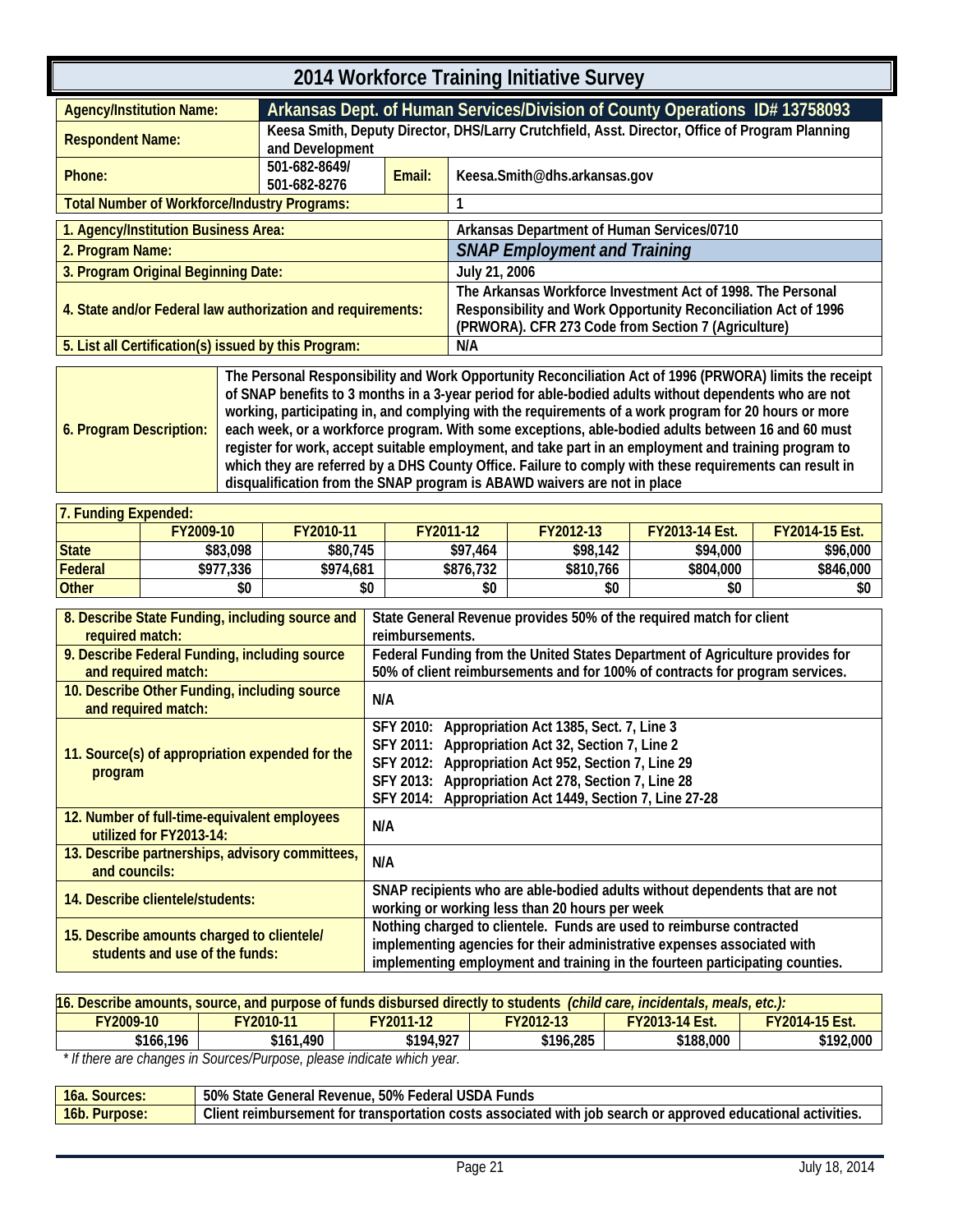| 17. Number of clientele/students in program:                                                       |           |                                                                                                                                                                                                        |           |           |                |                |  |  |  |
|----------------------------------------------------------------------------------------------------|-----------|--------------------------------------------------------------------------------------------------------------------------------------------------------------------------------------------------------|-----------|-----------|----------------|----------------|--|--|--|
|                                                                                                    | FY2009-10 | FY2010-11                                                                                                                                                                                              | FY2011-12 | FY2012-13 | FY2013-14 Est. | FY2014-15 Est. |  |  |  |
| Participated                                                                                       | 1,675     | 1,807                                                                                                                                                                                                  | 3.771     | 3.759     | 3.759          | 3,759          |  |  |  |
| <b>Completed</b>                                                                                   | 1,675     | 1,807                                                                                                                                                                                                  | 1,886     | 1,880     | 1,880          | 1,880          |  |  |  |
| <b>Completed &amp; obtained</b><br>Emp. in trained field/area                                      | 285       | 295                                                                                                                                                                                                    | 299       | 261       | 321            | 300            |  |  |  |
|                                                                                                    |           |                                                                                                                                                                                                        |           |           |                |                |  |  |  |
| 18. Describe oversight, name<br>overseer, of program and<br>evaluation methods:                    |           | Review of invoices and supporting documentation by the Division of County Operations.<br>Performance reviews by USDA and Arkansas Department of Human Services.                                        |           |           |                |                |  |  |  |
| 19. Describe transitioning<br>efforts, and partnerships, to<br>employment or further<br>education: | response. | DHS contracts with local adult education centers or technical colleges in most cases to implement<br>education and training in the fourteen participating counties. Participation is determined by RFP |           |           |                |                |  |  |  |

**20. Comment:**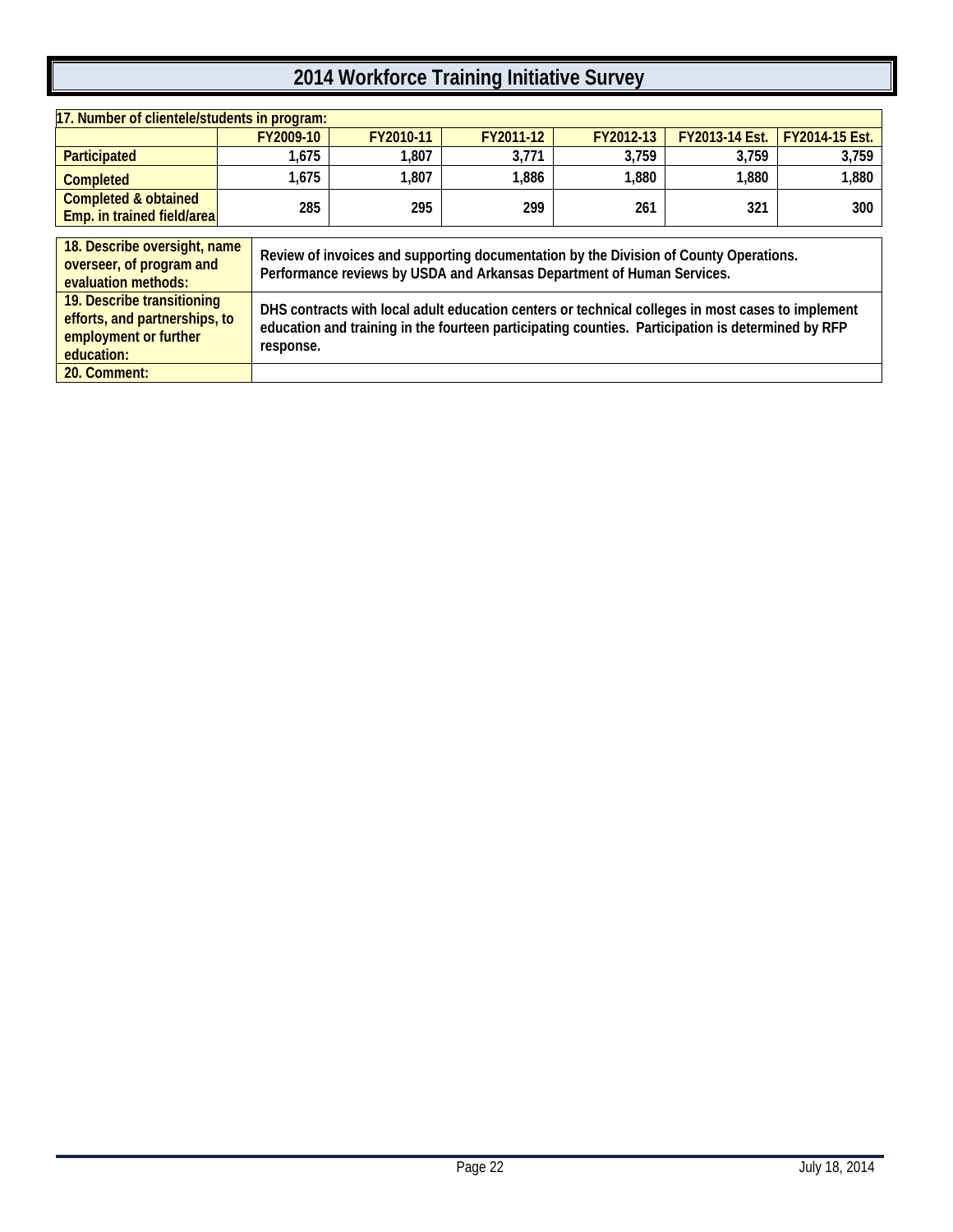<span id="page-26-0"></span>

| 2014 Workforce Training Initiative Survey                   |                     |                                                   |                                                                                                                                                  |  |  |
|-------------------------------------------------------------|---------------------|---------------------------------------------------|--------------------------------------------------------------------------------------------------------------------------------------------------|--|--|
| <b>Agency/Institution Name:</b>                             |                     | Arkansas Dept. of Workforce Services ID# 13750677 |                                                                                                                                                  |  |  |
| <b>Respondent Name:</b>                                     | <b>Cindy Varner</b> |                                                   |                                                                                                                                                  |  |  |
| Phone:                                                      | 501-371-1028        | Email:                                            | cindy.varner@arkansas.gov                                                                                                                        |  |  |
| <b>Total Number of Workforce/Industry Programs:</b>         |                     |                                                   | 6                                                                                                                                                |  |  |
| 1. Agency/Institution Business Area:                        |                     |                                                   | Department of Workforce Service/Temporary Assistance for Needy<br><b>Families Program</b>                                                        |  |  |
| 2. Program Name:                                            |                     |                                                   | Arkansas Career Pathways Initiative                                                                                                              |  |  |
| 3. Program Original Beginning Date:                         |                     |                                                   | July 1, 2005                                                                                                                                     |  |  |
| 4. State and/or Federal law authorization and requirements: |                     |                                                   | Arkansas Annotated 20-76-445                                                                                                                     |  |  |
| 5. List all Certification(s) issued by this Program:        |                     |                                                   | CPI Employability Certificates, Career Readiness Certificates,<br>Certificates of Proficiency, Technical Certificates, and Associate<br>Degrees. |  |  |

<span id="page-26-1"></span>6. Program Description: Arkansas Career Pathways focuses on non-traditional students by combining extensive student support,<br>developmental educational offering, and a focus on high wage and/or high demand occupations.

| 17. Fundina Expended: |              |              |              |              |                       |                       |
|-----------------------|--------------|--------------|--------------|--------------|-----------------------|-----------------------|
|                       | FY2009-10    | FY2010-11    | FY2011-12    | FY2012-13    | <b>FY2013-14 Est.</b> | <b>FY2014-15 Est.</b> |
| <b>State</b>          |              |              |              |              |                       |                       |
| Federal               | \$55,723,353 | \$66,598,969 | \$65,052,410 | \$61,640,832 | \$59,879,416          | \$59,857.789          |
| <b>Other</b>          |              |              |              |              |                       |                       |

| 8. Describe State Funding, including source and<br>required match:           | No state funding for this program.                                                                                                                                                                             |
|------------------------------------------------------------------------------|----------------------------------------------------------------------------------------------------------------------------------------------------------------------------------------------------------------|
| 9. Describe Federal Funding, including source<br>and required match:         | Federal Temporary Assistance for Needy Families (TANF) Block Grant funds<br>provide 100% of the funding for Arkansas Career Pathways Initiative                                                                |
| 10. Describe Other Funding, including source<br>and required match:          | No other funding for this program.                                                                                                                                                                             |
| 11. Source(s) of appropriation expended for the<br>program                   | N/A                                                                                                                                                                                                            |
| 12. Number of full-time-equivalent employees<br>utilized for FY2013-14:      | 100                                                                                                                                                                                                            |
| 13. Describe partnerships, advisory committees,<br>and councils:             | The Arkansas Career Pathways Initiative is a formalized partnership between the<br>Department of Workforce Services and the Department of Higher Education.                                                    |
| 14. Describe clientele/students:                                             | Low-income parents and adults caretakers of a child under the age of 21 who are<br>deemed financially needy because they are a former or current welfare (TANF),<br><b>SNAP ARKids, or Medicaid recipient.</b> |
| 15. Describe amounts charged to clientele/<br>students and use of the funds: | Students are not charges for any services provided under this program.                                                                                                                                         |

| 16. Describe amounts, source, and purpose of funds disbursed directly to students <i>(child care, incidentals, meals, etc.):</i> |                  |              |                  |                       |                       |
|----------------------------------------------------------------------------------------------------------------------------------|------------------|--------------|------------------|-----------------------|-----------------------|
| FY2009-10                                                                                                                        | <b>FY2010-11</b> | FY2011-12    | <b>FY2012-13</b> | <b>FY2013-14 Est.</b> | <b>FY2014-15 Est.</b> |
| \$10,610,768                                                                                                                     | \$5,871,355      | \$10,824,816 | \$6,267,532      | \$8,551,605           | \$6,900,000           |

 *\* If there are changes in Sources/Purpose, please indicate which year.*

| 16a. Sources: | <b>TANF Block TANF Contingency</b><br>TANF ARRA<br><b>TANF Supplemental</b>                                                                                                                                                                                                                                                                                                                                                                                                                                                                                |
|---------------|------------------------------------------------------------------------------------------------------------------------------------------------------------------------------------------------------------------------------------------------------------------------------------------------------------------------------------------------------------------------------------------------------------------------------------------------------------------------------------------------------------------------------------------------------------|
| 16b. Purpose: | The TANF program has the following four purposes: (a) Provide assistance to needy families so that children<br>may be cared for in their own homes or in the homes of relatives; (b) End the dependence of needy parents on<br>government benefits by promoting job preparation, work, and marriage; (c) Prevent and reduce the incidence<br>of out-of-wedlock pregnancies and establish annual numerical goals for preventing and reducing the incidence<br>of these pregnancies; and (d) Encourage the formation and maintenance of two-parent families. |

| 17. Number of clientele/students in program: |           |           |           |           |                       |                       |
|----------------------------------------------|-----------|-----------|-----------|-----------|-----------------------|-----------------------|
|                                              | FY2009-10 | FY2010-11 | FY2011-12 | FY2012-13 | <b>FY2013-14 Est.</b> | <b>FY2014-15 Fst.</b> |
| <b>Participated</b>                          | 10,017    | 9.909     | 9.354     | 5.810     | 4.000                 | 4.000                 |
| <b>Completed</b>                             | 8.562     | 4.608     | 4.437     | 4,480     | 3.000                 | 3.000                 |
| Completed & obtained                         | Data Not  | Data Not  | Data Not  | Data Not  | Data Not              | Data Not              |
| Emp. in trained field/area                   | Collected | Collected | Collected | Collected | Collected             | Collected             |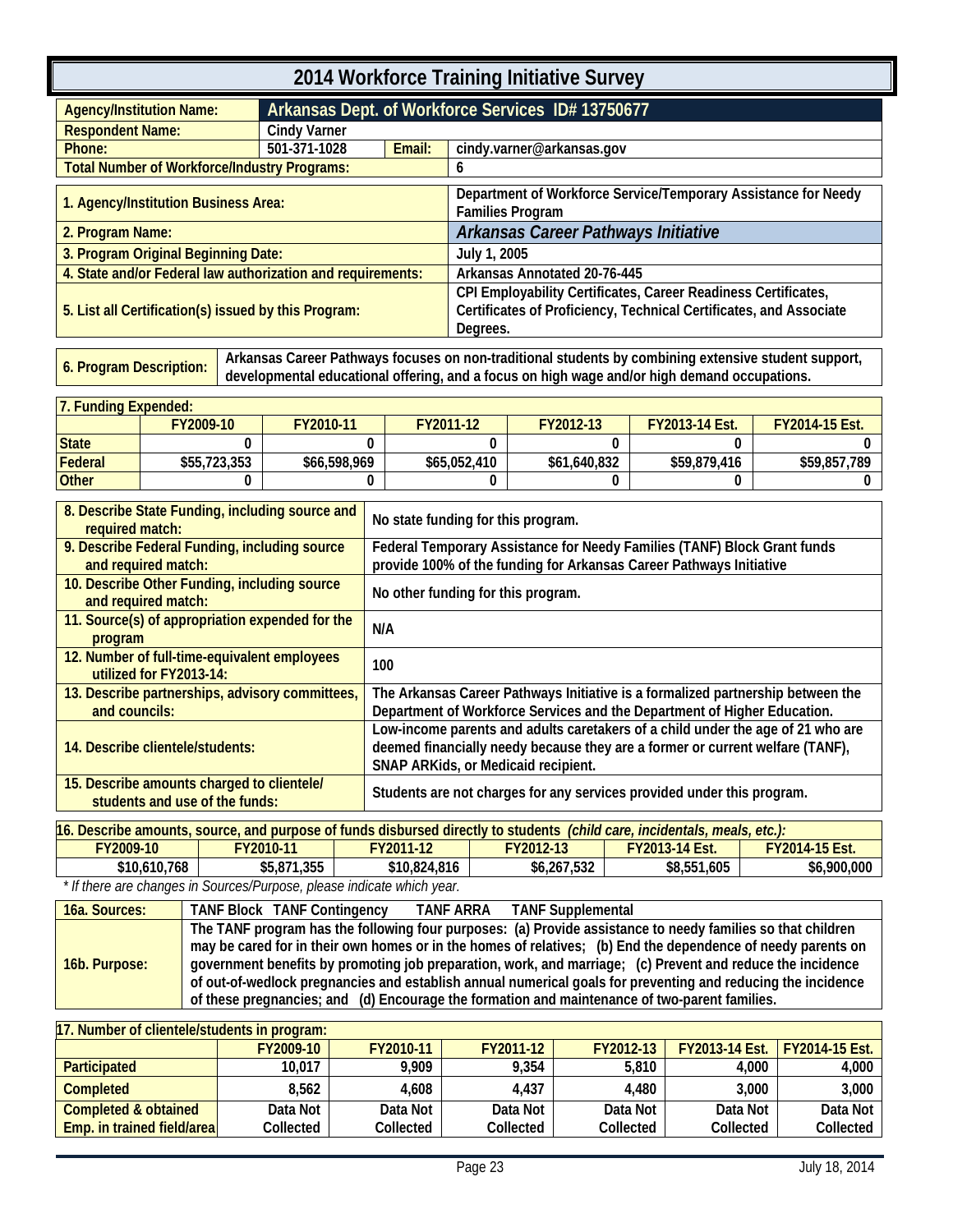| 2014 Workforce Training Initiative Survey                                                          |                                                                                                                                                                                                                                                                                                                                                                                                                                                                                                                                                                                                                                                                                                                                                                                                                                                                                                                           |  |  |  |
|----------------------------------------------------------------------------------------------------|---------------------------------------------------------------------------------------------------------------------------------------------------------------------------------------------------------------------------------------------------------------------------------------------------------------------------------------------------------------------------------------------------------------------------------------------------------------------------------------------------------------------------------------------------------------------------------------------------------------------------------------------------------------------------------------------------------------------------------------------------------------------------------------------------------------------------------------------------------------------------------------------------------------------------|--|--|--|
| 18. Describe oversight, name<br>overseer, of program and<br>evaluation methods:                    | As the administrator of the TANF Program, the Department of Workforce Services is charged with<br>providing oversight for the Arkansas Career Pathways Program. This oversight consists of quarterly<br>and annual reporting requirements and an annual on-site audit.<br>As Director of the Agency, Artee Williams is the overseer of this program.                                                                                                                                                                                                                                                                                                                                                                                                                                                                                                                                                                      |  |  |  |
| 19. Describe transitioning<br>efforts, and partnerships, to<br>employment or further<br>education: | Career Pathways uses www.discoverarkansas.net to determine state and local job opportunities for<br>development of educational training courses and employer endorsed credentials. All local sites<br>have attended a Gap Analysis Institute which focused on area career opportunities, and job-related<br>information gathered by Economic Modeling Specialists Inc. (EMSI). The Gap Analysis Institute<br>pinpointed high demand employment opportunities in each CPI area. In response to this<br>information, Employability Coordinators from each CPI site establish relationships within the<br>community and meet with local employers to determine the specific skills needed in their business.<br>Agreements are made which entitle employability certificate recipients (WAGE and CRC are included<br>as employability certificates) priority status in terms of being given an interview at those companies. |  |  |  |
| 20. Comment:                                                                                       | *Note: Question Number 17 - Beginning in FY2012-13, overall program funding decreased and<br>contributed to lower participation numbers.                                                                                                                                                                                                                                                                                                                                                                                                                                                                                                                                                                                                                                                                                                                                                                                  |  |  |  |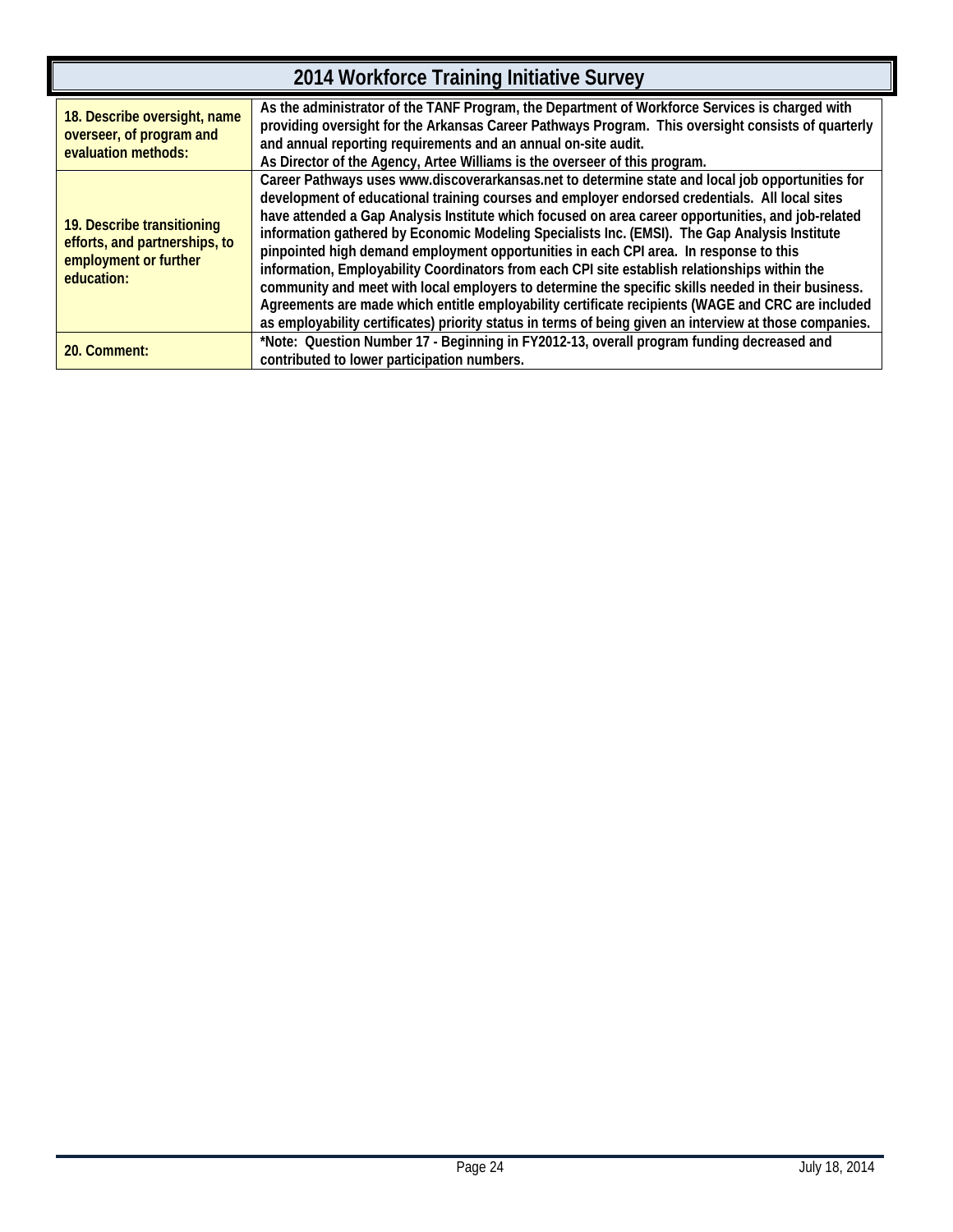<span id="page-28-0"></span>

| 2014 Workforce Training Initiative Survey                      |                                                     |                                                                                         |                                                                                                                                                |  |  |
|----------------------------------------------------------------|-----------------------------------------------------|-----------------------------------------------------------------------------------------|------------------------------------------------------------------------------------------------------------------------------------------------|--|--|
| <b>Agency/Institution Name:</b>                                |                                                     | Arkansas Dept. of Workforce Services ID# 13750658                                       |                                                                                                                                                |  |  |
| <b>Respondent Name:</b>                                        | <b>Cindy Varner</b>                                 |                                                                                         |                                                                                                                                                |  |  |
| Phone:                                                         | 501-371-1028<br>Email:<br>cindy.varner@arkansas.gov |                                                                                         |                                                                                                                                                |  |  |
| <b>Total Number of Workforce/Industry Programs:</b>            |                                                     |                                                                                         | 6                                                                                                                                              |  |  |
| 1. Agency/Institution Business Area:                           |                                                     |                                                                                         | Department of Workforce Services/Governor's Dislocated Worker Task Force                                                                       |  |  |
| 2. Program Name:                                               |                                                     |                                                                                         | <b>Trade Adjustment Assistance</b>                                                                                                             |  |  |
| 3. Program Original Beginning Date:                            |                                                     | 1974                                                                                    |                                                                                                                                                |  |  |
| 4. State and/or Federal law authorization and<br>requirements: |                                                     |                                                                                         | Trade Act of 1974 As Amended in the Trade Adjustment Assistance Act of<br>2002 and the Trade & Globalization Adjustment Assistance Act of 2009 |  |  |
| 5. List all Certification(s) issued by this Program:           |                                                     | Technical Certificates, Associate Degrees, Bachelor Degrees<br>(in limited situations). |                                                                                                                                                |  |  |

<span id="page-28-1"></span>**6. Program Description: The Trade Adjustment Assistance Program is a federal program that provides aid to workers who lose their jobs or whose hours/wages are reduced as a result of increased imports.**

| <b>7. Funding Expended:</b> |             |             |             |             |                       |                       |
|-----------------------------|-------------|-------------|-------------|-------------|-----------------------|-----------------------|
|                             | FY2009-10   | FY2010-11   | FY2011-12   | FY2012-13   | <b>FY2013-14 Est.</b> | <b>FY2014-15 Est.</b> |
| <b>State</b>                |             |             |             |             |                       |                       |
| Federal                     | \$4,650,528 | \$6,857,074 | \$7,817,782 | \$7.022.211 | \$6,881,074           | \$6.183.660           |
| <b>Other</b>                |             |             |             |             |                       |                       |

| 8. Describe State Funding, including source and required match:                                                                                                                                                                                                                                                    |                                                                                                                                                                                                                                                                                                                   | No state funding for this program.                                                                                                                                                                                                                                                                                                                                                                                                                                                                                                                   |
|--------------------------------------------------------------------------------------------------------------------------------------------------------------------------------------------------------------------------------------------------------------------------------------------------------------------|-------------------------------------------------------------------------------------------------------------------------------------------------------------------------------------------------------------------------------------------------------------------------------------------------------------------|------------------------------------------------------------------------------------------------------------------------------------------------------------------------------------------------------------------------------------------------------------------------------------------------------------------------------------------------------------------------------------------------------------------------------------------------------------------------------------------------------------------------------------------------------|
| 9. Describe Federal Funding, including source and required match:                                                                                                                                                                                                                                                  | U. S. Department of Labor/Employment and Training<br>Administration, no match requirement.                                                                                                                                                                                                                        |                                                                                                                                                                                                                                                                                                                                                                                                                                                                                                                                                      |
| 10. Describe Other Funding, including source and required match:                                                                                                                                                                                                                                                   |                                                                                                                                                                                                                                                                                                                   | No other funding for this program.                                                                                                                                                                                                                                                                                                                                                                                                                                                                                                                   |
| 2007 Appropriation Act 1289 (SFY 2009)<br>2009 Appropriation Act 1281 (SFY 2010)<br>2010 Appropriation Act 212 (SFY 2011)<br>11. Source(s) of appropriation expended for the<br>2011 Appropriation Act 937 (SFY 2012)<br>program<br>2012 Appropriation Act 282 (SFY 2013)<br>2013 Appropriation Act 964 (SFY 2014) |                                                                                                                                                                                                                                                                                                                   | 2014 Appropriation Act 280 (SFY 2015)                                                                                                                                                                                                                                                                                                                                                                                                                                                                                                                |
| 12. Number of full-time-equivalent employees<br>utilized for FY2013-14:                                                                                                                                                                                                                                            | 24                                                                                                                                                                                                                                                                                                                |                                                                                                                                                                                                                                                                                                                                                                                                                                                                                                                                                      |
| 13. Describe partnerships, advisory committees,<br>and councils:                                                                                                                                                                                                                                                   |                                                                                                                                                                                                                                                                                                                   | The TAA program partners with various Workforce Investment Act (WIA) areas<br>across the state as well as the Arkansas Association of Two Year Colleges<br>(AATYC), independent training providers, and four-year colleges and universities.<br>We also partner with local businesses in the implementation of On the Job<br>Training (OJT) programs and Alternative Trade Adjustment Assistance (ATAA)<br>and Reemployment Trade Adjustment Assistance (RTAA). ATAA and RTAA are<br>reemployment programs for TAA eligible clients age 50 and over. |
| 14. Describe clientele/students:                                                                                                                                                                                                                                                                                   | TAA clients are dislocated workers that have lost their jobs as the result of foreign<br>trade as determined by the federal Department of Labor. TAA clients must be<br>covered under a TAA Certification and identified by the trade affected company as<br>having lost their job through no fault of their own. |                                                                                                                                                                                                                                                                                                                                                                                                                                                                                                                                                      |
| 15. Describe amounts charged to clientele/<br>students and use of the funds:                                                                                                                                                                                                                                       | Clientele is not charged for TAA services.                                                                                                                                                                                                                                                                        |                                                                                                                                                                                                                                                                                                                                                                                                                                                                                                                                                      |

| 16. Describe amounts, source, and purpose of funds disbursed directly to students <i>(child care, incidentals, meals, etc.):</i> |                                                                                                                                                                                                                                                                                                                                                                                                                                                                                      |           |             |                       |                       |
|----------------------------------------------------------------------------------------------------------------------------------|--------------------------------------------------------------------------------------------------------------------------------------------------------------------------------------------------------------------------------------------------------------------------------------------------------------------------------------------------------------------------------------------------------------------------------------------------------------------------------------|-----------|-------------|-----------------------|-----------------------|
| FY2009-10                                                                                                                        | FY2010-11                                                                                                                                                                                                                                                                                                                                                                                                                                                                            | FY2011-12 | FY2012-13   | <b>FY2013-14 Est.</b> | <b>FY2014-15 Est.</b> |
| \$414,315                                                                                                                        | \$668,021                                                                                                                                                                                                                                                                                                                                                                                                                                                                            | \$744.482 | \$3.168.745 | \$2,321,236           | \$2,321,236           |
|                                                                                                                                  | $+$ $\blacksquare$ $\blacksquare$ $\blacksquare$ $\blacksquare$ $\blacksquare$ $\blacksquare$ $\blacksquare$ $\blacksquare$ $\blacksquare$ $\blacksquare$ $\blacksquare$ $\blacksquare$ $\blacksquare$ $\blacksquare$ $\blacksquare$ $\blacksquare$ $\blacksquare$ $\blacksquare$ $\blacksquare$ $\blacksquare$ $\blacksquare$ $\blacksquare$ $\blacksquare$ $\blacksquare$ $\blacksquare$ $\blacksquare$ $\blacksquare$ $\blacksquare$ $\blacksquare$ $\blacksquare$ $\blacksquare$ |           |             |                       |                       |

 *\* If there are changes in Sources/Purpose, please indicate which year.*

| 16a. Sources: | US Department of Labor TAA Funds                                                                                          |
|---------------|---------------------------------------------------------------------------------------------------------------------------|
| 16b. Purpose: | TAA Training Expenses for Travel, Subsistence, Job Search and Relocation Expenses<br>A/RTAA Expenses for the Wage Subsidy |
|               |                                                                                                                           |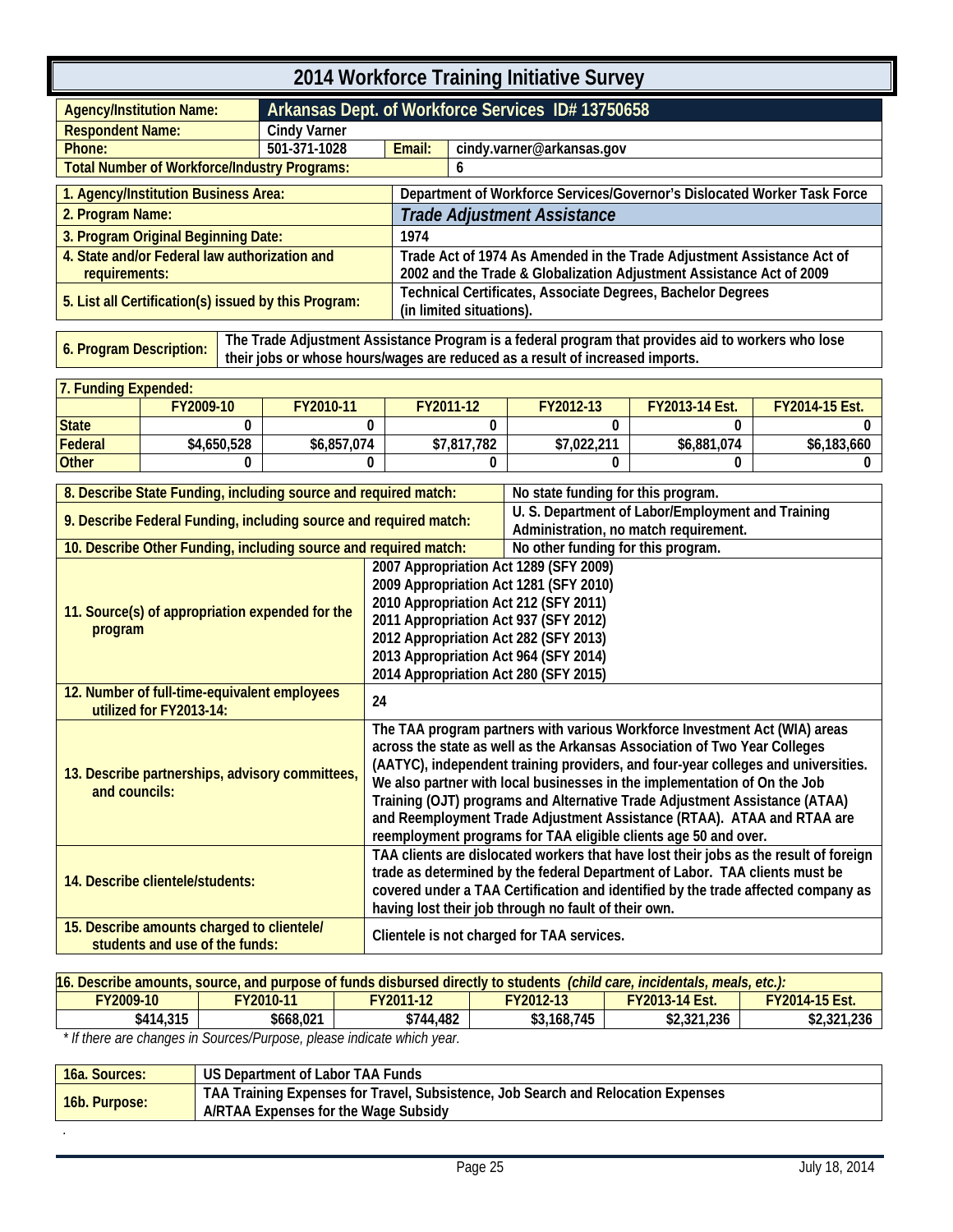| 17. Number of clientele/students in program: |                      |           |           |           |                            |                       |  |  |
|----------------------------------------------|----------------------|-----------|-----------|-----------|----------------------------|-----------------------|--|--|
|                                              | FY2009-10            | FY2010-11 | FY2011-12 |           | FY2012-13   FY2013-14 Fst. | <b>FY2014-15 Fst.</b> |  |  |
| <b>Participated</b>                          | See Comments Section | 1.252     | 1.791     | 1,826     | .448                       | 1,058                 |  |  |
| <b>Completed</b>                             | See Comments Section | 364       | 318       | 422       | 651                        | 632                   |  |  |
| <b>Completed &amp; obtained</b>              | Data Not Available   | Data Not  | Data Not  | Data Not  | Data Not                   | Data Not              |  |  |
| Emp. in trained field/area                   |                      | Available | Available | Available | Available                  | Available             |  |  |

| 18. Describe oversight, name<br>overseer, of program and<br>evaluation methods:                    | Oversight is provided at the Federal level by the regional DOL office and at the local level by two<br>Program Operations Managers [POM] (John Berry and Justin Majors). The POMs conduct regular<br>client files reviews using a standardized files-review form based on information generated in weekly<br>Program Management Reports and ad hoc reports as needed. Oversight also includes maintaining<br>an updated TAA Program Operations Manual with guidance based on the appropriate CFR or TEGL.<br>The POMs conduct quarterly state-wide training as well as individual training of the TAA Program<br>Monitors and TAA Workforce Specialists to insure staff are up to date on the latest guidance and<br>changes from DOL |
|----------------------------------------------------------------------------------------------------|---------------------------------------------------------------------------------------------------------------------------------------------------------------------------------------------------------------------------------------------------------------------------------------------------------------------------------------------------------------------------------------------------------------------------------------------------------------------------------------------------------------------------------------------------------------------------------------------------------------------------------------------------------------------------------------------------------------------------------------|
| 19. Describe transitioning<br>efforts, and partnerships, to<br>employment or further<br>education: | TAA is tasked with returning dislocated workers back to suitable employment as quickly as possible.<br>Depending on the skill set of the dislocated worker this can range from basic adult education<br>training up to post secondary degree training. For those individuals that are not interested in<br>training, or for whom training is not the best option, we encourage utilization of the OJT and<br>ATAA/RTAA portions of the TAA program. In addition to the classroom, technical, workplace<br>options the TAA program has provisions to provide clients with Job Search Allowances and<br>Relocation Allowances which provide monies to assist those clients willing to relocate to other areas<br>for a job.             |
| 20. Comment:                                                                                       | Note on question 17: The program transitioned to a new automated data system in FY 11; therefore,<br>some data is not available for FY 2009-10.                                                                                                                                                                                                                                                                                                                                                                                                                                                                                                                                                                                       |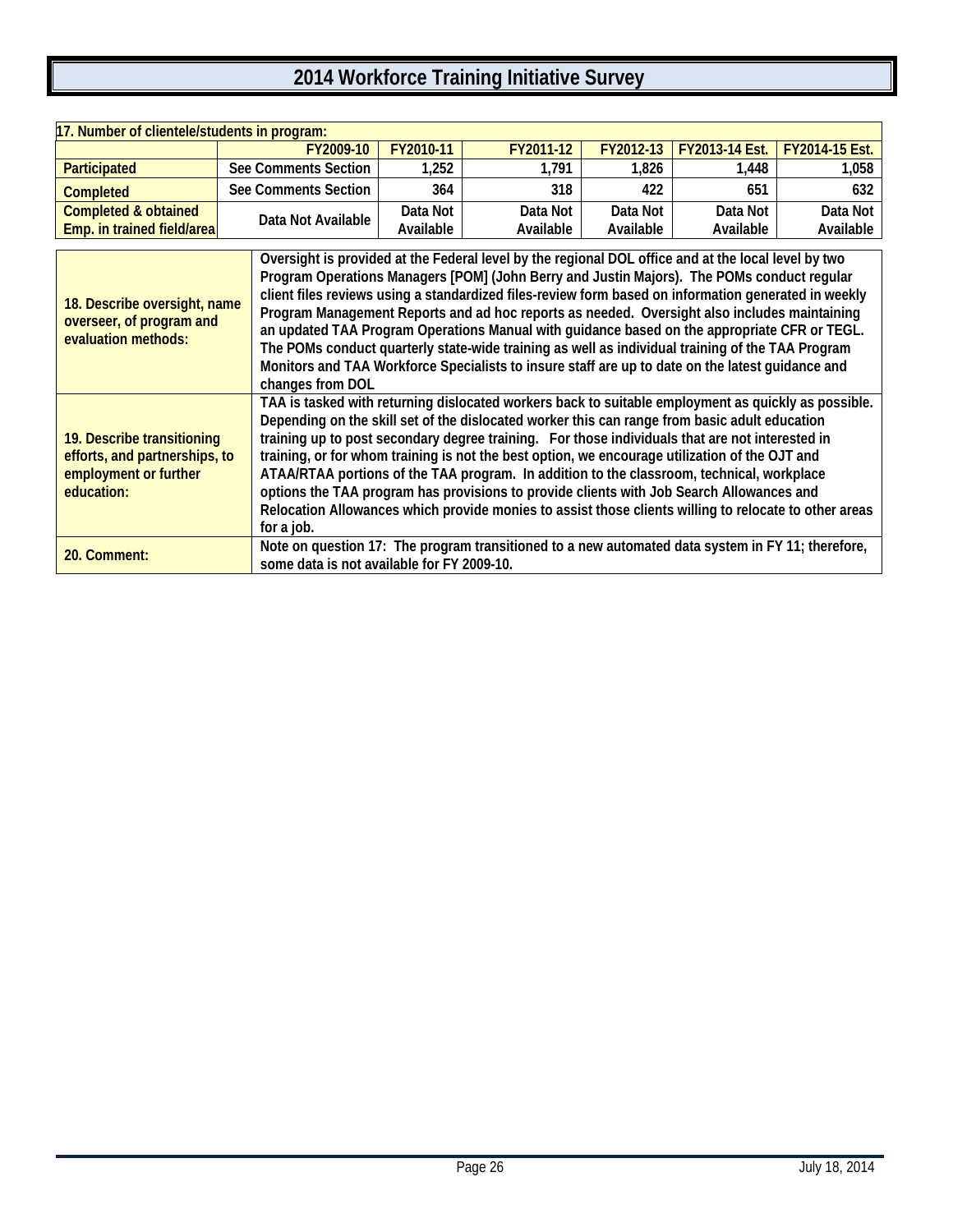<span id="page-30-1"></span><span id="page-30-0"></span>

| 2014 Workforce Training Initiative Survey                                                                                                                                                                                                                                                                                                                                                                                                                                                                                                                                                                                                                                                                                                                      |                                                   |                                                                                                                                                                          |                            |                                                  |  |  |
|----------------------------------------------------------------------------------------------------------------------------------------------------------------------------------------------------------------------------------------------------------------------------------------------------------------------------------------------------------------------------------------------------------------------------------------------------------------------------------------------------------------------------------------------------------------------------------------------------------------------------------------------------------------------------------------------------------------------------------------------------------------|---------------------------------------------------|--------------------------------------------------------------------------------------------------------------------------------------------------------------------------|----------------------------|--------------------------------------------------|--|--|
| <b>Agency/Institution Name:</b>                                                                                                                                                                                                                                                                                                                                                                                                                                                                                                                                                                                                                                                                                                                                | Arkansas Dept. of Workforce Services ID# 13750703 |                                                                                                                                                                          |                            |                                                  |  |  |
| <b>Respondent Name:</b>                                                                                                                                                                                                                                                                                                                                                                                                                                                                                                                                                                                                                                                                                                                                        | <b>Cindy Varner</b>                               |                                                                                                                                                                          |                            |                                                  |  |  |
| Phone:                                                                                                                                                                                                                                                                                                                                                                                                                                                                                                                                                                                                                                                                                                                                                         | 501-371-1028                                      |                                                                                                                                                                          | Email:                     | cindy.varner@arkansas.gov                        |  |  |
| <b>Total Number of Workforce/Industry Programs:</b>                                                                                                                                                                                                                                                                                                                                                                                                                                                                                                                                                                                                                                                                                                            |                                                   |                                                                                                                                                                          |                            | 6                                                |  |  |
| 1. Agency/Institution Business Area:                                                                                                                                                                                                                                                                                                                                                                                                                                                                                                                                                                                                                                                                                                                           |                                                   |                                                                                                                                                                          |                            | <b>Arkansas Department of Workforce Services</b> |  |  |
| 2. Program Name:                                                                                                                                                                                                                                                                                                                                                                                                                                                                                                                                                                                                                                                                                                                                               |                                                   |                                                                                                                                                                          | <b>Training Trust Fund</b> |                                                  |  |  |
| 3. Program Original Beginning Date:                                                                                                                                                                                                                                                                                                                                                                                                                                                                                                                                                                                                                                                                                                                            |                                                   | July 1, 2007                                                                                                                                                             |                            |                                                  |  |  |
| 4. State and/or Federal law authorization<br>and requirements:                                                                                                                                                                                                                                                                                                                                                                                                                                                                                                                                                                                                                                                                                                 |                                                   | Arkansas Act 551 of 2007 and Act 1040 of 2011. For the Regulations, Click here:<br>http://dws.arkansas.gov/Employers/PDF/DWS%20Training%20Trust%20Fund%20Regulations.pdf |                            |                                                  |  |  |
| 5. List all Certification(s) issued by this<br>Program:                                                                                                                                                                                                                                                                                                                                                                                                                                                                                                                                                                                                                                                                                                        |                                                   | N/A                                                                                                                                                                      |                            |                                                  |  |  |
| The Department of Workforce Services (DWS) Training Trust Fund Program provides for innovative<br>training support opportunities for qualified Arkansas employers. Specifically, the DWS Training Trust<br>Fund is primarily used to support Arkansas employers in their respective efforts to provide training for<br>prospective, new, and incumbent workers. The benefit of the DWS Training Trust Fund is that it can be<br>6. Program Description:<br>used to help fill certain gaps in skills development training that may be otherwise unavailable.<br>The DWS Training Trust Fund Program is coordinated with both the Arkansas Existing Workforce Training<br>Program (EWTP), which is administered by the Arkansas Economic Development Commission. |                                                   |                                                                                                                                                                          |                            |                                                  |  |  |

| l 7. Fundina Expended: |             |             |             |             |                       |                       |  |  |  |
|------------------------|-------------|-------------|-------------|-------------|-----------------------|-----------------------|--|--|--|
|                        | FY2009-10   | FY2010-11   | FY2011-12   | FY2012-13   | <b>FY2013-14 Est.</b> | <b>FY2014-15 Est.</b> |  |  |  |
| <b>State</b>           | \$1,054,311 | \$1,293,889 | \$1,324,729 | \$3,560,210 | \$3,203,390           | \$964,572             |  |  |  |
| Federal                |             |             |             |             |                       |                       |  |  |  |
| <b>Other</b>           |             |             |             |             |                       |                       |  |  |  |

| 8. Describe State Funding, including source and<br>required match:           | See Arkansas Act 551 of 2007 and Act 1040 of 2011                       |
|------------------------------------------------------------------------------|-------------------------------------------------------------------------|
| 9. Describe Federal Funding, including source<br>and required match:         | No federal funding for this program.                                    |
| 10. Describe Other Funding, including source<br>and required match:          | No other funding for this program.                                      |
| 11. Source(s) of appropriation expended for the<br>program                   | Arkansas Act 551 of 2007, Section 3 and Act 1040 of 2014, Section 4     |
| 12. Number of full-time-equivalent employees<br>utilized for FY2013-14:      | None.                                                                   |
| 13. Describe partnerships, advisory committees,                              | Applications to the fund are reviewed and coordinated with the Arkansas |
| and councils:                                                                | Economic Development Commission.                                        |
| 14. Describe clientele/students:                                             | Prospective, new, and incumbent workers                                 |
| 15. Describe amounts charged to clientele/<br>students and use of the funds: | N/A                                                                     |

| 16. Describe amounts, source, and purpose of funds disbursed directly to students (child care, incidentals, meals, etc.): |  |  |  |  |  |  |  |  |
|---------------------------------------------------------------------------------------------------------------------------|--|--|--|--|--|--|--|--|
| FY2009-10<br>FY2011-12<br><b>FY2014-15 Est.</b><br>FY2012-13<br>FY2010-11<br><b>FY2013-14 Est.</b>                        |  |  |  |  |  |  |  |  |
| N/A<br>N/A<br>N/A<br>N/A<br>N/A<br>N/A                                                                                    |  |  |  |  |  |  |  |  |
| * If there are changes in Sources/Purnose please indicate which year                                                      |  |  |  |  |  |  |  |  |

 *\* If there are changes in Sources/Purpose, please indicate which year.*

| 16a. Sources: | I N/A |
|---------------|-------|
| 16b. Purpose: | I N/A |

| 17. Number of clientele/students in program:       |           |           |           |           |                                        |       |  |
|----------------------------------------------------|-----------|-----------|-----------|-----------|----------------------------------------|-------|--|
|                                                    | FY2009-10 | FY2010-11 | FY2011-12 | FY2012-13 | <b>FY2013-14 Est.   FY2014-15 Est.</b> |       |  |
| <b>Participated</b>                                | 4,415     | ,129      | 3,066     | 29.136    | 3.748                                  | 3,493 |  |
| <b>Completed</b>                                   | 4,363     | ,129      | 3.066     | 29.136    | 3.748                                  | 3,493 |  |
| Completed & obtained<br>Emp. in trained field/area | 4,315     | 1.129     | 3.066     | 29.136    | 3.748                                  | 3,493 |  |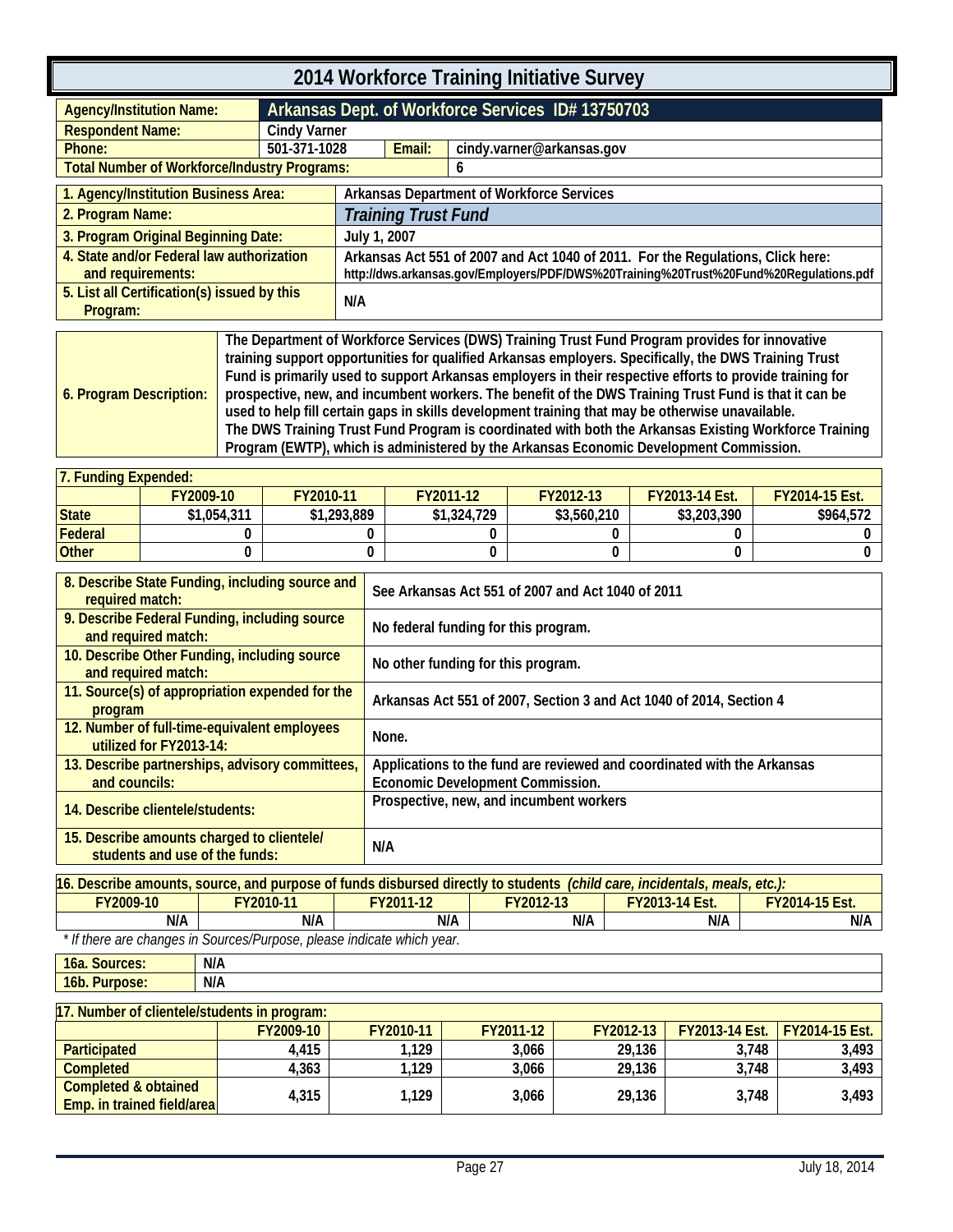| 18. Describe oversight, name<br>overseer, of program and<br>evaluation methods:                    | Mike Kennedy, Grants and Resources Administrator/Via back-up documentation                                                              |
|----------------------------------------------------------------------------------------------------|-----------------------------------------------------------------------------------------------------------------------------------------|
| 19. Describe transitioning<br>efforts, and partnerships, to<br>employment or further<br>education: | N/A                                                                                                                                     |
| 20. Comment:                                                                                       | Note on Question 17: This number includes individuals that were incumbent workers who retained<br>their employment due to the training. |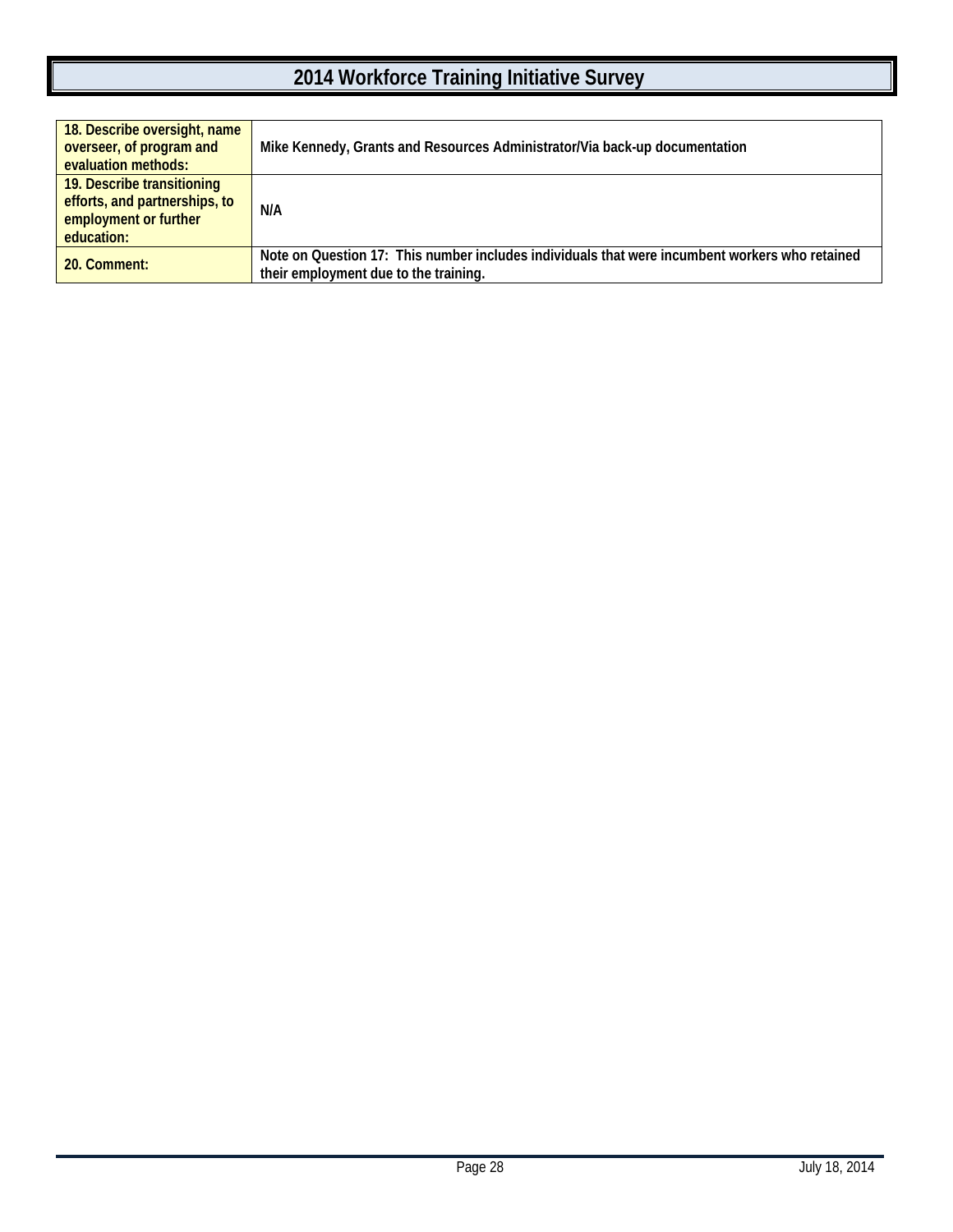<span id="page-32-0"></span>

| 2014 Workforce Training Initiative Survey                   |                                                     |  |                                                                                                                                                                         |  |  |
|-------------------------------------------------------------|-----------------------------------------------------|--|-------------------------------------------------------------------------------------------------------------------------------------------------------------------------|--|--|
| <b>Agency/Institution Name:</b>                             |                                                     |  | Arkansas Dept. of Workforce Services ID# 13750724                                                                                                                       |  |  |
| <b>Respondent Name:</b>                                     | <b>Cindy Varner</b>                                 |  |                                                                                                                                                                         |  |  |
| Phone:                                                      | 501-371-1028<br>Email:<br>cindy.varner@arkansas.gov |  |                                                                                                                                                                         |  |  |
| <b>Total Number of Workforce/Industry Programs:</b>         |                                                     |  | 6                                                                                                                                                                       |  |  |
| 1. Agency/Institution Business Area:                        |                                                     |  | <b>Arkansas Department of Workforce Services</b>                                                                                                                        |  |  |
| 2. Program Name:                                            |                                                     |  | Workforce Investment Act - Adult Program                                                                                                                                |  |  |
| 3. Program Original Beginning Date:                         |                                                     |  | <b>July 1998</b>                                                                                                                                                        |  |  |
| 4. State and/or Federal law authorization and requirements: |                                                     |  | P.L. 105-220, A.C.A.15-4-2200                                                                                                                                           |  |  |
| 5. List all Certification(s) issued by this Program:        |                                                     |  | Various depending on the individual client's training plan.<br>Certification could include technical training certificate, associate's<br>degree, or bachelor's degree. |  |  |
|                                                             |                                                     |  | The Adult Program, under Title Lof the Workforce Investment Act of 1998, is designed to provide quality                                                                 |  |  |

<span id="page-32-1"></span>

|                         | The Adult Program, under Title I of the Workforce Investment Act of 1998, is designed to provide quality |
|-------------------------|----------------------------------------------------------------------------------------------------------|
| 6. Program Description: | employment and training services to assist eligible individuals in finding and qualifying for meaningful |
|                         | employment, and to help employers find the skilled workers they need to compete and succeed in           |
|                         | business. Goals include: increase employment, as measured by entry into unsubsidized employment;         |
|                         | increase retention in unsubsidized employment six months after entry into employment; and enhance        |
|                         | customer satisfaction for participants and for employers.                                                |

| 7. Funding Expended: |              |             |             |             |                       |                       |  |  |  |
|----------------------|--------------|-------------|-------------|-------------|-----------------------|-----------------------|--|--|--|
|                      | FY2009-10    | FY2010-11   | FY2011-12   | FY2012-13   | <b>FY2013-14 Est.</b> | <b>FY2014-15 Est.</b> |  |  |  |
| State                |              |             |             |             |                       |                       |  |  |  |
| Federal              | \$13,371,788 | \$6,886,514 | \$7,626,655 | \$7,495,481 | \$5,201,084           | \$5,201,084           |  |  |  |
| <b>Other</b>         |              |             |             |             |                       |                       |  |  |  |

| 8. Describe State Funding, including<br>source and required match:          | No state funding for this program.                                                                                                                                                                                                                                                                                                                                                                                                                                                                                                                                                                                                                                                                                                                                                                                                                                                                                                                                                                                                                                                                                                                                                                                                                  |
|-----------------------------------------------------------------------------|-----------------------------------------------------------------------------------------------------------------------------------------------------------------------------------------------------------------------------------------------------------------------------------------------------------------------------------------------------------------------------------------------------------------------------------------------------------------------------------------------------------------------------------------------------------------------------------------------------------------------------------------------------------------------------------------------------------------------------------------------------------------------------------------------------------------------------------------------------------------------------------------------------------------------------------------------------------------------------------------------------------------------------------------------------------------------------------------------------------------------------------------------------------------------------------------------------------------------------------------------------|
| 9. Describe Federal Funding,<br>including source and required<br>match:     | WIA Formula - Adult Program, U.S. Department of Labor no match requirement                                                                                                                                                                                                                                                                                                                                                                                                                                                                                                                                                                                                                                                                                                                                                                                                                                                                                                                                                                                                                                                                                                                                                                          |
| 10. Describe Other Funding,<br>including source and required<br>match:      | No other funding for this program.                                                                                                                                                                                                                                                                                                                                                                                                                                                                                                                                                                                                                                                                                                                                                                                                                                                                                                                                                                                                                                                                                                                                                                                                                  |
| 11. Source(s) of appropriation<br>expended for the program                  | 2007 Appropriation Act 1289 (SFY 2009)<br>2009 Appropriation Act 1281 (SFY 2010)<br>2010 Appropriation Act 212 (SFY 2011)<br>2011 Appropriation Act 937 (SFY 2012)<br>2012 Appropriation Act 282 (SFY 2013)<br>2013 Appropriation Act 964 (SFY 2014)<br>2014 Appropriation Act 280 (SFY 2015)                                                                                                                                                                                                                                                                                                                                                                                                                                                                                                                                                                                                                                                                                                                                                                                                                                                                                                                                                       |
| 12. Number of full-time-equivalent<br>employees utilized for FY2013-<br>14: | 16.58- Combined total of all Funding Streams. Administrative State Level Employees only                                                                                                                                                                                                                                                                                                                                                                                                                                                                                                                                                                                                                                                                                                                                                                                                                                                                                                                                                                                                                                                                                                                                                             |
| 13. Describe partnerships, advisory<br>committees, and councils:            | The Arkansas Workforce Investment Board, an advisory board to the Governor, coordinates<br>and establishes policy for conducting employment and training activities within the Workforce<br>Investment System, including all activities within the Arkansas Workforce Centers. The<br>Arkansas Workforce Investment Board is comprised of a majority of business and industry<br>leaders from throughout Arkansas. The board includes representatives from local chief<br>elected officials, organized labor, legislative appointments, and the state agency directors of<br>workforce services, workforce education, economic development, higher education, human<br>services, rehabilitation services, and services for the blind. The AWIB advises on policies<br>related to workforce development in Arkansas and is responsible for developing and<br>submitting the state integrated workforce development plan for Arkansas to the U.S.<br>Department of Labor for approval. In addition, each of the ten local workforce investment<br>areas have a local board consisting of the same makeup as the state board and members are<br>appointed by the chief elected officials within the designated geographic region of the local<br>area. |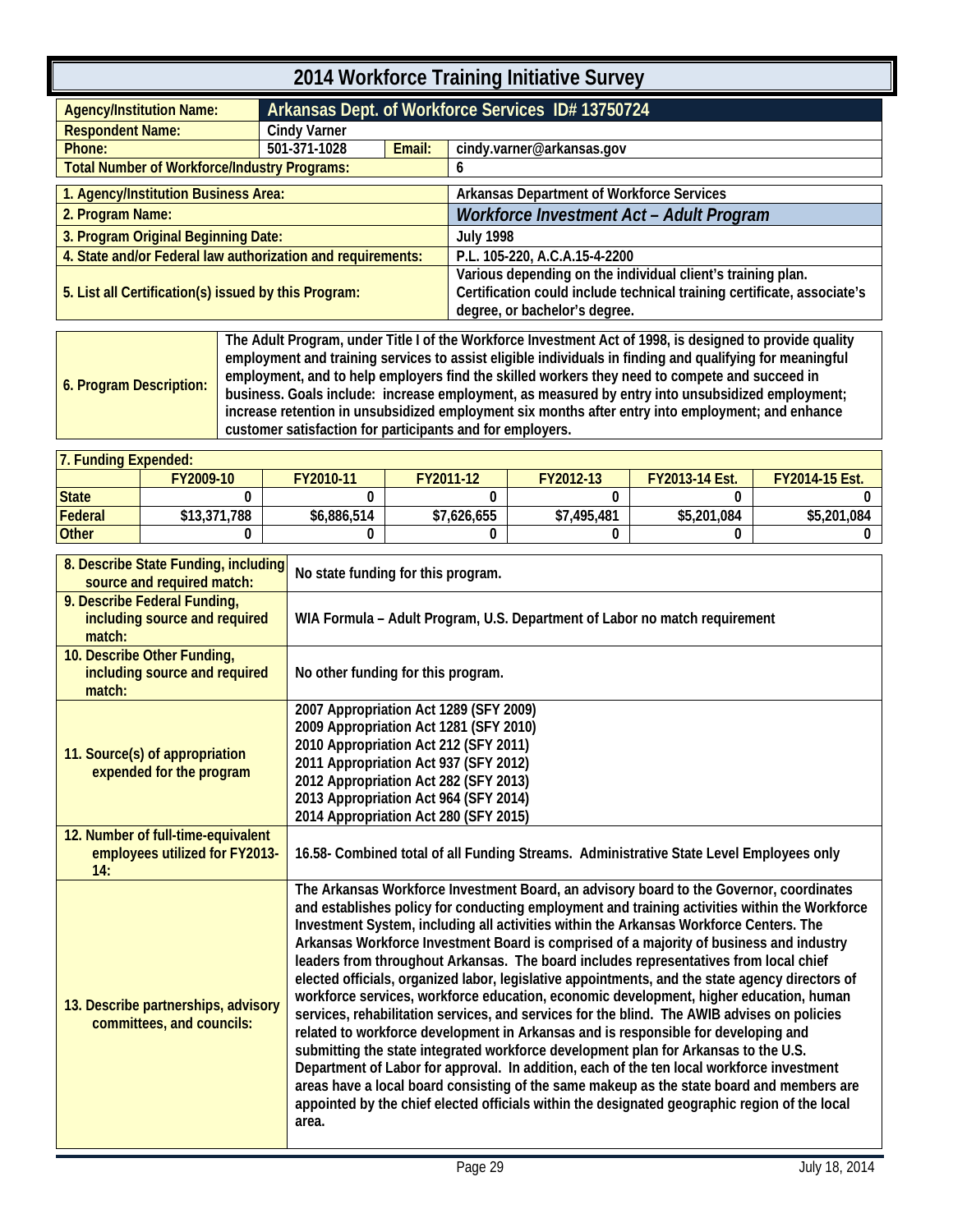| 2014 Workforce Training Initiative Survey                                       |                                                                                                                                                                                                                                                                                                                                                                                                                                                                                               |  |  |  |  |  |
|---------------------------------------------------------------------------------|-----------------------------------------------------------------------------------------------------------------------------------------------------------------------------------------------------------------------------------------------------------------------------------------------------------------------------------------------------------------------------------------------------------------------------------------------------------------------------------------------|--|--|--|--|--|
| 14. Describe clientele/students:                                                | The WIA Adult Program serves people who are 18 years and older, are legally entitled to work<br>in the United States and have met selective service registration requirements. Priority for<br>intensive and training services must be given to recipients of public assistance and other low-<br>income individuals where funds are limited. In addition to unemployed adults, employed adults<br>can also receive services to obtain or retain employment that allows for self-sufficiency. |  |  |  |  |  |
| 15. Describe amounts charged to<br>clientele/ students and use of<br>the funds: | Clients are not charged for services under the WIA Adult program.                                                                                                                                                                                                                                                                                                                                                                                                                             |  |  |  |  |  |
|                                                                                 | 16. Describe amounts, source, and purpose of funds disbursed directly to students (child care, incidentals, meals, etc.):                                                                                                                                                                                                                                                                                                                                                                     |  |  |  |  |  |

| 116. Describe amounts, source, and purpose of funds disbursed directly to students<br>(child care, incidentals,<br>meals, etc |                                                                       |           |                  |                       |                       |  |  |
|-------------------------------------------------------------------------------------------------------------------------------|-----------------------------------------------------------------------|-----------|------------------|-----------------------|-----------------------|--|--|
| FY2009-10                                                                                                                     | FY2010-11                                                             | FY2011-12 | <b>FY2012-13</b> | <b>FY2013-14 Est.</b> | <b>FY2014-15 Est.</b> |  |  |
| N/A                                                                                                                           | N/A                                                                   | N/A       | N/A              | N/A                   | N/A                   |  |  |
|                                                                                                                               | * If there are abongse in Courses/Durnage, please indicate which wear |           |                  |                       |                       |  |  |

 *\* If there are changes in Sources/Purpose, please indicate which year.*

| l6a. Sources:          | N/A |
|------------------------|-----|
| 16b.1<br>Purpose:<br>w | N/A |

| 17. Number of clientele/students in program:              |           |           |           |           |                         |                       |  |  |
|-----------------------------------------------------------|-----------|-----------|-----------|-----------|-------------------------|-----------------------|--|--|
|                                                           | FY2009-10 | FY2010-11 | FY2011-12 | FY2012-13 | <b>FY2013-14 Est.</b> 1 | <b>FY2014-15 Est.</b> |  |  |
| <b>Participated</b>                                       | 59.503    | 121.421   | 170.849   | 194.635   | 194.635                 | 194,635               |  |  |
| <b>Completed</b>                                          | 52.553    | 84,284    | 156,385   | 175.841   | 175.841                 | 175.841               |  |  |
| Completed & obtained<br><b>Emp.</b> in trained field/area | 540       | 793       | 552       | 364       | 328                     | 328                   |  |  |

| 18. Describe oversight, name<br>overseer, of program and<br>evaluation methods: | Oversight of the WIA Adult program is provided by the Arkansas Workforce Investment Board and<br>the Arkansas Department of Workforce Services is the Governor's Administrative Entity responsible<br>for grant management, financial and programmatic reporting, and monitoring of all subgrantees to<br>ensure compliance with federal and state laws and regulations. |
|---------------------------------------------------------------------------------|--------------------------------------------------------------------------------------------------------------------------------------------------------------------------------------------------------------------------------------------------------------------------------------------------------------------------------------------------------------------------|
| 19. Describe transitioning                                                      | DWS has forged strong partnerships with the Arkansas Association of Two-Year Colleges and its                                                                                                                                                                                                                                                                            |
| efforts, and partnerships, to                                                   | members and the Arkansas Apprenticeship Coalition and its members. These training providers                                                                                                                                                                                                                                                                              |
| employment or further                                                           | have strong and responsive relationships with business and industry quickly adapting training                                                                                                                                                                                                                                                                            |
| education:                                                                      | programs to provide the workforce with the skills needed for available employment.                                                                                                                                                                                                                                                                                       |
| 20. Comment:                                                                    | No additional comments.                                                                                                                                                                                                                                                                                                                                                  |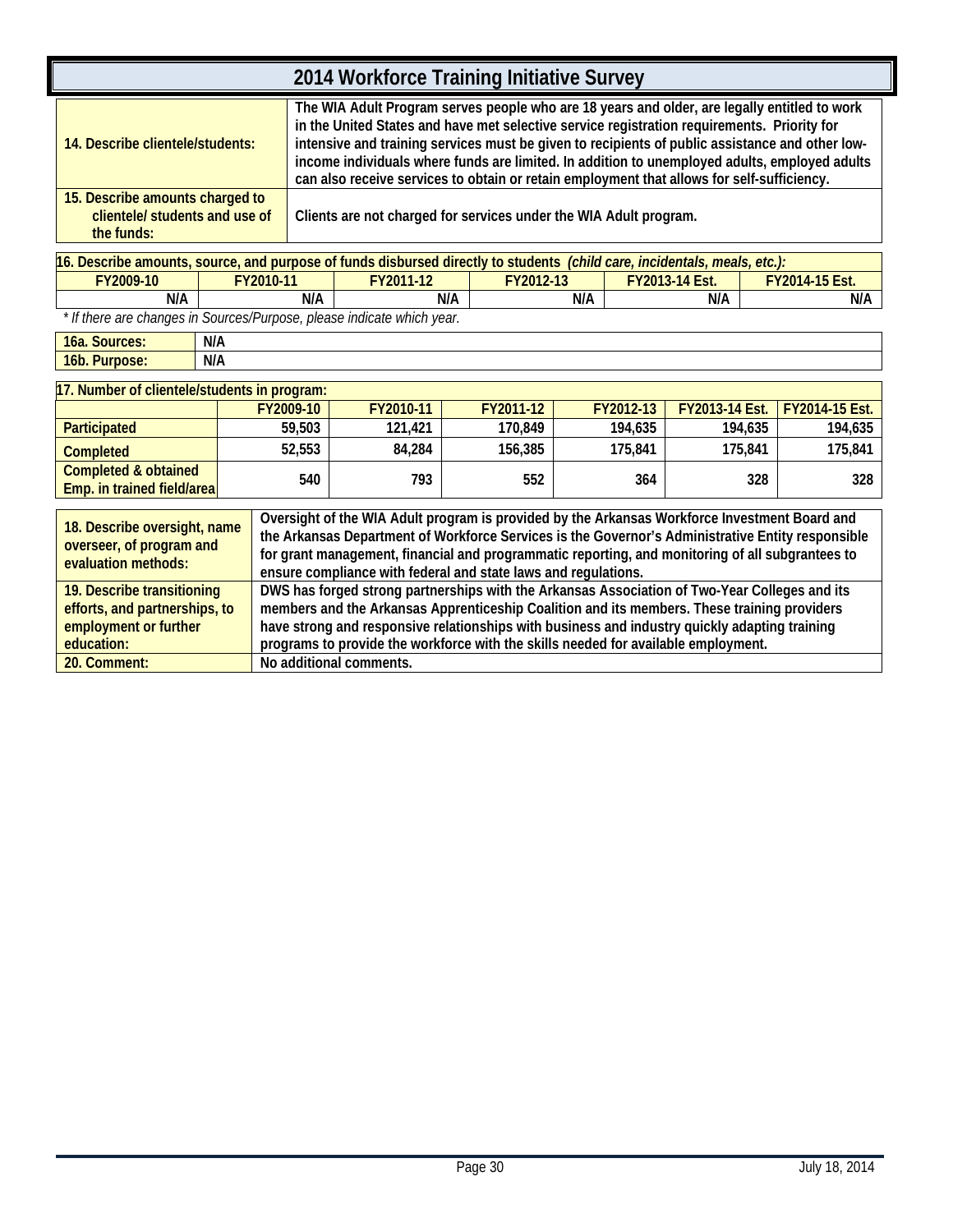<span id="page-34-0"></span>

| 2014 Workforce Training Initiative Survey                                            |                     |        |                                                                                                                                                                         |  |  |
|--------------------------------------------------------------------------------------|---------------------|--------|-------------------------------------------------------------------------------------------------------------------------------------------------------------------------|--|--|
| Arkansas Dept. of Workforce Services ID# 13750615<br><b>Agency/Institution Name:</b> |                     |        |                                                                                                                                                                         |  |  |
| <b>Respondent Name:</b>                                                              | <b>Cindy Varner</b> |        |                                                                                                                                                                         |  |  |
| Phone:                                                                               | 501-371-1028        | Email: | cindy.varner@arkansas.gov                                                                                                                                               |  |  |
| <b>Total Number of Workforce/Industry Programs:</b>                                  |                     |        | O                                                                                                                                                                       |  |  |
| 1. Agency/Institution Business Area:                                                 |                     |        | Arkansas Department of Workforce Services                                                                                                                               |  |  |
| 2. Program Name:                                                                     |                     |        | Workforce Investment Act - Dislocated Worker Program                                                                                                                    |  |  |
| 3. Program Original Beginning Date:                                                  |                     |        | <b>July 1998</b>                                                                                                                                                        |  |  |
| 4. State and/or Federal law authorization and requirements:                          |                     |        | P.L. 105-220                                                                                                                                                            |  |  |
| 5. List all Certification(s) issued by this Program:                                 |                     |        | Various depending on the individual client's training plan.<br>Certification could include technical training certificate, associate's<br>degree, or bachelor's degree. |  |  |

<span id="page-34-1"></span>

| meaningful employment, and to help employers find the skilled workers they need to compete and<br>succeed in business. Goals include: increase employment, as measured by entry into unsubsidized<br>6. Program Description:<br>employment; increase retention in unsubsidized employment six months after entry into employment;<br>increase earnings received in unsubsidized employment for dislocated workers; and enhance customer<br>satisfaction for participants and for employers. |
|---------------------------------------------------------------------------------------------------------------------------------------------------------------------------------------------------------------------------------------------------------------------------------------------------------------------------------------------------------------------------------------------------------------------------------------------------------------------------------------------|
|---------------------------------------------------------------------------------------------------------------------------------------------------------------------------------------------------------------------------------------------------------------------------------------------------------------------------------------------------------------------------------------------------------------------------------------------------------------------------------------------|

| 7. Funding Expended: |              |              |             |             |                       |                       |  |  |  |
|----------------------|--------------|--------------|-------------|-------------|-----------------------|-----------------------|--|--|--|
|                      | FY2009-10    | FY2010-11    | FY2011-12   | FY2012-13   | <b>FY2013-14 Fst.</b> | <b>FY2014-15 Est.</b> |  |  |  |
| <b>State</b>         |              |              |             |             |                       |                       |  |  |  |
| Federal              | \$10,319,240 | \$10,562,657 | \$6,932,440 | \$6,107,676 | \$6,991,316           | \$6,991,316           |  |  |  |
| <b>Other</b>         |              |              |             |             |                       |                       |  |  |  |

| 8. Describe State Funding, including source and<br>required match:      | No state funding for this program.                                                                                                                                                                                                                                                                                                                                                                                                                                                                                                                                                                                                                                                                                                                                                                                                                                                                                                                                                                                                                                                                                                                                                                                                                        |
|-------------------------------------------------------------------------|-----------------------------------------------------------------------------------------------------------------------------------------------------------------------------------------------------------------------------------------------------------------------------------------------------------------------------------------------------------------------------------------------------------------------------------------------------------------------------------------------------------------------------------------------------------------------------------------------------------------------------------------------------------------------------------------------------------------------------------------------------------------------------------------------------------------------------------------------------------------------------------------------------------------------------------------------------------------------------------------------------------------------------------------------------------------------------------------------------------------------------------------------------------------------------------------------------------------------------------------------------------|
| 9. Describe Federal Funding, including source<br>and required match:    | WIA Formula Funds - Dislocated Worker, U.S. Department of Labor, no match<br>requirement                                                                                                                                                                                                                                                                                                                                                                                                                                                                                                                                                                                                                                                                                                                                                                                                                                                                                                                                                                                                                                                                                                                                                                  |
| 10. Describe Other Funding, including source<br>and required match:     | No other funding for this program.                                                                                                                                                                                                                                                                                                                                                                                                                                                                                                                                                                                                                                                                                                                                                                                                                                                                                                                                                                                                                                                                                                                                                                                                                        |
| 11. Source(s) of appropriation expended for the<br>program              | 2007 Appropriation Act 1289 (SFY 2009)<br>2009 Appropriation Act 1281 (SFY 2010)<br>2010 Appropriation Act 212 (SFY 2011)<br>2011 Appropriation Act 937 (SFY 2012)<br>2012 Appropriation Act 282 (SFY 2013)<br>2013 Appropriation Act 964 (SFY 2014)<br>2014 Appropriation Act 280 (SFY 2015)                                                                                                                                                                                                                                                                                                                                                                                                                                                                                                                                                                                                                                                                                                                                                                                                                                                                                                                                                             |
| 12. Number of full-time-equivalent employees<br>utilized for FY2013-14: | 16.58- Combined total of all Funding Streams (WIA- Adult, Youth, and Dislocated<br>Workers). Administrative State Level Employees only                                                                                                                                                                                                                                                                                                                                                                                                                                                                                                                                                                                                                                                                                                                                                                                                                                                                                                                                                                                                                                                                                                                    |
| 13. Describe partnerships, advisory committees,<br>and councils:        | The Arkansas Workforce Investment Board, an advisory board to the Governor,<br>coordinates and establishes policy for conducting employment and training<br>activities within the Workforce Investment System, including all activities within<br>the Arkansas Workforce Centers. The Arkansas Workforce Investment Board is<br>comprised of a majority of business and industry leaders from throughout<br>Arkansas. The board includes representatives from local chief elected officials,<br>organized labor, legislative appointments, and the state agency directors of<br>workforce services, workforce education, economic development, higher<br>education, human services, rehabilitation services, and services for the blind. The<br>AWIB advises on policies related to workforce development in Arkansas and is<br>responsible for developing and submitting the state integrated workforce<br>development plan for Arkansas to the U.S. Department of Labor for approval. In<br>addition, each of the ten local workforce investment areas have a local board<br>consisting of the same makeup as the state board and members are appointed by<br>the chief elected officials within the designated geographic region of the local<br>area. |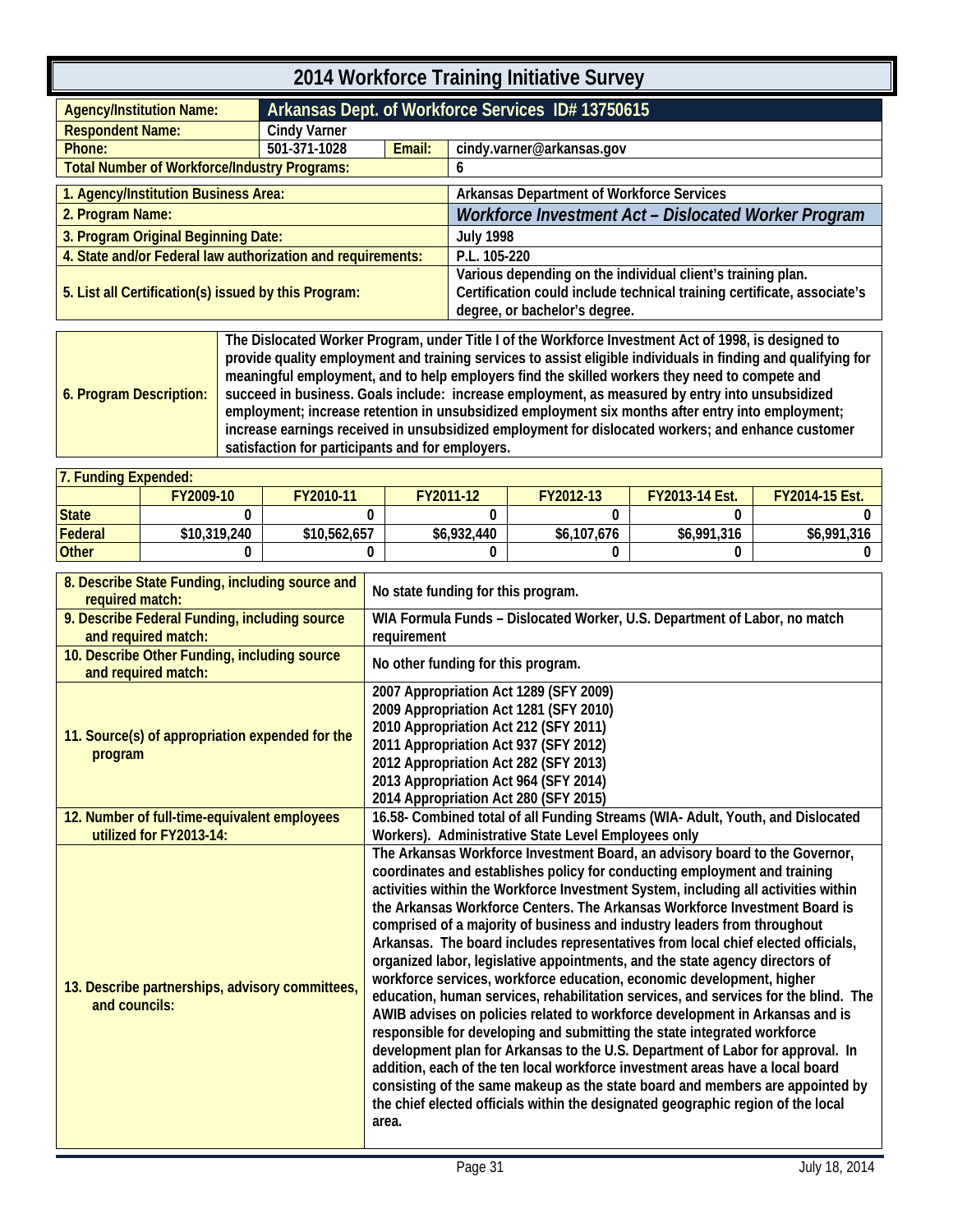| 2014 Workforce Training Initiative Survey                                                                                                                                                                                                                                                                                                                                                                                                                                                                                                                                                                                                                                                                                                                                                                                                                                                                                                                                                                                                                                                                                                                                                                                                                                                                                                                                                                                                                                                                                                                                                          |           |                          |                                                                               |           |                |                |
|----------------------------------------------------------------------------------------------------------------------------------------------------------------------------------------------------------------------------------------------------------------------------------------------------------------------------------------------------------------------------------------------------------------------------------------------------------------------------------------------------------------------------------------------------------------------------------------------------------------------------------------------------------------------------------------------------------------------------------------------------------------------------------------------------------------------------------------------------------------------------------------------------------------------------------------------------------------------------------------------------------------------------------------------------------------------------------------------------------------------------------------------------------------------------------------------------------------------------------------------------------------------------------------------------------------------------------------------------------------------------------------------------------------------------------------------------------------------------------------------------------------------------------------------------------------------------------------------------|-----------|--------------------------|-------------------------------------------------------------------------------|-----------|----------------|----------------|
| The WIA Dislocated Worker Program is intended for workers who lost jobs due to<br>plant closures, company downsizing, or some other significant change in market<br>conditions. In most cases, it must be unlikely that these dislocated workers will<br>return to their previous employment, and they must be eligible for (or have<br>14. Describe clientele/students:<br>exhausted) unemployment compensation. Other conditions can lead to eligibility,<br>such as being self-employed (but not working as a result of general economic<br>conditions), or being a displaced homemaker.                                                                                                                                                                                                                                                                                                                                                                                                                                                                                                                                                                                                                                                                                                                                                                                                                                                                                                                                                                                                        |           |                          |                                                                               |           |                |                |
| 15. Describe amounts charged to clientele/<br>students and use of the funds:                                                                                                                                                                                                                                                                                                                                                                                                                                                                                                                                                                                                                                                                                                                                                                                                                                                                                                                                                                                                                                                                                                                                                                                                                                                                                                                                                                                                                                                                                                                       |           |                          | Clients are not charged for services under the WIA Dislocated Worker program. |           |                |                |
| 16. Describe amounts, source, and purpose of funds disbursed directly to students (child care, incidentals, meals, etc.):                                                                                                                                                                                                                                                                                                                                                                                                                                                                                                                                                                                                                                                                                                                                                                                                                                                                                                                                                                                                                                                                                                                                                                                                                                                                                                                                                                                                                                                                          |           |                          |                                                                               |           |                |                |
| FY2009-10                                                                                                                                                                                                                                                                                                                                                                                                                                                                                                                                                                                                                                                                                                                                                                                                                                                                                                                                                                                                                                                                                                                                                                                                                                                                                                                                                                                                                                                                                                                                                                                          | FY2010-11 | FY2011-12                | FY2012-13                                                                     |           | FY2013-14 Est. | FY2014-15 Est. |
| N/A                                                                                                                                                                                                                                                                                                                                                                                                                                                                                                                                                                                                                                                                                                                                                                                                                                                                                                                                                                                                                                                                                                                                                                                                                                                                                                                                                                                                                                                                                                                                                                                                | N/A       |                          | N/A                                                                           | N/A       | N/A            | N/A            |
| * If there are changes in Sources/Purpose, please indicate which year.                                                                                                                                                                                                                                                                                                                                                                                                                                                                                                                                                                                                                                                                                                                                                                                                                                                                                                                                                                                                                                                                                                                                                                                                                                                                                                                                                                                                                                                                                                                             |           |                          |                                                                               |           |                |                |
| 16a. Sources:<br>N/A                                                                                                                                                                                                                                                                                                                                                                                                                                                                                                                                                                                                                                                                                                                                                                                                                                                                                                                                                                                                                                                                                                                                                                                                                                                                                                                                                                                                                                                                                                                                                                               |           |                          |                                                                               |           |                |                |
| N/A<br>16b. Purpose:                                                                                                                                                                                                                                                                                                                                                                                                                                                                                                                                                                                                                                                                                                                                                                                                                                                                                                                                                                                                                                                                                                                                                                                                                                                                                                                                                                                                                                                                                                                                                                               |           |                          |                                                                               |           |                |                |
|                                                                                                                                                                                                                                                                                                                                                                                                                                                                                                                                                                                                                                                                                                                                                                                                                                                                                                                                                                                                                                                                                                                                                                                                                                                                                                                                                                                                                                                                                                                                                                                                    |           |                          |                                                                               |           |                |                |
| 17. Number of clientele/students in program:                                                                                                                                                                                                                                                                                                                                                                                                                                                                                                                                                                                                                                                                                                                                                                                                                                                                                                                                                                                                                                                                                                                                                                                                                                                                                                                                                                                                                                                                                                                                                       |           |                          |                                                                               |           |                |                |
|                                                                                                                                                                                                                                                                                                                                                                                                                                                                                                                                                                                                                                                                                                                                                                                                                                                                                                                                                                                                                                                                                                                                                                                                                                                                                                                                                                                                                                                                                                                                                                                                    | FY2009-10 | FY2010-11                | FY2011-12                                                                     | FY2012-13 | FY2013-14 Est. | FY2014-15 Est. |
| Participated                                                                                                                                                                                                                                                                                                                                                                                                                                                                                                                                                                                                                                                                                                                                                                                                                                                                                                                                                                                                                                                                                                                                                                                                                                                                                                                                                                                                                                                                                                                                                                                       | 1,401     | 1,169                    | 724                                                                           | 553       | 553            | 553            |
| <b>Completed</b>                                                                                                                                                                                                                                                                                                                                                                                                                                                                                                                                                                                                                                                                                                                                                                                                                                                                                                                                                                                                                                                                                                                                                                                                                                                                                                                                                                                                                                                                                                                                                                                   | 541       | 660                      | 541                                                                           | 293       | 293            | 293            |
| <b>Completed &amp; obtained</b><br>Emp. in trained field/area                                                                                                                                                                                                                                                                                                                                                                                                                                                                                                                                                                                                                                                                                                                                                                                                                                                                                                                                                                                                                                                                                                                                                                                                                                                                                                                                                                                                                                                                                                                                      | 354       | 533<br>572<br>311<br>215 |                                                                               |           |                |                |
| Oversight of the WIA Dislocated Worker program is provided by the Arkansas Workforce Investment<br>18. Describe oversight, name<br>Board and the Arkansas Department of Workforce Services is the Governor's Administrative Entity<br>overseer, of program and<br>responsible for grant management, financial and programmatic reporting, and monitoring of all<br>evaluation methods:<br>subgrantees to ensure compliance with federal and state laws and regulations.<br>DWS has forged strong partnerships with the Arkansas Association of Two-Year Colleges and its                                                                                                                                                                                                                                                                                                                                                                                                                                                                                                                                                                                                                                                                                                                                                                                                                                                                                                                                                                                                                           |           |                          |                                                                               |           |                |                |
| members and the Arkansas Apprenticeship Coalition and its members. These training providers<br>have strong and responsive relationships with business and industry quickly adapting training<br>programs to provide the workforce with the skills needed for available employment.<br>The Governor's Dislocated Worker Task Force provides rapid response services to dislocated<br>workers. The goal is to transition workers to their next employment as soon as possible. This Unit<br>is trained to react quickly to announcements concerning permanent facility closures or substantial<br>19. Describe transitioning<br>efforts, and partnerships, to<br>layoff situations throughout the State. They provide information and access to unemployment<br>compensation benefits, comprehensive workforce center services, and employment and training<br>employment or further<br>activities, including information on the Trade Adjustment Assistance (TAA) program. If the layoff<br>education:<br>appears to be related to shifts in production to foreign countries or due to competition from foreign<br>trade, the Rapid Response Unit prepares and files a Trade Act Petition with the U.S. Department of<br>Labor. The Governor's Dislocated Worker Task Force engages the resources of the Arkansas<br>Department of Workforce Services, area Health Services, the U.S. Department of Labor, the Arkansas<br>Economic Development Commission (AEDC), the Workforce Investment Areas (WIA) and other<br>agencies as appropriate to meet the needs of dislocated workers and employers. |           |                          |                                                                               |           |                |                |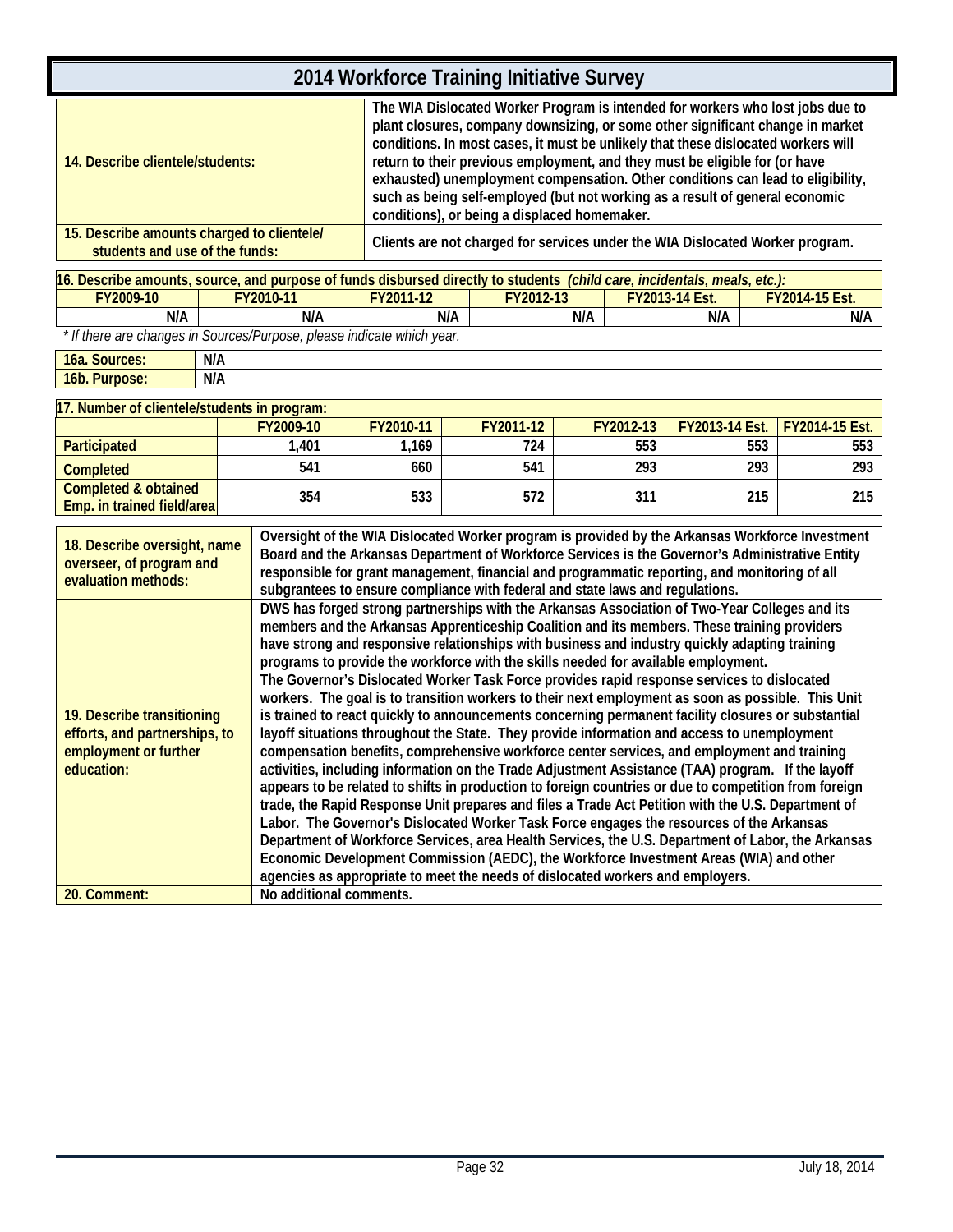<span id="page-36-1"></span><span id="page-36-0"></span>

| Arkansas Dept. of Workforce Services ID# 13750636<br><b>Cindy Varner</b>                                                                                                                                                                                                                                                                                                                                                                                                                                                                                                                     |                                     |                                                                      |                                                                                   |                                                                                                                                                                                                                                                                                                                                                                                                                                                   |                                                                                                                                                                                                                                                                                                                                                                                                                                                                                                                                                                                                                                                                                                                                                                                                                                                                                                                                                                                                                                                                                                                                                                                                                                                                                                                                                                                                                                                                                                                                                                                                                                                                                                                                                                                                                                                                                                                                                                                                                                                                                                                                                                                        |
|----------------------------------------------------------------------------------------------------------------------------------------------------------------------------------------------------------------------------------------------------------------------------------------------------------------------------------------------------------------------------------------------------------------------------------------------------------------------------------------------------------------------------------------------------------------------------------------------|-------------------------------------|----------------------------------------------------------------------|-----------------------------------------------------------------------------------|---------------------------------------------------------------------------------------------------------------------------------------------------------------------------------------------------------------------------------------------------------------------------------------------------------------------------------------------------------------------------------------------------------------------------------------------------|----------------------------------------------------------------------------------------------------------------------------------------------------------------------------------------------------------------------------------------------------------------------------------------------------------------------------------------------------------------------------------------------------------------------------------------------------------------------------------------------------------------------------------------------------------------------------------------------------------------------------------------------------------------------------------------------------------------------------------------------------------------------------------------------------------------------------------------------------------------------------------------------------------------------------------------------------------------------------------------------------------------------------------------------------------------------------------------------------------------------------------------------------------------------------------------------------------------------------------------------------------------------------------------------------------------------------------------------------------------------------------------------------------------------------------------------------------------------------------------------------------------------------------------------------------------------------------------------------------------------------------------------------------------------------------------------------------------------------------------------------------------------------------------------------------------------------------------------------------------------------------------------------------------------------------------------------------------------------------------------------------------------------------------------------------------------------------------------------------------------------------------------------------------------------------------|
|                                                                                                                                                                                                                                                                                                                                                                                                                                                                                                                                                                                              |                                     |                                                                      |                                                                                   |                                                                                                                                                                                                                                                                                                                                                                                                                                                   |                                                                                                                                                                                                                                                                                                                                                                                                                                                                                                                                                                                                                                                                                                                                                                                                                                                                                                                                                                                                                                                                                                                                                                                                                                                                                                                                                                                                                                                                                                                                                                                                                                                                                                                                                                                                                                                                                                                                                                                                                                                                                                                                                                                        |
|                                                                                                                                                                                                                                                                                                                                                                                                                                                                                                                                                                                              |                                     |                                                                      |                                                                                   |                                                                                                                                                                                                                                                                                                                                                                                                                                                   |                                                                                                                                                                                                                                                                                                                                                                                                                                                                                                                                                                                                                                                                                                                                                                                                                                                                                                                                                                                                                                                                                                                                                                                                                                                                                                                                                                                                                                                                                                                                                                                                                                                                                                                                                                                                                                                                                                                                                                                                                                                                                                                                                                                        |
| 501-371-1028                                                                                                                                                                                                                                                                                                                                                                                                                                                                                                                                                                                 | Email:                              |                                                                      | cindy.varner@arkansas.gov                                                         |                                                                                                                                                                                                                                                                                                                                                                                                                                                   |                                                                                                                                                                                                                                                                                                                                                                                                                                                                                                                                                                                                                                                                                                                                                                                                                                                                                                                                                                                                                                                                                                                                                                                                                                                                                                                                                                                                                                                                                                                                                                                                                                                                                                                                                                                                                                                                                                                                                                                                                                                                                                                                                                                        |
| <b>Total Number of Workforce/Industry Programs:</b>                                                                                                                                                                                                                                                                                                                                                                                                                                                                                                                                          |                                     | 6                                                                    |                                                                                   |                                                                                                                                                                                                                                                                                                                                                                                                                                                   |                                                                                                                                                                                                                                                                                                                                                                                                                                                                                                                                                                                                                                                                                                                                                                                                                                                                                                                                                                                                                                                                                                                                                                                                                                                                                                                                                                                                                                                                                                                                                                                                                                                                                                                                                                                                                                                                                                                                                                                                                                                                                                                                                                                        |
| 1. Agency/Institution Business Area:                                                                                                                                                                                                                                                                                                                                                                                                                                                                                                                                                         |                                     |                                                                      |                                                                                   |                                                                                                                                                                                                                                                                                                                                                                                                                                                   |                                                                                                                                                                                                                                                                                                                                                                                                                                                                                                                                                                                                                                                                                                                                                                                                                                                                                                                                                                                                                                                                                                                                                                                                                                                                                                                                                                                                                                                                                                                                                                                                                                                                                                                                                                                                                                                                                                                                                                                                                                                                                                                                                                                        |
|                                                                                                                                                                                                                                                                                                                                                                                                                                                                                                                                                                                              |                                     |                                                                      |                                                                                   |                                                                                                                                                                                                                                                                                                                                                                                                                                                   |                                                                                                                                                                                                                                                                                                                                                                                                                                                                                                                                                                                                                                                                                                                                                                                                                                                                                                                                                                                                                                                                                                                                                                                                                                                                                                                                                                                                                                                                                                                                                                                                                                                                                                                                                                                                                                                                                                                                                                                                                                                                                                                                                                                        |
|                                                                                                                                                                                                                                                                                                                                                                                                                                                                                                                                                                                              |                                     |                                                                      |                                                                                   |                                                                                                                                                                                                                                                                                                                                                                                                                                                   |                                                                                                                                                                                                                                                                                                                                                                                                                                                                                                                                                                                                                                                                                                                                                                                                                                                                                                                                                                                                                                                                                                                                                                                                                                                                                                                                                                                                                                                                                                                                                                                                                                                                                                                                                                                                                                                                                                                                                                                                                                                                                                                                                                                        |
| 5. List all Certification(s) issued by this Program:                                                                                                                                                                                                                                                                                                                                                                                                                                                                                                                                         |                                     |                                                                      |                                                                                   |                                                                                                                                                                                                                                                                                                                                                                                                                                                   |                                                                                                                                                                                                                                                                                                                                                                                                                                                                                                                                                                                                                                                                                                                                                                                                                                                                                                                                                                                                                                                                                                                                                                                                                                                                                                                                                                                                                                                                                                                                                                                                                                                                                                                                                                                                                                                                                                                                                                                                                                                                                                                                                                                        |
|                                                                                                                                                                                                                                                                                                                                                                                                                                                                                                                                                                                              |                                     |                                                                      |                                                                                   |                                                                                                                                                                                                                                                                                                                                                                                                                                                   |                                                                                                                                                                                                                                                                                                                                                                                                                                                                                                                                                                                                                                                                                                                                                                                                                                                                                                                                                                                                                                                                                                                                                                                                                                                                                                                                                                                                                                                                                                                                                                                                                                                                                                                                                                                                                                                                                                                                                                                                                                                                                                                                                                                        |
|                                                                                                                                                                                                                                                                                                                                                                                                                                                                                                                                                                                              |                                     |                                                                      |                                                                                   |                                                                                                                                                                                                                                                                                                                                                                                                                                                   |                                                                                                                                                                                                                                                                                                                                                                                                                                                                                                                                                                                                                                                                                                                                                                                                                                                                                                                                                                                                                                                                                                                                                                                                                                                                                                                                                                                                                                                                                                                                                                                                                                                                                                                                                                                                                                                                                                                                                                                                                                                                                                                                                                                        |
|                                                                                                                                                                                                                                                                                                                                                                                                                                                                                                                                                                                              |                                     |                                                                      |                                                                                   |                                                                                                                                                                                                                                                                                                                                                                                                                                                   | FY2014-15 Est.<br>0                                                                                                                                                                                                                                                                                                                                                                                                                                                                                                                                                                                                                                                                                                                                                                                                                                                                                                                                                                                                                                                                                                                                                                                                                                                                                                                                                                                                                                                                                                                                                                                                                                                                                                                                                                                                                                                                                                                                                                                                                                                                                                                                                                    |
|                                                                                                                                                                                                                                                                                                                                                                                                                                                                                                                                                                                              |                                     |                                                                      |                                                                                   |                                                                                                                                                                                                                                                                                                                                                                                                                                                   | 5,713,950                                                                                                                                                                                                                                                                                                                                                                                                                                                                                                                                                                                                                                                                                                                                                                                                                                                                                                                                                                                                                                                                                                                                                                                                                                                                                                                                                                                                                                                                                                                                                                                                                                                                                                                                                                                                                                                                                                                                                                                                                                                                                                                                                                              |
|                                                                                                                                                                                                                                                                                                                                                                                                                                                                                                                                                                                              |                                     | $\mathbf{0}$                                                         | 0                                                                                 | 0                                                                                                                                                                                                                                                                                                                                                                                                                                                 | 0                                                                                                                                                                                                                                                                                                                                                                                                                                                                                                                                                                                                                                                                                                                                                                                                                                                                                                                                                                                                                                                                                                                                                                                                                                                                                                                                                                                                                                                                                                                                                                                                                                                                                                                                                                                                                                                                                                                                                                                                                                                                                                                                                                                      |
| 7. Funding Expended:<br>FY2009-10<br>FY2010-11<br><b>State</b><br>0<br>$\Omega$<br><b>Federal</b><br>\$16,176,883<br>\$9,207,986<br><b>Other</b><br>0<br>0<br>8. Describe State Funding, including source and<br>required match:<br>9. Describe Federal Funding, including source<br>and required match:<br>10. Describe Other Funding, including source<br>and required match:<br>11. Source(s) of appropriation expended for the<br>program<br>12. Number of full-time-equivalent employees<br>utilized for FY2013-14:<br>13. Describe partnerships, advisory committees,<br>and councils: |                                     |                                                                      |                                                                                   |                                                                                                                                                                                                                                                                                                                                                                                                                                                   |                                                                                                                                                                                                                                                                                                                                                                                                                                                                                                                                                                                                                                                                                                                                                                                                                                                                                                                                                                                                                                                                                                                                                                                                                                                                                                                                                                                                                                                                                                                                                                                                                                                                                                                                                                                                                                                                                                                                                                                                                                                                                                                                                                                        |
|                                                                                                                                                                                                                                                                                                                                                                                                                                                                                                                                                                                              | 3. Program Original Beginning Date: | 4. State and/or Federal law authorization and requirements:<br>area. | <b>July 1998</b><br>FY2011-12<br>$\Omega$<br>\$7,296,185<br><b>Employees only</b> | P.L. 105-220<br>associate's degree.<br>FY2012-13<br>0<br>\$7,474,517<br>No state funding for this program.<br>No other funding for this program.<br>2007 Appropriation Act 1289 (SFY 2009)<br>2009 Appropriation Act 1281 (SFY 2010)<br>2010 Appropriation Act 212 (SFY 2011)<br>2011 Appropriation Act 937 (SFY 2012)<br>2012 Appropriation Act 282 (SFY 2013)<br>2013 Appropriation Act 964 (SFY 2014)<br>2014 Appropriation Act 280 (SFY 2015) | Arkansas Department of Workforce Services<br>Workforce Investment Act - Youth Program<br>Various depending on the individual client's training plan.<br>Certification could include technical training certificate or<br>The Workforce Investment Act Youth program serves eligible low-income youth, ages 14-21, who face<br>barriers to employment. Service strategies, developed by workforce providers, prepare youth for<br>employment and/or post-secondary education through strong linkages between academic and<br>occupational learning. Local communities provide youth activities and services in partnership with the<br>Arkansas Workforce Center system and under the direction of local workforce investment boards.<br>FY2013-14 Est.<br>0<br>5,713,950<br>WIA Formula-Youth Program, U.S. Department of Labor, no match requirement.<br>16.58- Combined total of all Funding Streams. Administrative State Level<br>The Arkansas Workforce Investment Board, an advisory board to the Governor,<br>coordinates and establishes policy for conducting employment and training<br>activities within the Workforce Investment System, including all activities within<br>the Arkansas Workforce Centers. The Arkansas Workforce Investment Board is<br>comprised of a majority of business and industry leaders from throughout<br>Arkansas. The board includes representatives from local chief elected officials,<br>organized labor, legislative appointments, and the state agency directors of<br>workforce services, workforce education, economic development, higher<br>education, human services, rehabilitation services, and services for the blind. The<br>AWIB advises on policies related to workforce development in Arkansas and is<br>responsible for developing and submitting the state integrated workforce<br>development plan for Arkansas to the U.S. Department of Labor for approval. In<br>addition, each of the ten local workforce investment areas have a local board<br>consisting of the same makeup as the state board and members are appointed by<br>the chief elected officials within the designated geographic region of the local |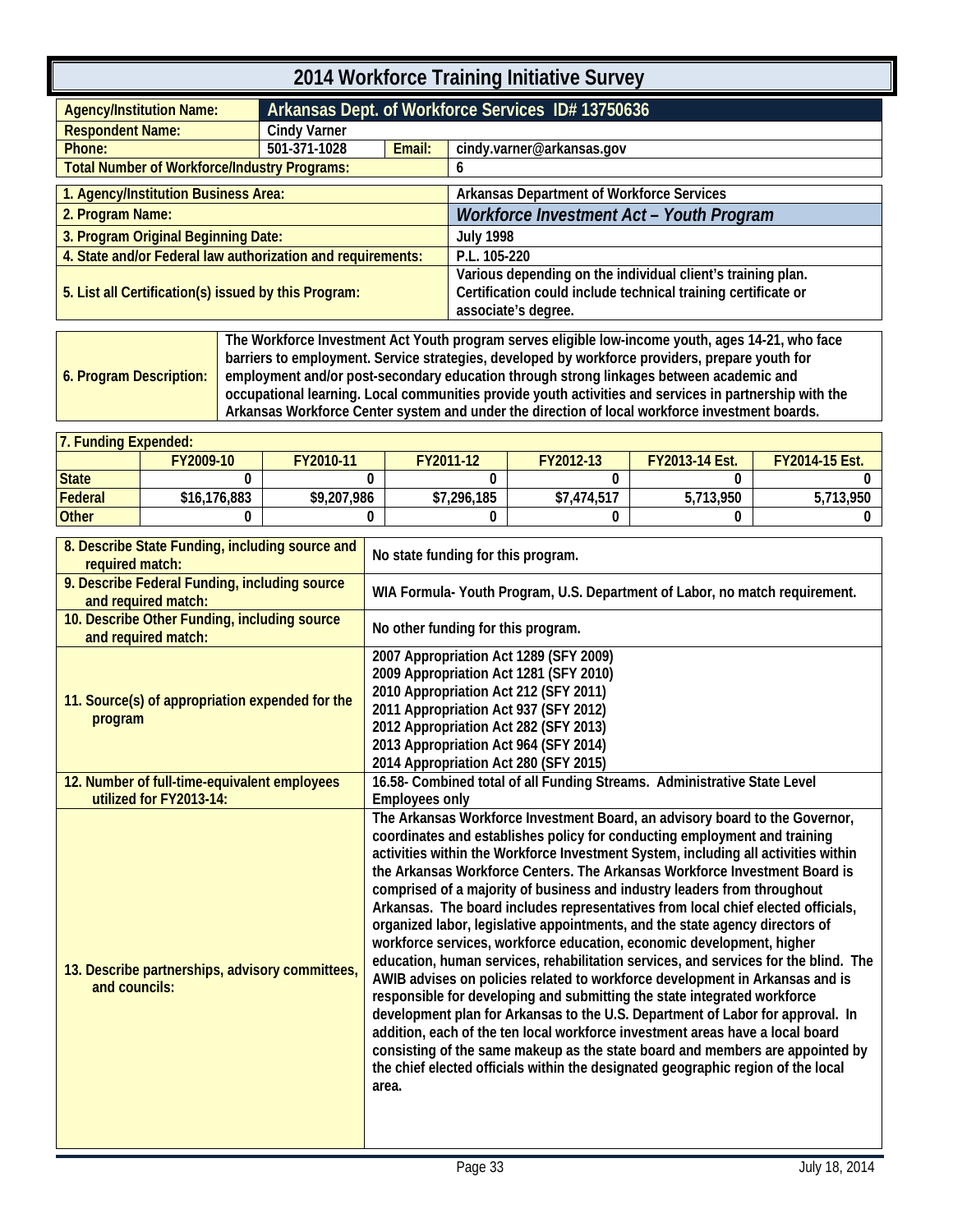| 2014 Workforce Training Initiative Survey                                                                                                                                                                                                                                                                                                                                                                                                                                                 |           |                                                                                                                                                                                                                                                                                                                                                  |                                                                   |           |                |       |                |
|-------------------------------------------------------------------------------------------------------------------------------------------------------------------------------------------------------------------------------------------------------------------------------------------------------------------------------------------------------------------------------------------------------------------------------------------------------------------------------------------|-----------|--------------------------------------------------------------------------------------------------------------------------------------------------------------------------------------------------------------------------------------------------------------------------------------------------------------------------------------------------|-------------------------------------------------------------------|-----------|----------------|-------|----------------|
| 14. Describe clientele/students:                                                                                                                                                                                                                                                                                                                                                                                                                                                          |           | The Youth Program targets young people who are ages 14 through 21, who are<br>low income, and who may need help to complete an educational program or find<br>and hold employment. To be low income, one must be receiving welfare or food<br>stamp, homeless, a foster child, or have a family income that meets specific<br>income guidelines. |                                                                   |           |                |       |                |
| 15. Describe amounts charged to clientele/<br>students and use of the funds:                                                                                                                                                                                                                                                                                                                                                                                                              |           |                                                                                                                                                                                                                                                                                                                                                  | Clients are not charged for services under the WIA Youth program. |           |                |       |                |
| 16. Describe amounts, source, and purpose of funds disbursed directly to students (child care, incidentals, meals, etc.):                                                                                                                                                                                                                                                                                                                                                                 |           |                                                                                                                                                                                                                                                                                                                                                  |                                                                   |           |                |       |                |
| FY2009-10                                                                                                                                                                                                                                                                                                                                                                                                                                                                                 | FY2010-11 | FY2011-12                                                                                                                                                                                                                                                                                                                                        | FY2012-13                                                         |           | FY2013-14 Est. |       | FY2014-15 Est. |
| N/A                                                                                                                                                                                                                                                                                                                                                                                                                                                                                       | N/A       |                                                                                                                                                                                                                                                                                                                                                  | N/A                                                               | N/A       | N/A            |       | N/A            |
| * If there are changes in Sources/Purpose, please indicate which year.                                                                                                                                                                                                                                                                                                                                                                                                                    |           |                                                                                                                                                                                                                                                                                                                                                  |                                                                   |           |                |       |                |
| 16a. Sources:                                                                                                                                                                                                                                                                                                                                                                                                                                                                             | N/A       |                                                                                                                                                                                                                                                                                                                                                  |                                                                   |           |                |       |                |
| 16b. Purpose:                                                                                                                                                                                                                                                                                                                                                                                                                                                                             | N/A       |                                                                                                                                                                                                                                                                                                                                                  |                                                                   |           |                |       |                |
| 17. Number of clientele/students in program:                                                                                                                                                                                                                                                                                                                                                                                                                                              |           |                                                                                                                                                                                                                                                                                                                                                  |                                                                   |           |                |       |                |
|                                                                                                                                                                                                                                                                                                                                                                                                                                                                                           | FY2009-10 | FY2010-11                                                                                                                                                                                                                                                                                                                                        | FY2011-12                                                         | FY2012-13 | FY2013-14 Est. |       | FY2014-15 Est. |
| Participated                                                                                                                                                                                                                                                                                                                                                                                                                                                                              | 2,479     | 2,304                                                                                                                                                                                                                                                                                                                                            | 1,500                                                             |           | 1,346          | 1,346 | 1,346          |
| <b>Completed</b>                                                                                                                                                                                                                                                                                                                                                                                                                                                                          | 982       | 1,106                                                                                                                                                                                                                                                                                                                                            | 838                                                               |           | 600            | 600   | 600            |
| <b>Completed &amp; obtained</b><br>Emp. in trained field/area                                                                                                                                                                                                                                                                                                                                                                                                                             | 80        | 123                                                                                                                                                                                                                                                                                                                                              | 110                                                               |           | 71             | 80    | 80             |
| Oversight of the WIA Youth program is provided by the Arkansas Workforce Investment Board and<br>18. Describe oversight, name<br>the Arkansas Department of Workforce Services is the Governor's Administrative Entity responsible<br>overseer, of program and<br>for grant management, financial and programmatic reporting, and monitoring of all subgrantees to<br>evaluation methods:<br>ensure compliance with federal and state laws and regulations.                               |           |                                                                                                                                                                                                                                                                                                                                                  |                                                                   |           |                |       |                |
| DWS has forged strong partnerships with the Arkansas Association of Two-Year Colleges and its<br>19. Describe transitioning<br>members and the Arkansas Apprenticeship Coalition and its members. These training providers<br>efforts, and partnerships, to<br>have strong and responsive relationships with business and industry quickly adapting training<br>employment or further<br>programs to provide the workforce with the skills needed for available employment.<br>education: |           |                                                                                                                                                                                                                                                                                                                                                  |                                                                   |           |                |       |                |
| 20. Comment:                                                                                                                                                                                                                                                                                                                                                                                                                                                                              |           | No additional comments.                                                                                                                                                                                                                                                                                                                          |                                                                   |           |                |       |                |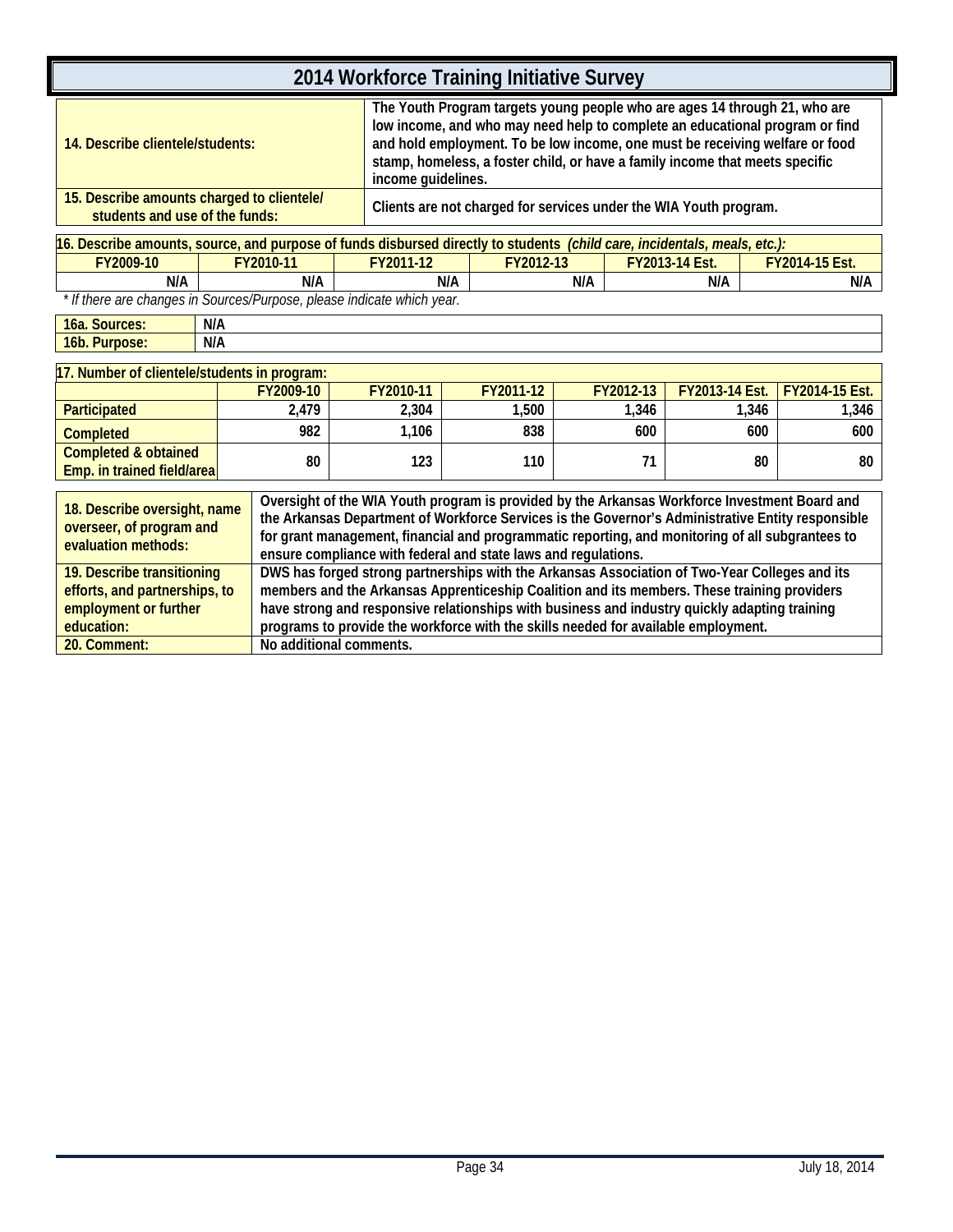<span id="page-38-0"></span>

| <b>Agency/Institution Name:</b>                             |                                                | Arkansas Economic Development Commission ID# 13743950 |                                                  |  |  |  |
|-------------------------------------------------------------|------------------------------------------------|-------------------------------------------------------|--------------------------------------------------|--|--|--|
| <b>Respondent Name:</b>                                     | <b>Grant Tennille, Executive Director AEDC</b> |                                                       |                                                  |  |  |  |
| Phone:                                                      | 501-682-7351                                   | Email:                                                | gtennille@arkansasedc.com                        |  |  |  |
| <b>Total Number of Workforce/Industry Programs:</b>         |                                                |                                                       |                                                  |  |  |  |
| 1. Agency/Institution Business Area:                        |                                                |                                                       | <b>AEDC - Economic Development</b>               |  |  |  |
|                                                             |                                                |                                                       |                                                  |  |  |  |
| 2. Program Name:                                            |                                                |                                                       | <b>Existing Worker Training Program</b>          |  |  |  |
| 3. Program Original Beginning Date:                         |                                                |                                                       | <b>July 1995</b>                                 |  |  |  |
| 4. State and/or Federal law authorization and requirements: |                                                |                                                       | Act 791 of 1995                                  |  |  |  |
| 5. List all Certification(s) issued by this Program:        |                                                |                                                       | Certificates are not issued through this program |  |  |  |

<span id="page-38-1"></span>

| 7. Funding Expended: |           |           |           |           |                       |                       |  |  |  |  |
|----------------------|-----------|-----------|-----------|-----------|-----------------------|-----------------------|--|--|--|--|
|                      | FY2009-10 | FY2010-11 | FY2011-12 | FY2012-13 | <b>FY2013-14 Est.</b> | <b>FY2014-15 Est.</b> |  |  |  |  |
| State                | \$718,512 | \$817.057 | \$727,591 | \$839,072 | \$938,862             | \$890.975             |  |  |  |  |
| Federal              |           |           |           |           |                       |                       |  |  |  |  |
| <b>Other</b>         |           |           |           |           |                       |                       |  |  |  |  |

| 8. Describe State Funding, including source and                              | GIF funds are utilized for the program and require a minimum of 50% match from                                                                                                                                                                                                  |
|------------------------------------------------------------------------------|---------------------------------------------------------------------------------------------------------------------------------------------------------------------------------------------------------------------------------------------------------------------------------|
| required match:                                                              | the company applying for the training assistance.                                                                                                                                                                                                                               |
| 9. Describe Federal Funding, including source<br>and required match:         | No Federal funds are utilized or associated with this program                                                                                                                                                                                                                   |
| 10. Describe Other Funding, including source<br>and required match:          | 50% match is required by the company applying for training funds, no other match<br>is required. No other funding has been utilized for this program.                                                                                                                           |
| 11. Source(s) of appropriation expended for the<br>program                   | Funds expended for this program were authorized by Act 544, Section 5 of 2011;<br>no funds were provided under Act 1313 of 2013                                                                                                                                                 |
| 12. Number of full-time-equivalent employees<br>utilized for FY2013-14:      | 1.5                                                                                                                                                                                                                                                                             |
| 13. Describe partnerships, advisory committees,<br>and councils:             | Program is co-administered by AEDC, ADHE and ADCE with AEDC as the lead<br>Administrator for the program. Applications are received at AEDC, reviewed and<br>then approved by ADHE and ADCE. Final reports are submitted to AEDC and<br>payment is authorized and made at AEDC. |
| 14. Describe clientele/students:                                             | Clientele consists of existing workers from NAICS qualified companies who are<br>located in Arkansas have been in business for a minimum of one year in<br>Arkansas.                                                                                                            |
| 15. Describe amounts charged to clientele/<br>students and use of the funds: | There are no charges to clientele of this program. Funds are used to reimburse<br>qualified companies for direct training costs associated with skill improvement for<br>their existing workforce.                                                                              |

| 16. Describe amounts, source, and purpose of funds disbursed directly to students <i>(child care, incidentals, meals, etc.):</i> |  |  |  |  |  |  |  |
|----------------------------------------------------------------------------------------------------------------------------------|--|--|--|--|--|--|--|
| <b>FY2009-10</b><br><b>TY2014-15 Est.</b><br>FY2010-11<br>FY2011-12<br>FY2012-13<br>FY2013-14 Est.                               |  |  |  |  |  |  |  |
|                                                                                                                                  |  |  |  |  |  |  |  |

 *\* If there are changes in Sources/Purpose, please indicate which year.*

| $\overline{ }$<br>l6a. Sources: | N/A |
|---------------------------------|-----|
| 16b.<br>pose:<br>u              | N/A |
|                                 |     |

| 17. Number of clientele/students in program:                  |                  |              |              |            |                          |                       |  |  |  |
|---------------------------------------------------------------|------------------|--------------|--------------|------------|--------------------------|-----------------------|--|--|--|
|                                                               | <b>FY2009-10</b> | FY2010-11    | FY2011-12    | FY2012-13  | <b>FY2013-14 Est.</b>  / | <b>FY2014-15 Est.</b> |  |  |  |
| <b>Participated</b>                                           | 8.057            | 10.967       | 8,380        | 9.930      | 9.155                    | 9.542                 |  |  |  |
| <b>Completed</b>                                              | 8,057            | 10.967       | 8.380        | 9.930      | 9,155                    | 9,542                 |  |  |  |
| <b>Completed &amp; obtained</b><br>Emp. in trained field/area | Clientele from   | this program | are existing | workers at | existing companies       | in Arkansas           |  |  |  |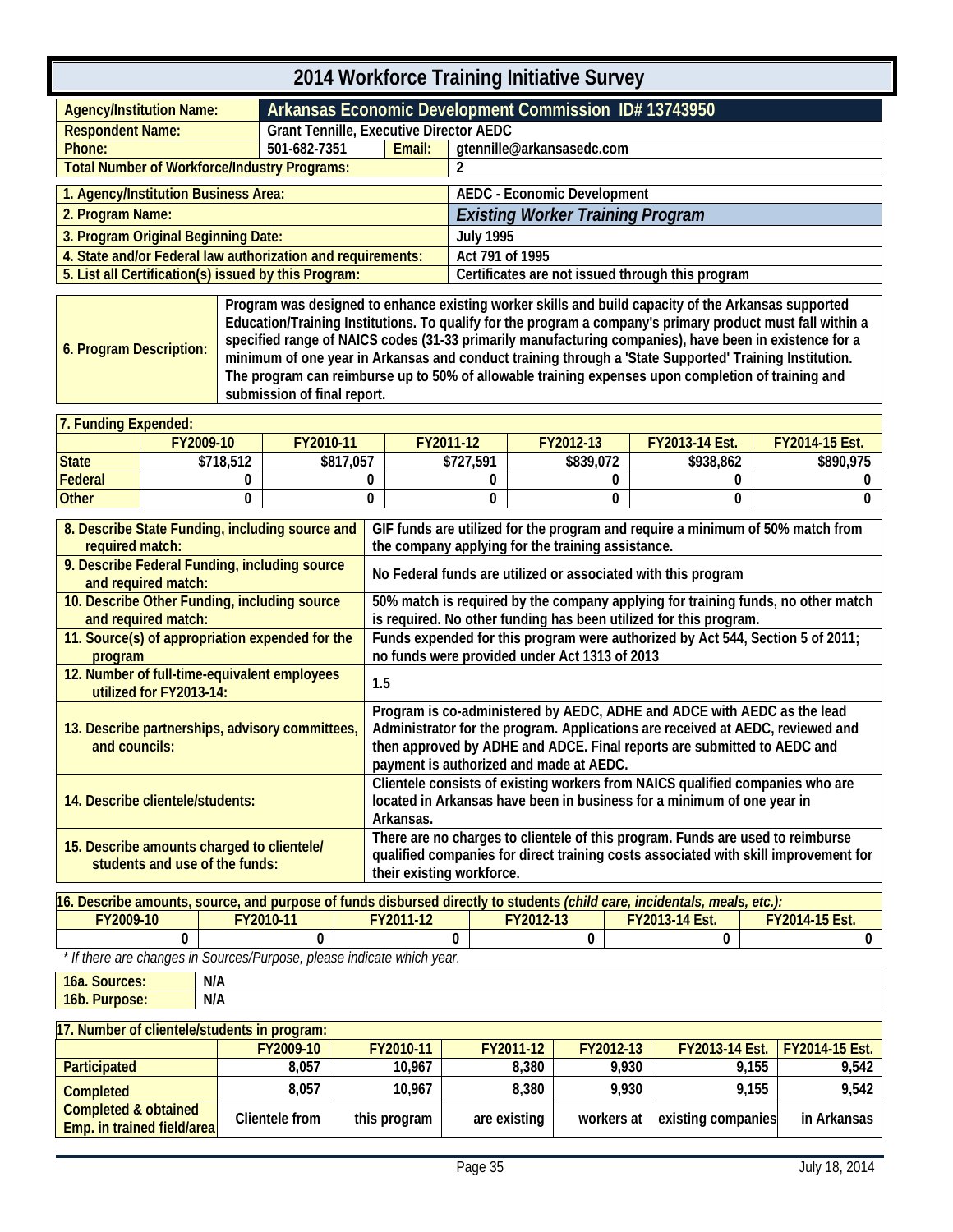| 18. Describe oversight, name<br>overseer, of program and<br>evaluation methods:                    | Program is administered by 3 State Agencies, AEDC (lead), ADHE, and ADCE; Gay Johnson<br>oversees the program for AEDC. This is handled through the Existing Business Resource Division of<br>the Agency. Evaluation of the training conducted through this program is subject to the participating<br>company and the State Supported training provider who conducted the training. |
|----------------------------------------------------------------------------------------------------|--------------------------------------------------------------------------------------------------------------------------------------------------------------------------------------------------------------------------------------------------------------------------------------------------------------------------------------------------------------------------------------|
| 19. Describe transitioning<br>efforts, and partnerships, to<br>employment or further<br>education: | No formal method is used to transition employees from the program to further education. The<br>companies utilizing this program will at times use the completion of a course to qualify employees<br>for advancement within the company as the opportunity for advancement exists.                                                                                                   |
| 20. Comment:                                                                                       |                                                                                                                                                                                                                                                                                                                                                                                      |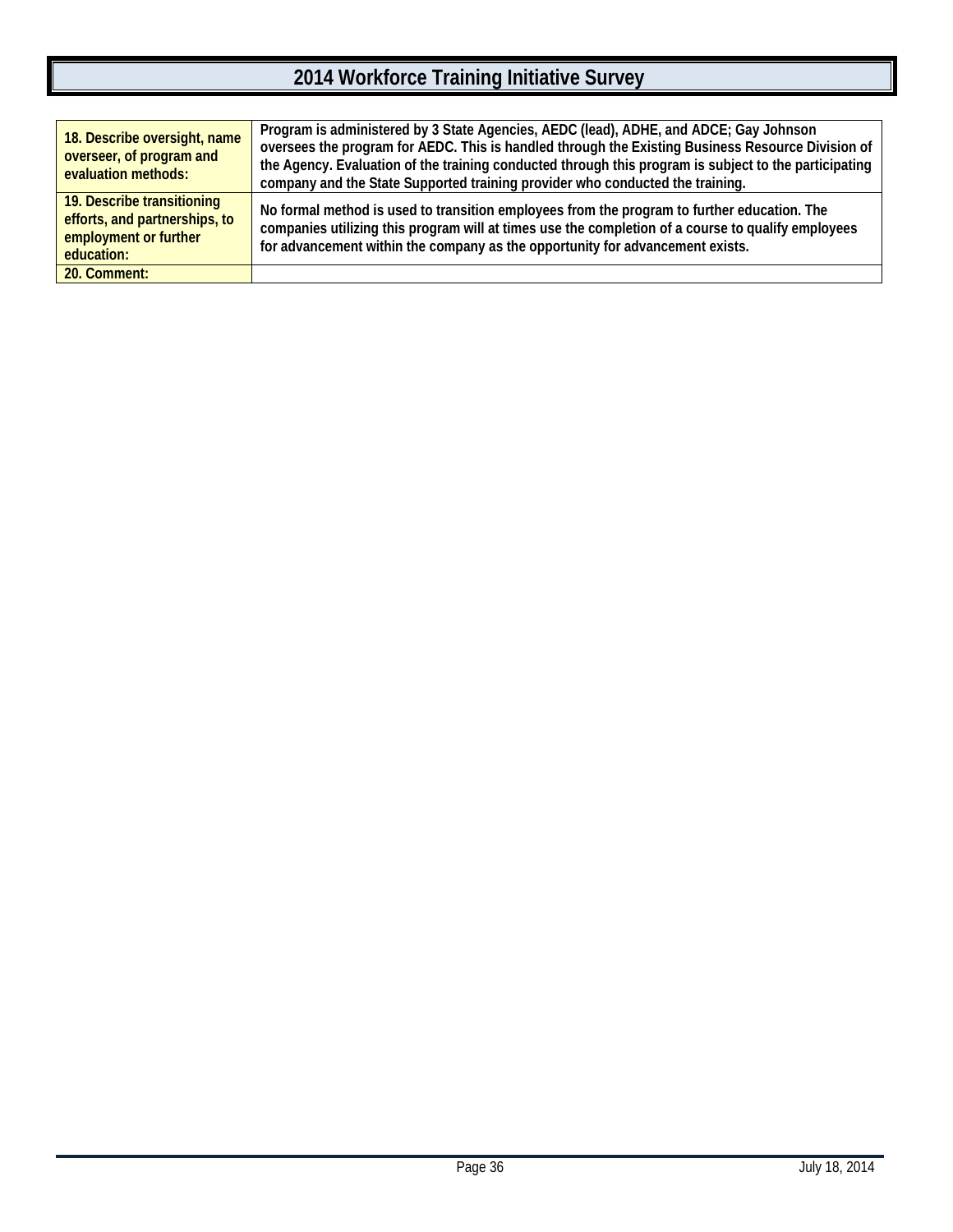<span id="page-40-0"></span>

| <b>Agency/Institution Name:</b>                             |                                                | Arkansas Economic Development Commission ID# 13744042 |                                                     |  |  |  |  |
|-------------------------------------------------------------|------------------------------------------------|-------------------------------------------------------|-----------------------------------------------------|--|--|--|--|
| <b>Respondent Name:</b>                                     | <b>Grant Tennille, Executive Director AEDC</b> |                                                       |                                                     |  |  |  |  |
| Phone:                                                      | 501-682-7351                                   | Email:                                                | gtennille@arkansasedc.com                           |  |  |  |  |
| <b>Total Number of Workforce/Industry Programs:</b>         |                                                |                                                       |                                                     |  |  |  |  |
| 1. Agency/Institution Business Area:                        |                                                |                                                       | <b>AEDC - Economic Development</b>                  |  |  |  |  |
|                                                             |                                                |                                                       |                                                     |  |  |  |  |
| 2. Program Name:                                            |                                                |                                                       | Industry Training Program (ITP) Customized Training |  |  |  |  |
| 3. Program Original Beginning Date:                         |                                                |                                                       | 1969                                                |  |  |  |  |
| 4. State and/or Federal law authorization and requirements: |                                                |                                                       | Act 479 of 1969                                     |  |  |  |  |
| 5. List all Certification(s) issued by this Program:        |                                                |                                                       | Certificates are not issued through this program    |  |  |  |  |

<span id="page-40-1"></span>

| 6. Program<br>Description: | This program is utilized to incentivize the location and/or expansion of businesses and industries in<br>Arkansas. The initial purpose of this program was to assist and enable a company that is locating/expanding<br>In Arkansas to bring their workforce up to a satisfactory productivity level as quickly as possible. It also<br>allows AEDC to assist with training costs associated with keeping existing workers current with new<br>technology and new production processes to enhance sustainability of the company in Arkansas. |
|----------------------------|----------------------------------------------------------------------------------------------------------------------------------------------------------------------------------------------------------------------------------------------------------------------------------------------------------------------------------------------------------------------------------------------------------------------------------------------------------------------------------------------------------------------------------------------|
|----------------------------|----------------------------------------------------------------------------------------------------------------------------------------------------------------------------------------------------------------------------------------------------------------------------------------------------------------------------------------------------------------------------------------------------------------------------------------------------------------------------------------------------------------------------------------------|

#### **7. Funding Expended:**

| .            |             |             |           |             |                       |                       |
|--------------|-------------|-------------|-----------|-------------|-----------------------|-----------------------|
|              | FY2009-10   | FY2010-11   | FY2011-12 | FY2012-13   | <b>FY2013-14 Est.</b> | <b>FY2014-15 Est.</b> |
| <b>State</b> | \$1,000,000 | \$1,000,000 | \$991,512 | \$1,000,000 | \$1,000,000           | \$1,000,000           |
| Federal      |             |             |           |             |                       |                       |
| <b>Other</b> |             |             |           |             |                       |                       |

| 8. Describe State Funding, including source and required match:      |                                            | General Revenue -- annual budget line item                                           |  |
|----------------------------------------------------------------------|--------------------------------------------|--------------------------------------------------------------------------------------|--|
| 9. Describe Federal Funding, including source and required match:    |                                            | No Federal funds are utilized in this program                                        |  |
| 10. Describe Other Funding, including source and required match:     |                                            | No other funding sources are utilized for this program                               |  |
| 11. Source(s) of appropriation expended for the program              |                                            | Act 1395 of 2013, Section 2, Item #6                                                 |  |
| 12. Number of full-time-equivalent employees utilized for FY2013-14: |                                            | 1.5                                                                                  |  |
| 13. Describe partnerships, advisory committees, and councils:        |                                            | Arkansas Economic Development Commissioners                                          |  |
|                                                                      |                                            | Clientele consist of New and Expanding companies (employees) who are locating,       |  |
| 14. Describe clientele/students:                                     |                                            | expanding or investing capital expenditures or otherwise improving the workforce for |  |
|                                                                      | the purpose of doing business in Arkansas. |                                                                                      |  |
| 15. Describe amounts charged to clientele/                           |                                            | This program incentivizes companies to develop a workforce in Arkansas and           |  |
| students and use of the funds:                                       |                                            | therefore does not charge any amount to these companies.                             |  |

| 16. Describe amounts, source, and purpose of funds disbursed directly to students <i>(child care, incidentals, meals, etc.):</i> |           |           |           |                       |                       |
|----------------------------------------------------------------------------------------------------------------------------------|-----------|-----------|-----------|-----------------------|-----------------------|
| FY2009-10                                                                                                                        | FY2010-11 | FY2011-12 | FY2012-13 | <b>FY2013-14 Est.</b> | <b>FY2014-15 Est.</b> |
|                                                                                                                                  |           |           |           |                       |                       |

 *\* If there are changes in Sources/Purpose, please indicate which year.*

| 16a. Sources:                                                                                                               | N/A                                                                                                      |                                                                                                                |           |           |           |           |                |                       |
|-----------------------------------------------------------------------------------------------------------------------------|----------------------------------------------------------------------------------------------------------|----------------------------------------------------------------------------------------------------------------|-----------|-----------|-----------|-----------|----------------|-----------------------|
| 16b. Purpose:                                                                                                               | N/A                                                                                                      |                                                                                                                |           |           |           |           |                |                       |
| 17. Number of clientele/students in program:                                                                                |                                                                                                          |                                                                                                                |           |           |           |           |                |                       |
|                                                                                                                             |                                                                                                          |                                                                                                                | FY2009-10 | FY2010-11 | FY2011-12 | FY2012-13 | FY2013-14 Est. | <b>FY2014-15 Est.</b> |
| Participated                                                                                                                |                                                                                                          |                                                                                                                | 2,292     | 2,276     | 1,829     | 1,871     | 1,600          | 1.900                 |
| <b>Completed</b>                                                                                                            |                                                                                                          |                                                                                                                | 2.292     | 2.276     | 1.829     | 1,871     | 1.600          | 1,900                 |
| Completed & obtained Emp. in trained field/area                                                                             |                                                                                                          |                                                                                                                | n/a       | n/a       | n/a       | n/a       | n/a            | n/a                   |
| 18. Describe                                                                                                                |                                                                                                          | The program is administered by AEDC; falls within the Existing Business Resource Division and is overseen by   |           |           |           |           |                |                       |
| oversight, name                                                                                                             |                                                                                                          | Becky Rheinhardt. Evaluation of the program consists of two components 1) Ability of a new/expanding           |           |           |           |           |                |                       |
| overseer, of                                                                                                                |                                                                                                          | company to locate and develop a trained workforce to accommodate the location/expansion; 2) Internal           |           |           |           |           |                |                       |
| program and                                                                                                                 |                                                                                                          | company metrics that determine the success of the training based on identified areas of opportunity for        |           |           |           |           |                |                       |
| evaluation                                                                                                                  |                                                                                                          | improvement within the company. These metrics are captured after an appropriate time period, post training via |           |           |           |           |                |                       |
| methods:                                                                                                                    |                                                                                                          | company submission of improvement resulting from the training program.                                         |           |           |           |           |                |                       |
| 19. Describe transitioning                                                                                                  | No formal method is used to transition employees from the program to further education. Companies        |                                                                                                                |           |           |           |           |                |                       |
| efforts, and partnerships, to                                                                                               | utilizing the program will, at times use the completion of training on specific topics/skills to qualify |                                                                                                                |           |           |           |           |                |                       |
| employees for internal promotion or advancement within the company as opportunity allows and skill<br>employment or further |                                                                                                          |                                                                                                                |           |           |           |           |                |                       |
| education:                                                                                                                  | base is demonstrated.                                                                                    |                                                                                                                |           |           |           |           |                |                       |
| 20. Comment:                                                                                                                |                                                                                                          |                                                                                                                |           |           |           |           |                |                       |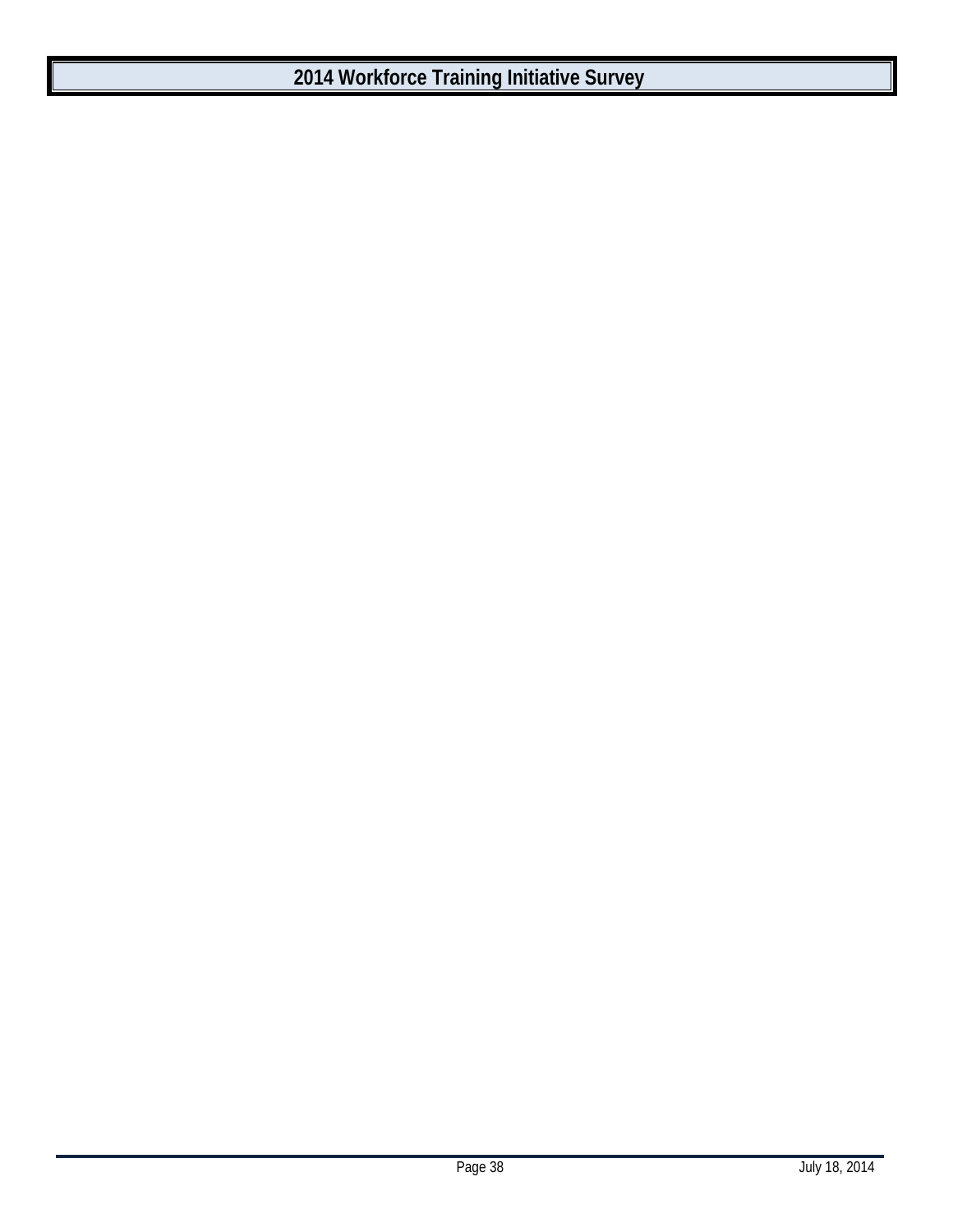<span id="page-42-0"></span>

| 2014 Workforce Training Initiative Survey                   |                                                     |                                                      |                                         |  |
|-------------------------------------------------------------|-----------------------------------------------------|------------------------------------------------------|-----------------------------------------|--|
| <b>Agency/Institution Name:</b>                             |                                                     | Arkansas Science & Technology Authority ID# 13744267 |                                         |  |
| <b>Respondent Name:</b>                                     | Tim Atkinson                                        |                                                      |                                         |  |
| Phone:                                                      | 501-683-4402<br>Email:<br>tim.atkinson@arkansas.gov |                                                      |                                         |  |
| <b>Total Number of Workforce/Industry Programs:</b>         |                                                     |                                                      | 5                                       |  |
| 1. Agency/Institution Business Area:                        |                                                     |                                                      | Arkansas Science & Technology Authority |  |
| 2. Program Name:                                            |                                                     |                                                      | <b>Arkansas Manufacturing Solutions</b> |  |
| 3. Program Original Beginning Date:                         |                                                     |                                                      |                                         |  |
| 4. State and/or Federal law authorization and requirements: |                                                     |                                                      |                                         |  |
| 5. List all Certification(s) issued by this Program:        |                                                     |                                                      |                                         |  |
|                                                             |                                                     |                                                      |                                         |  |

#### <span id="page-42-1"></span>**6. Program Description: 0**

| 7. Funding Expended: |           |           |           |           |                       |                       |
|----------------------|-----------|-----------|-----------|-----------|-----------------------|-----------------------|
|                      | FY2009-10 | FY2010-11 | FY2011-12 | FY2012-13 | <b>FY2013-14 Est.</b> | <b>FY2014-15 Est.</b> |
| <b>State</b>         | \$257,182 | \$257.182 | \$257,182 | \$257.182 | \$257.182             | \$257.182             |
| Federal              | \$941.110 | \$941,110 | \$941.110 | \$941.110 | \$941,110             | \$1,081,110           |
| <b>Other</b>         | \$329,416 | \$615,948 | \$415,718 | \$403,467 | \$750,000             | \$765,986             |

| 8. Describe State Funding, including source and<br>required match:           | A combination of ASTA Cash funds, State General Revenue Funds, and State<br>General Improvement funds.                                                                                                                                                                                                                                                                                                                                                                                                                                                                                                                                                                                                                                            |
|------------------------------------------------------------------------------|---------------------------------------------------------------------------------------------------------------------------------------------------------------------------------------------------------------------------------------------------------------------------------------------------------------------------------------------------------------------------------------------------------------------------------------------------------------------------------------------------------------------------------------------------------------------------------------------------------------------------------------------------------------------------------------------------------------------------------------------------|
| 9. Describe Federal Funding, including source<br>and required match:         | NIST MEP; 2 to 1 match; State 66.66% and Feds 33.33%                                                                                                                                                                                                                                                                                                                                                                                                                                                                                                                                                                                                                                                                                              |
| 10. Describe Other Funding, including source<br>and required match:          | Client Services revenue, cost sharing, In-kind match                                                                                                                                                                                                                                                                                                                                                                                                                                                                                                                                                                                                                                                                                              |
| 11. Source(s) of appropriation expended for the<br>program                   | Act 519 of 2013 Section 5 and 6                                                                                                                                                                                                                                                                                                                                                                                                                                                                                                                                                                                                                                                                                                                   |
| 12. Number of full-time-equivalent employees<br>utilized for FY2013-14:      | $\overline{1}$                                                                                                                                                                                                                                                                                                                                                                                                                                                                                                                                                                                                                                                                                                                                    |
| 13. Describe partnerships, advisory committees,<br>and councils:             | The Authority is comprised of a Board of Directors, Advisory Committees and<br>staff. The 14-member Board is appointed by the Governor to staggered four-year<br>terms. The Board has three directors who are scientists or engineers, two<br>directors who are representatives of academic institutions, five directors who<br>represent the private sector, three directors who represent the private sector and<br>have knowledge and experience in the field of manufacturing, and the Director of<br>the Department of Higher Education (or the Director's designee). The program<br>also partners with University and Community College outreach to manufacturers,<br>economic development groups and manufacturing consortia in the state. |
| 14. Describe clientele/students:                                             | ASTA supports Innovative technology-based businesses and projects that will<br>create high-paying knowledge-based jobs and stimulate economic growth &<br>industrial competitiveness for Arkansas Manufacturers.                                                                                                                                                                                                                                                                                                                                                                                                                                                                                                                                  |
| 15. Describe amounts charged to clientele/<br>students and use of the funds: | Program agreements are negotiated with each client. Generally the agreements<br>are hourly-based depending on the type of training or consulting resources being<br>requested.                                                                                                                                                                                                                                                                                                                                                                                                                                                                                                                                                                    |

| 16. Describe amounts, source, and purpose of funds disbursed directly to students <i>(child care, incidentals, meals, etc.):</i> |           |           |           |                       |                       |
|----------------------------------------------------------------------------------------------------------------------------------|-----------|-----------|-----------|-----------------------|-----------------------|
| <b>FY2009-10</b>                                                                                                                 | FY2010-11 | FY2011-12 | FY2012-13 | <b>EY2013-14 Est.</b> | <b>FY2014-15 Est.</b> |
|                                                                                                                                  |           |           |           |                       |                       |

 *\* If there are changes in Sources/Purpose, please indicate which year.*

**Emp. in trained field/area**

| 16a. Sources:                                |           |           |           |           |                                        |  |
|----------------------------------------------|-----------|-----------|-----------|-----------|----------------------------------------|--|
| 16b. Purpose:                                |           |           |           |           |                                        |  |
|                                              |           |           |           |           |                                        |  |
| 17. Number of clientele/students in program: |           |           |           |           |                                        |  |
|                                              | FY2009-10 | FY2010-11 | FY2011-12 | FY2012-13 | <b>FY2013-14 Est.   FY2014-15 Est.</b> |  |
| Participated                                 |           |           |           |           |                                        |  |
| <b>Completed</b>                             |           |           |           |           |                                        |  |
| Completed & obtained                         |           |           |           |           |                                        |  |

**0 0 0 0 0 0**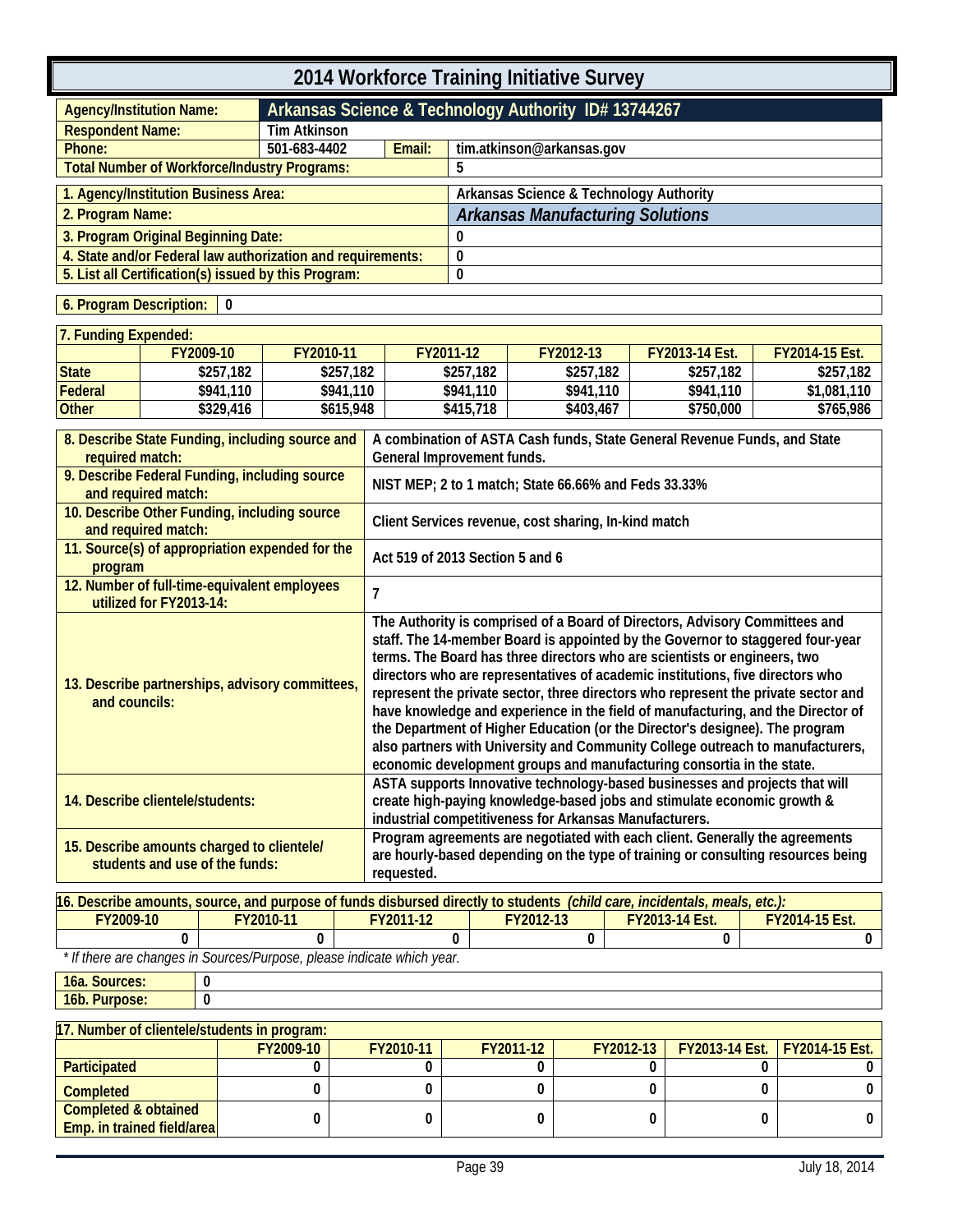| 18. Describe oversight, name<br>overseer, of program and<br>evaluation methods: | This program is overseen by the ASTA Vice President Industry, the ASTA Board of Directors,<br>Division of Legislative Audit. |
|---------------------------------------------------------------------------------|------------------------------------------------------------------------------------------------------------------------------|
| 19. Describe transitioning                                                      | A couple of the metrics used to measure impact of the AMS services to manufacturers is retained                              |
| efforts, and partnerships, to                                                   | jobs and newly created jobs. Much of the work AMS does with existing manufactures is to train and                            |
| employment or further                                                           | improve the skill and expertise of existing employees. Working with companies on growth services                             |
| education:                                                                      | provides additional employment as companies expand their enterprise.                                                         |
| 20. Comment:                                                                    |                                                                                                                              |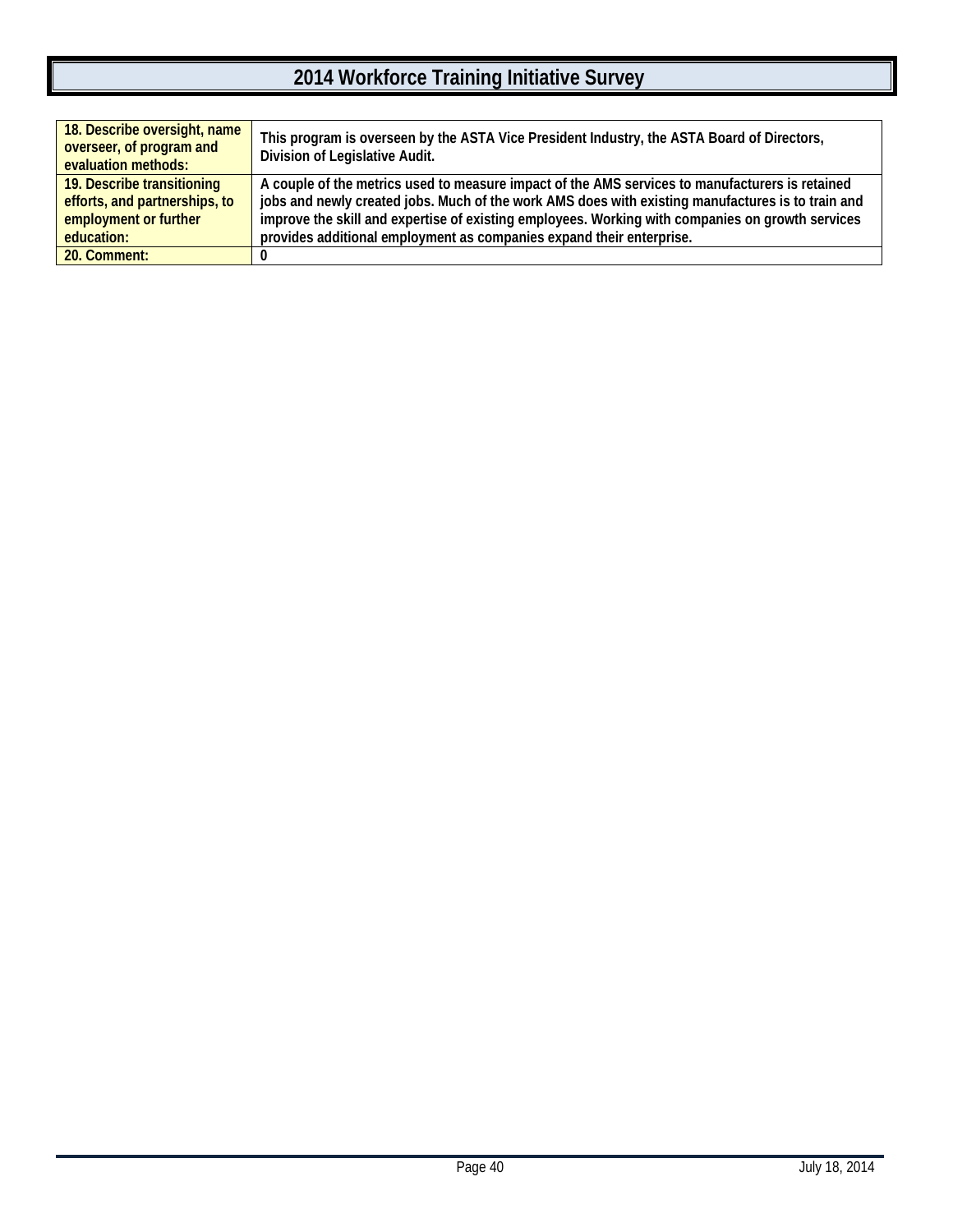<span id="page-44-0"></span>

| 2014 Workforce Training Initiative Survey                   |                                                     |                                                      |                                                             |  |  |
|-------------------------------------------------------------|-----------------------------------------------------|------------------------------------------------------|-------------------------------------------------------------|--|--|
| <b>Agency/Institution Name:</b>                             |                                                     | Arkansas Science & Technology Authority ID# 13744253 |                                                             |  |  |
| <b>Respondent Name:</b>                                     | <b>Tim Atkinson</b>                                 |                                                      |                                                             |  |  |
| Phone:                                                      | Email:<br>501-683-4402<br>tim.atkinson@arkansas.gov |                                                      |                                                             |  |  |
| <b>Total Number of Workforce/Industry Programs:</b>         |                                                     |                                                      | 5                                                           |  |  |
| 1. Agency/Institution Business Area:                        |                                                     |                                                      | Arkansas Science & Technology Authority                     |  |  |
| 2. Program Name:                                            |                                                     |                                                      | <b>Arkansas Research Match</b>                              |  |  |
| 3. Program Original Beginning Date:                         |                                                     |                                                      | 1985                                                        |  |  |
| 4. State and/or Federal law authorization and requirements: |                                                     |                                                      | Sections 15-3-108(b) of the Arkansas Code of 1987 Annotated |  |  |
| 5. List all Certification(s) issued by this Program:        |                                                     |                                                      | 0                                                           |  |  |

<span id="page-44-1"></span>**6. Program Description: The Arkansas Science & Technology Authority's Research Match has been used to provide matching state funds for federal grant awards. These funds have been used to support Arkansas Space Grant Consortium and Louis Stokes Alliance for Minority Participation.**

| 17. Fundina Expended: |                  |           |           |                  |                       |                       |  |
|-----------------------|------------------|-----------|-----------|------------------|-----------------------|-----------------------|--|
|                       | <b>FY2009-10</b> | FY2010-11 | FY2011-12 | <b>FY2012-13</b> | <b>FY2013-14 Est.</b> | <b>FY2014-15 Est.</b> |  |
| <b>State</b>          | \$292.653        | \$292,653 | \$70,000  | \$292,653        | \$292.653             | \$292,653             |  |
| Federal               |                  |           |           |                  |                       |                       |  |
| <b>Other</b>          |                  |           |           |                  |                       |                       |  |

| 8. Describe State Funding, including source and<br>required match:           | State general revenue                                                                                                                                                                                                                                                                                                                                                                                                                                                                                                                                                      |
|------------------------------------------------------------------------------|----------------------------------------------------------------------------------------------------------------------------------------------------------------------------------------------------------------------------------------------------------------------------------------------------------------------------------------------------------------------------------------------------------------------------------------------------------------------------------------------------------------------------------------------------------------------------|
| 9. Describe Federal Funding, including source<br>and required match:         | NSF EPSCoR for Louis Stokes program and NASA EPSCoR for Arkansas Space<br><b>Grant Consortium</b>                                                                                                                                                                                                                                                                                                                                                                                                                                                                          |
| 10. Describe Other Funding, including source<br>and required match:          | 0                                                                                                                                                                                                                                                                                                                                                                                                                                                                                                                                                                          |
| 11. Source(s) of appropriation expended for the<br>program                   | Act 519 of 2013 Section 3 Item (05) included an appropriation of \$1, 292,653 for<br><b>Arkansas Research Match</b>                                                                                                                                                                                                                                                                                                                                                                                                                                                        |
| 12. Number of full-time-equivalent employees<br>utilized for FY2013-14:      | 2                                                                                                                                                                                                                                                                                                                                                                                                                                                                                                                                                                          |
| 13. Describe partnerships, advisory committees,<br>and councils:             | The Authority is comprised of a Board of Directors, Advisory Committees and<br>staff. The 14-member Board is appointed by the Governor to staggered four-year<br>terms. The Board has three directors who are scientists or engineers, two<br>directors who are representatives of academic institutions, five directors who<br>represent the private sector, three directors who represent the private sector and<br>have knowledge and experience in the field of manufacturing, and the Director of<br>the Department of Higher Education (or the Director's designee). |
| 14. Describe clientele/students:                                             | Minority STEM students and other STEM students engaged in research consistent<br>with NASA objectives.                                                                                                                                                                                                                                                                                                                                                                                                                                                                     |
| 15. Describe amounts charged to clientele/<br>students and use of the funds: |                                                                                                                                                                                                                                                                                                                                                                                                                                                                                                                                                                            |

| 16. Describe amounts, source, and purpose of funds disbursed directly to students <i>(child care, incidentals, meals, etc.)</i> : |                                    |           |           |                       |                       |  |  |
|-----------------------------------------------------------------------------------------------------------------------------------|------------------------------------|-----------|-----------|-----------------------|-----------------------|--|--|
| FY2009-10                                                                                                                         | <b>FY2010-11</b>                   | FY2011-12 | FY2012-13 | <b>FY2013-14 Est.</b> | <b>FY2014-15 Est.</b> |  |  |
| \$292.653                                                                                                                         | \$292.653                          | \$70.000  | \$292.653 | \$292.653             | \$292.653             |  |  |
| $\sim$ $\sim$ $\sim$                                                                                                              | $\overline{\phantom{a}}$<br>$\sim$ |           |           |                       |                       |  |  |

 *\* If there are changes in Sources/Purpose, please indicate which year.*

**16a. Sources: 0 16b. Purpose: 0**

| 17. Number of clientele/students in program: |           |           |           |  |                                                    |  |  |  |
|----------------------------------------------|-----------|-----------|-----------|--|----------------------------------------------------|--|--|--|
|                                              | FY2009-10 | FY2010-11 | FY2011-12 |  | <b>FY2012-13</b>   FY2013-14 Est.   FY2014-15 Est. |  |  |  |
| Participated                                 |           |           |           |  |                                                    |  |  |  |
| Completed                                    |           |           |           |  |                                                    |  |  |  |
| Completed & obtained                         |           |           |           |  |                                                    |  |  |  |
| <b>Emp.</b> in trained field/area            |           |           |           |  |                                                    |  |  |  |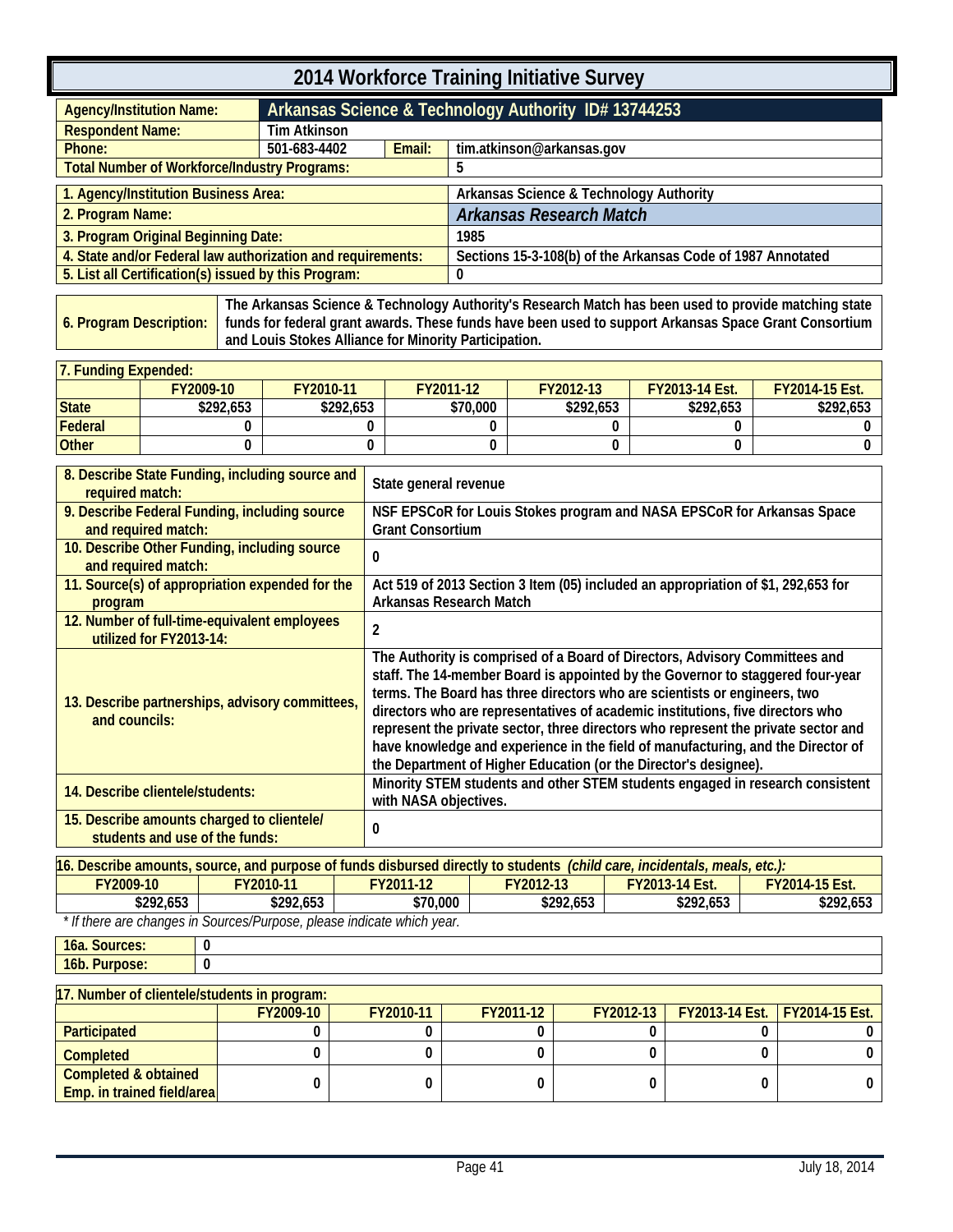| 18. Describe oversight, name<br>overseer, of program and<br>evaluation methods:                    | This program is overseen by the ASTA, EVP, ASTA Vice President Commercialization, the ASTA<br>Board of Directors, Division of Legislative Audit, and the principal investigators of the federal<br>awards. |
|----------------------------------------------------------------------------------------------------|------------------------------------------------------------------------------------------------------------------------------------------------------------------------------------------------------------|
| 19. Describe transitioning<br>efforts, and partnerships, to<br>employment or further<br>education: |                                                                                                                                                                                                            |
| 20. Comment:                                                                                       |                                                                                                                                                                                                            |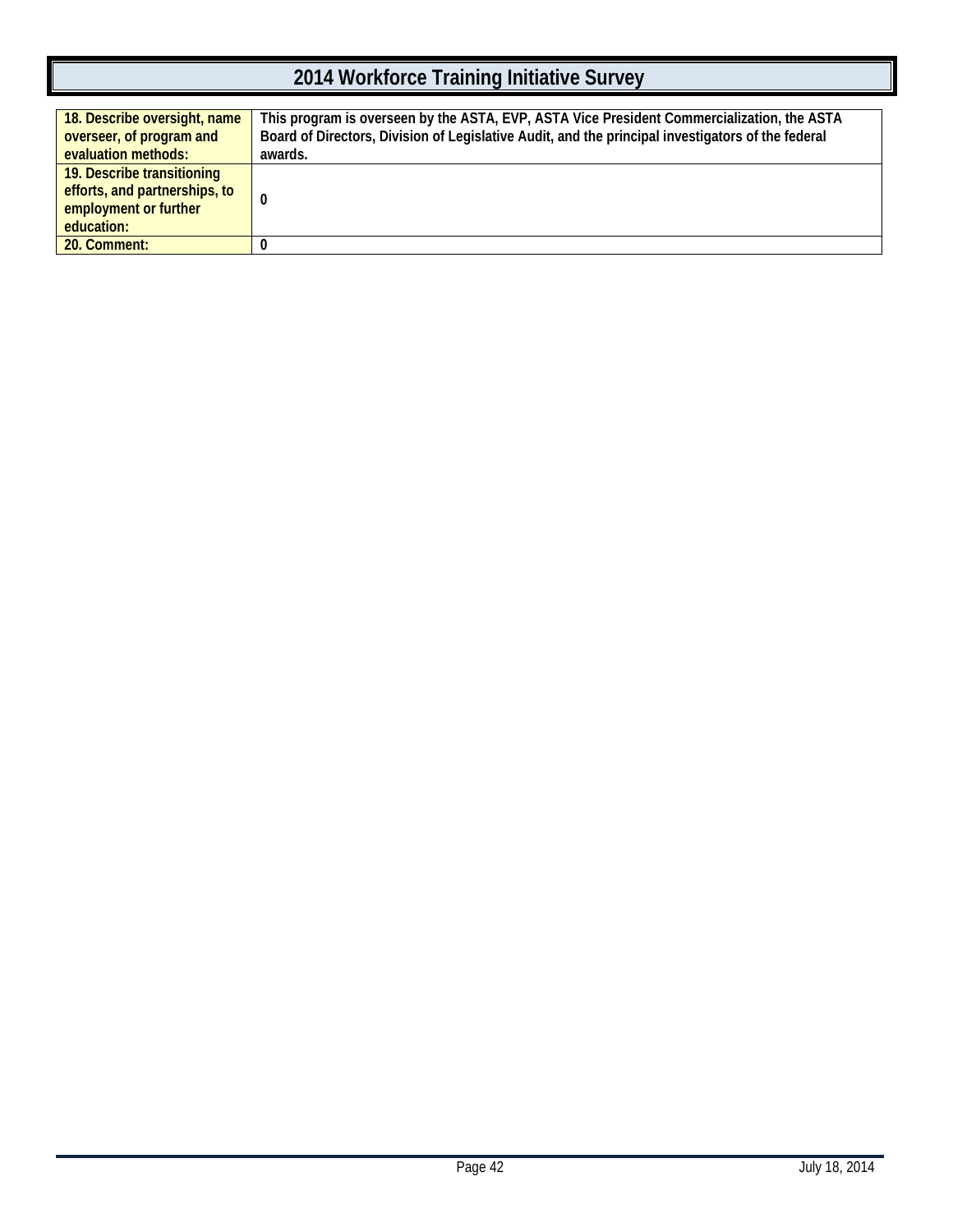<span id="page-46-1"></span><span id="page-46-0"></span>

| <b>Agency/Institution Name:</b>                                |                     | Arkansas Science & Technology Authority ID# 13744165                                                                                                                                                    |                                                    |  |  |
|----------------------------------------------------------------|---------------------|---------------------------------------------------------------------------------------------------------------------------------------------------------------------------------------------------------|----------------------------------------------------|--|--|
| <b>Respondent Name:</b>                                        | <b>Tim Atkinson</b> |                                                                                                                                                                                                         |                                                    |  |  |
| Phone:                                                         | 501-683-4402        | Email:                                                                                                                                                                                                  | tim.atkinson@arkansas.gov                          |  |  |
| <b>Total Number of Workforce/Industry Programs:</b>            |                     |                                                                                                                                                                                                         | 5                                                  |  |  |
| 1. Agency/Institution Business Area:                           |                     |                                                                                                                                                                                                         | <b>Arkansas Science &amp; Technology Authority</b> |  |  |
| 2. Program Name:                                               |                     | <b>ASSET Initiative (Advancing and Supporting Science, Engineering</b><br>and Technology)                                                                                                               |                                                    |  |  |
| 3. Program Original Beginning Date:                            |                     | 2007                                                                                                                                                                                                    |                                                    |  |  |
| 4. State and/or Federal law authorization and<br>requirements: |                     | Arkansas statutes. 15-3-109. Power to carry out programs. (a)1-8; 15-3-110 (a)                                                                                                                          |                                                    |  |  |
| 5. List all Certification(s) issued by this Program:           |                     | Directly we can offer 'Technology continuing education credit hours' for STEM<br>teachers; Indirectly, we fund research programs that provide graduate student<br>stipends supporting advanced degrees. |                                                    |  |  |
| $\sim$ $\sim$                                                  |                     |                                                                                                                                                                                                         | ______                                             |  |  |



| 7. Funding Expended: |             |             |             |             |                       |                       |  |
|----------------------|-------------|-------------|-------------|-------------|-----------------------|-----------------------|--|
|                      | FY2009-10   | FY2010-11   | FY2011-12   | FY2012-13   | <b>FY2013-14 Est.</b> | <b>FY2014-15 Est.</b> |  |
| <b>State</b>         | \$1,339,983 | \$1,304,460 | \$1,469,737 | \$733,413   | \$852,312             | \$775,037             |  |
| Federal              | \$2,687,630 | \$2,036,750 | \$3,585,082 | \$4,070,487 | \$3,686,880           | \$3,253,624           |  |
| <b>Other</b>         | \$521,578   | \$598.751   | \$382,454   | \$172.067   | \$11.991              | \$14,311              |  |

| 8. Describe State Funding, including<br>source and required match:           | Act 519 of 2013 Fiscal Session 8// The federal award requires a 20% match (\$800,00/yr)                                                                                                                                                                                                                                                                                                                                                                                                                                                                                                                                                                                            |
|------------------------------------------------------------------------------|------------------------------------------------------------------------------------------------------------------------------------------------------------------------------------------------------------------------------------------------------------------------------------------------------------------------------------------------------------------------------------------------------------------------------------------------------------------------------------------------------------------------------------------------------------------------------------------------------------------------------------------------------------------------------------|
| 9. Describe Federal Funding, including<br>source and required match:         | 'National Science Foundation EPSCoR, Research Infrastructure Improvement (RII)<br>Track-1 programs: RII Track-1 awards provide up to \$4 million per year for up to five<br>years. They are intended to improve the research competitiveness of jurisdictions by<br>improving their academic research infrastructure in areas of science and engineering<br>supported by the National Science Foundation and critical to the particular jurisdiction's<br>science and technology initiative or plan. These areas must be identified by the<br>jurisdiction's EPSCoR governing committee as having the best potential to improve the<br>jurisdiction's future R&D competitiveness.' |
| 10. Describe Other Funding, including<br>source and required match:          | Winthrop Rockefeller Foundation - STEM education grants, no financial match required.                                                                                                                                                                                                                                                                                                                                                                                                                                                                                                                                                                                              |
| 11. Source(s) of appropriation expended<br>for the program                   | 1443 (34) of 13                                                                                                                                                                                                                                                                                                                                                                                                                                                                                                                                                                                                                                                                    |
| 12. Number of full-time-equivalent<br>employees utilized for FY2013-14:      | 4                                                                                                                                                                                                                                                                                                                                                                                                                                                                                                                                                                                                                                                                                  |
| 13. Describe partnerships, advisory<br>committees, and councils:             | ASTA Board of Directors, Science Advisory Committee (EPSCoR committee) - oversight<br>& strategic objectives; commercialization of research with Arkansas Research Alliance<br>and AEDC; STEM education efforts with STEM Coalition, Network of STEM Educational<br>Resource Centers, ADE, ADHE, ADCE; general multistate efforts with EPSCoR Program<br><b>Director's Council</b>                                                                                                                                                                                                                                                                                                 |
| 14. Describe clientele/students:                                             | ASSET Initiative supports ungraduate and graduate students wishing to gain hands on,<br>highly specialized, technical experience in active research laboratories in Arkansas.<br>ASSET Initiative also supports professional development for STEM teachers and K-12<br>students through workshops and summer academies.                                                                                                                                                                                                                                                                                                                                                            |
| 15. Describe amounts charged to clientele/<br>students and use of the funds: | \$0.00                                                                                                                                                                                                                                                                                                                                                                                                                                                                                                                                                                                                                                                                             |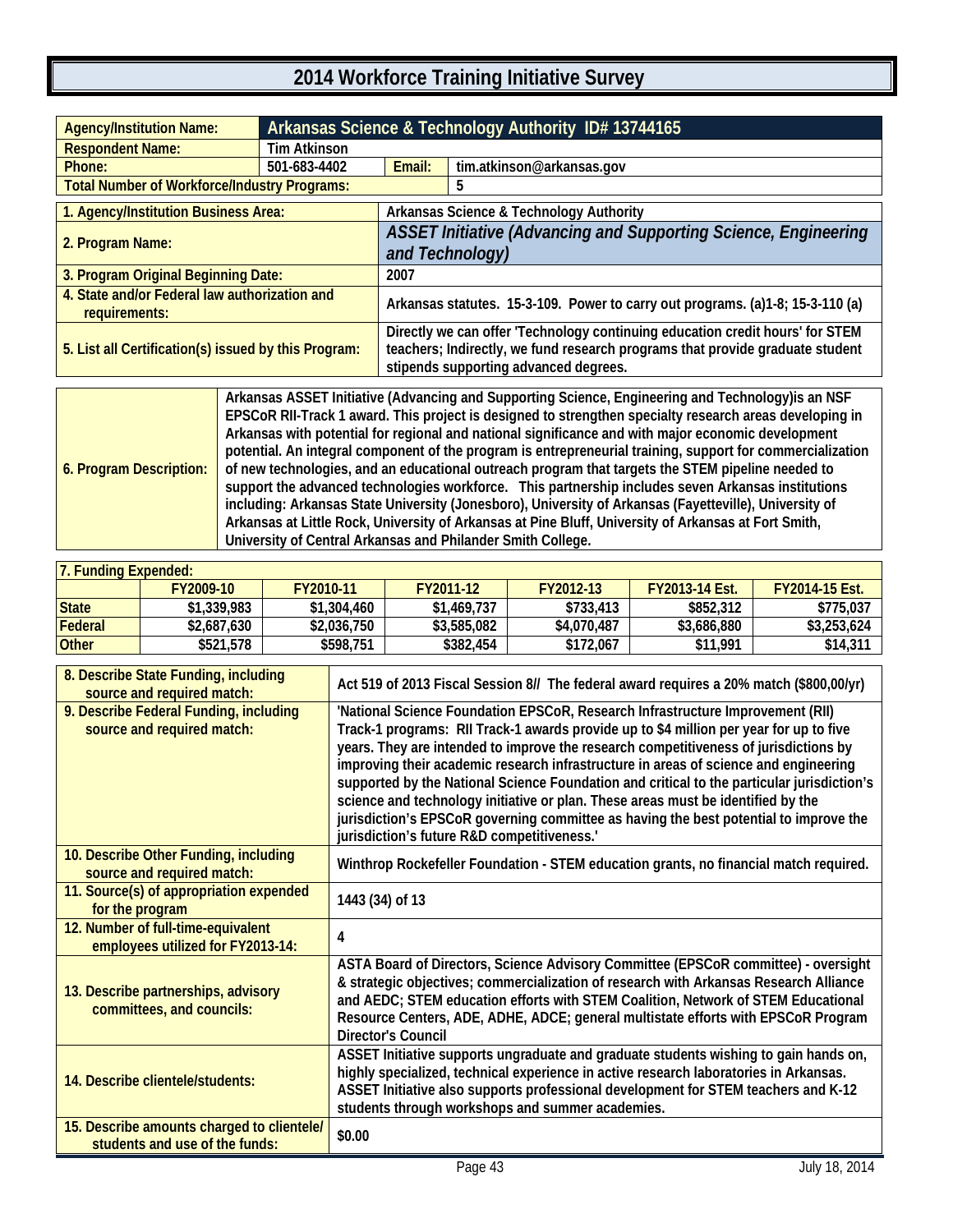| 16. Describe amounts, source, and purpose of funds disbursed directly to students (child care, incidentals, meals, etc.):                                                                                                                                                                                                                                                                                                                                   |  |                                                                                                                                                                                                                                                                                                                                                                                                                                                                                                                                                                                                                                                                                                                                                                                                                                                                                              |                                          |                                                                                                                                                                                                       |           |                |                                                                                                 |  |
|-------------------------------------------------------------------------------------------------------------------------------------------------------------------------------------------------------------------------------------------------------------------------------------------------------------------------------------------------------------------------------------------------------------------------------------------------------------|--|----------------------------------------------------------------------------------------------------------------------------------------------------------------------------------------------------------------------------------------------------------------------------------------------------------------------------------------------------------------------------------------------------------------------------------------------------------------------------------------------------------------------------------------------------------------------------------------------------------------------------------------------------------------------------------------------------------------------------------------------------------------------------------------------------------------------------------------------------------------------------------------------|------------------------------------------|-------------------------------------------------------------------------------------------------------------------------------------------------------------------------------------------------------|-----------|----------------|-------------------------------------------------------------------------------------------------|--|
| FY2009-10                                                                                                                                                                                                                                                                                                                                                                                                                                                   |  | FY2010-11                                                                                                                                                                                                                                                                                                                                                                                                                                                                                                                                                                                                                                                                                                                                                                                                                                                                                    | FY2011-12                                | FY2012-13                                                                                                                                                                                             |           | FY2013-14 Est. | FY2014-15 Est.                                                                                  |  |
| \$181,554                                                                                                                                                                                                                                                                                                                                                                                                                                                   |  | \$211,412                                                                                                                                                                                                                                                                                                                                                                                                                                                                                                                                                                                                                                                                                                                                                                                                                                                                                    | \$442,645                                |                                                                                                                                                                                                       | \$789,187 | \$692,082      | \$870,710                                                                                       |  |
| * If there are changes in Sources/Purpose, please indicate which year.                                                                                                                                                                                                                                                                                                                                                                                      |  |                                                                                                                                                                                                                                                                                                                                                                                                                                                                                                                                                                                                                                                                                                                                                                                                                                                                                              |                                          |                                                                                                                                                                                                       |           |                |                                                                                                 |  |
| 16a. Sources:                                                                                                                                                                                                                                                                                                                                                                                                                                               |  | Federal/State/Other                                                                                                                                                                                                                                                                                                                                                                                                                                                                                                                                                                                                                                                                                                                                                                                                                                                                          |                                          |                                                                                                                                                                                                       |           |                |                                                                                                 |  |
| 16b. Purpose:                                                                                                                                                                                                                                                                                                                                                                                                                                               |  |                                                                                                                                                                                                                                                                                                                                                                                                                                                                                                                                                                                                                                                                                                                                                                                                                                                                                              |                                          | Stipend, housing, travel and material support for students and teachers to work in ASSET faculty research<br>labs and hands on professional development workshops/academies.                          |           |                |                                                                                                 |  |
| 17. Number of clientele/students in program:                                                                                                                                                                                                                                                                                                                                                                                                                |  |                                                                                                                                                                                                                                                                                                                                                                                                                                                                                                                                                                                                                                                                                                                                                                                                                                                                                              |                                          |                                                                                                                                                                                                       |           |                |                                                                                                 |  |
|                                                                                                                                                                                                                                                                                                                                                                                                                                                             |  | FY2009-10                                                                                                                                                                                                                                                                                                                                                                                                                                                                                                                                                                                                                                                                                                                                                                                                                                                                                    | FY2010-11                                | FY2011-12                                                                                                                                                                                             | FY2012-13 | FY2013-14 Est. | FY2014-15 Est.                                                                                  |  |
| Participated                                                                                                                                                                                                                                                                                                                                                                                                                                                |  | 239                                                                                                                                                                                                                                                                                                                                                                                                                                                                                                                                                                                                                                                                                                                                                                                                                                                                                          | 238                                      | 289                                                                                                                                                                                                   | 206       |                | 150<br>180                                                                                      |  |
| <b>Completed</b>                                                                                                                                                                                                                                                                                                                                                                                                                                            |  | 0                                                                                                                                                                                                                                                                                                                                                                                                                                                                                                                                                                                                                                                                                                                                                                                                                                                                                            | 118                                      | 99                                                                                                                                                                                                    | 84        |                | 69<br>61                                                                                        |  |
| <b>Completed &amp; obtained</b>                                                                                                                                                                                                                                                                                                                                                                                                                             |  | 0                                                                                                                                                                                                                                                                                                                                                                                                                                                                                                                                                                                                                                                                                                                                                                                                                                                                                            | 118                                      | 96                                                                                                                                                                                                    | 91        |                | 70<br>90                                                                                        |  |
| Emp. in trained field/area                                                                                                                                                                                                                                                                                                                                                                                                                                  |  |                                                                                                                                                                                                                                                                                                                                                                                                                                                                                                                                                                                                                                                                                                                                                                                                                                                                                              |                                          |                                                                                                                                                                                                       |           |                |                                                                                                 |  |
| This program is overseen by the ASTA Vice President Sponsored Projects, the ASTA Board of<br>18. Describe oversight, name<br>Directors, the Science Advisory Committee (state EPSCoR committee), and External Advisory Board<br>overseer, of program and<br>(panel of technical experts that evaluate annually), and External Consultant, and annual reporting<br>evaluation methods:<br>metrics required by the National Science Foundation EPSCoR Office. |  |                                                                                                                                                                                                                                                                                                                                                                                                                                                                                                                                                                                                                                                                                                                                                                                                                                                                                              |                                          |                                                                                                                                                                                                       |           |                |                                                                                                 |  |
| 19. Describe transitioning<br>efforts, and partnerships, to<br>employment or further<br>education:                                                                                                                                                                                                                                                                                                                                                          |  | ASSET Initiative leverages business contacts serving on the ASTA Board as well as the Arkansas<br>STEM Coalition to target our student internships and assistantships to deliver 21st century skills<br>training relevant to industry needs. Business and industry stakeholders are involved in the review<br>of summer internship proposals. Students participate in poster competitions to present their<br>research findings to government and business entities annually. We also encourage all ASSET<br>students to participate in the Arkansas Governor's Cup and other entrepreneurial opportunities to<br>commercialize their scientific findings. ASSET Initiative also provides opportunities for STEM<br>teachers to receive content rich professional development training that includes continuing<br>education unit (CEU) credit approved by Arkansas Department of Education. |                                          |                                                                                                                                                                                                       |           |                |                                                                                                 |  |
| 20. Comment:                                                                                                                                                                                                                                                                                                                                                                                                                                                |  |                                                                                                                                                                                                                                                                                                                                                                                                                                                                                                                                                                                                                                                                                                                                                                                                                                                                                              | their undergraduate and masters degrees. | Q17 includes data on all student participants (undergraduate and graduate) who were eligible to<br>issued. Many student participants elect to pursue additional graduate training after completion of |           |                | graduate according to FY and teachers who completed PD workshops resulting in CEU credits being |  |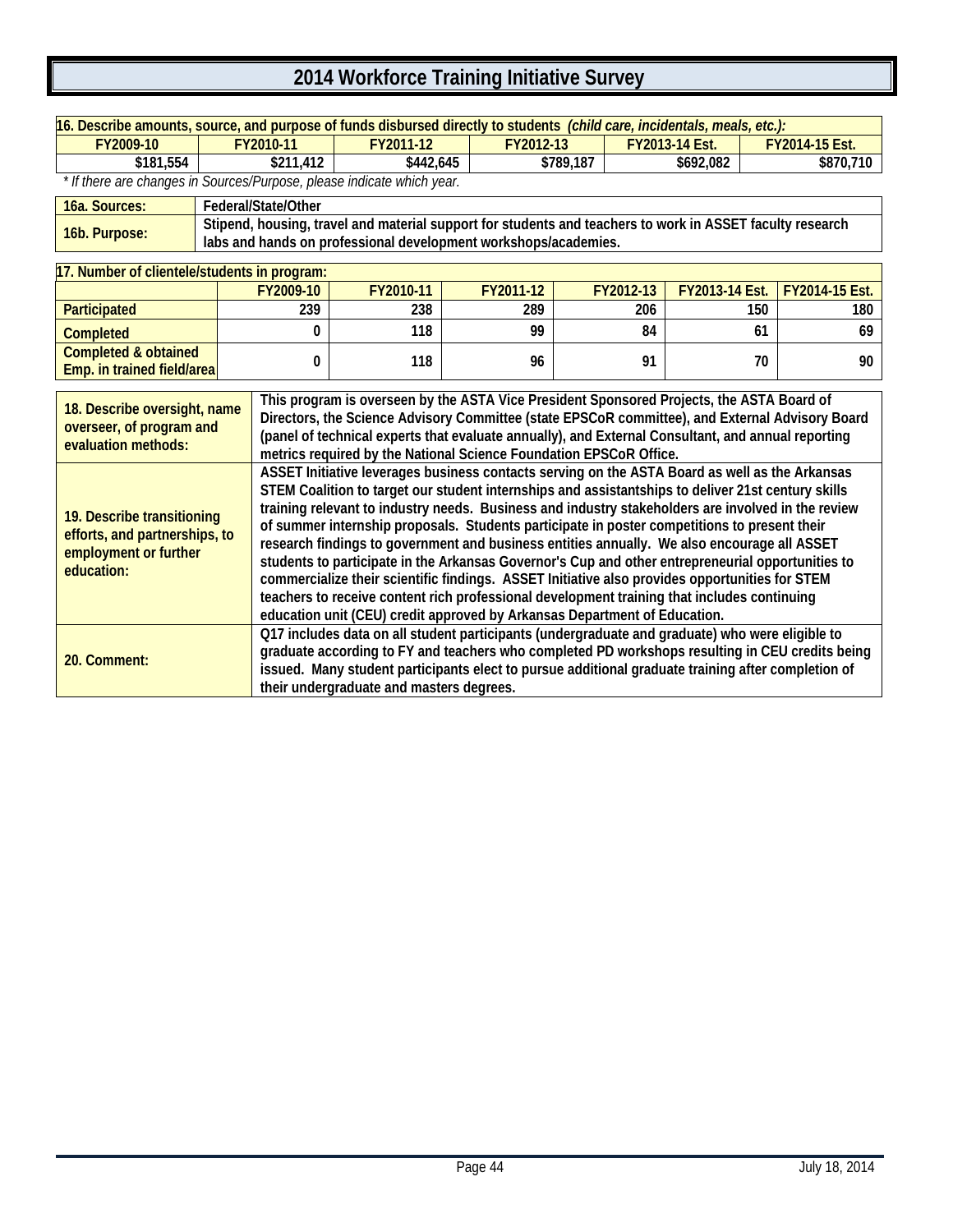<span id="page-48-1"></span><span id="page-48-0"></span>

|                                                                                             | 2014 Workforce Training Initiative Survey                                                                                                                                                                                                                            |           |                                                                                                                                                                                                                                                                                                                                                                                                                                                                                                                                                                            |                                                                                                                                                                                                                                                                                                                                                                                       |                                                                        |           |                                                                                                                                                                 |   |                                                                                                                                                                                                                                                                                                                                                                                                                                |                |                |
|---------------------------------------------------------------------------------------------|----------------------------------------------------------------------------------------------------------------------------------------------------------------------------------------------------------------------------------------------------------------------|-----------|----------------------------------------------------------------------------------------------------------------------------------------------------------------------------------------------------------------------------------------------------------------------------------------------------------------------------------------------------------------------------------------------------------------------------------------------------------------------------------------------------------------------------------------------------------------------------|---------------------------------------------------------------------------------------------------------------------------------------------------------------------------------------------------------------------------------------------------------------------------------------------------------------------------------------------------------------------------------------|------------------------------------------------------------------------|-----------|-----------------------------------------------------------------------------------------------------------------------------------------------------------------|---|--------------------------------------------------------------------------------------------------------------------------------------------------------------------------------------------------------------------------------------------------------------------------------------------------------------------------------------------------------------------------------------------------------------------------------|----------------|----------------|
| <b>Agency/Institution Name:</b>                                                             |                                                                                                                                                                                                                                                                      |           |                                                                                                                                                                                                                                                                                                                                                                                                                                                                                                                                                                            |                                                                                                                                                                                                                                                                                                                                                                                       |                                                                        |           | Arkansas Science & Technology Authority ID# 13744246                                                                                                            |   |                                                                                                                                                                                                                                                                                                                                                                                                                                |                |                |
| <b>Respondent Name:</b>                                                                     |                                                                                                                                                                                                                                                                      |           | <b>Tim Atkinson</b>                                                                                                                                                                                                                                                                                                                                                                                                                                                                                                                                                        |                                                                                                                                                                                                                                                                                                                                                                                       |                                                                        |           |                                                                                                                                                                 |   |                                                                                                                                                                                                                                                                                                                                                                                                                                |                |                |
| Phone:                                                                                      |                                                                                                                                                                                                                                                                      |           | 501-683-4402                                                                                                                                                                                                                                                                                                                                                                                                                                                                                                                                                               |                                                                                                                                                                                                                                                                                                                                                                                       | Email:                                                                 |           | tim.atkinson@arkansas.gov                                                                                                                                       |   |                                                                                                                                                                                                                                                                                                                                                                                                                                |                |                |
| <b>Total Number of Workforce/Industry Programs:</b>                                         |                                                                                                                                                                                                                                                                      |           |                                                                                                                                                                                                                                                                                                                                                                                                                                                                                                                                                                            |                                                                                                                                                                                                                                                                                                                                                                                       |                                                                        | 5         |                                                                                                                                                                 |   |                                                                                                                                                                                                                                                                                                                                                                                                                                |                |                |
| 1. Agency/Institution Business Area:                                                        |                                                                                                                                                                                                                                                                      |           |                                                                                                                                                                                                                                                                                                                                                                                                                                                                                                                                                                            |                                                                                                                                                                                                                                                                                                                                                                                       |                                                                        |           | Arkansas Science & Technology Authority                                                                                                                         |   |                                                                                                                                                                                                                                                                                                                                                                                                                                |                |                |
| 2. Program Name:                                                                            |                                                                                                                                                                                                                                                                      |           |                                                                                                                                                                                                                                                                                                                                                                                                                                                                                                                                                                            |                                                                                                                                                                                                                                                                                                                                                                                       |                                                                        |           | <b>Seed Capital Investment Program</b>                                                                                                                          |   |                                                                                                                                                                                                                                                                                                                                                                                                                                |                |                |
| 3. Program Original Beginning Date:                                                         |                                                                                                                                                                                                                                                                      |           |                                                                                                                                                                                                                                                                                                                                                                                                                                                                                                                                                                            |                                                                                                                                                                                                                                                                                                                                                                                       |                                                                        | 1985      |                                                                                                                                                                 |   |                                                                                                                                                                                                                                                                                                                                                                                                                                |                |                |
| 4. State and/or Federal law authorization and requirements:                                 |                                                                                                                                                                                                                                                                      |           |                                                                                                                                                                                                                                                                                                                                                                                                                                                                                                                                                                            |                                                                                                                                                                                                                                                                                                                                                                                       |                                                                        | Annotated |                                                                                                                                                                 |   | Sections 15-3-120 through 15-3-122 of the Arkansas Code of 1987                                                                                                                                                                                                                                                                                                                                                                |                |                |
| 5. List all Certification(s) issued by this Program:                                        |                                                                                                                                                                                                                                                                      |           |                                                                                                                                                                                                                                                                                                                                                                                                                                                                                                                                                                            |                                                                                                                                                                                                                                                                                                                                                                                       |                                                                        | 0         |                                                                                                                                                                 |   |                                                                                                                                                                                                                                                                                                                                                                                                                                |                |                |
| 6. Program Description:                                                                     |                                                                                                                                                                                                                                                                      |           | based agreements.                                                                                                                                                                                                                                                                                                                                                                                                                                                                                                                                                          |                                                                                                                                                                                                                                                                                                                                                                                       |                                                                        |           |                                                                                                                                                                 |   | The Arkansas Science & Technology Authority's Seed Capital Investment Program (SCIP) can provide<br>working capital to help support the initial capitalization or expansion of technology-based companies<br>located in Arkansas. The program can provide working capital up to \$500,000 of the company's total<br>financing needs. Investments made by the SCIP fund can be in a variety of forms but are generally royalty- |                |                |
| 7. Funding Expended:                                                                        |                                                                                                                                                                                                                                                                      |           |                                                                                                                                                                                                                                                                                                                                                                                                                                                                                                                                                                            |                                                                                                                                                                                                                                                                                                                                                                                       |                                                                        |           |                                                                                                                                                                 |   |                                                                                                                                                                                                                                                                                                                                                                                                                                |                |                |
|                                                                                             |                                                                                                                                                                                                                                                                      | FY2009-10 | FY2010-11                                                                                                                                                                                                                                                                                                                                                                                                                                                                                                                                                                  |                                                                                                                                                                                                                                                                                                                                                                                       | FY2011-12                                                              |           | FY2012-13                                                                                                                                                       |   | FY2013-14 Est.                                                                                                                                                                                                                                                                                                                                                                                                                 |                | FY2014-15 Est. |
| <b>State</b>                                                                                |                                                                                                                                                                                                                                                                      | \$369,000 |                                                                                                                                                                                                                                                                                                                                                                                                                                                                                                                                                                            | \$625,000                                                                                                                                                                                                                                                                                                                                                                             |                                                                        | \$292,653 | \$735,306                                                                                                                                                       |   | \$750,000                                                                                                                                                                                                                                                                                                                                                                                                                      |                | \$292,653      |
| <b>Federal</b>                                                                              |                                                                                                                                                                                                                                                                      | 0         |                                                                                                                                                                                                                                                                                                                                                                                                                                                                                                                                                                            |                                                                                                                                                                                                                                                                                                                                                                                       | 0                                                                      | 0         |                                                                                                                                                                 | 0 | 0                                                                                                                                                                                                                                                                                                                                                                                                                              |                | 0              |
| <b>Other</b>                                                                                |                                                                                                                                                                                                                                                                      | 0         |                                                                                                                                                                                                                                                                                                                                                                                                                                                                                                                                                                            |                                                                                                                                                                                                                                                                                                                                                                                       | 0                                                                      | 0         |                                                                                                                                                                 | 0 | 0                                                                                                                                                                                                                                                                                                                                                                                                                              |                | 0              |
| program                                                                                     | 8. Describe State Funding, including source and<br>required match:<br>9. Describe Federal Funding, including source<br>and required match:<br>10. Describe Other Funding, including source<br>and required match:<br>11. Source(s) of appropriation expended for the |           |                                                                                                                                                                                                                                                                                                                                                                                                                                                                                                                                                                            | A combination of ASTA Cash funds, State General Revenue Funds, and State<br>General Improvement funds.<br>0<br>0<br>Act 519 of 2013 Section 3 Item (07) included an appropriation of \$292,653 for Seed<br>Capital Investment and Section 4 Item (01) included an appropriation of \$1,900,000.<br>Act 241 of 2013 Section 1 Item (C) included an appropriation of \$642,653 for Seed |                                                                        |           |                                                                                                                                                                 |   |                                                                                                                                                                                                                                                                                                                                                                                                                                |                |                |
| 12. Number of full-time-equivalent employees                                                |                                                                                                                                                                                                                                                                      |           |                                                                                                                                                                                                                                                                                                                                                                                                                                                                                                                                                                            |                                                                                                                                                                                                                                                                                                                                                                                       | Capital Investments in early-stage companies in Arkansas.<br>2.5       |           |                                                                                                                                                                 |   |                                                                                                                                                                                                                                                                                                                                                                                                                                |                |                |
| utilized for FY2013-14:<br>13. Describe partnerships, advisory committees,<br>and councils: |                                                                                                                                                                                                                                                                      |           | The Authority is comprised of a Board of Directors, Advisory Committees and<br>staff. The 14-member Board is appointed by the Governor to staggered four-year<br>terms. The Board has three directors who are scientists or engineers, two<br>directors who are representatives of academic institutions, five directors who<br>represent the private sector, three directors who represent the private sector and<br>have knowledge and experience in the field of manufacturing, and the Director of<br>the Department of Higher Education (or the Director's designee). |                                                                                                                                                                                                                                                                                                                                                                                       |                                                                        |           |                                                                                                                                                                 |   |                                                                                                                                                                                                                                                                                                                                                                                                                                |                |                |
| 14. Describe clientele/students:                                                            |                                                                                                                                                                                                                                                                      |           |                                                                                                                                                                                                                                                                                                                                                                                                                                                                                                                                                                            | ASTA supports Innovative technology-based businesses and projects that will<br>create high-paying knowledge-based jobs and stimulate economic growth &<br>industrial competitiveness in Arkansas                                                                                                                                                                                      |                                                                        |           |                                                                                                                                                                 |   |                                                                                                                                                                                                                                                                                                                                                                                                                                |                |                |
| 15. Describe amounts charged to clientele/<br>students and use of the funds:                |                                                                                                                                                                                                                                                                      |           | investment.                                                                                                                                                                                                                                                                                                                                                                                                                                                                                                                                                                |                                                                                                                                                                                                                                                                                                                                                                                       |                                                                        |           | Investment agreements are negotiated with each client. Generally the agreements<br>are royalty-based investments with a cap on payments that is 4x the original |   |                                                                                                                                                                                                                                                                                                                                                                                                                                |                |                |
|                                                                                             |                                                                                                                                                                                                                                                                      |           | 16. Describe amounts, source, and purpose of funds disbursed directly to students (child care, incidentals, meals, etc.):                                                                                                                                                                                                                                                                                                                                                                                                                                                  |                                                                                                                                                                                                                                                                                                                                                                                       |                                                                        |           |                                                                                                                                                                 |   |                                                                                                                                                                                                                                                                                                                                                                                                                                |                |                |
| FY2009-10                                                                                   |                                                                                                                                                                                                                                                                      |           | FY2010-11                                                                                                                                                                                                                                                                                                                                                                                                                                                                                                                                                                  |                                                                                                                                                                                                                                                                                                                                                                                       | FY2011-12                                                              |           | FY2012-13                                                                                                                                                       |   | FY2013-14 Est.                                                                                                                                                                                                                                                                                                                                                                                                                 | FY2014-15 Est. |                |
|                                                                                             | 0                                                                                                                                                                                                                                                                    |           | U                                                                                                                                                                                                                                                                                                                                                                                                                                                                                                                                                                          |                                                                                                                                                                                                                                                                                                                                                                                       |                                                                        | $\Omega$  | 0                                                                                                                                                               |   | 0                                                                                                                                                                                                                                                                                                                                                                                                                              |                | 0              |
|                                                                                             |                                                                                                                                                                                                                                                                      |           |                                                                                                                                                                                                                                                                                                                                                                                                                                                                                                                                                                            |                                                                                                                                                                                                                                                                                                                                                                                       | * If there are changes in Sources/Purpose, please indicate which year. |           |                                                                                                                                                                 |   |                                                                                                                                                                                                                                                                                                                                                                                                                                |                |                |
| 16a. Sources:                                                                               |                                                                                                                                                                                                                                                                      | 0         |                                                                                                                                                                                                                                                                                                                                                                                                                                                                                                                                                                            |                                                                                                                                                                                                                                                                                                                                                                                       |                                                                        |           |                                                                                                                                                                 |   |                                                                                                                                                                                                                                                                                                                                                                                                                                |                |                |

**16b. Purpose: 0**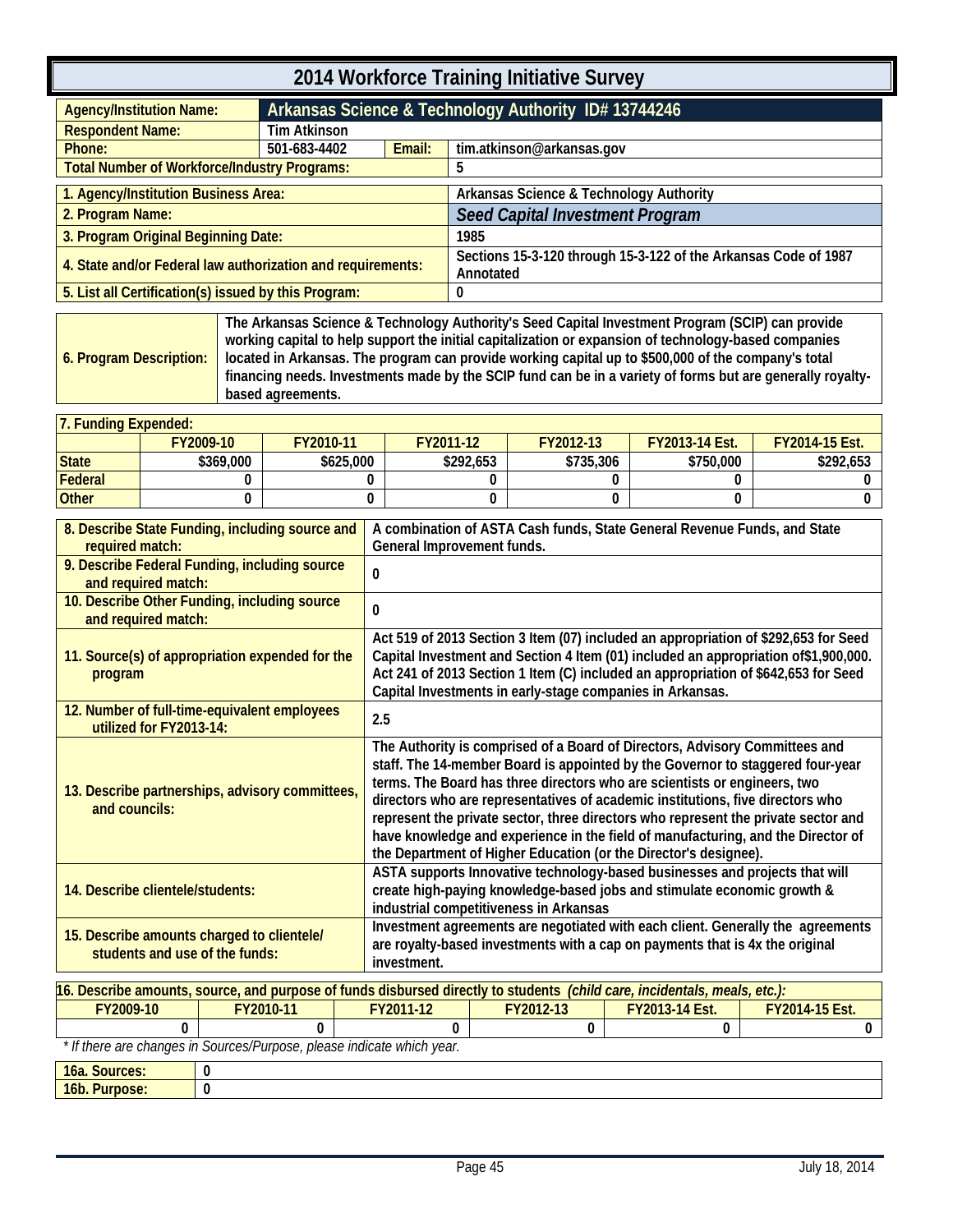| 17. Number of clientele/students in program:                                                       |                  |                                                                                                                                       |           |           |                |                |  |
|----------------------------------------------------------------------------------------------------|------------------|---------------------------------------------------------------------------------------------------------------------------------------|-----------|-----------|----------------|----------------|--|
|                                                                                                    | FY2009-10        | FY2010-11                                                                                                                             | FY2011-12 | FY2012-13 | FY2013-14 Est. | FY2014-15 Est. |  |
| Participated                                                                                       |                  |                                                                                                                                       |           |           |                |                |  |
| <b>Completed</b>                                                                                   |                  |                                                                                                                                       |           |           |                |                |  |
| <b>Completed &amp; obtained</b><br>Emp. in trained field/area                                      |                  |                                                                                                                                       |           |           |                |                |  |
| 18. Describe oversight, name<br>overseer, of program and<br>evaluation methods:                    |                  | This program is overseen by the ASTA Vice President Commercialization, the ASTA Board of<br>Directors, Division of Legislative Audit. |           |           |                |                |  |
| 19. Describe transitioning<br>efforts, and partnerships, to<br>employment or further<br>education: | $\boldsymbol{0}$ |                                                                                                                                       |           |           |                |                |  |
| 20. Comment:                                                                                       | 0                |                                                                                                                                       |           |           |                |                |  |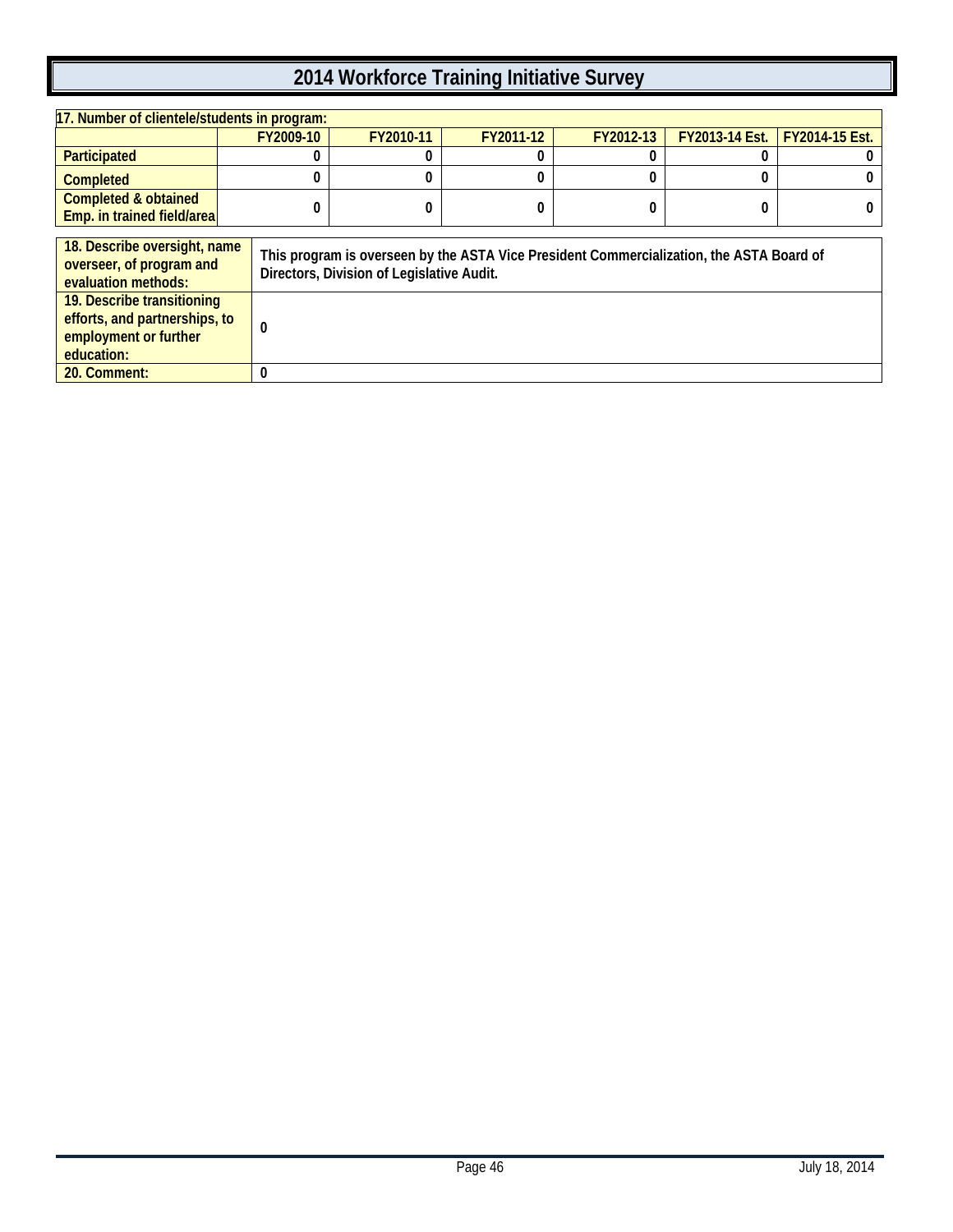<span id="page-50-0"></span>

| 2014 Workforce Training Initiative Survey                   |                     |                                                      |                                         |  |  |
|-------------------------------------------------------------|---------------------|------------------------------------------------------|-----------------------------------------|--|--|
| <b>Agency/Institution Name:</b>                             |                     | Arkansas Science & Technology Authority ID# 13744260 |                                         |  |  |
| <b>Respondent Name:</b>                                     | <b>Tim Atkinson</b> |                                                      |                                         |  |  |
| Phone:                                                      | 501-683-4402        | Email:                                               | tim.atkinson@arkansas.gov               |  |  |
| <b>Total Number of Workforce/Industry Programs:</b>         |                     |                                                      | 5                                       |  |  |
| 1. Agency/Institution Business Area:                        |                     |                                                      | Arkansas Science & Technology Authority |  |  |
| 2. Program Name:                                            |                     |                                                      | <b>STEM Works Initiative</b>            |  |  |
| 3. Program Original Beginning Date:                         |                     |                                                      | <b>FY12</b>                             |  |  |
| 4. State and/or Federal law authorization and requirements: |                     |                                                      | 0                                       |  |  |
| 5. List all Certification(s) issued by this Program:        |                     |                                                      | 0                                       |  |  |

<span id="page-50-1"></span>**6. Program Description: STEM Works is an initiative of the Governor's Workforce Cabinet. As announced in August 2011, it is intended to transform education by recognizing that future educational and workforce demands will be driven by the 21st century economy, requiring higher level skills for workers at all levels and more talent to fill openings in the science, technology, engineering, and mathematics occupations. STEM Works focuses on the preparation of STEM teachers who are skilled in problem-based learning and the creation of secondary schools designed around hands-on learning, student teams, and projects. STEM Works is comprised of four components: New Tech Network (K-12), EAST Core (K-12), Project lead The Way (middle and high school) and UTeach (Higher Education). Schools participating in these nationally recognized STEM programs receive seed money from the State and, in exchange, commit to transform school culture, engage all students through project based learning, and use ubiquitous computing to foster collaboration and deeper learning.**

| <b>17. Funding Expended:</b> |           |           |             |             |                       |                       |
|------------------------------|-----------|-----------|-------------|-------------|-----------------------|-----------------------|
|                              | FY2009-10 | FY2010-11 | FY2011-12   | FY2012-13   | <b>FY2013-14 Est.</b> | <b>FY2014-15 Est.</b> |
| State                        |           |           | \$1,400,000 | \$3,090,000 | \$1,190,000           |                       |
| Federal                      |           |           | \$1,800,000 | \$970.000   | \$250,000             |                       |
| <b>Other</b>                 |           |           | \$107.500   | \$2,330,000 |                       |                       |

| 8. Describe State Funding, including source<br>and required match:           | Multiple state agencies contributed funding for the STEM Works initiative. State<br>revenue came from general improvement funds; Quick Action Funds, Department of<br>Career Education Project-based Learning and Professional Development funds;<br>Department of Education Professional Development and SMART Start Funds; the<br>Department of Workforce Services Workforce Training Trust Fund; and a<br>Department of Higher Education Federal College Access Challenge Grant.<br>Contributing agencies are responsible for fulfilling any match requirements<br>associated with their STEM Works funding commitment. |
|------------------------------------------------------------------------------|----------------------------------------------------------------------------------------------------------------------------------------------------------------------------------------------------------------------------------------------------------------------------------------------------------------------------------------------------------------------------------------------------------------------------------------------------------------------------------------------------------------------------------------------------------------------------------------------------------------------------|
| 9. Describe Federal Funding, including source<br>and required match:         | The U.S. Department of Education Federal Charter Schools Grant Program helped<br>fund the STEM Works initiative at traditional public schools that converted to public<br>charter schools. This program has no matching requirements.                                                                                                                                                                                                                                                                                                                                                                                      |
| 10. Describe Other Funding, including source<br>and required match:          | Other funding comes from corporate and non-profit contributors including: EAST<br>Initiative, Molex, Winthrop Rockefeller Foundation, Winthrop Rockefeller Institute,<br>AT&T and the Michael and Susan Dell Foundation.                                                                                                                                                                                                                                                                                                                                                                                                   |
| 11. Source(s) of appropriation expended for<br>the program                   | Varies by agency.                                                                                                                                                                                                                                                                                                                                                                                                                                                                                                                                                                                                          |
| 12. Number of full-time-equivalent employees<br>utilized for FY2013-14:      |                                                                                                                                                                                                                                                                                                                                                                                                                                                                                                                                                                                                                            |
| 13. Describe partnerships, advisory<br>committees, and councils:             | STEM Works awards are made by the Governor's Workforce Cabinet. School district<br>applications are submitted, reviewed and scored each fall, with staff forwarding a list<br>of funding recommendations to the Workforce Cabinet. STEM Works partners<br>include UTeach, the EAST Initiative, Knowledge Works (New Tech Network), and<br>Project Lead the Way.                                                                                                                                                                                                                                                            |
| 14. Describe clientele/students:                                             | Middle and high school students, faculty and staff at 58 schools in Benton, Boone,<br>Clark, Conway, Crawford, Cross, Drew, Desha, Faulkner, Garland, Hempstead, Hot<br>Spring, Izard, Lawrence, Mississippi, Miller, Poinsett, Pulaski, Sharp, Union,<br>Washington, and White counties as well as higher education students at the<br>University of Arkansas at Fayetteville, University of Arkansas, Little Rock and<br>University of Central Arkansas.                                                                                                                                                                 |
| 15. Describe amounts charged to clientele/<br>students and use of the funds: | 0                                                                                                                                                                                                                                                                                                                                                                                                                                                                                                                                                                                                                          |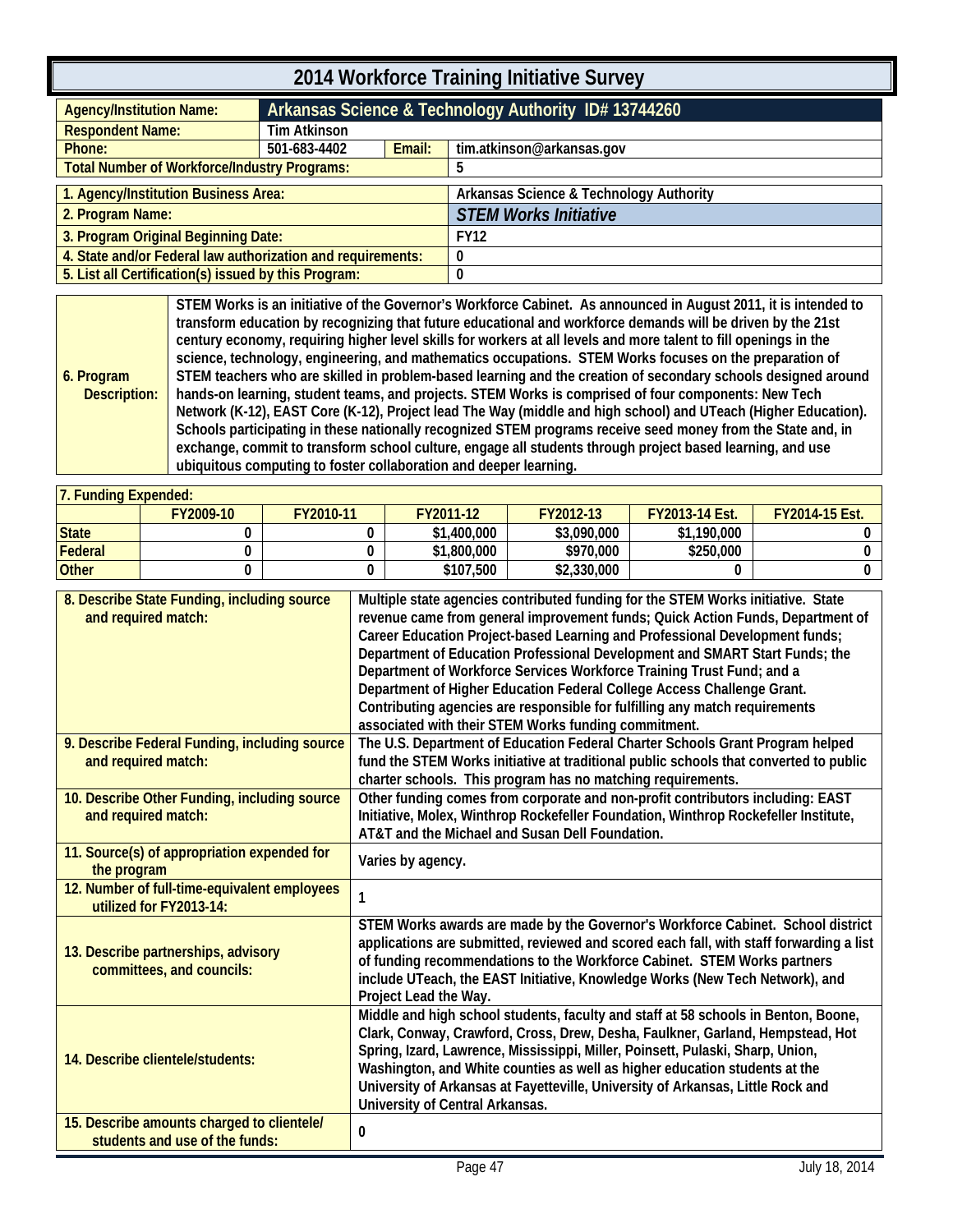| 16. Describe amounts, source, and purpose of funds disbursed directly to students (child care, incidentals, meals, etc.):                                                                                                                                                                                                                                                                                                      |                                                                         |           |           |           |           |   |                       |                |                       |                |
|--------------------------------------------------------------------------------------------------------------------------------------------------------------------------------------------------------------------------------------------------------------------------------------------------------------------------------------------------------------------------------------------------------------------------------|-------------------------------------------------------------------------|-----------|-----------|-----------|-----------|---|-----------------------|----------------|-----------------------|----------------|
| FY2009-10                                                                                                                                                                                                                                                                                                                                                                                                                      |                                                                         | FY2010-11 | FY2011-12 | FY2012-13 |           |   | <b>FY2013-14 Est.</b> |                | <b>FY2014-15 Est.</b> |                |
|                                                                                                                                                                                                                                                                                                                                                                                                                                |                                                                         |           |           | 0         |           | 0 |                       | 0              |                       |                |
|                                                                                                                                                                                                                                                                                                                                                                                                                                | * If there are changes in Sources/Purpose, please indicate which year.  |           |           |           |           |   |                       |                |                       |                |
| 16a. Sources:                                                                                                                                                                                                                                                                                                                                                                                                                  | $\mathbf{0}$                                                            |           |           |           |           |   |                       |                |                       |                |
| 16b. Purpose:                                                                                                                                                                                                                                                                                                                                                                                                                  | $\boldsymbol{0}$                                                        |           |           |           |           |   |                       |                |                       |                |
| 17. Number of clientele/students in program:                                                                                                                                                                                                                                                                                                                                                                                   |                                                                         |           |           |           |           |   |                       |                |                       |                |
|                                                                                                                                                                                                                                                                                                                                                                                                                                |                                                                         | FY2009-10 | FY2010-11 |           | FY2011-12 |   | FY2012-13             | FY2013-14 Est. |                       | FY2014-15 Est. |
| Participated                                                                                                                                                                                                                                                                                                                                                                                                                   |                                                                         |           |           |           |           |   |                       |                |                       |                |
| <b>Completed</b>                                                                                                                                                                                                                                                                                                                                                                                                               |                                                                         |           |           |           |           |   | 0                     |                | 0                     |                |
| <b>Completed &amp; obtained</b><br>Emp. in trained field/area                                                                                                                                                                                                                                                                                                                                                                  |                                                                         | 0         | $\Omega$  |           | 0         |   | 0                     |                | 0                     | O              |
|                                                                                                                                                                                                                                                                                                                                                                                                                                |                                                                         |           |           |           |           |   |                       |                |                       |                |
| This program is overseen by the ASTA Vice President for STEM Works and the Governor's<br>18. Describe oversight, name<br>Workforce Cabinet. Each of the four component programs (UTeach, New Tech, EAST Core and<br>overseer, of program and<br>Project Lead The Way), are evaluated by their charter organizations to ensure consistent<br>evaluation methods:<br>implementation and determine progress toward program goals. |                                                                         |           |           |           |           |   |                       |                |                       |                |
| employment or further<br>education:                                                                                                                                                                                                                                                                                                                                                                                            | 19. Describe transitioning<br>efforts, and partnerships, to<br>$\bf{0}$ |           |           |           |           |   |                       |                |                       |                |
| 0<br>20. Comment:                                                                                                                                                                                                                                                                                                                                                                                                              |                                                                         |           |           |           |           |   |                       |                |                       |                |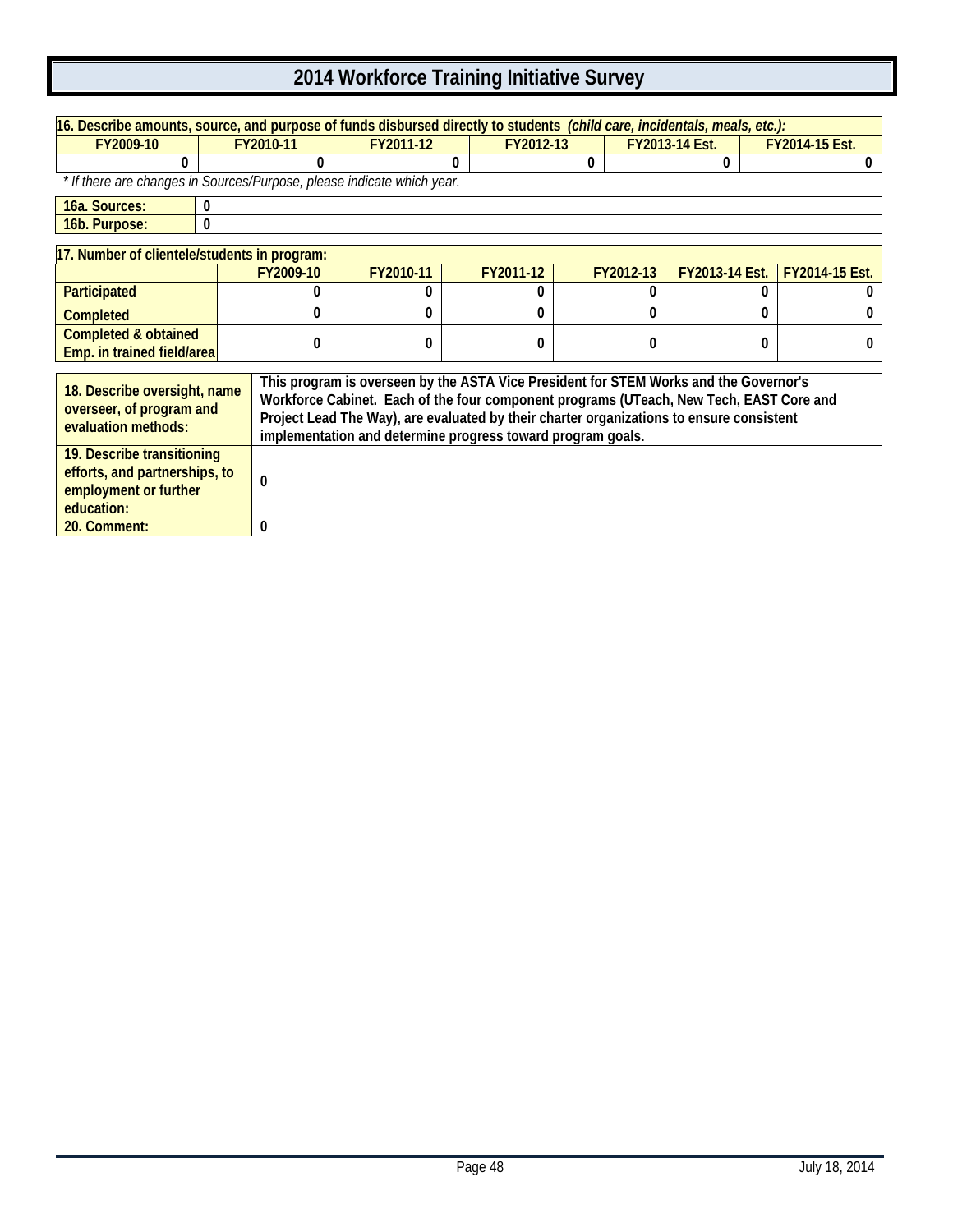<span id="page-52-1"></span><span id="page-52-0"></span>

| 2014 Workforce Training Initiative Survey                                                                                 |                                     |                  |                                                                                                                                                                                                                                                                                                                                                                                                                                                                                                                                                                                                                                                  |                                                                                                                                                                                                                                          |                                                                                                                                                                                                                                                                                                                                                                                                                                                                                                                          |           |           |                                                                    |   |                                                                      |
|---------------------------------------------------------------------------------------------------------------------------|-------------------------------------|------------------|--------------------------------------------------------------------------------------------------------------------------------------------------------------------------------------------------------------------------------------------------------------------------------------------------------------------------------------------------------------------------------------------------------------------------------------------------------------------------------------------------------------------------------------------------------------------------------------------------------------------------------------------------|------------------------------------------------------------------------------------------------------------------------------------------------------------------------------------------------------------------------------------------|--------------------------------------------------------------------------------------------------------------------------------------------------------------------------------------------------------------------------------------------------------------------------------------------------------------------------------------------------------------------------------------------------------------------------------------------------------------------------------------------------------------------------|-----------|-----------|--------------------------------------------------------------------|---|----------------------------------------------------------------------|
| <b>Agency/Institution Name:</b>                                                                                           |                                     |                  |                                                                                                                                                                                                                                                                                                                                                                                                                                                                                                                                                                                                                                                  |                                                                                                                                                                                                                                          | Crowley's Ridge Technical Institute ID# 13832337 UPDATED 7-18-2014                                                                                                                                                                                                                                                                                                                                                                                                                                                       |           |           |                                                                    |   |                                                                      |
| <b>Respondent Name:</b>                                                                                                   |                                     | Burl W. Lieblong |                                                                                                                                                                                                                                                                                                                                                                                                                                                                                                                                                                                                                                                  |                                                                                                                                                                                                                                          |                                                                                                                                                                                                                                                                                                                                                                                                                                                                                                                          |           |           |                                                                    |   |                                                                      |
| Phone:                                                                                                                    |                                     | 870-633-5411     |                                                                                                                                                                                                                                                                                                                                                                                                                                                                                                                                                                                                                                                  | Email:                                                                                                                                                                                                                                   | burl@crti.tec.ar.us                                                                                                                                                                                                                                                                                                                                                                                                                                                                                                      |           |           |                                                                    |   |                                                                      |
| <b>Total Number of Workforce/Industry Programs:</b>                                                                       |                                     |                  |                                                                                                                                                                                                                                                                                                                                                                                                                                                                                                                                                                                                                                                  |                                                                                                                                                                                                                                          | 19                                                                                                                                                                                                                                                                                                                                                                                                                                                                                                                       |           |           |                                                                    |   |                                                                      |
| 1. Agency/Institution Business Area:                                                                                      |                                     |                  |                                                                                                                                                                                                                                                                                                                                                                                                                                                                                                                                                                                                                                                  |                                                                                                                                                                                                                                          | 0534                                                                                                                                                                                                                                                                                                                                                                                                                                                                                                                     |           |           |                                                                    |   |                                                                      |
| 2. Program Name:                                                                                                          |                                     |                  |                                                                                                                                                                                                                                                                                                                                                                                                                                                                                                                                                                                                                                                  |                                                                                                                                                                                                                                          | <b>Crowley's Ridge Technical Institute</b>                                                                                                                                                                                                                                                                                                                                                                                                                                                                               |           |           |                                                                    |   |                                                                      |
| 3. Program Original Beginning Date:                                                                                       |                                     |                  |                                                                                                                                                                                                                                                                                                                                                                                                                                                                                                                                                                                                                                                  |                                                                                                                                                                                                                                          | September 1966                                                                                                                                                                                                                                                                                                                                                                                                                                                                                                           |           |           |                                                                    |   |                                                                      |
| 4. State and/or Federal law authorization and requirements:                                                               |                                     |                  |                                                                                                                                                                                                                                                                                                                                                                                                                                                                                                                                                                                                                                                  |                                                                                                                                                                                                                                          | 1997 transferred powers to the local board                                                                                                                                                                                                                                                                                                                                                                                                                                                                               |           |           | 1991 established technical institutes and local boards; Act 803 of |   | Act 328 of 1957 established vocational technical schools; Act 773 of |
| 5. List all<br>Certification(s)<br>issued by this<br>Program:                                                             |                                     |                  |                                                                                                                                                                                                                                                                                                                                                                                                                                                                                                                                                                                                                                                  |                                                                                                                                                                                                                                          | Auto Body Repair, Automotive Service Technology, Basic Drafting Technology, Accounting Office Technology,<br>Administrative Office Technology, Child Care, Computer Repair and Networking, Cosmetology, Cosmetology<br>Instructor Trainee, Emergency Medical Technician, Industrial Equipment Technology, Major Appliance Service,<br>Nursing Assistant, Practical Nursing, Residential Construction/Carpentry, Residential Heat & Air Conditioning,<br>Tractor Trailer Driving, Welding, Business and Industry Training |           |           |                                                                    |   |                                                                      |
| 6. Program<br><b>Description:</b>                                                                                         | services, industry, and government. |                  |                                                                                                                                                                                                                                                                                                                                                                                                                                                                                                                                                                                                                                                  |                                                                                                                                                                                                                                          | To provide a competently trained, educated, and retrainable workforce to support agriculture, business, health                                                                                                                                                                                                                                                                                                                                                                                                           |           |           |                                                                    |   |                                                                      |
| 7. Funding Expended:                                                                                                      |                                     | FY2009-10        |                                                                                                                                                                                                                                                                                                                                                                                                                                                                                                                                                                                                                                                  | FY2010-11                                                                                                                                                                                                                                | FY2011-12                                                                                                                                                                                                                                                                                                                                                                                                                                                                                                                | FY2012-13 |           | FY2013-14 Est.                                                     |   | FY2014-15 Est.                                                       |
| <b>State</b>                                                                                                              |                                     | 3,197,178        |                                                                                                                                                                                                                                                                                                                                                                                                                                                                                                                                                                                                                                                  | 3,329,592                                                                                                                                                                                                                                | 3,470,728                                                                                                                                                                                                                                                                                                                                                                                                                                                                                                                |           | 3,346,055 | 3,602,235                                                          |   | 3,454,845                                                            |
| Federal                                                                                                                   |                                     | 0                |                                                                                                                                                                                                                                                                                                                                                                                                                                                                                                                                                                                                                                                  | $\mathbf{0}$                                                                                                                                                                                                                             | 0                                                                                                                                                                                                                                                                                                                                                                                                                                                                                                                        |           | 0         |                                                                    | 0 | 0                                                                    |
| <b>Other</b>                                                                                                              |                                     | 556,947          |                                                                                                                                                                                                                                                                                                                                                                                                                                                                                                                                                                                                                                                  | 595,833                                                                                                                                                                                                                                  | 578,365                                                                                                                                                                                                                                                                                                                                                                                                                                                                                                                  |           | 610,143   | 562,765                                                            |   | 560,000                                                              |
| 8. Describe State Funding, including source and<br>required match:                                                        |                                     |                  |                                                                                                                                                                                                                                                                                                                                                                                                                                                                                                                                                                                                                                                  |                                                                                                                                                                                                                                          | General Revenue; Workforce 2000; Merit Funding FY10, FY12, FY13; General<br>Improvement in FY14                                                                                                                                                                                                                                                                                                                                                                                                                          |           |           |                                                                    |   |                                                                      |
| 9. Describe Federal Funding, including source<br>and required match:                                                      |                                     |                  |                                                                                                                                                                                                                                                                                                                                                                                                                                                                                                                                                                                                                                                  | n/a                                                                                                                                                                                                                                      |                                                                                                                                                                                                                                                                                                                                                                                                                                                                                                                          |           |           |                                                                    |   |                                                                      |
| 10. Describe Other Funding, including source<br>and required match:                                                       |                                     |                  |                                                                                                                                                                                                                                                                                                                                                                                                                                                                                                                                                                                                                                                  | Tuition, resale, investment income, and reimbursable projects                                                                                                                                                                            |                                                                                                                                                                                                                                                                                                                                                                                                                                                                                                                          |           |           |                                                                    |   |                                                                      |
| 11. Source(s) of appropriation expended for the<br>program                                                                |                                     |                  |                                                                                                                                                                                                                                                                                                                                                                                                                                                                                                                                                                                                                                                  | Act 929 of 2013 Section 3, Section 4, and Section 5; Act 158 of 2014, Section 3,<br>Section 4, and Section 5                                                                                                                             |                                                                                                                                                                                                                                                                                                                                                                                                                                                                                                                          |           |           |                                                                    |   |                                                                      |
| 12. Number of full-time-equivalent employees<br>utilized for FY2013-14:                                                   |                                     |                  |                                                                                                                                                                                                                                                                                                                                                                                                                                                                                                                                                                                                                                                  | 49                                                                                                                                                                                                                                       |                                                                                                                                                                                                                                                                                                                                                                                                                                                                                                                          |           |           |                                                                    |   |                                                                      |
| 13. Describe partnerships, advisory committees,<br>and councils:                                                          |                                     |                  |                                                                                                                                                                                                                                                                                                                                                                                                                                                                                                                                                                                                                                                  | Local Board, Program Advisory Committees, Memorandum of Understandings<br>with East Arkansas Community College, Workforce Services, Rehabilitation<br>Program, Department of Human Services, Veterans Administration                     |                                                                                                                                                                                                                                                                                                                                                                                                                                                                                                                          |           |           |                                                                    |   |                                                                      |
| 14. Describe clientele/students:                                                                                          |                                     |                  | our student body.                                                                                                                                                                                                                                                                                                                                                                                                                                                                                                                                                                                                                                | Non-high school graduates, high school graduates, dislocated workers,<br>currently employed workers (enhance skills), ex-offenders (rapport with Parole<br>Officers), and retirees who may or may not reside in our service area make up |                                                                                                                                                                                                                                                                                                                                                                                                                                                                                                                          |           |           |                                                                    |   |                                                                      |
| 15. Describe amounts charged to clientele/<br>students and use of the funds:                                              |                                     |                  | Tuition of \$540 per 16-week semester and \$240 per 5-week summer term for<br>full-time students (\$45 per credit hour). 10% mark-up on items sold in the<br>bookstore (books, supplies, etc.)(this is lower than the suggested retail price<br>from the publisher/manufacturer). These charges are utilized to resupply the<br>bookstore and to help meet our programs' equipment and supply needs. Some<br>charges are passed through the agency to the student (testing fees,<br>background checks, drug testing, etc.). These additional charges are applied<br>only to the students who are enrolled in programs which require these items. |                                                                                                                                                                                                                                          |                                                                                                                                                                                                                                                                                                                                                                                                                                                                                                                          |           |           |                                                                    |   |                                                                      |
| 16. Describe amounts, source, and purpose of funds disbursed directly to students (child care, incidentals, meals, etc.): |                                     |                  |                                                                                                                                                                                                                                                                                                                                                                                                                                                                                                                                                                                                                                                  |                                                                                                                                                                                                                                          |                                                                                                                                                                                                                                                                                                                                                                                                                                                                                                                          |           |           |                                                                    |   |                                                                      |
| FY2009-10<br>$\Omega$                                                                                                     |                                     | FY2010-11        |                                                                                                                                                                                                                                                                                                                                                                                                                                                                                                                                                                                                                                                  | FY2011-12                                                                                                                                                                                                                                |                                                                                                                                                                                                                                                                                                                                                                                                                                                                                                                          | FY2012-13 |           | FY2013-14 Est.                                                     |   | FY2014-15 Est.<br>$\mathbf{0}$                                       |
| * If there are changes in Sources/Purpose, please indicate which year.                                                    |                                     | $\Omega$         |                                                                                                                                                                                                                                                                                                                                                                                                                                                                                                                                                                                                                                                  | $\bf{0}$                                                                                                                                                                                                                                 | $\bf{0}$                                                                                                                                                                                                                                                                                                                                                                                                                                                                                                                 |           |           | 0                                                                  |   |                                                                      |
| 16a. Sources:                                                                                                             | N/A                                 |                  |                                                                                                                                                                                                                                                                                                                                                                                                                                                                                                                                                                                                                                                  |                                                                                                                                                                                                                                          |                                                                                                                                                                                                                                                                                                                                                                                                                                                                                                                          |           |           |                                                                    |   |                                                                      |
| 16b. Purpose:                                                                                                             | N/A                                 |                  |                                                                                                                                                                                                                                                                                                                                                                                                                                                                                                                                                                                                                                                  |                                                                                                                                                                                                                                          |                                                                                                                                                                                                                                                                                                                                                                                                                                                                                                                          |           |           |                                                                    |   |                                                                      |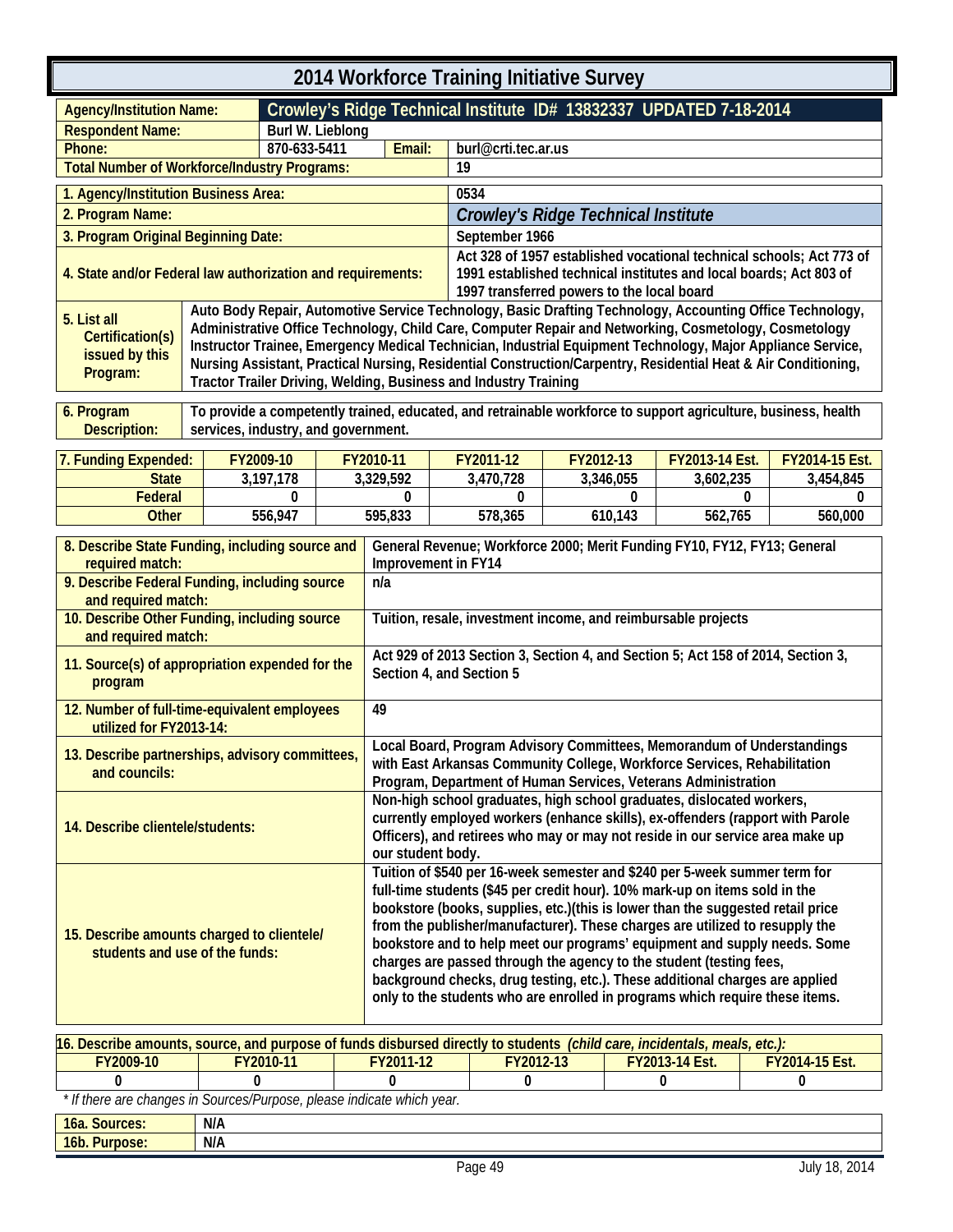| 17. Number of clientele/students in program:    |           |                   |     |                     |                       |                       |  |
|-------------------------------------------------|-----------|-------------------|-----|---------------------|-----------------------|-----------------------|--|
|                                                 | FY2009-10 | <b>IFY2010-11</b> |     | FY2011-12 FY2012-13 | <b>FY2013-14 Est.</b> | <b>FY2014-15 Est.</b> |  |
| <b>Participated</b>                             | 337       | 399               | 337 | 338                 | 319                   | 331                   |  |
| Completed                                       | 162       | 176               | 157 | 184                 | 200                   | 180                   |  |
| Completed & obtained Emp. in trained field/area | 133       | ດາ                | 124 | 153                 | 162                   | 146                   |  |

|                                                 | The Council on Occupational Education (COE) is our accrediting agency. We have to submit an           |
|-------------------------------------------------|-------------------------------------------------------------------------------------------------------|
|                                                 | annual report and are required to host a site visit every 2 to 6 years. Various programs require      |
|                                                 | students/graduates to meet the requirements of state and federal testing (Practical Nursing,          |
|                                                 | Nursing Assistant, etc.). Other programs enlist the assistance of organizations to test the abilities |
| 18. Describe oversight, name                    | of the students (Welding students submit welded material for x-ray testing, Automotive Service        |
|                                                 | Technology students take the student certification exam for Automotive Service Excellence).           |
| overseer, of program and<br>evaluation methods: | Some programs are evaluated and regulated by state and nationally recognized agencies                 |
|                                                 | (Automotive Service Technology is overseen by the National Automotive Technicians Education           |
|                                                 | Foundation (NATEF); Practical Nursing is overseen by the Arkansas State Board of Nursing;             |
|                                                 | Nursing Assistant is overseen by the Office of Long Term Care; Emergency Medical Technician is        |
|                                                 | overseen by the Department of Health; Cosmetology is overseen by the Arkansas State Board of          |
|                                                 | Cosmetology. We also utilize our local board and program advisory committees.                         |
| 19. Describe transitioning                      | Job fairs, job search training, assistance with resumes and cover letters, assisting with Internet    |
| efforts, and partnerships, to                   | searches for job openings, posting current job openings throughout the campus and via email,          |
|                                                 | informing students of opportunities to advance their education through agreements we have with        |
| employment or further                           | East Arkansas Community College for credit transfer for specific programs, and we also utilized       |
| education:                                      | our advisory committees in transitioning students to the next step in their career/education.         |
|                                                 | Average General Revenue funding per year for FY10-FY15 is \$2, 576,016; transportation is             |
|                                                 | provided to students through established routes; our service area includes St. Francis, Cross,        |
|                                                 | Lee, Monroe, Crittenden, Phillips, Craighead, and Woodruff counties; although we train students       |
| 20. Comment:                                    | out of our county, service area, and state, we do not charge a higher out-of-state/county tuition to  |
|                                                 | our students; in addition to the stated number of students in question 17, we also serve              |
|                                                 | approximately 650 individuals per year who are employees of area businesses (these individuals        |
|                                                 | receive training in one or more industry specific courses such as fork lift training).                |
|                                                 | *These new responses replace our original response*                                                   |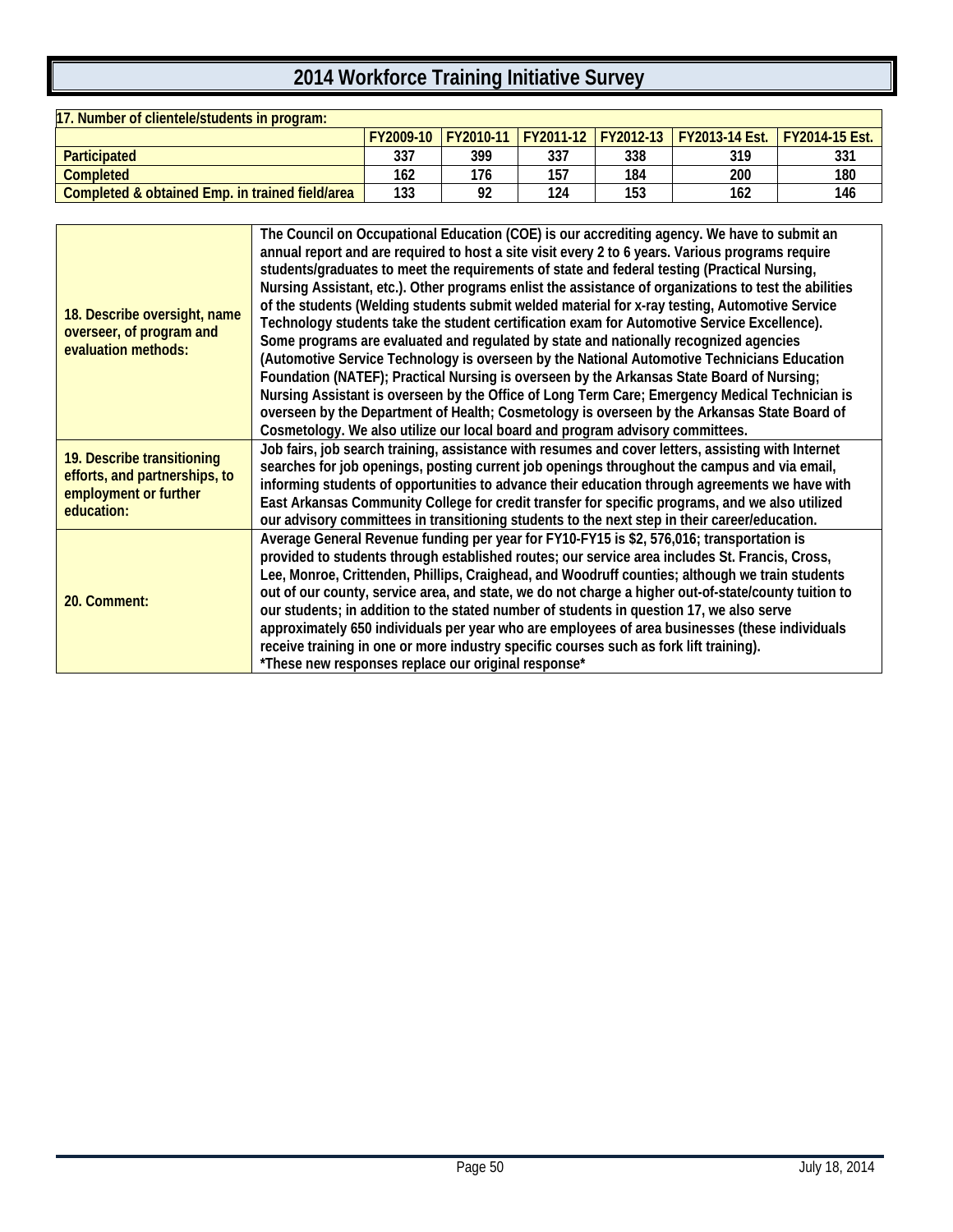<span id="page-54-0"></span>

| 2014 Workforce Training Initiative Survey                   |                  |                                                                |                                                       |  |  |  |
|-------------------------------------------------------------|------------------|----------------------------------------------------------------|-------------------------------------------------------|--|--|--|
| <b>Agency/Institution Name:</b>                             |                  | Crowley's Ridge Technical Institute ID# 13832350 NEW 7-18-2014 |                                                       |  |  |  |
| <b>Respondent Name:</b>                                     | Glenda Richerson |                                                                |                                                       |  |  |  |
| Phone:                                                      | 870-633-5411     | Email:<br>glenda@crti.tec.ar.us                                |                                                       |  |  |  |
| <b>Total Number of Workforce/Industry Programs:</b>         |                  |                                                                | n/a                                                   |  |  |  |
| 1. Agency/Institution Business Area:                        |                  |                                                                | 0534                                                  |  |  |  |
| 2. Program Name:                                            |                  |                                                                | <b>Crowley's Ridge Technical Institute</b>            |  |  |  |
| 3. Program Original Beginning Date:                         |                  |                                                                | September 1967                                        |  |  |  |
| 4. State and/or Federal law authorization and requirements: |                  |                                                                | Workforce Investment Act, Family Literacy Act 1998    |  |  |  |
| 5. List all Certification(s) issued by this Program:        |                  |                                                                | GED diploma, Microsoft Office Specialist - IT Academy |  |  |  |
|                                                             |                  |                                                                |                                                       |  |  |  |

<span id="page-54-1"></span>**6. Program Description: To provide adult learners with the mechanisms to improve and refine their academic skills, attain the general educational development diploma, and the life skills which prepare the citizen for self-sufficiency and improvement in the quality of life.**

| 7. Funding Expended: | FY2009-10 | FY2010-11 | FY2011-12 | FY2012-13 | <b>FY2013-14 Est.</b> | <b>FY2014-15 Est.</b> |
|----------------------|-----------|-----------|-----------|-----------|-----------------------|-----------------------|
| <b>State</b>         | 536.165   | 518,246   | 497.363   | 479,591   | 467,297               | 476.163               |
| Federal              | 94.172    | 94.172    | 94.172    | 94.172    | 88.845                | 85.576                |
| <b>Other</b>         |           |           |           |           |                       |                       |

| 8. Describe State Funding, including source and required match:<br>Department of Career Education Funding; ABE - Adult Basic<br>Education; GAE - General Adult Education<br>9. Describe Federal Funding, including source and required match:<br>Department of Career Education Funding; D&E - Direct and Equitable<br>10. Describe Other Funding, including source and required match:<br>n/a<br>Act 929 of 2013 Section 3, Section 4, and Section 5; Act 158 of 2014,<br>11. Source(s) of appropriation expended for the program<br>Section 3, Section 4, and Section 5<br>12. Number of full-time-equivalent employees utilized for FY13-14:<br>Advisory Council for program; business and industry partners; city<br>(Forrest City) partners Literacy Council; Forrest City, Wynne,<br>13. Describe partnerships, advisory committees, and councils:<br>Marianna, and Brinkley public schools |                                                                    |  |  |  |
|---------------------------------------------------------------------------------------------------------------------------------------------------------------------------------------------------------------------------------------------------------------------------------------------------------------------------------------------------------------------------------------------------------------------------------------------------------------------------------------------------------------------------------------------------------------------------------------------------------------------------------------------------------------------------------------------------------------------------------------------------------------------------------------------------------------------------------------------------------------------------------------------------|--------------------------------------------------------------------|--|--|--|
|                                                                                                                                                                                                                                                                                                                                                                                                                                                                                                                                                                                                                                                                                                                                                                                                                                                                                                   |                                                                    |  |  |  |
|                                                                                                                                                                                                                                                                                                                                                                                                                                                                                                                                                                                                                                                                                                                                                                                                                                                                                                   |                                                                    |  |  |  |
|                                                                                                                                                                                                                                                                                                                                                                                                                                                                                                                                                                                                                                                                                                                                                                                                                                                                                                   |                                                                    |  |  |  |
|                                                                                                                                                                                                                                                                                                                                                                                                                                                                                                                                                                                                                                                                                                                                                                                                                                                                                                   |                                                                    |  |  |  |
|                                                                                                                                                                                                                                                                                                                                                                                                                                                                                                                                                                                                                                                                                                                                                                                                                                                                                                   |                                                                    |  |  |  |
|                                                                                                                                                                                                                                                                                                                                                                                                                                                                                                                                                                                                                                                                                                                                                                                                                                                                                                   |                                                                    |  |  |  |
|                                                                                                                                                                                                                                                                                                                                                                                                                                                                                                                                                                                                                                                                                                                                                                                                                                                                                                   |                                                                    |  |  |  |
|                                                                                                                                                                                                                                                                                                                                                                                                                                                                                                                                                                                                                                                                                                                                                                                                                                                                                                   |                                                                    |  |  |  |
|                                                                                                                                                                                                                                                                                                                                                                                                                                                                                                                                                                                                                                                                                                                                                                                                                                                                                                   |                                                                    |  |  |  |
|                                                                                                                                                                                                                                                                                                                                                                                                                                                                                                                                                                                                                                                                                                                                                                                                                                                                                                   |                                                                    |  |  |  |
|                                                                                                                                                                                                                                                                                                                                                                                                                                                                                                                                                                                                                                                                                                                                                                                                                                                                                                   |                                                                    |  |  |  |
|                                                                                                                                                                                                                                                                                                                                                                                                                                                                                                                                                                                                                                                                                                                                                                                                                                                                                                   | Adult students, 16-17 year-old students from public schools, home- |  |  |  |
| 14. Describe clientele/students:<br>schooled youth, Federal Correctional Institution students (Forrest City)                                                                                                                                                                                                                                                                                                                                                                                                                                                                                                                                                                                                                                                                                                                                                                                      |                                                                    |  |  |  |
| 15. Describe amounts charged to clientele/ students and use of the funds:<br>n/a                                                                                                                                                                                                                                                                                                                                                                                                                                                                                                                                                                                                                                                                                                                                                                                                                  |                                                                    |  |  |  |

| 16. Describe amounts, source, and purpose of funds disbursed directly to students (child care, incidentals, meals, etc.): |  |  |  |  |  |  |  |
|---------------------------------------------------------------------------------------------------------------------------|--|--|--|--|--|--|--|
| FY2009-10<br>FY2011-12<br><b>FY2014-15 Est.</b><br>$Y2010-11$<br>FY2012-13<br><b>FY2013-14 Est.</b>                       |  |  |  |  |  |  |  |
|                                                                                                                           |  |  |  |  |  |  |  |
| * If there are changes in Sources/Purpose, please indicate which year.                                                    |  |  |  |  |  |  |  |

| AC<br>. JUULUUS. –<br>'ua.     | n/a |
|--------------------------------|-----|
| 6b.<br>ane<br>еш<br>wou.<br>чı | n/a |

#### **17. Number of clientele/students in program: FY2009-10 FY2010-11 FY2011-12 FY2012-13 FY2013-14 Est. FY2014-15 Est. Participated 1066 1018 978 981 609 610 Completed 226 272 219 238 137 140 Completed & obtained Emp. in trained field/area n/a n/a n/a n/a n/a n/a 18. Describe oversight, name overseer, of program and evaluation methods: Mr. Burl W. Lieblong, Crowley's Ridge Technical Institute President; Crowley's Ridge Technical Institute Local Board; Department of Career Education 19. Describe transitioning efforts, and partnerships, to employment or further education: Work with local Workforce office; local post-secondary institutions diploma programs (East Arkansas Community College); business and industry; Crowley's Ridge Technical Institute certification programs; Department of Rehabilitation; County Court system; memorandum of understanding with school districts, etc. 20. Comment: Program's focus is on preparing individuals for high school completion (GED diploma) in the following service areas: Forrest City (Crowley's Ridge Technical Institute campus and Federal Correctional Institution), Wynne, Marianna, and Brinkley (transportation is provided to students through established routes); preparing individuals to enter postsecondary education; increasing the number of those who will become employed as well as retain employment; increasing computer skills and job seeking skills; obtaining citizenship.\*These new responses replace our original response\***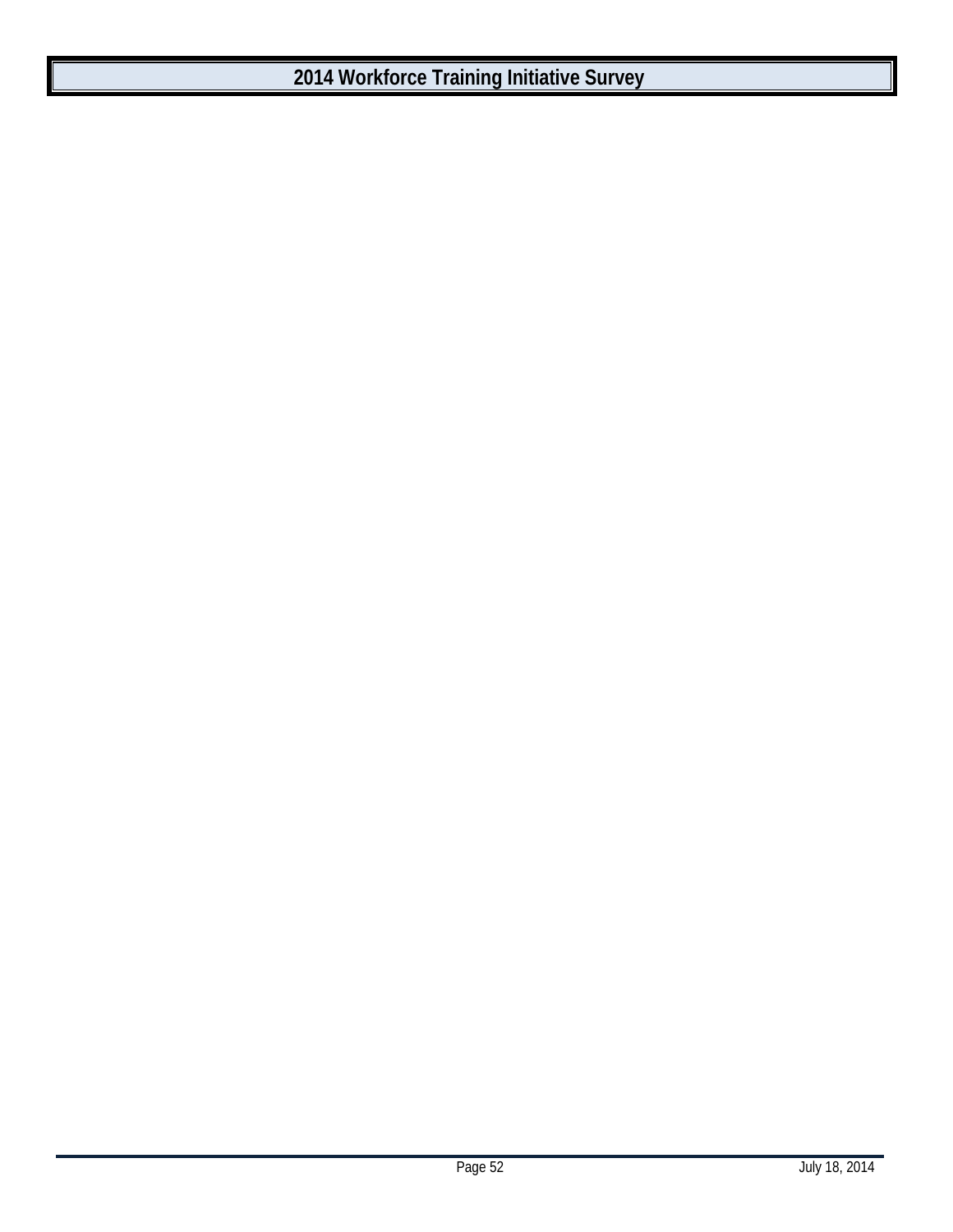<span id="page-56-1"></span><span id="page-56-0"></span>

| 2014 Workforce Training Initiative Survey                   |                                                                                                                                                                                                                                                                                                                                                                                                                                                                                                                                                                                                                                     |        |                                      |  |  |  |
|-------------------------------------------------------------|-------------------------------------------------------------------------------------------------------------------------------------------------------------------------------------------------------------------------------------------------------------------------------------------------------------------------------------------------------------------------------------------------------------------------------------------------------------------------------------------------------------------------------------------------------------------------------------------------------------------------------------|--------|--------------------------------------|--|--|--|
| <b>Agency/Institution Name:</b>                             | Northwest Technical Institute ID# 13802314                                                                                                                                                                                                                                                                                                                                                                                                                                                                                                                                                                                          |        |                                      |  |  |  |
| <b>Respondent Name:</b>                                     | Robbie Cornelius, Vice President of Instruction                                                                                                                                                                                                                                                                                                                                                                                                                                                                                                                                                                                     |        |                                      |  |  |  |
| Phone:                                                      | 479-751-8824                                                                                                                                                                                                                                                                                                                                                                                                                                                                                                                                                                                                                        | Email: | rcornelius@nwti.edu                  |  |  |  |
| <b>Total Number of Workforce/Industry Programs:</b>         |                                                                                                                                                                                                                                                                                                                                                                                                                                                                                                                                                                                                                                     |        | 16                                   |  |  |  |
| 1. Agency/Institution Business Area:                        |                                                                                                                                                                                                                                                                                                                                                                                                                                                                                                                                                                                                                                     |        | 0552                                 |  |  |  |
| 2. Program Name:                                            |                                                                                                                                                                                                                                                                                                                                                                                                                                                                                                                                                                                                                                     |        | <b>Northwest Technical Institute</b> |  |  |  |
| 3. Program Original Beginning Date:                         |                                                                                                                                                                                                                                                                                                                                                                                                                                                                                                                                                                                                                                     |        | August 1975                          |  |  |  |
| 4. State and/or Federal law authorization and requirements: |                                                                                                                                                                                                                                                                                                                                                                                                                                                                                                                                                                                                                                     |        | Act 765 and Act 227 of 1973          |  |  |  |
| 5. List all Certification(s) issued<br>by this Program:     | Ammonia Refrigeration Maintenance Technology, Automotive Service Technology, Accounting<br>Assistant, Administrative Assistant, Medical Office Assistant, Collision Repair Technology,<br>Network/Computer Technician, Web Programmer, Diesel and Truck Technology, Machine Tool<br>Technology, Automated Industrial Process Technology, Practical Nursing, Surgical Technology,<br>and Certified Nursing Assistant.                                                                                                                                                                                                                |        |                                      |  |  |  |
| 6. Program Description:                                     | Northwest Technical Institute's primary goal is to provide educational programs to serve the<br>training/retraining needs of students who wish to enter a recognized occupation or improve their<br>occupational skills and knowledge so they may achieve stability or advancement in the work place.<br>In achieving this goal, it is imperative that appropriate programs, curriculum, facilities, and<br>equipment be available to the student and matches the needs of business and industry in the<br>community. Northwest Technical Institute is nationally accredited by the The Council on<br>Occupational Education (COE). |        |                                      |  |  |  |

| <b>7. Funding Expended:</b> |              |              |              |              |                       |                       |  |  |
|-----------------------------|--------------|--------------|--------------|--------------|-----------------------|-----------------------|--|--|
|                             | FY2009-10    | FY2010-11    | FY2011-12    | FY2012-13    | <b>FY2013-14 Fst.</b> | <b>FY2014-15 Est.</b> |  |  |
| <b>State</b>                | 3.674.649.00 | 3.822.353.00 | 4.015.339.00 | 3.880.450.00 | 3.817.608.00          | 3.990.757.00          |  |  |
| <b>Federal</b>              |              |              |              |              |                       |                       |  |  |
| <b>Other</b>                | 926.390.00   | 986.656.00   | 1.223.965.00 | 1,308,691.00 | 1.175.680.00          | 1.350.032.00          |  |  |

| 8. Describe State Funding, including source and<br>required match:           | General Revenue, Workforce 2000, Merit Adjustment Fund                                                                                                                                                                                                                                                                                                                                                                                                                                                                                                                                                                                                                                                                                                                                     |
|------------------------------------------------------------------------------|--------------------------------------------------------------------------------------------------------------------------------------------------------------------------------------------------------------------------------------------------------------------------------------------------------------------------------------------------------------------------------------------------------------------------------------------------------------------------------------------------------------------------------------------------------------------------------------------------------------------------------------------------------------------------------------------------------------------------------------------------------------------------------------------|
| 9. Describe Federal Funding, including source<br>and required match:         | No Federal Funding is received.                                                                                                                                                                                                                                                                                                                                                                                                                                                                                                                                                                                                                                                                                                                                                            |
| 10. Describe Other Funding, including source<br>and required match:          | Cash funds from tuition, fees, and resale.                                                                                                                                                                                                                                                                                                                                                                                                                                                                                                                                                                                                                                                                                                                                                 |
| 11. Source(s) of appropriation expended for the<br>program                   | Act 54 of 2009; Act 205 of 2010; Act 1099 of 2011; Act 160 of 2012; Act 931 of<br>2013; Act 156 of 2014                                                                                                                                                                                                                                                                                                                                                                                                                                                                                                                                                                                                                                                                                    |
| 12. Number of full-time-equivalent employees<br>utilized for FY2013-14:      | 51                                                                                                                                                                                                                                                                                                                                                                                                                                                                                                                                                                                                                                                                                                                                                                                         |
| 13. Describe partnerships, advisory committees,<br>and councils:             | Northwest Technical Institute is nationally accredited by The Council on<br>Occupational Education (COE). All diploma programs have an advisory<br>committee made up of people who actually work in the related field of business<br>and industry. Partnerships with Northwest Arkansas Community College in<br>Bentonville, Crowder College in Neosho, Missouri and North Arkansas College in<br>Harrision, allow some articulation of classes toward more advanced degrees.<br>NTI is also a participant of the NWA Council. The NWA Council works with post-<br>secondary institutions to assist nontraditional students pursue college degrees.<br>The Practical Nursing department has members who participate on the Board of<br>Nursing Education Consortium of Northwest Arkansas. |
| 14. Describe clientele/students:                                             | Northwest Technical Institute's student body consist of recent high school<br>graduates, dislocated workers, workers seeking retraining, and those seeking a<br>new career path. The majority of students are from the nontraditional<br>demographic.                                                                                                                                                                                                                                                                                                                                                                                                                                                                                                                                      |
| 15. Describe amounts charged to clientele/<br>students and use of the funds: | Students are charged for tuition, books, and fees. These funds help provide for<br>salaries and operations for the various departments.                                                                                                                                                                                                                                                                                                                                                                                                                                                                                                                                                                                                                                                    |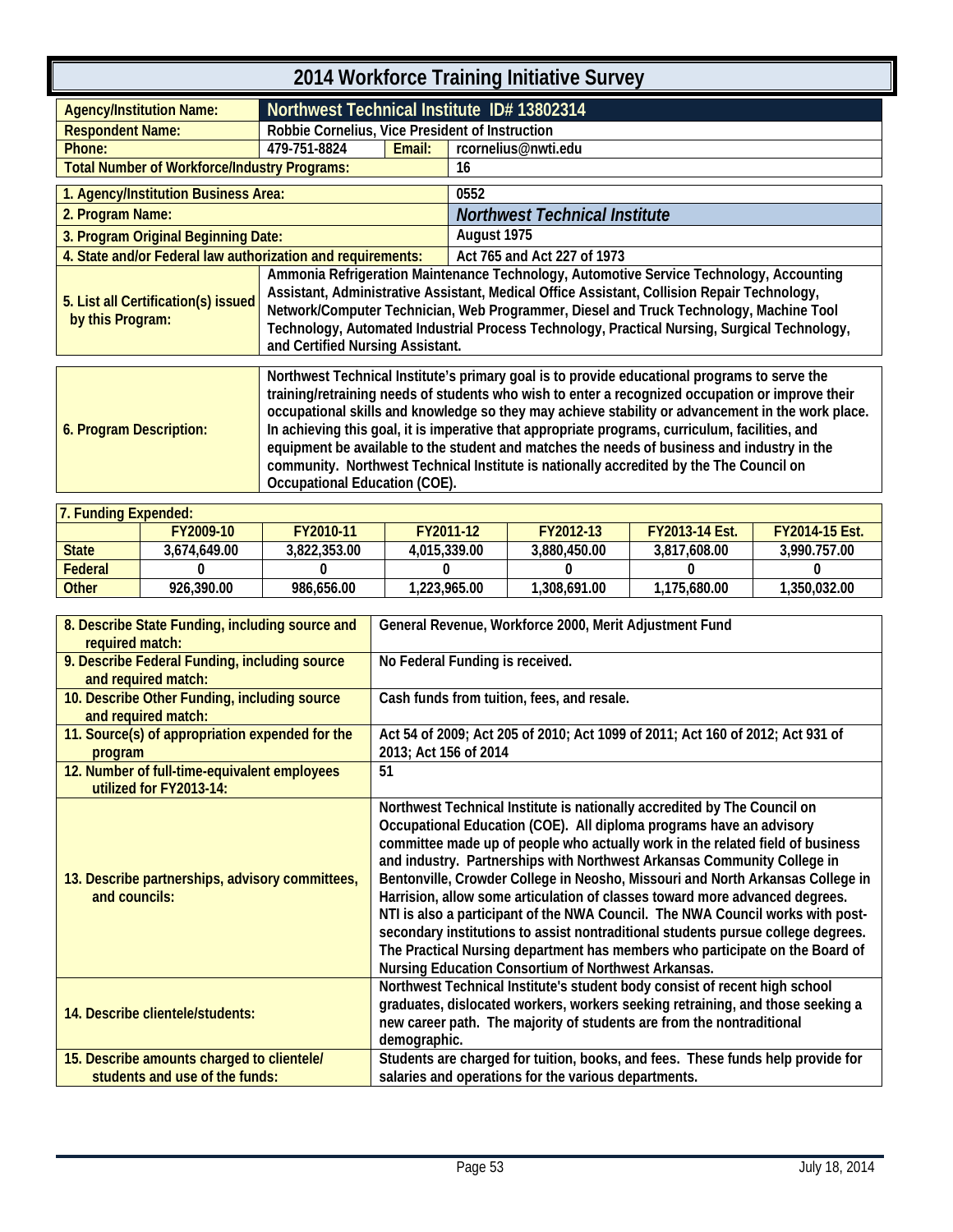| 16. Describe amounts, source, and purpose of funds disbursed directly to students (child care, incidentals, meals, etc.): |            |                                                                                                                                                                                                                                                                                                                                                                                                                                                                                                                                                                                                                                                                                                                                                                       |           |           |                       |                                                                                                                                                                                                                                              |                       |                                                                                |  |
|---------------------------------------------------------------------------------------------------------------------------|------------|-----------------------------------------------------------------------------------------------------------------------------------------------------------------------------------------------------------------------------------------------------------------------------------------------------------------------------------------------------------------------------------------------------------------------------------------------------------------------------------------------------------------------------------------------------------------------------------------------------------------------------------------------------------------------------------------------------------------------------------------------------------------------|-----------|-----------|-----------------------|----------------------------------------------------------------------------------------------------------------------------------------------------------------------------------------------------------------------------------------------|-----------------------|--------------------------------------------------------------------------------|--|
| FY2009-10                                                                                                                 | FY2010-11  | FY2011-12                                                                                                                                                                                                                                                                                                                                                                                                                                                                                                                                                                                                                                                                                                                                                             |           | FY2012-13 |                       | FY2013-14 Est.                                                                                                                                                                                                                               |                       | FY2014-15 Est.                                                                 |  |
| 0                                                                                                                         | 0          |                                                                                                                                                                                                                                                                                                                                                                                                                                                                                                                                                                                                                                                                                                                                                                       | $\Omega$  |           | 0                     | 0                                                                                                                                                                                                                                            |                       | 0                                                                              |  |
| * If there are changes in Sources/Purpose, please indicate which year.                                                    |            |                                                                                                                                                                                                                                                                                                                                                                                                                                                                                                                                                                                                                                                                                                                                                                       |           |           |                       |                                                                                                                                                                                                                                              |                       |                                                                                |  |
| 16a. Sources:                                                                                                             | 0          |                                                                                                                                                                                                                                                                                                                                                                                                                                                                                                                                                                                                                                                                                                                                                                       |           |           |                       |                                                                                                                                                                                                                                              |                       |                                                                                |  |
| 16b. Purpose:<br>0                                                                                                        |            |                                                                                                                                                                                                                                                                                                                                                                                                                                                                                                                                                                                                                                                                                                                                                                       |           |           |                       |                                                                                                                                                                                                                                              |                       |                                                                                |  |
| 17. Number of clientele/students in program:                                                                              |            |                                                                                                                                                                                                                                                                                                                                                                                                                                                                                                                                                                                                                                                                                                                                                                       |           |           |                       |                                                                                                                                                                                                                                              |                       |                                                                                |  |
|                                                                                                                           | FY2009-10  | FY2010-11                                                                                                                                                                                                                                                                                                                                                                                                                                                                                                                                                                                                                                                                                                                                                             | FY2011-12 | FY2012-13 | <b>FY2013-14 Est.</b> |                                                                                                                                                                                                                                              | <b>FY2014-15 Est.</b> |                                                                                |  |
| Participated                                                                                                              |            | 420                                                                                                                                                                                                                                                                                                                                                                                                                                                                                                                                                                                                                                                                                                                                                                   | 414       | 365       | 383                   | 331                                                                                                                                                                                                                                          |                       | 381                                                                            |  |
| <b>Completed</b>                                                                                                          |            | 277                                                                                                                                                                                                                                                                                                                                                                                                                                                                                                                                                                                                                                                                                                                                                                   | 298       | 263       | 276                   | 248                                                                                                                                                                                                                                          |                       | 304                                                                            |  |
| Completed & obtained Emp. in trained field/area                                                                           |            | 240                                                                                                                                                                                                                                                                                                                                                                                                                                                                                                                                                                                                                                                                                                                                                                   | 262       | 216       | 257                   | 213                                                                                                                                                                                                                                          |                       | 276                                                                            |  |
| 18. Describe oversight, name overseer, of<br>program and evaluation methods:                                              | standards. | All programs must meet standards as set by The Council on Occupation Education<br>(COE). All programs work closely with their advisor boards to ensure that industry<br>needs are being meet. All programs follow the curriculum as set by their various<br>associations of oversight, as well as being evaluated by those associations. For<br>example, the Practical Nursing program is overseen by the Arkansas State Board of<br>Nursing; Surgical Technology is overseen by the Association of Surgical<br>Technologists; Automotive Service Technology and Collision Repair Technology are<br>both overseen by NATEF. All programs are constantly being evaluated by the NTI<br>Board of Directors and administration to ensure that all programs meet required |           |           |                       |                                                                                                                                                                                                                                              |                       |                                                                                |  |
| 19. Describe transitioning efforts, and<br>partnerships, to employment or further<br>education:<br>20. Comment:           |            | address needs.<br>N/A                                                                                                                                                                                                                                                                                                                                                                                                                                                                                                                                                                                                                                                                                                                                                 |           |           |                       | College in Neosho, Missouri and North Arkansas College in Harrison allow some<br>articulation for NTI students who wish to receive more advanced degrees. The<br>school also works closely with business and industry to develop programs to |                       | Partnerships with Northwest Arkansas Community College in Bentonville, Crowder |  |